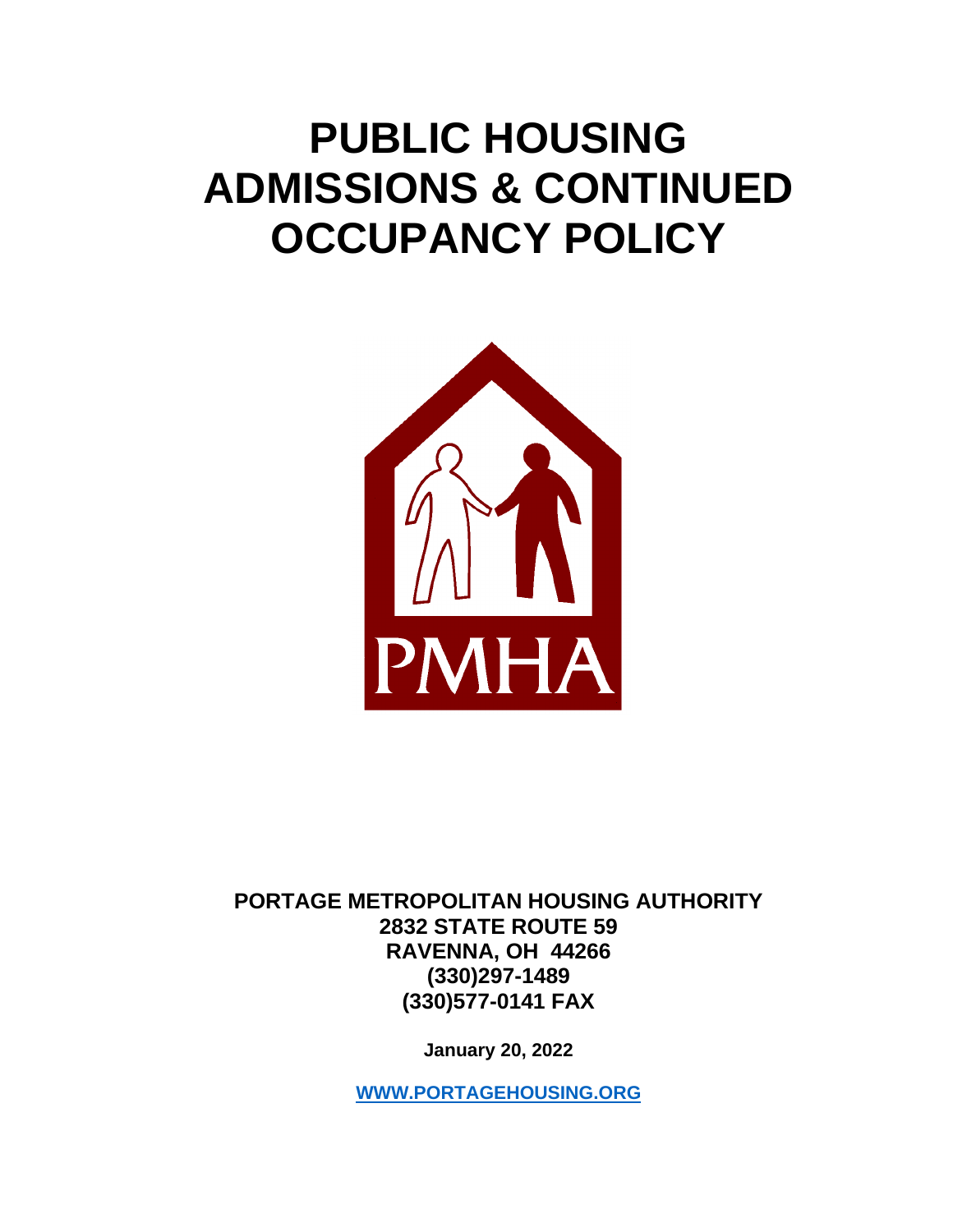# **TABLE OF CONTENTS**

| <b>SECTION</b>                                                                                   | Page           |
|--------------------------------------------------------------------------------------------------|----------------|
| 1. Statement of Policies                                                                         | 4              |
| 2. Non-Discrimination                                                                            | 5              |
| 3. Concealed Weapons                                                                             | 7              |
| 4. Privacy Policy/Public Records                                                                 | 8              |
| 5. Marketing                                                                                     | 10             |
| 6. Eligibility for Admission<br><b>MTW Re-Entry Initiative</b><br><b>Categories of Rejection</b> | 11<br>13<br>15 |
| 7. PMHA Screening & Eviction for Drug Abuse                                                      | 17             |
| 8. Waiting List Management                                                                       | 27             |
| 9. Application Intake and Processing                                                             | 29             |
| 10. Preferences For Resident Selection                                                           | 31             |
| 11. Qualified and Unqualified Applicants                                                         | 36             |
| 12. Applicants with Disabilities                                                                 | 40             |
| 13. Acceptance and Move-In of Qualified Applicants                                               | 43             |
| <b>14. Verification Requirements</b>                                                             | 44             |
| <b>15. Rent Computations</b>                                                                     | 55             |
| 16. Eligibility for Continued Occupancy                                                          | 59             |
| 17. Recertifications & Over-Income Limit                                                         | 61             |
| 18. Leasing                                                                                      | 67             |
| 19. Rent Collection Policy                                                                       | 68             |
| 20. Security Deposit and Other Related Charges                                                   | 69             |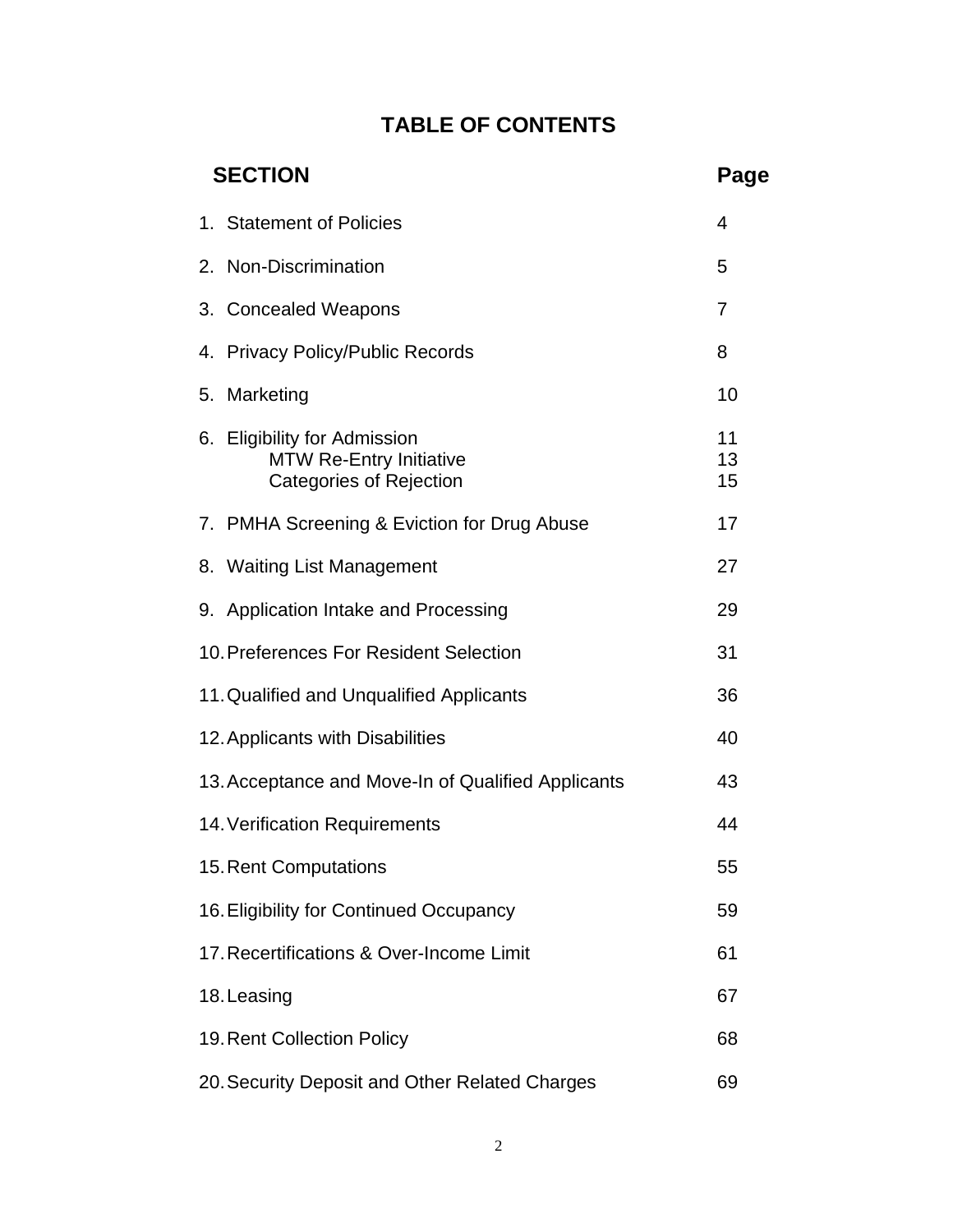| 21. Grievance Procedure                                   | 72         |     |
|-----------------------------------------------------------|------------|-----|
| 22. Fraud and Misrepresentation                           | 83         |     |
| 23. Animals in Public Housing                             | 91         |     |
| 24. Physical Inspections                                  | 103        |     |
| 25. Evictions                                             | 104        |     |
| 26. Resident Employees                                    | 105        |     |
| 27. Notices                                               | 106        |     |
| 28. Income Limits                                         | 107        |     |
| 29. Occupancy Standards                                   | 108        |     |
| 30. Transfers                                             | 109        |     |
| 31. Tenants Use of the Unit for Legal Profit-Making       | 115        |     |
| <b>32. Tenant Paid Utilities</b>                          | 116        |     |
| 33. Procedures & Definitions in Determining Income & Rent | 117        |     |
| 34. In-Home Child Care Policy                             | 130        |     |
| 35. Community Service Requirement                         | 131        |     |
| 36. Policy for Police Officer Residency                   | 138        |     |
| 37. Debt and Repayment Policy                             | 141        |     |
| 38. Moving To Work Features (Highlights)                  | 144        |     |
| 39. Victims of Domestic Violence                          | 148        |     |
| 40. Smoke-Free Policy & Addendum                          |            | 150 |
| Maintenance Fee Schedule                                  | Appendix A |     |
| <b>Appendix B</b><br><b>Utility Allowance</b>             |            |     |
| <b>Income Limits</b><br>Appendix C                        |            |     |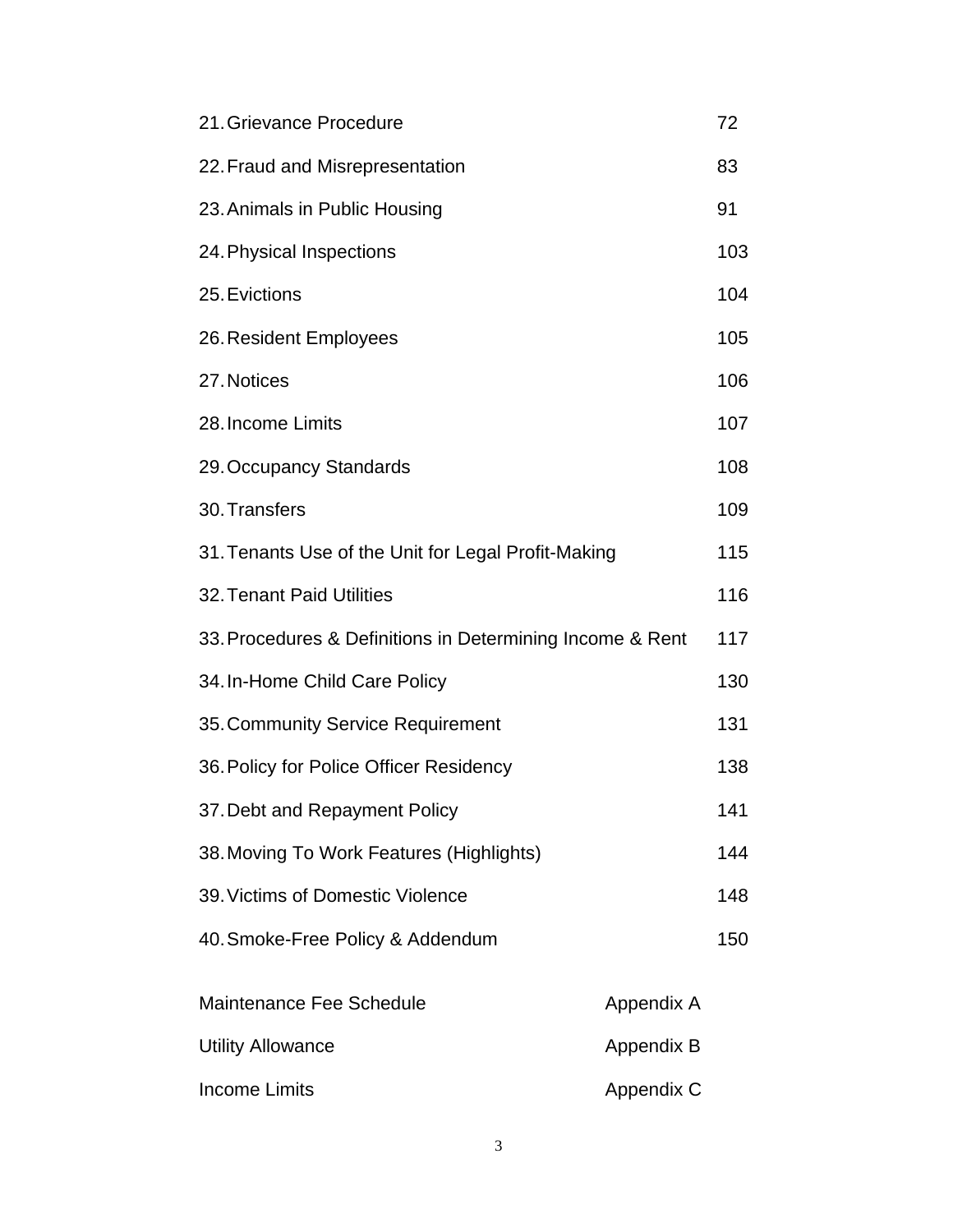#### **SECTION 1. STATEMENT OF POLICIES**

The purpose of the statement of policies governing admission to and continued occupancy of HUD aided low-rent housing operated by the Portage Metropolitan Housing Authority (PMHA) is to establish policies for items which are not covered under Federal regulations for the public housing program. Changes to these polices will be approved by the PMHA Board of Commissioners, and the Department of Housing and Urban Development (HUD). There shall be maintained in the PMHA lobby management a bulletin board that accommodates the following materials in such a manner as to be readily available to all visitors:

- 1. Admissions and continued occupancy policies and procedures
- 2. PMHA lease
- 3. Grievance procedure
- 4. Fair Housing poster

PMHA is responsible for complying with all subsequent changes in HUD regulations pertaining to the public housing program. If such changes conflict with these polices, HUD regulations will have precedence. All issues not addressed in this document related to tenants and participants are governed by HUD Handbook 7465.1, Federal regulations, HUD memos and notices and guidelines or other applicable law.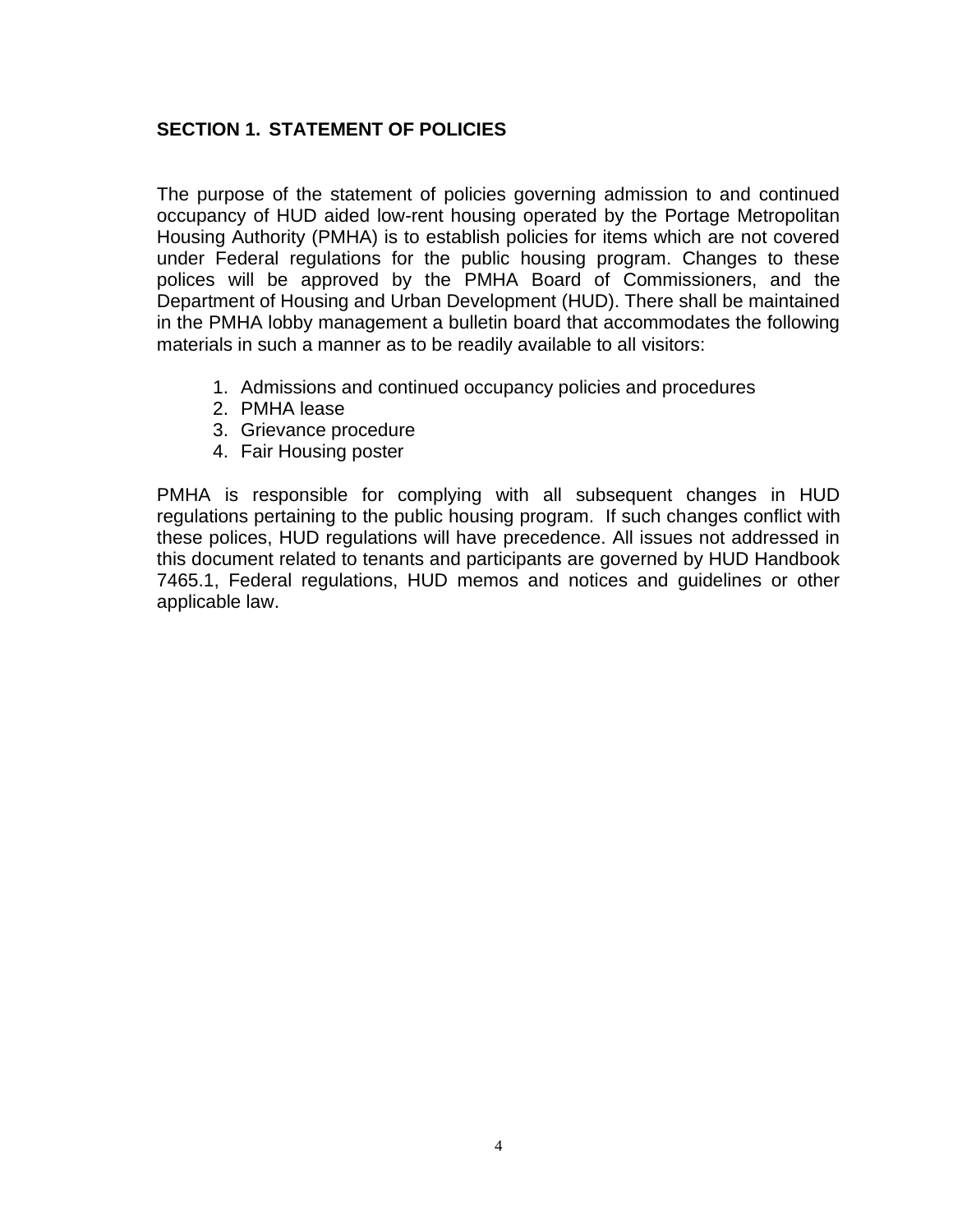#### **SECTION 2. NON-DISCRIMINATION**

It is the policy of the PMHA to comply with Title VI of the Civil Rights Act of 1964, Title VIII and Section 3 of the Civil Rights Act of 1968 (as amended by the Community Development Act of 1974), Executive Order 11063, Section 504 of the Rehabilitation Act of 1973, the Age Discrimination Act of 1975, and any legislation protecting the individual rights of residents, applicants or staff which may subsequently be enacted. Where there is a conflict, the most stringent provision applies including any state or local laws/regulations/codes, which may be more stringent than Federal requirements. The PMHA shall not discriminate because of race, color, sex, religion, age, disability, familial status, or national origin in the leasing, rental, or other disposition of housing or related facilities, (including land included in any development or developments under its jurisdiction or in the use or occupancy thereof or:

- 1. deny to any family the opportunity to apply for housing, nor deny to any eligible applicant the opportunity to lease housing suitable to its needs;
- 2. provide housing which is different than that provided others;
- 3. subject a person to segregation or disparate treatment;
- 4. restrict a person's access to any benefit enjoyed by others in connection with the housing program;
- 5. treat a person differently in determining eligibility or other requirements for admission;
- 6. deny a person access to the same level of services;
- 7. deny an applicant or participant that is or has been a victim of domestic violence, dating violence or stalking program assistance or denial of admission of an otherwise qualified candidate; or
- 8. deny a person the opportunity to participate in a planning or advisory group, which is an integral part of the housing program.

The PMHA will seek to identify and eliminate situations or procedures, which create a barrier to equal housing opportunity for all. In accordance with Section 504, the PMHA will make reasonable accommodations for individuals with disabilities (applicants or current PMHA residents). Such accommodations may include changes in the method of administering rules, policies, practices, procedures, or services to afford persons with disabilities equal opportunity to use and enjoy a dwelling unit, including common areas.

The PMHA will provide reasonable accommodations for sight and hearing impaired persons. Such accommodations include special arrangements for persons who are unable to come to the PMHA office for processing/certification because of a disability.

To accommodate persons with sight and/or hearing impairments, alternative forms of communications will be offered. Such include sign language interpretations;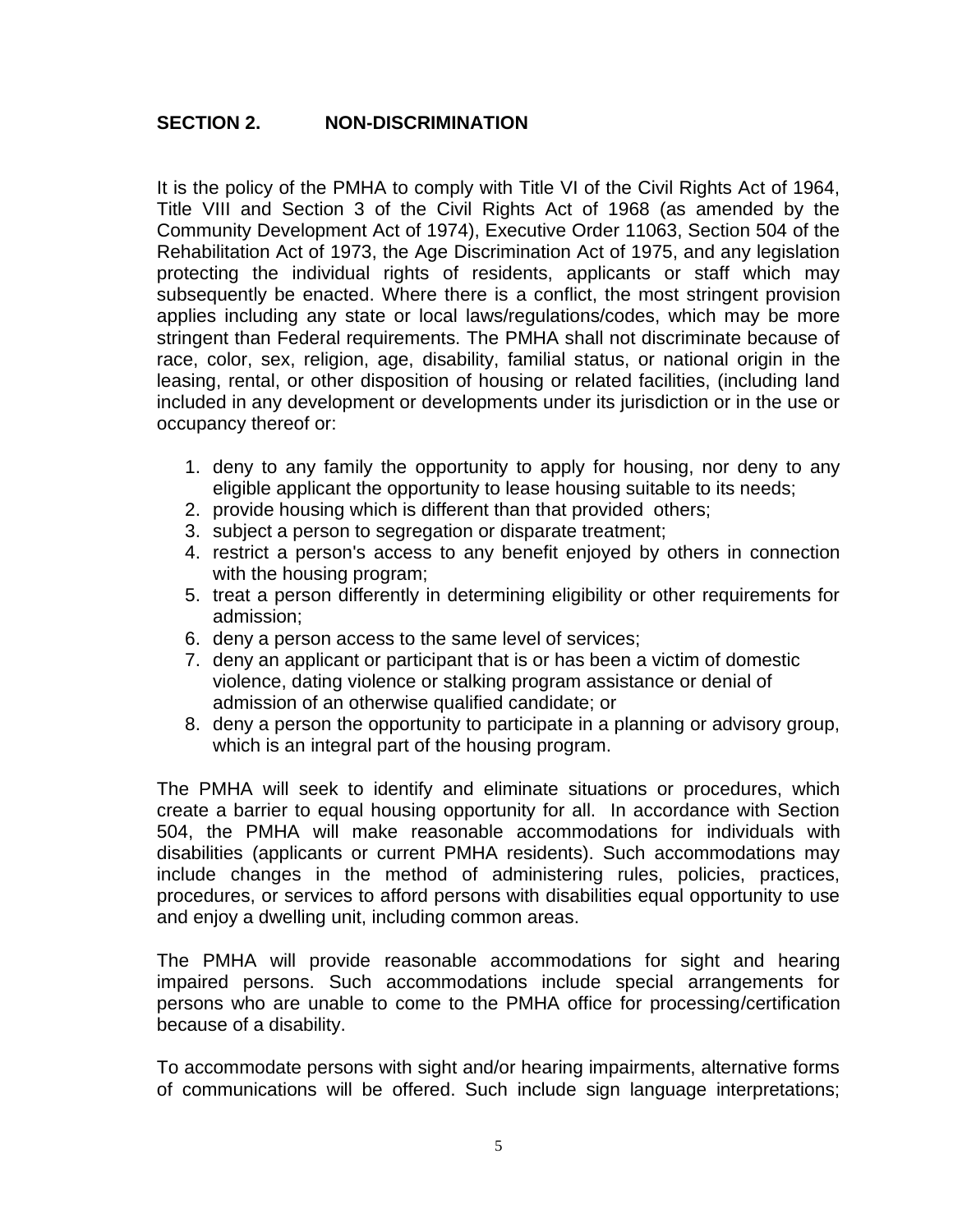having material explained orally by staff; providing large type materials; or having a third party representative (a friend, relative or advocate, named by the persons) to receive, interpret and explain housing materials and be present at all meetings. If paid accessibility professionals are used, the PMHA will pay for such services.

In addition, the PMHA may perform structural modifications to housing and nonhousing facilities on sites where such modifications would be necessary to afford full access to the housing program for qualified individuals with disabilities. In reaching a reasonable accommodation with, or performing structural modifications for, otherwise qualified individuals with disabilities, PMHA is not required to:

- 1. make structural alterations that require the removal or altering of a loadbearing structural member;
- 2. provide an elevator in any multifamily housing development solely for the purpose of locating accessible units above or below the grade level
- 3. provide support services that are not already part of its housing programs;
- 4. take any action that would result in a fundamental alteration in the nature of the program or service;
- 5. take any action that would result in an undue financial and administrative burden on the PMHA (including structural impracticality as defined in the uniform federal accessibility standards)

Any applicant or resident who feels they have been discriminated against on the grounds of race, color, sex, familial status, age, religion, national origin or disability may file a complaint of such discrimination with the Area Office of the Department of Housing and Urban Development, the Renaissance on Playhouse Square, Suite 500, 1350 Euclid Avenue, Cleveland, Ohio 44115- 1815.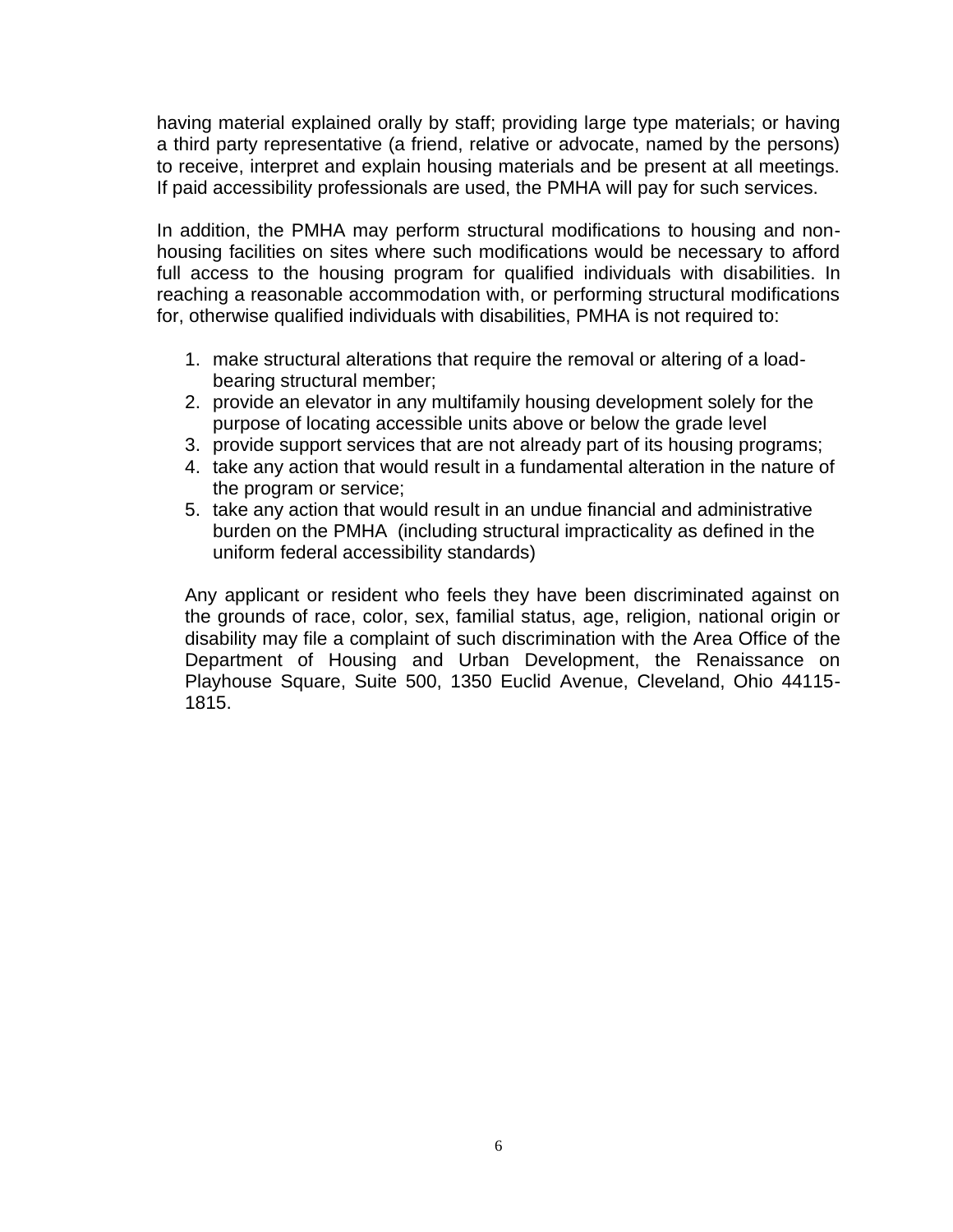#### **SECTION 3. CONCEALED WEAPONS**

Unlawful ownership, unlawful possession, unlawful transportation or unlawful use of any firearm or any weapon, in or around the Residence, the Development, or any PMHA property, by a tenant, household member, guest, or other person under the tenant's control, is strictly prohibited.

It is a material violation of this lease for any tenant, household member, guest, or other person under the tenant's control, to discharge a firearm of any kind on PMHA property, or to brandish a weapon of any kind on PMHA property.

"Brandish" means to move or wave, as a weapon; to raise and move in various directions; to shake or flourish in a manner that threatens or tends to threaten, intimidate or frighten.

The term "firearm" is defined broadly and shall include, but not be limited to, all pistols, revolvers, any other handguns, rifles, shotguns, automatic and semiautomatic guns, and any other instrument that expels a metallic, partly metallic, or other hard projectile, including but not limited to BB guns, air or air soft guns, and spring action guns.

Violations of the provisions of the Section XXV of the lease by any tenant, household member, guest, or other person under the tenant's control, shall be grounds for immediate lease termination and eviction.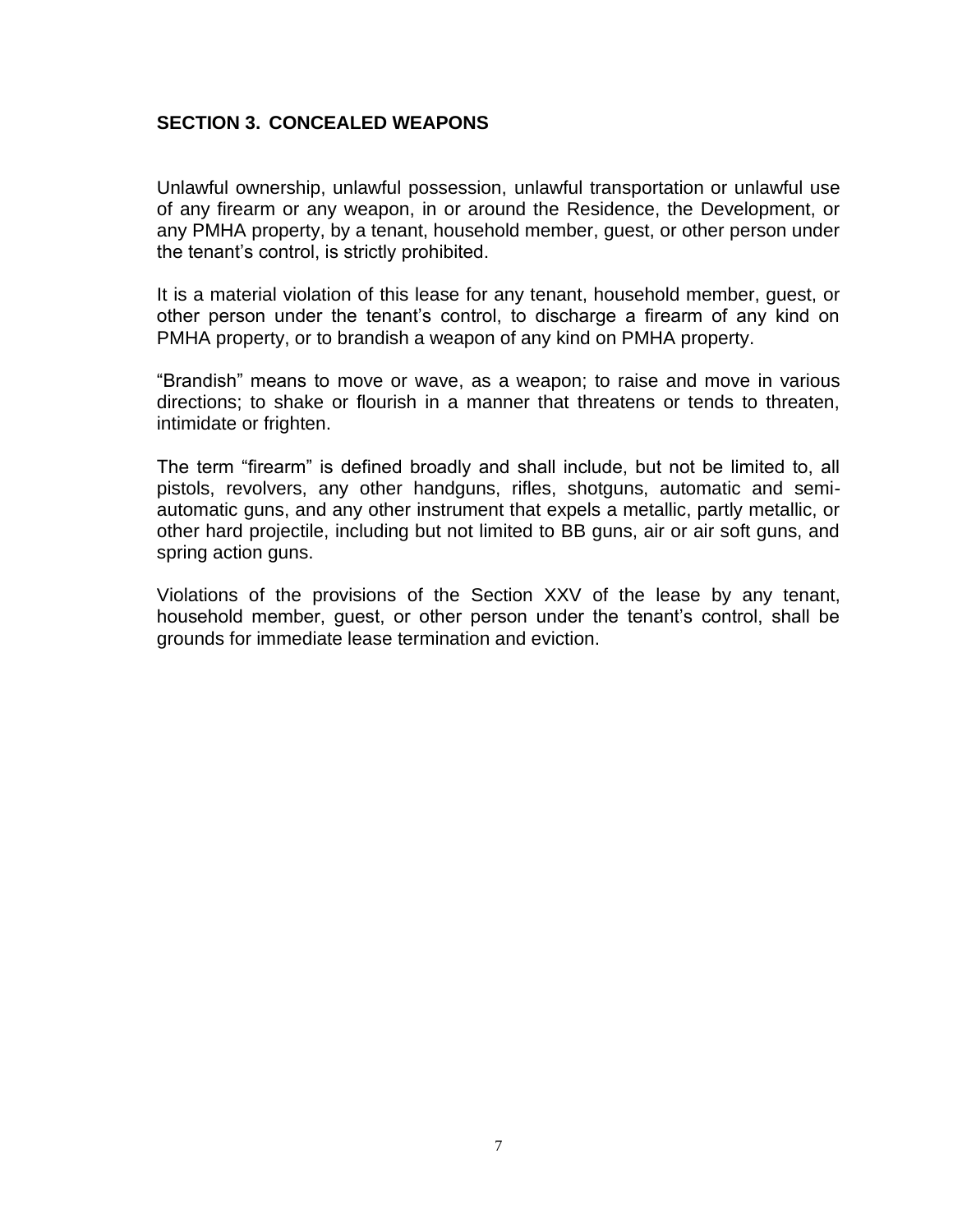#### **SECTION 4. PRIVACY POLICY/PUBLIC RECORDS**

It is the policy of the PMHA to guard the privacy of individuals conferred by the Federal Privacy Act of 1974 as amended, and to ensure the protection of such individuals' records maintained by the PMHA. Therefore, neither the PMHA nor its agents shall disclose any personal information contained in its records to any person or agency unless the individual about whom information is requested shall give written consent to such disclosure. This privacy policy in no way limits the PMHA's ability to collect such information as it may need to determine eligibility, compute rent, or determine an applicant's suitability for tenancy. Consistent with the intent of Section 504 of the Rehabilitation Act of 1973, any information obtained on handicap will be treated in a confidential manner. If PMHA receives documentation from a verification source that contains the individual's specific diagnosis, information regarding the individual's treatment and/or information regarding the severity of the person's disability, Staff will immediately destroy and dispose of this confidential information. It will not be maintained in the individual's file.

All public housing applicants are provided with a Privacy Act notice at the time of application. All residents are provided with a Privacy Act notice at each annual income recertification.

It is further the policy that PMHA is a public agency and as such any information not specifically identified to be guarded by the Privacy Act shall be considered a public record and subject to disclosure.

Upon hire, PMHA staff must acknowledge the following with regard to the confidentiality of client information and files to which they may have access to in the course of their duties while employed at the PMHA:

- **.** Information pertaining to PMHA clients, including information about their application, rental assistance, income, family composition, unit and etc., is private. Staff members are required to refrain from revealing any information gained while at the PMHA unless such discussion is pertinent to the operations of the PMHA and the implementation of its policies.
- **.** In order to avoid any conflicts of interest, staff must notify PMHA supervisory personnel of any PMHA clients that are known to them.
- Breach of these provisions will result in disciplinary action against the employee.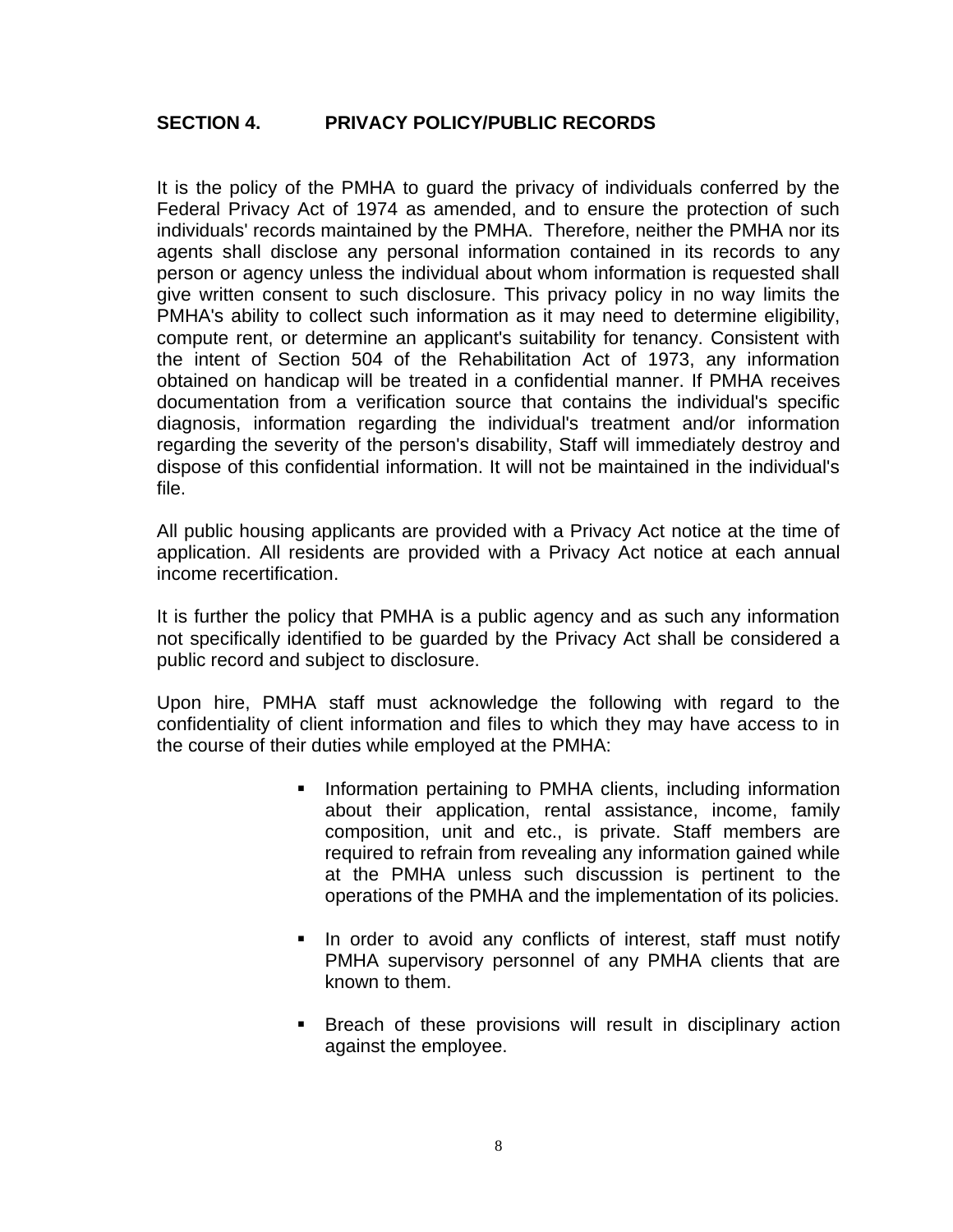- Staff members are not allowed to release any information to outside sources without written permission by clients.
- Authority to review client files must be granted to the employee by his/her immediate supervisor.

However, the PMHA will comply, on a case-by-case basis, with information requests from Federal, State or local law enforcement officers regarding possible fugitive felons and/or a parole or probation violators.

Upon receipt of legitimate request, (as specified in HUD Directive Number:03-27 the PMHA will supply to law enforcement officers:

- The current address
- Social Security number
- Photograph (if applicable) of any recipient of assistance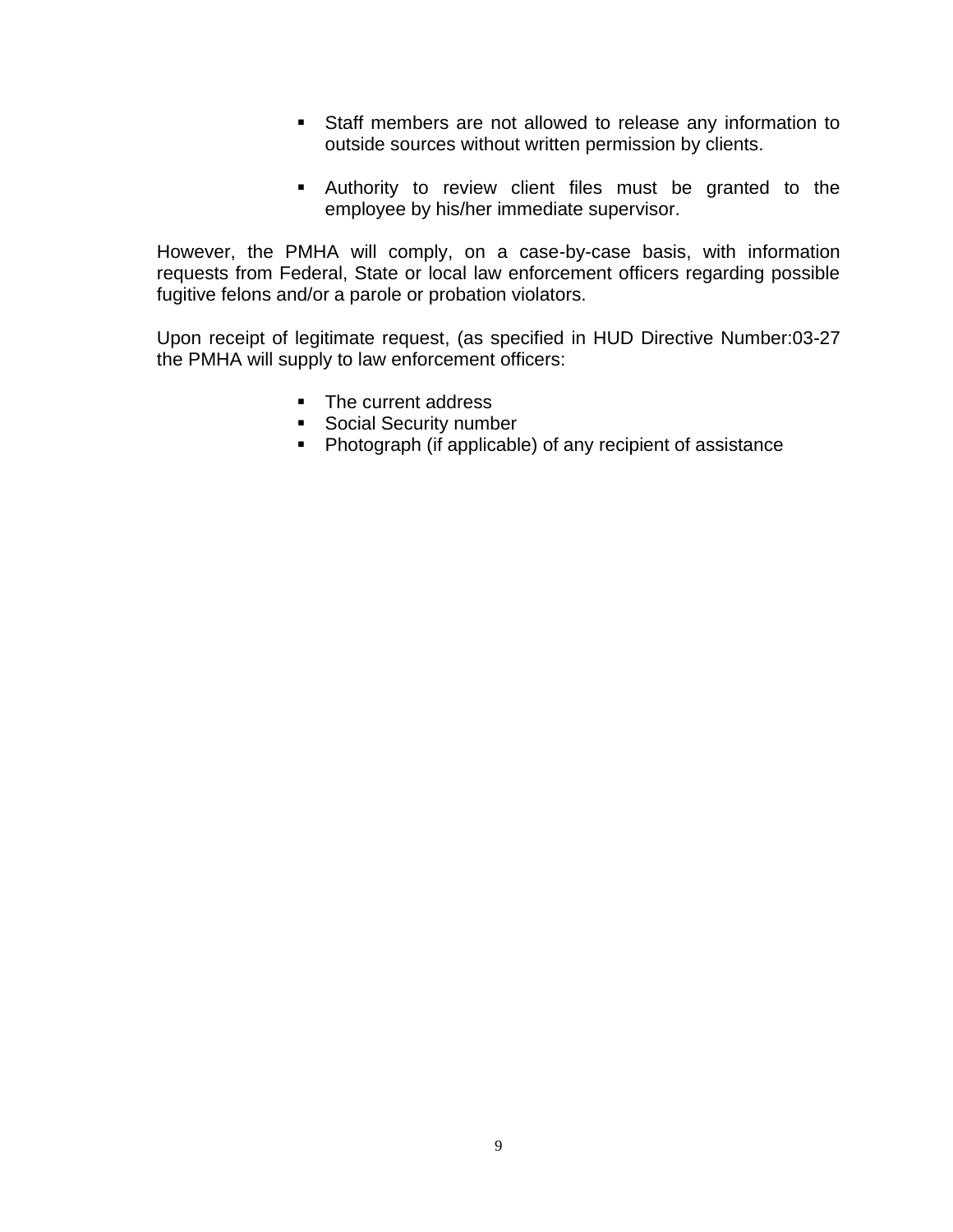#### **SECTION 5. MARKETING**

PMHA will conduct outreach in an effort to obtain and maintain a well-balanced application pool. Outreach efforts will take into consideration the levels of vacancy in PMHA's units, unit availability through turnover, and waiting list characteristics. PMHA will periodically assess these factors in order to determine the need and scope of the marketing effort. Marketing efforts will be designed to attract applicants from appropriate segments of the lower and very low-income population.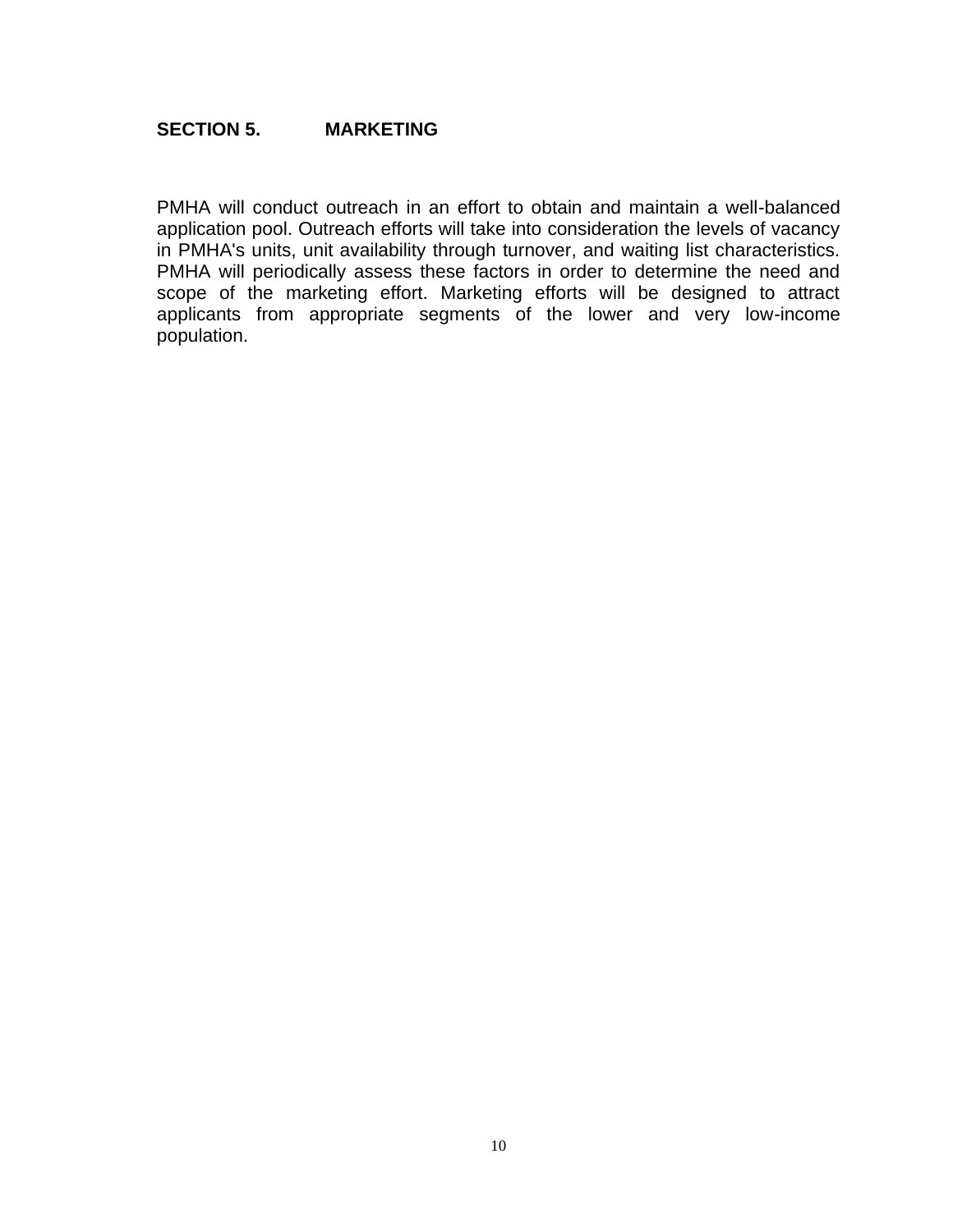#### **SECTION 6. ELIGIBILITY FOR ADMISSION**

In order to be **eligible,** a family must meet various criteria: they must qualify as a "family", as defined below, have an annual income at or below program income limits, each family member must have a social security number (or appropriate documentation of ineligibility to obtain such), the household size must be appropriate per the occupancy standards as defined, and have at least one family member who is either a U.S. citizen or an eligible immigrant.

So long as at least one family member is either a citizen or an eligible immigrant, the family will qualify as a "mixed family" under 24 CFR 5.504 and will have their housing assistance pro-rated (which means they will pay a higher rent than they would if all family members were either citizens or eligible immigrants.

Being eligible, however, is not an entitlement to housing. In addition, every applicant must meet the resident selection criteria. The resident selection criteria is used to demonstrate the applicant's suitability as a resident using verified information on past behavior to document the applicant's ability, either alone or with assistance, to comply with essential lease provisions and any other rules governing tenancy. The applicant family will be judged on past habits and practices related to tenancy and **not** on any attribute or behavior which may be imputed to a particular group or category of persons of which an applicant may be a member.

**Only the following applicants will be admitted:** *Note: Household Heads must be at least 18 years of age in order to legally execute the lease.*

- 1. Who qualify as a family, defined as:
	- a. Two or more persons related by blood, marriage, adoption or other operation of law, or two or more persons who are not so related but who will live together in a stable relationship and share resources. For purposes of continued occupancy, a minor child who is the remaining member of a family that will need an adult added to the household to continue to receive assistance.

In order for a minor child to continue to receive assistance as a remaining family member:

- 1. The court has to have awarded emancipated minor status to the minor, or
- 2. PMHA has to have verified that social services and/or the Juvenile Court has arranged for another adult to be brought into the assisted unit to care for the child(ren) for an indefinite period. This adult will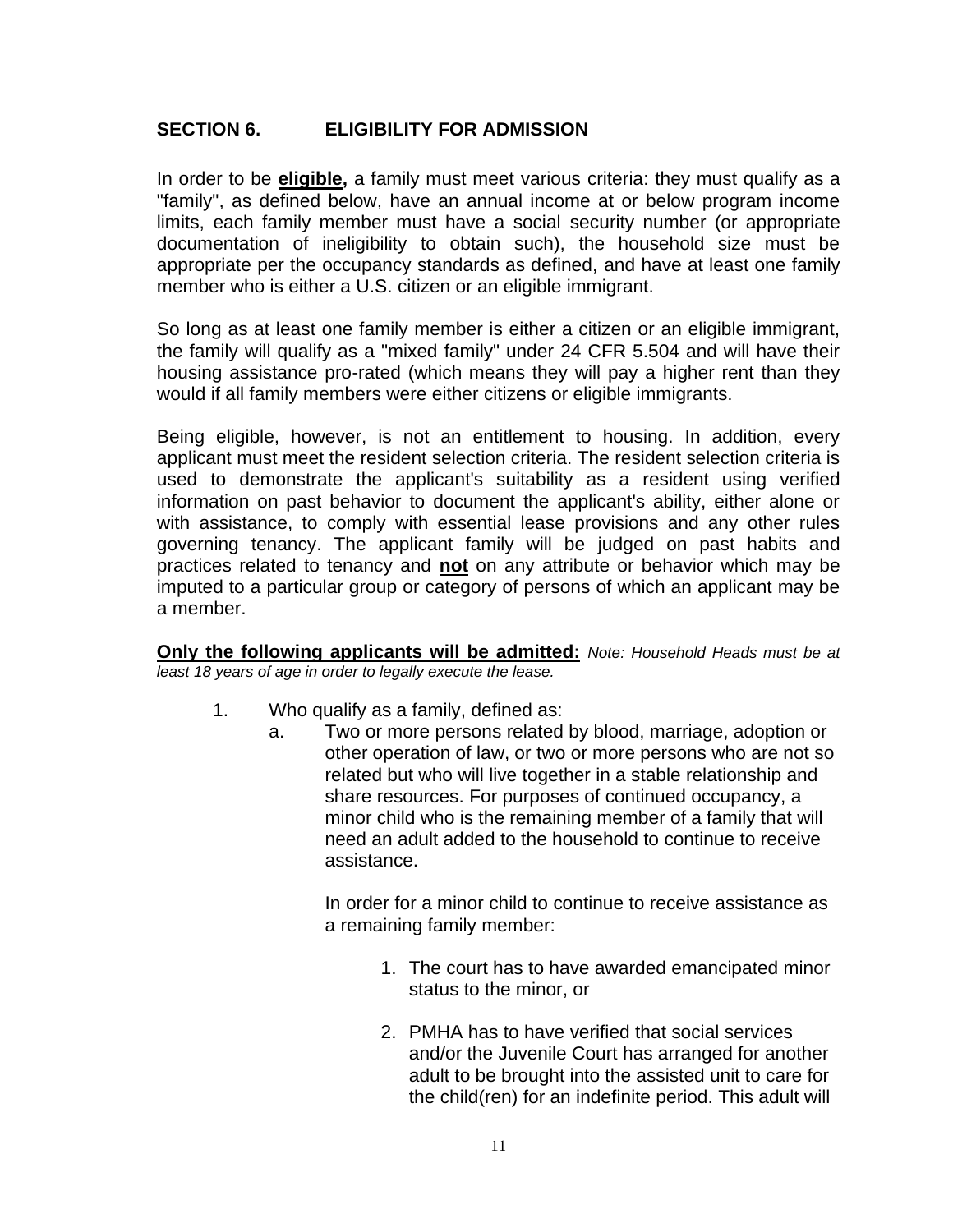be processed as an applicant for a lease addition and must qualify under all admission standards with the exception of the income limit. A change in the family size may require a change in the unit size.

- b. A single individual with no other children who is pregnant at the time of admission or in the process of securing legal custody of any individual under 18 years of age.
- c. Other persons, including foster children and live-in aides, may be considered a part of the family group if they are living or will live regularly with family.
- 2. Whose annual income at time of admission does not exceed the HUD-established low-income limits appropriate for the family size.
- 3. Whose members each have a social security number (or appropriate documentation of ineligibility to obtain such).
- 4. Whose family size is appropriate per occupancy standards (Note: A family with a disability may need a unit that is larger than the occupancy standards allow as a reasonable accommodation.)
- 5. Who meet or exceed the resident selection criteria set forth in these policies.
- 6. No family shall be admitted or permitted to continue occupancy if any member of such family is, in the sole judgment of the authority, an undesirable occupant, defined as:
	- a. no former residents or applicants shall be admitted who owe rent or service charges from current or previous residency or whose past performance in meeting financial obligations, especially rent, was unsatisfactory.
	- b. no former resident or applicant shall be admitted who was or is being evicted for abuse or neglect of a dwelling or conflict with other residents.
	- c. no former resident or applicant shall be admitted who has a record of disturbance of neighbors, destruction of property, or living or housekeeping habits at prior residences which adversely affect the health, safety or welfare of other residents, employees of PMHA, or persons residing in the vicinity.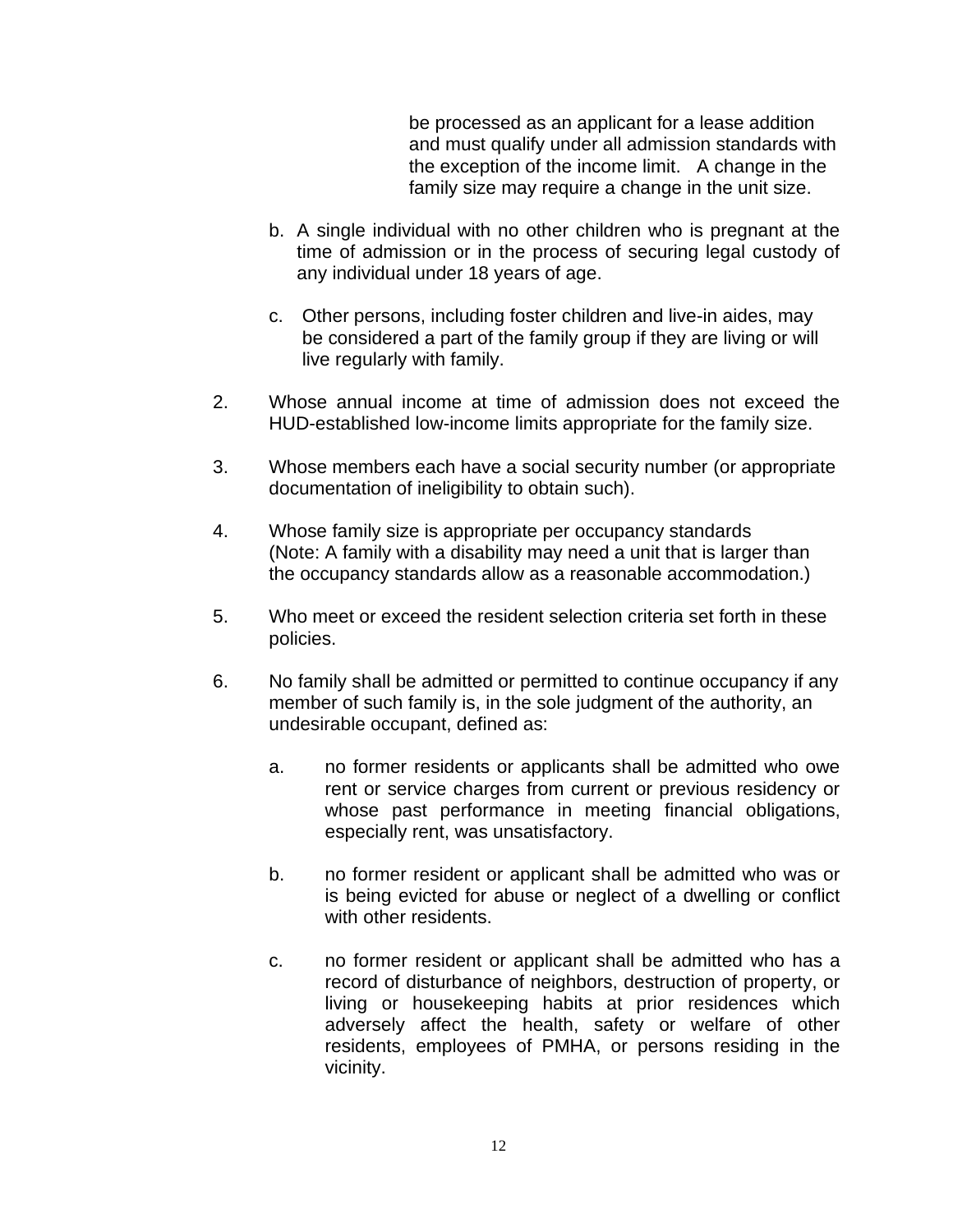d. no former resident or applicant shall be admitted who has a history of criminal activity involving crimes of physical violence or any other crimes to persons or property, which would adversely affect the health, safety or welfare of other residents, employees of PMHA, or persons residing in the vicinity, involvement in the illegal use or sale of drugs, or would impair the physical or social environment of the development. Certified victims or threatened victims of domestic violence, dating violence, or stalking are excluded from this provision.

An exception to this provision will be granted when the participant will be reuniting with a qualifying family member currently participating in the Program and who is part of the Public Housing Offender Re-Entry Initiative under the Moving To Work Program.

#### **The Public Housing Moving To Work Offender Re-Entry Initiative**

The PMHA Offender Re-Entry Initiative will not exceed 150 eligible participants (Public Housing & Section 8 combined) who were incarcerated, involved in drug court and/or court ordered diversion programs, and/or released from in-patient treatment within the past twelve (12) months, and are seeking to reunite with a qualifying family member currently participating in the Public Housing Program.

Eligibility requirements for the Program include:

- a) Participants either must be already engaged in, or sign consent to participate in, mandatory supportive services recommended and/or offered by PMHA's re-entry program partner, Portage County Adult Probation.
- b) Participants must be reuniting with a spouse, parent, grandparent, sibling or adult child currently in PMHA's Public Housing Program.
- c) Participants with the following convictions are not eligible: Any person who is in violation of **HUD's mandatory criminal background exclusions**, including Tier 3 Sex Offenses and criminal drug activity resulting in eviction and other criminal activity as described as mandatory exclusions in Section 7.
- d) Participants must be drug free.
- e) Participants must be in compliance with all requirements set forth in their probation, as set forth by PC Adult Probation.

Participants who are not already participating in supportive services must consent to engage in mandatory supportive services as deemed appropriate by PMHA and PC Adult Probation. Such services may include, but are not limited to: ongoing case management, peer supporters, life skills development, mental health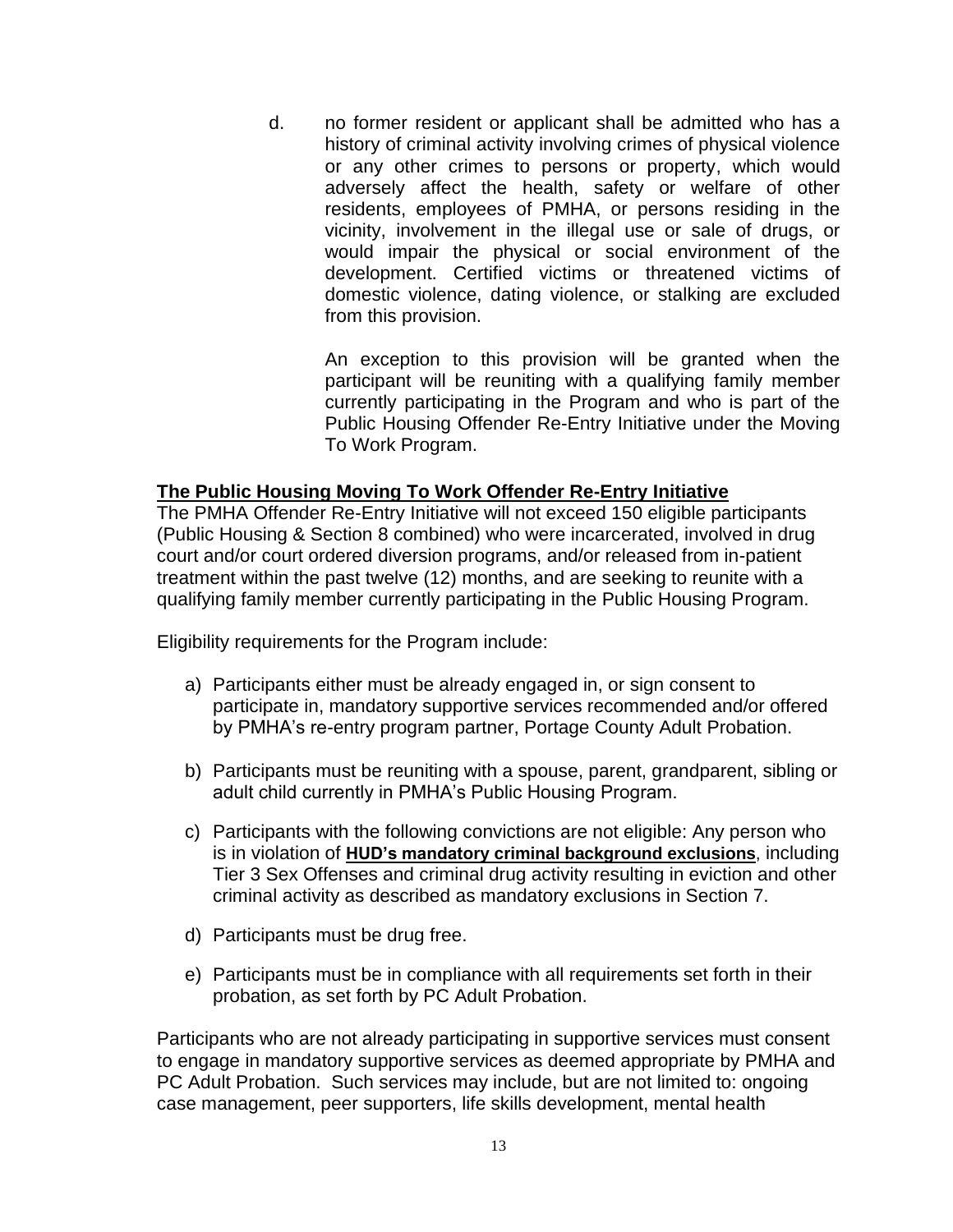services, drug/alcohol rehabilitation services, and employment and job training services. PMHA will have the option of requiring participants to work with a PMHA staff member who will offer self-sufficiency services and guidance.

The Portage County Adult Probation office will be primarily responsible for supportive services and the monitoring therein, as the services referenced in this activity are related to the individuals' case plans with Portage County Adult Probation as part of post-release control.

Participants must remain in compliance with all requirements set forth by Portage County Adult Probation while participating in this program. The Portage County Adult Probation office will advise PMHA of any noncompliance that causes the participant's probation to be revoked. If a participant's probation is revoked then he/she may be terminated from this program and thereby have his/her lease bifurcated and he/she will be required to vacate the unit.

Upon successful completion of the Adult Probation Program PMHA will be notified and the participant will inherit the rights and responsibilities of all traditional Public Housing participants with no further obligations for probation and all traditional lease obligations apply.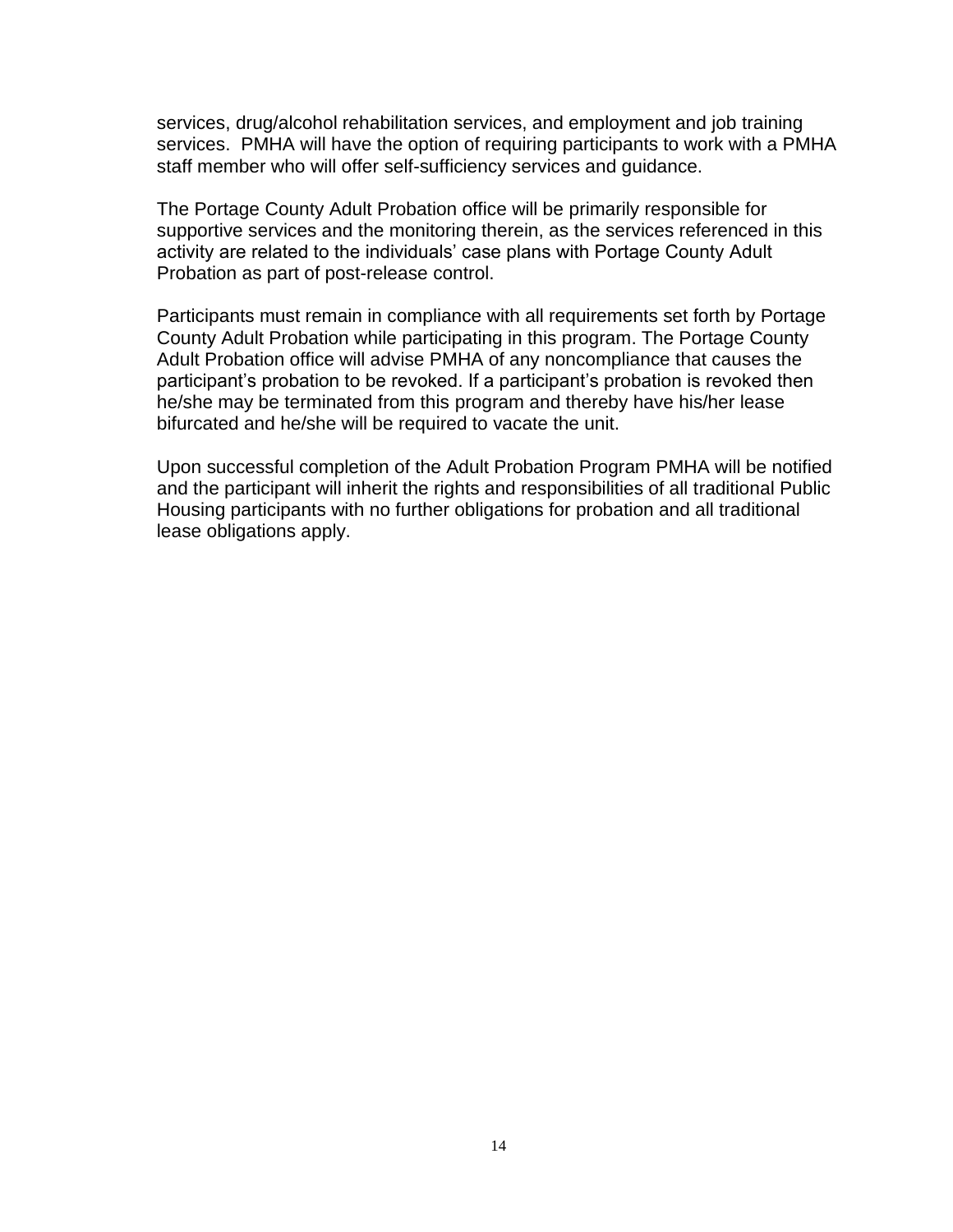# **Categories of Rejection**

Management reserves the right to disapprove applicants for admission if it is determined that a member of the household falls within any of the following categories:

# A. **HISTORY OR CRIMINAL ACTIVITY -**

Includes cases in which a member of the family who is expected to reside in the household was or is engaged in any criminal activity which involves crimes of physical violence to persons or property or the nature of which would be detrimental to the safety or welfare of other residents, persons residing in the vicinity of their peaceful occupancy of the premises.

# B. **VIOLENT BEHAVIOR -**

Includes evidence of acts of violence or of any other conduct which would constitute a danger or disruption to the peaceful occupancy of neighbors or persons residing in the vicinity. A family member who has engaged in or threatened abusive or violent behavior toward PMHA personnel will not be considered for admission. Abusive or violent behavior towards PMHA personnel includes verbal as well as physical abuse or violence. Use of expletives that are generally considered insulting, racial epithets, or other language, written or oral, that is customarily used to insult or intimidate, may be cause for termination or denial. Threatening refers to oral or written threats or physical gestures that communicate an intent to abuse or commit violence. Actual physical abuse or violence will always be cause for termination or denial.

- C. **CONFIRMED DRUG OR ALCOHOL ADDICTION OR ABUSE -** Includes evidence of confirmed drug addiction or alcohol abuse, such as a record of conviction for possession, trafficking or use of heroin or other narcotics or controlled substances, a record of written reports from a probation officer, a social agency, or the family itself to the effect that the individual is addicted to or is misusing drugs or alcohol. In cases where the individual is undergoing follow-up treatment by a professional agency after discharge from an institution, such person shall not be considered ineligible if such agency confirms in writing that such person is rehabilitated.
- D. **RAPE, PROSTITUTION OR SEXUAL DEVIATION -** Includes convictions for offenses of rape, prostitution, indecent exposure, sodomy, carnal abuse, impairing the morals of a minor or similar crimes indicating sexual deviation. Exception may be permitted in the case of an individual if the psychiatrist who has treated the individual confirms in writing that such individual is rehabilitated.

## E. **SANITARY OR HAZARDOUS HOUSEKEEPING -**

Includes generally creating a health or safety hazard through acts of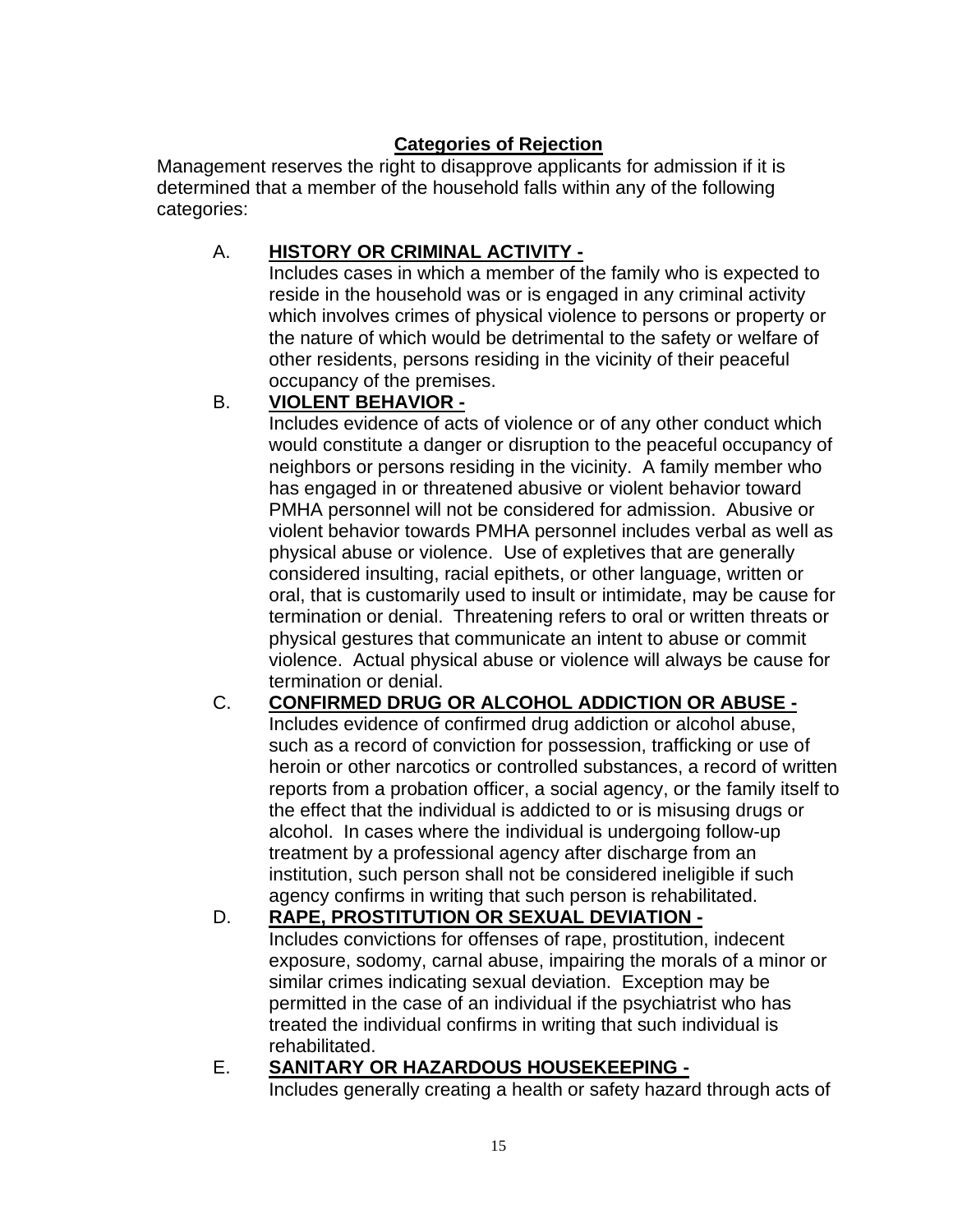neglect and causing or permitting damage to or misuse of premises and equipment, if the family is responsible for such hazard, damage or misuse; causing or permitting infestation, foul odors, or other problems injurious to other persons health, welfare or enjoyment of the premises; depositing garbage improperly; failing to use in a reasonable and proper manner all utilities, facilities, services, appliances and equipment within the dwelling unit or failing to maintain them in good and clean condition, or any other conduct or neglect which could result in health or safety problems or in damage to the premises. In cases where a qualified agency is working with the family to improve housekeeping and the agency reports that the family shows potential for improvement, decisions as to eligibility shall be reached after referral to and recommendation by such agency.

## F. **RECORDS OF DESTRUCTION OF PROPERTY OR OTHER DISRUPTIVE OR DANGEROUS BEHAVIOR -**

Includes behavior or conduct which adversely affects the safety or welfare or other persons by physical violence, gross negligence or irresponsibility; which damages the equipment or premises in which the family resides; or which, is disturbing or dangerous to neighbors or disrupts sound family and community life.

# G. **NON-COMPLIANCE WITH RENTAL AGREEMENTS -**

Includes evidence of any failure to comply with the terms of rental agreements on prior residences, such as providing shelter to an unauthorized person, keeping unauthorized pets or other acts in violation of rules and regulations, and painting or decorating without permission of the PMHA.

# H. **APPLICANTS WITH A DEBT BALANCE -**

Applicants who owe a balance from present or prior occupancy will not be considered for admission until the account is paid in full and the causes for non-payment of rent during the present or prior occupancy have been sufficiently changed to enable the family to pay when due, rent and other expenses relating to the occupancy of the apartment. The spouse will not be required to pay the balance before admission if the spouse was not the former lessee, provided that there is legal documentation evidencing a divorce or separation and specifying the balance is not due.

# I. **MISREPRESENTATION -**

Willful or serious misrepresentation in the application procedures of the PMHA or any governments assisted dwelling unit.

# J. **STATE AND FEDERAL LAWS -**

Failure to meet the eligibility requirements imposed by applicable state and federal laws and any regulations or requirements promulgated thereunder.

# K. **UTILITIES**

Applicant's inability to obtain appropriate utilities in the head, spouse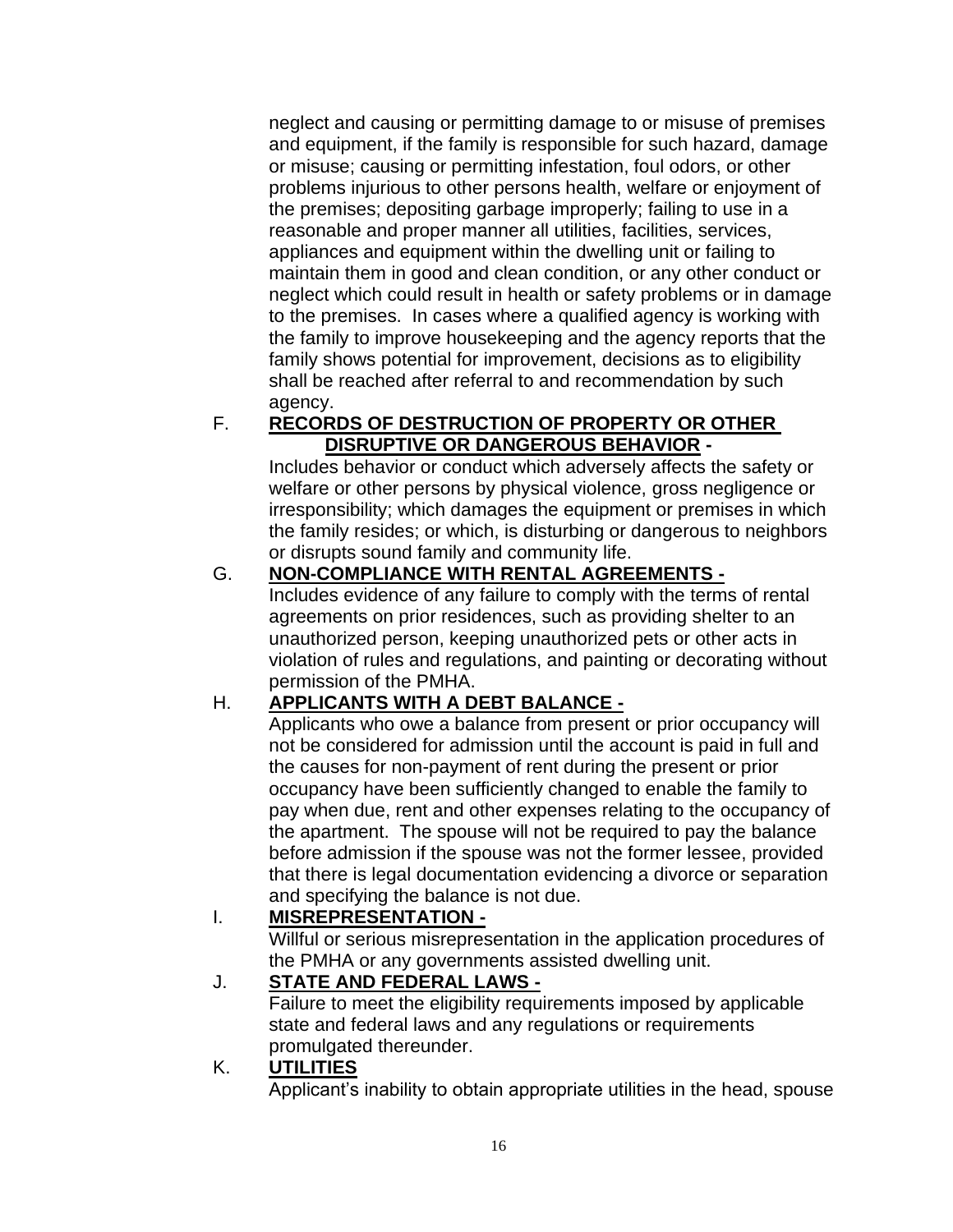or co-head's name at time of move-in.

# **SECTION 7. SCREENING & EVICTION FOR DRUG ABUSE & OTHER CRIMINAL ACTIVITY**

#### **One Strike Policy Background**

The Housing Opportunity Extension Act of 1996 and the "One Strike and You're Out" policy adopted by the Federal government is to ensure that those who engage in illegal drug use or other criminal activities that endanger the well being of residents are not allowed living in public housing. Through these policies and more rigorous screenings for admission into public housing, the PMHA adopts the following policies in order to:

- a) Free public housing residents from daily threats to their personal and family safety;
- b) Build public housing communities that are safer and drug free;
- c) support parents in their efforts to instill the efforts of hard work, personal responsibility, and good citizenship in their families;
- d) Create an environment where young people, especially children, can live, learn, and grow up to be productive and responsible citizens;
- e) Ensure that public housing residents can pursue the work and educational opportunities necessary to lift themselves out of public housing and attain self-sufficiency;
- f) Encourage businesses to invest in distressed areas, bringing badly needed jobs.

#### **Screening of Applicants**

The PMHA has authority to deny occupancy on the basis of illegal drug-related activity and alcohol abuse. The first essential element of the PMHA Screening and Eviction for Drug Abuse and Other Criminal Activity Policy is to ensure that those who engage in illegal drug use or other criminal activities that endanger the well-being of residents, employees of PMHA, or persons residing in the vicinity, are not allowed to live in assisted housing. The PMHA shall screen applicants for criminal activity to ensure newly admitted residents can be expected to comply with the basic rules of tenancy. Such screening shall include:

a) reviewing police and court records;

b) conducting online tenant screening with a reputable source that includes verification of national lifetime sex offender registration;

- b) obtaining credit and payment histories for public housing applicants;
- c) obtaining landlord references;
- d) checking with probation officers, parole officers and local service providers;
- e) when feasible, conducting home visitations

It shall be the policy of the PMHA to require, as a condition of continuing to provide and of providing or allowing admission to an assisted housing program within the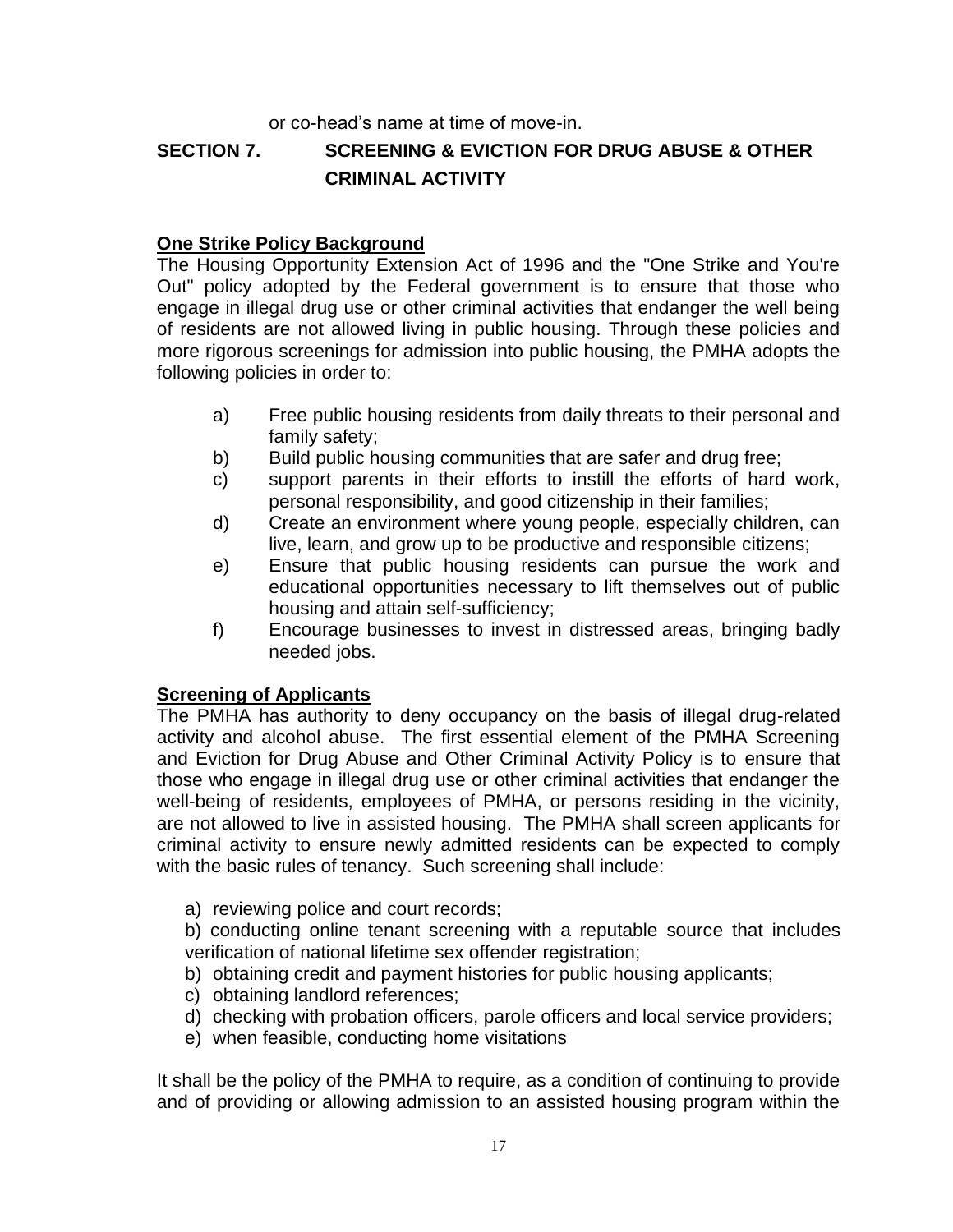jurisdiction of PMHA, that each adult member of the household, sixteen (16) years of age, or older, provide a signed, written authorization for the PMHA to obtain criminal records regarding such member of the household from the National Crime Information Center, police departments and other law enforcement agencies, online tenant screening services as well as records maintained pursuant to chapter 2950.01 sexual predators, habitual sex offenders, and sexually oriented offenders.

It shall be the PMHA policy to obtain records from the National Crime Information Center, as available, (hereinafter "N.C.I.C.") and from the various police departments and other law enforcement agencies, for purposes of screening, lease enforcement and eviction. The applicant shall not pay the cost of the N.C.I.C. screening at admission and PMHA reserves the right to obtain said records at lease renewal (recertification).

#### **Records Management**

When PMHA receives information from a criminal record, PMHA shall establish and implement a system of records management that ensures that any information received by the PMHA:

- a) is maintained confidentially in accordance with Section 543 of the Public Health Services Act (12 U.S. C. 209 dd-2);
- b) is not misused or improperly disseminated;
- c) is destroyed as applicable:

(i) not later than five (5) business days after the date on which the PMHA gives final approval for an applicant for admission or

(ii) if the PMHA denies the application for admission, in a timely manner after the date on which the statute of limitations for the commencement of a civil action from the applicant based upon that denial of admission has expired or two (2) years, whichever is later.

The PMHA receiving information under this provision may use such information only for the purposes provided herein and such information may not be disclosed to any person who is not an officer, employee, or authorized representative of PMHA and who has a job-related need to have access to the information in connection with admission of applicant, eviction of tenant, or termination of assistance. For judicial eviction proceedings, disclosures may be made to the extent necessary (any person who knowingly and willfully requests or obtains any information concerning an applicant for, or a tenant of, covered housing assistance pursuant to the authority under this section under false pretenses, any person who knowingly and willingly discloses any such information to any individual not entitled under lay to receive it, is guilty of a misdemeanor and may be fined not more than five thousand dollars (\$5,000.00) and may be subject to a civil action by the person affected by a negligent or knowing disclosure of such information. Such civil action may also be brought against the assisted housing agency responsible for such unauthorized action).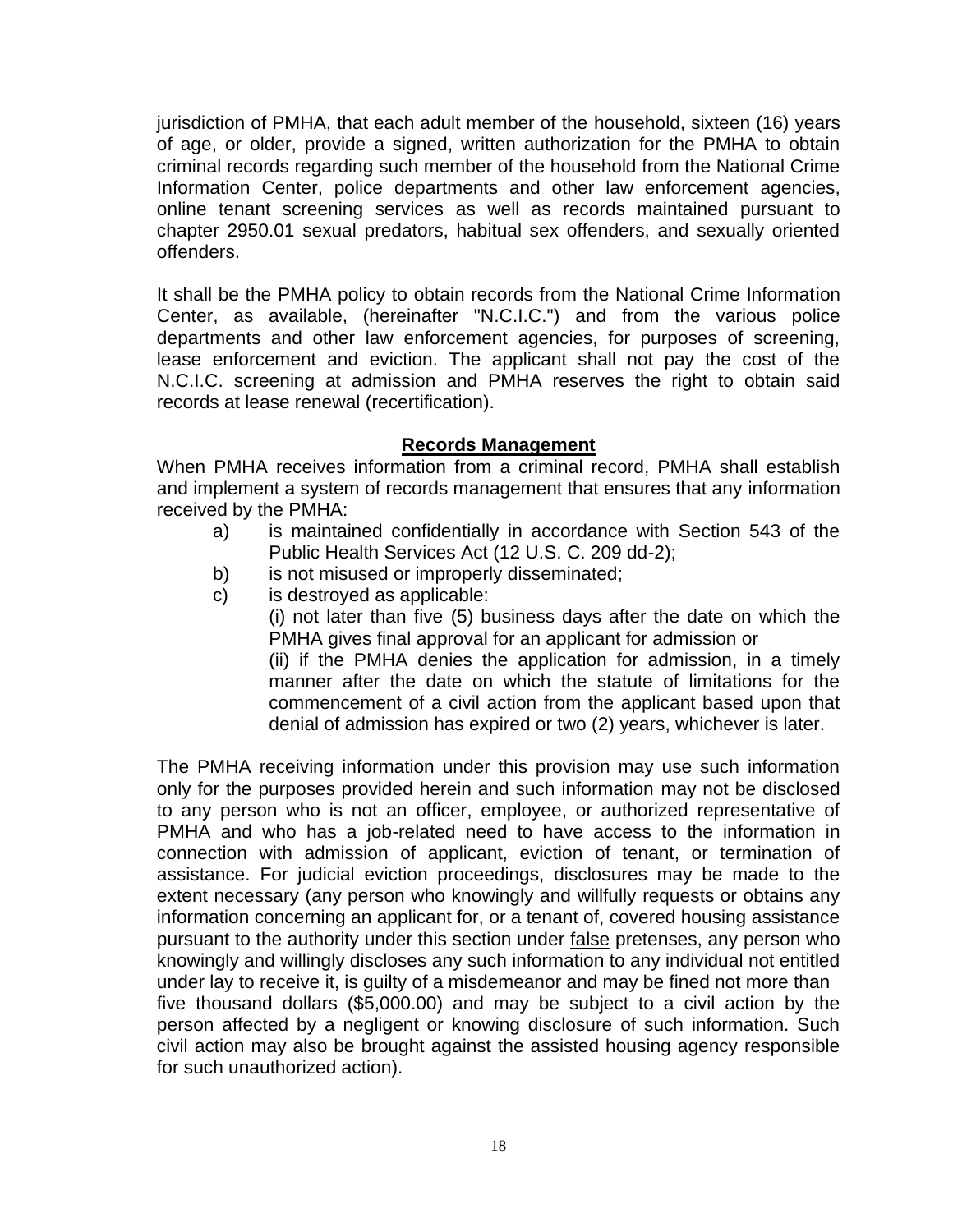# **Expiration of Written Consent**

An applicant's signed, written consent shall expire automatically after the PMHA has made a final decision to either approve or deny the applicant's application for admittance to assisted housing.

A resident's signed, written consent (for recertification) shall automatically expire after the PMHA has made a final decision to either terminate tenancy or continue occupancy.

# **Criteria to Screen for Drug-Related and Other Activities**

The PMHA shall consider evidence of criminal activity, including violent crimes and any other crimes that would pose a threat to the life, health, safety or peaceful enjoyment of residence, in making informed assessments about applicants' suitability for tenancy. If any applicant has committed any of the following crimes, (or forms thereof) the applicant shall be presumed unsuitable for tenancy:

- arson
- abduction
- assault
- breaking and entering
- burglary
- carrying a concealed weapon
- criminal damaging
- disorderly conduct
- domestic violence-(excludes certified victims of domestic violence, dating violence, or stalking)
- drug offenses
- homicide
- kidnapping
- manslaughter
- menacing
- murder
- prostitution
- rape
- robbery
- sex offenses
- stalking
- theft or receiving stolen property
- theft related offenses
- weapons offense
- driving under the influence or other alcohol related offenses

In addition, the PMHA may consider other criminal activity that threatens health, safety or right to peaceful enjoyment of the premises, or crimes of violence that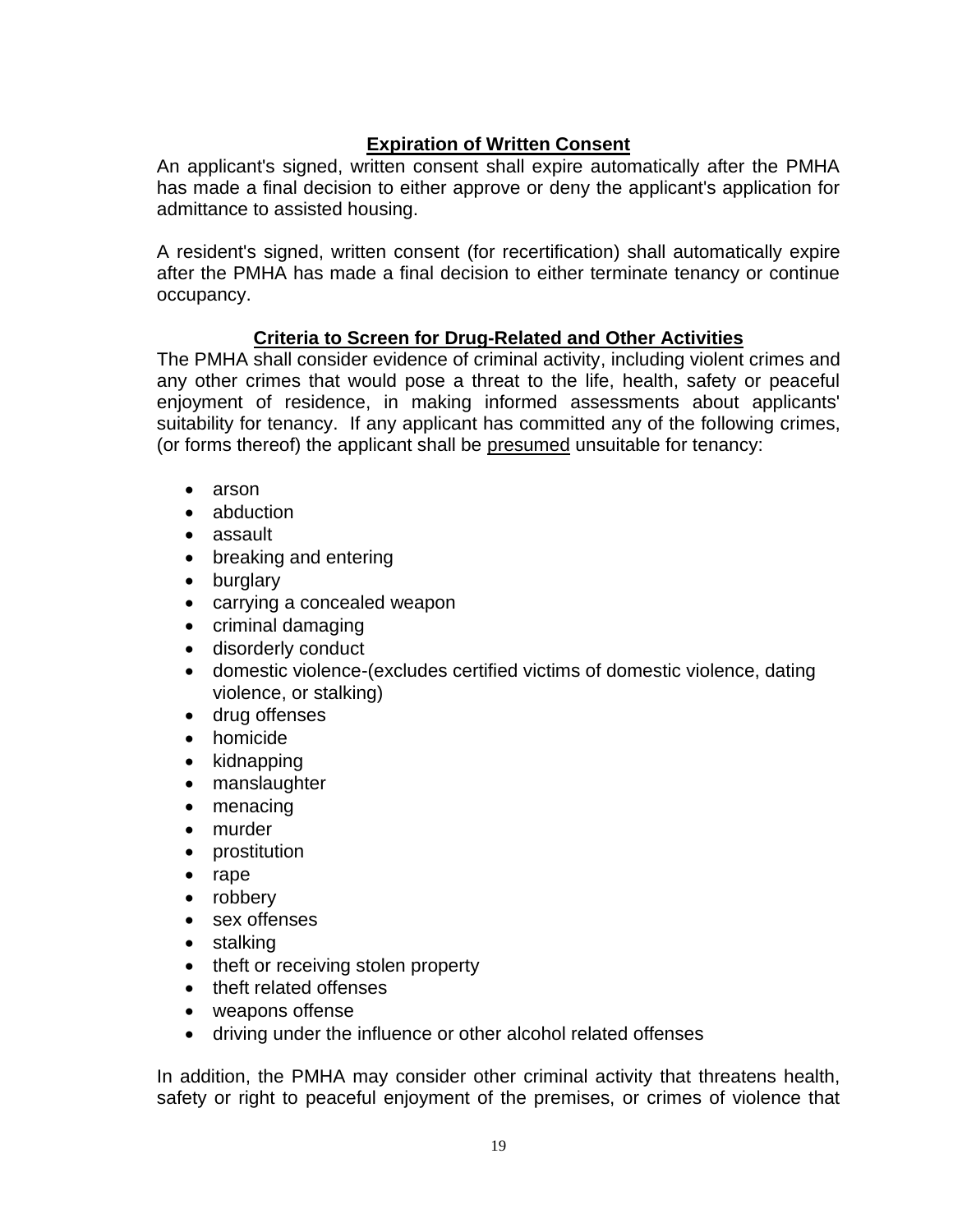involve disturbing the peace. The PMHA shall consider applications for residence by persons with such criminal histories on a case-by-case basis, focusing on the evidence of the seriousness and recentness of criminal activity as the best predictors of tenant suitability. The PMHA will take into account the extent of criminal activity and any additional factors that might suggest a likelihood of favorable conduct in the future, such as evidence of rehabilitation.

The PMHA shall deny occupancy to applicants who have been evicted from federally assisted housing within the past three (3) years from the date of the eviction because of drug-related criminal activity. If the applicant has successfully completed a rehabilitation program and provides due proof of same, the PMHA may admit the household to the assisted housing program providing there has been no additional offenses during the past two years following rehab. Two-year period will not include time incarcerated.

The PMHA shall deny occupancy to persons illegally using controlled substances and/or other drugs and to persons who the PMHA has reasonable cause to believe (based on illegal use or a pattern of illegal use) of such, may interfere with the health, safety or right to peaceful enjoyment of the premises by other tenants, employees of PMHA, or persons residing in the vicinity. The PMHA may require a drug test or drug screening, as designated by PMHA, prior to determining applicants' suitability for tenancy. The PMHA may also consider evidence of rehabilitation providing no offenses occurred during the past two years following rehabilitation. Two-year period will not include time spent incarcerated.

The PMHA will *permanently* deny admission to assisted housing units and immediately and *permanently terminate* tenancy in assisted housing of persons convicted of manufacturing or producing methamphetamine on the premises of any assisted housing in violation of any Federal or State law. "Premises" is defined as the building or complex in which the dwelling unit is located, including common areas and grounds.

The Quality Housing and work Responsibility Act of 1998 was enacted as Title V of the VA, HUD and Independent Agencies Appropriations Act, 1999, Section 578 and includes "Ineligibility of dangerous sex offenders for admission to assisted housing." The PMHA Screening and Eviction for Drug Abuse and Other Criminal Activity Policy provides that the PMHA will deny assistance to any household that contains a member who is subject to a lifetime registration requirement under the state sex-offender registration program. The PMHA shall comply with the provisions of Ohio Revised Code; Section 2950.01 et seq. PMHA will seek such information from registration agencies with PMHA information requests.

To protect the safety and security of residents in assisted housing, PMHA will consider the effects of alcohol abuse by residents on the assisted housing community. It is the policy of PMHA to prohibit occupancy by a person if the PMHA determines that it has reasonable cause to believe that the person's abuse or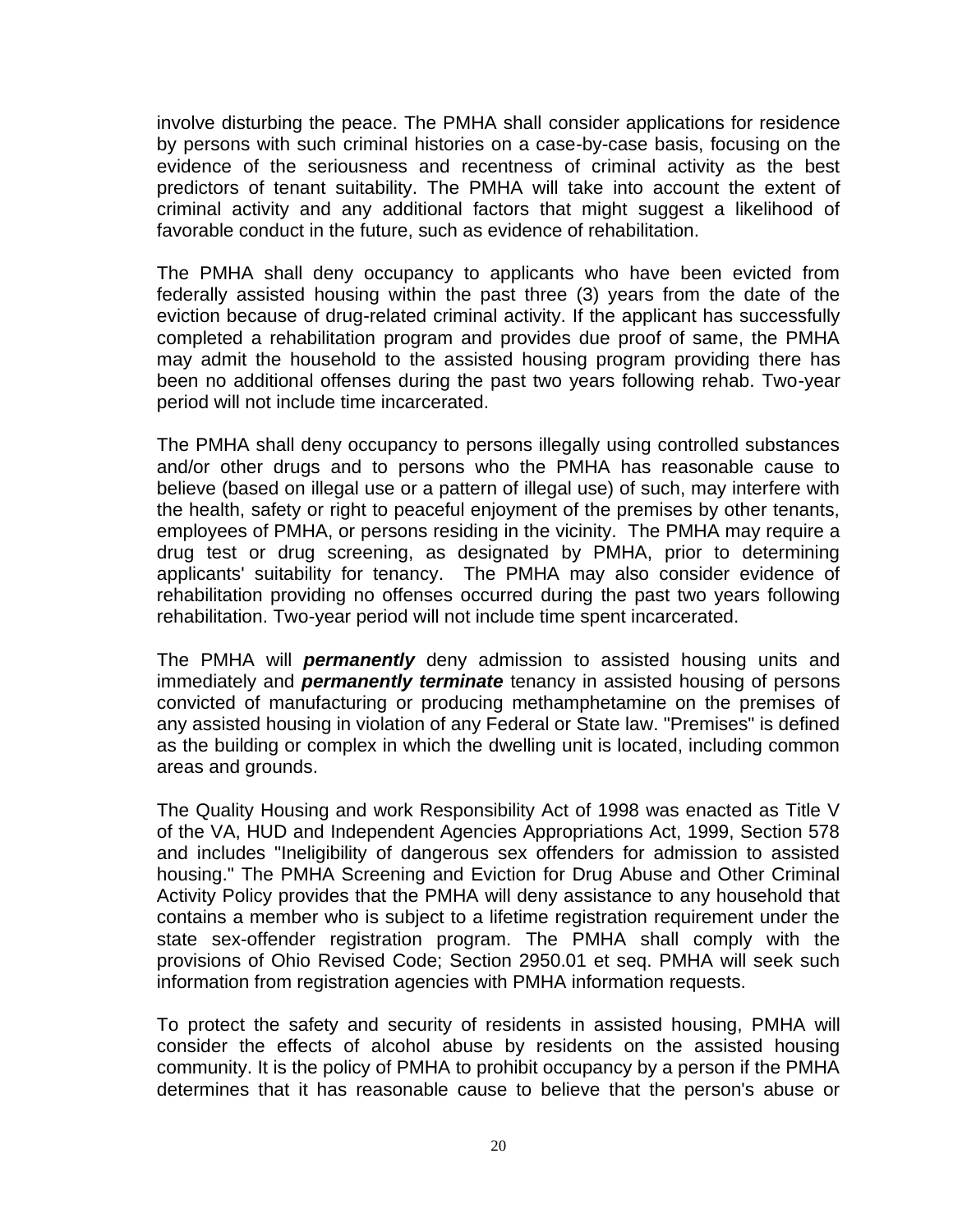pattern of abuse of alcohol may interfere with the health, safety or right to peaceful enjoyment of the premises by other residents, employees of PMHA, or persons residing in the vicinity. In making this determination, PMHA may consider evidence of alcohol abuse, including the following:

- a) complaints and information supplied by household members
- b) complaints and information supplied by other tenants of the housing complex
- c) information obtained from community resources including local police departments
- d) pattern and history of abuse of alcohol

The PMHA may also consider evidence of rehabilitation, and two years without incident of alcohol related offenses (following incarceration), or three years without incident and no evidence of rehabilitation. However, when an occupant's abuse of alcohol is interfering with the rights of other residents, employees of PMHA, or persons residing in the vicinity and threatens the well being of the assisted housing community, the PMHA shall proceed to evict.

## **Applicants' Due Process Rights**

If PMHA obtains records of criminal activity that are relevant to applicant screening, the PMHA will notify the household of the proposed action to be based on the information and shall provide the subject of the record and the applicant a copy of such information and an opportunity for an **Informal Review** in order to dispute the accuracy and relevance of the information. This opportunity shall be provided before a denial of admission.

A written record of the review decision will be mailed to the applicant. If the review decision overturns the rejection, processing for admission resumes.

#### **Enforcement by Eviction**

It is the policy of the PMHA to evict tenants for any drug-related criminal activity occurring on or off the premises and for any other criminal activity, if it threatens the health, safety or right to peaceful enjoyment of the premises by other tenants, employees of PMHA, or persons residing in the vicinity. Whenever the PMHA determines that any person with the consent, or acquiescence of the tenant, or tenant family, is illegally using a controlled substance, engaging in criminal drug activity or other criminal activity with does, or may, interfere with the rights of other tenants, employees of PMHA, or persons residing in the vicinity, PMHA may initiate eviction. Tenants are subject to eviction if they allow the individuals on the premises who were previously evicted by PMHA or whose right to be on specified PMHA property has been revoked.

It is the PMHA policy that any drug-related or criminal activity in violation of the foregoing and the terms of the lease will be treated as a serious violation of the material terms of the lease and that PMHA will enforce its Screening and Eviction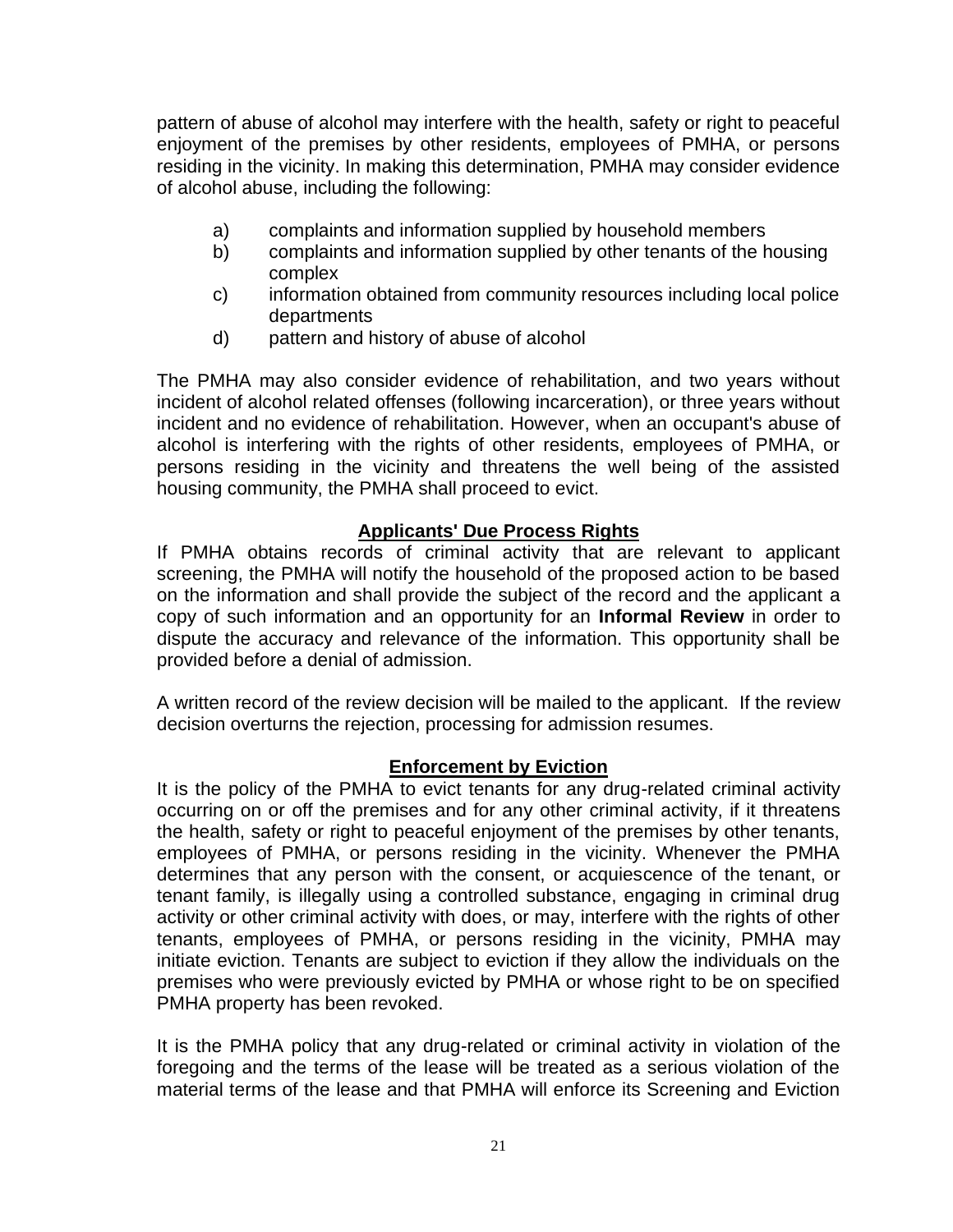for Drug Abuse and Other Criminal Activity Policy. It is further the policy of the PMHA to advise and educate all applicants and tenants regarding their rights and obligations under the lease and in particular, regarding the criminal activity provisions and policies herein. PMHA shall endeavor to brief applicants and tenants before leases are signed or renewed and, to the extent practicable, PMHA should include all appropriate members of the household in these briefings, not just the heads of households.

If upon lease renewal (recertification) PMHA obtains records of criminal activity that are relevant to continued occupancy or records that confirm a lifetime sex offender registration requirement, the PMHA will notify the household of the proposed action of termination of tenancy based on the information and shall provide the subject of the record and the tenant a copy of such information and an opportunity for an Informal Hearing in order to dispute the accuracy and relevance of the information. This opportunity shall be provided before termination of tenancy.

Tenants whose residency is then terminated based on a criminal record obtained have the right to be notified of the basis of the PMHA decision and shall be provided with a copy of the criminal record and the opportunity for a Formal Hearing in order to dispute the accuracy and relevance of the information.

The PMHA Executive Director or his designee shall make all decisions with respect to a tenant's suitability for continued occupancy.

It is the policy of the PMHA to make tenants responsible for the conduct of everyone in their households, and when, by executing the lease, a tenant has promised to ensure a crime-free household, the tenant is responsible for the household regardless as to whether he or she was personally engaged in the prohibited drug or other activity. However, PMHA reserve the right to maintain flexibility to handle these cases on an individual case-by-case analysis to determine, in particular when a tenant has taken all reasonable steps to prevent the criminal activity.

When the PMHA evicts an individual or family for criminal activity from a public housing unit, the PMHA will notify the local post office serving the dwelling unity that the individual or family is no longer residing in the unit.

#### **Records Management**

When PMHA receives information under this section from a drug abuse treatment facility shall establish and implement a system of records management that ensures that any information received by the PMHA under this section: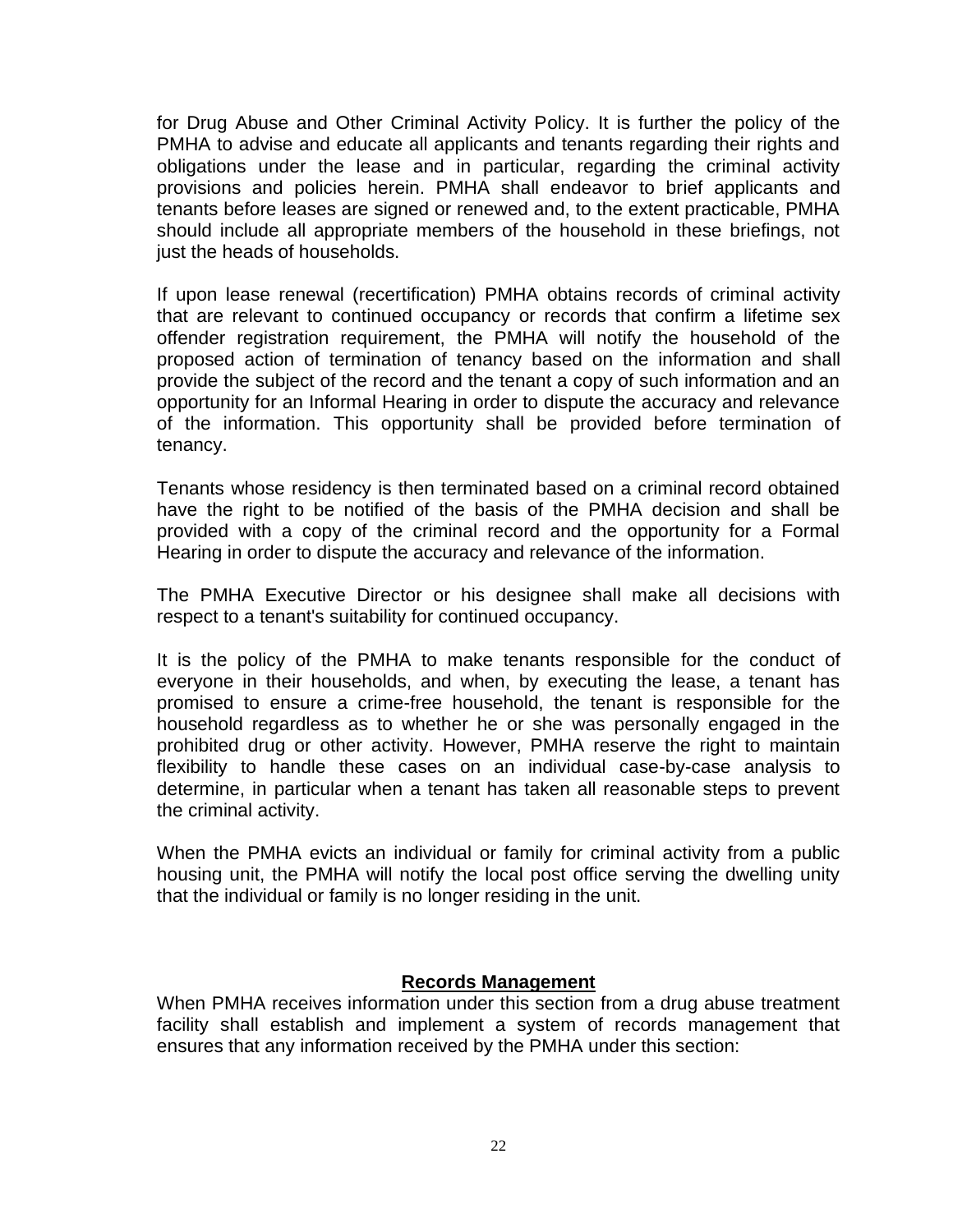- a) is maintained confidentially in accordance with section 543 of the Public Health Services Act (12 U.S.C. 209 DD-2);
- b) is not misused or improperly disseminated;
- c) is destroyed as applicable:

(i) not later than five (5) business days after the date on which the PMHA gives final approval for an applicant for admission or (ii) if the PMHA denies the application for admission, in a timely manner after the date on which the statute of limitations for the commencement of a civil action from the applicant based upon that denial of admission has expired or two (2) years, whichever is later.

#### **Expiration of Written Consent**

An applicant's signed, written consent shall expire automatically after the PMHA has made a final decision to either approve or deny the applicant's application for admittance to public housing.

#### **Prohibition of Discriminatory Treatment**

The PMHA may only require an applicant to public housing to sign one or more forms of written consent under the preceding section if the PMHA requires all such applicants to sign the same form or forms of written consent.

#### **Circumstances of Inquiry**

PMHA may only make an inquiry to a drug abuse treatment facility under the preceding section if:

- a) the PMHA makes the same inquiry with respect to all applicants or
- b) the public housing agency only makes the same inquiry with respect to each and every applicant with respect to whom the PMHA receives information from the criminal record of the applicant that indicates evidence of a prior arrest or conviction or
- c) the PMHA receives information from the records of prior tenancy of the applicant that demonstrates that the applicant
	- i. engages in the destruction of property;
	- ii. engaged in violent activity against another person or
	- iii. interfered with the right of peaceful enjoyment on the premises of another tenant.

#### **Option Not to Request Information**

The PMHA shall not be liable for damages based on its decision not to require each person who applies for admission to public housing to sign one or more forms of written consent authorizing the PMHA to receive information from a drug abuse treatment facility under this section.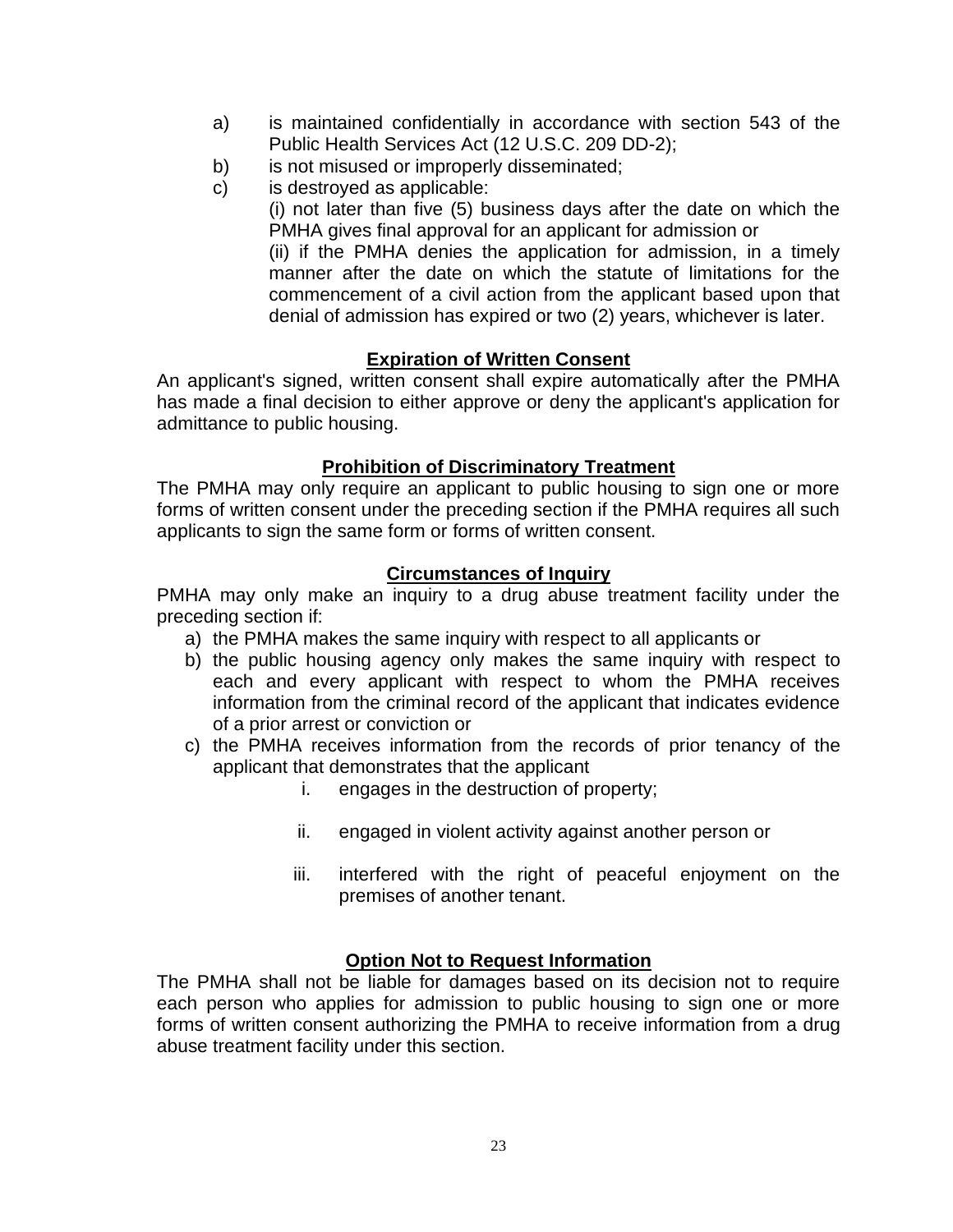#### **Special Provisions for the Manufacture of Methamphetamine**

The PMHA will **permanently** deny admission to public housing units and the Section 8 voucher, and moderate rehabilitation programs, and immediately and **permanently terminate** tenancy in public housing or terminate Section 8 assistance of persons convicted of manufacturing or producing methamphetamine on the premises of any assisted housing project in violation of any Federal or State law. "Premises" is defined as the building or complex in which the dwelling unit is located, including common areas and grounds.

#### **Special Provisions for Sex Offense Crimes**

The Quality Housing and Work Responsibility Act of 1998 was enacted as Title V of the VA, HUD and Independent Agencies Appropriations Act, 1999, Section 578 and includes "Ineligibility of dangerous sex offenders for admission to public housing." The PMHA One Strike Policy provides that the PMHA will deny assistance to any household that contains a member who is subject to a lifetime registration requirement under the state sex-offender registration program. The PMHA will seek such information from registration agencies with PMHA information requests. Persons denied assistance may dispute the accuracy of any sex-offender registration information by appealing denial of assistance following the appeals process stated elsewhere in this Policy and subject to the regulations issued by HUD.

The PMHA shall carry out criminal history background checks on applicants for federally assisted housing and make further inquiry with state and local agencies as necessary to determine whether an applicant or a member of the applicant's household for any federally assisted housing is subject to a lifetime registration requirement under a state sex-offender program. The PMHA shall comply with the provisions of Ohio Revised Code, Section 2950.01 ET seq.

Before an adverse action is taken with respect to an applicant for federally assisted housing on the basis that an individual is subject to a lifetime registration requirement under a state sex-offender registration program, the PMHA shall provide the tenant or applicant with a copy of the registration information and an opportunity to dispute the accuracy and relevance of that information. The PMHA may charge an applicant a reasonable fee for taking action regarding obtaining information.

The PMHA shall establish and implement a system of records management that insures that any criminal record or information regarding a lifetime registration requirement under a state sex offender registration program that is obtained under this section by the PMHA is:

- 1. maintained confidentially;
- 2. not misused or improperly disseminated;
- 3. destroyed, once the purpose for which the record was requested has been accomplished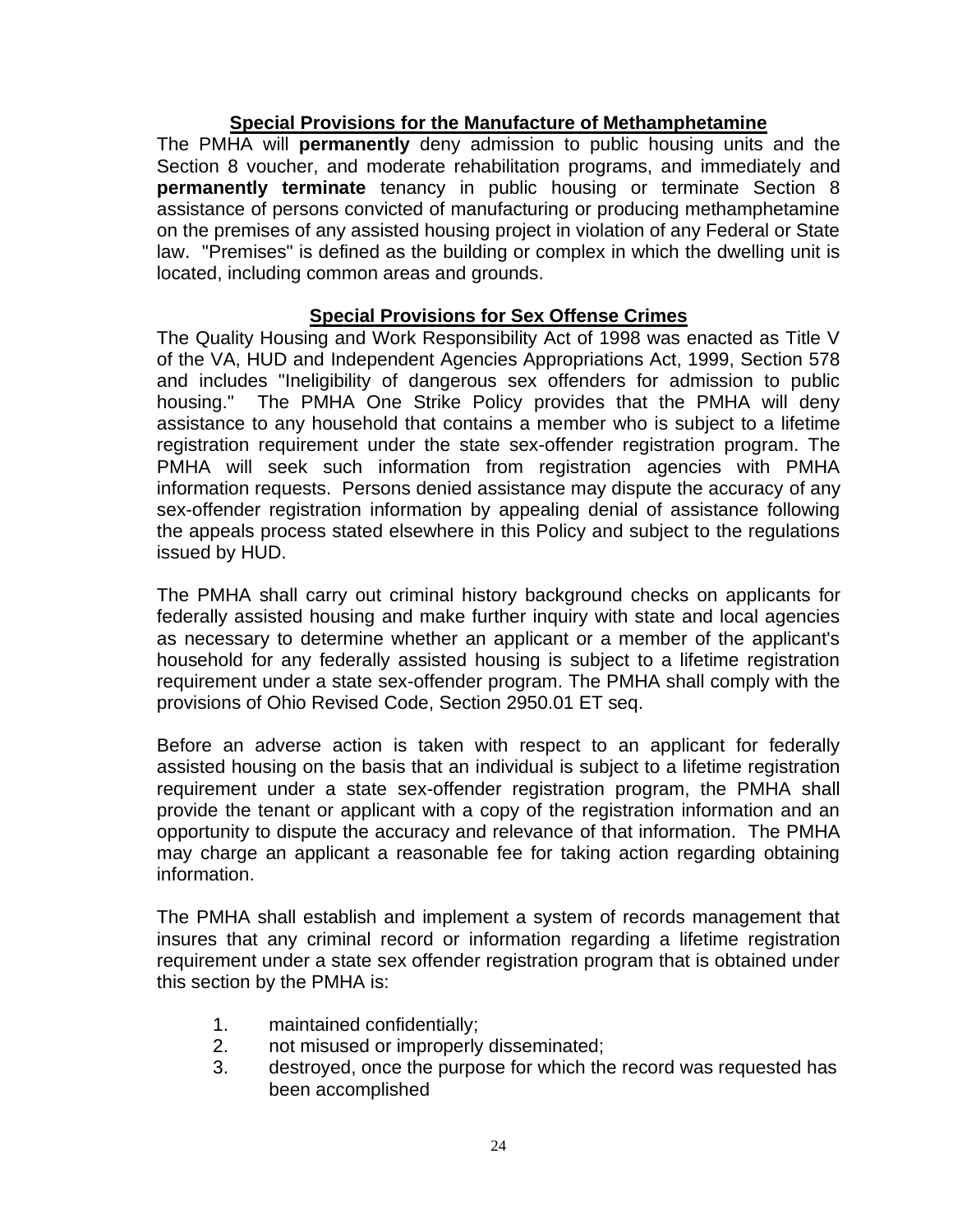The PMHA receiving information under this provision may use such information only for the purposes provided herein and such information may not be disclosed to any person who is not an officer, employee, or authorized representative of PMHA and who has a job-related need to have access to the information in connection with admission of applicant, eviction of tenant, or termination of assistance.

For judicial eviction proceedings, disclosures may be made to the extent necessary (any person who knowingly and willfully requests or obtains any information concerning an applicant for, or a tenant of, covered housing assistance pursuant to the authority under this section under false pretenses, any person who knowingly and willingly discloses any such information to any individual not entitled under law to receive it, is guilty of a misdemeanor and may be fined not more that five thousand dollars (\$5,000.00) and may be subject to a civil action by the person affected by a negligent or knowing disclosure of such information. Such civil action may also be brought against the public housing agency responsible for such unauthorized action.)

#### **Authority to Require Access to Criminal Record**

The PMHA may require, as a condition of providing admission to a public housing program or assisted housing program within the jurisdiction of PMHA, that each adult member of the household provide a signed, written authorization for the PMHA to obtain criminal records regarding such member of the household from the National Crime Information Center, police departments and other law enforcement agencies including the Portage County Sheriff's Department and, in particular, for records maintained pursuant to chapter 2950.01 sexual predators, habitual sex offenders, and sexually oriented offenders, as well as criminal and drug activity.

#### **PMHA Verification for Private Owners of Federally Assisted Housing**

The PMHA may take any action regarding obtaining information for applicants or tenants of federally assisted housing located within the jurisdiction of the PMHA and for owners of housing located within the jurisdiction of the PMHA if such owner has requested that the PMHA take such action on behalf of such owner. Upon such a request by the owner, the PMHA shall take the action requested. The PMHA shall not make any information obtained available to the owner but shall perform determination for the owner regarding screening; lease enforcement and eviction based on criteria supplied by the owner.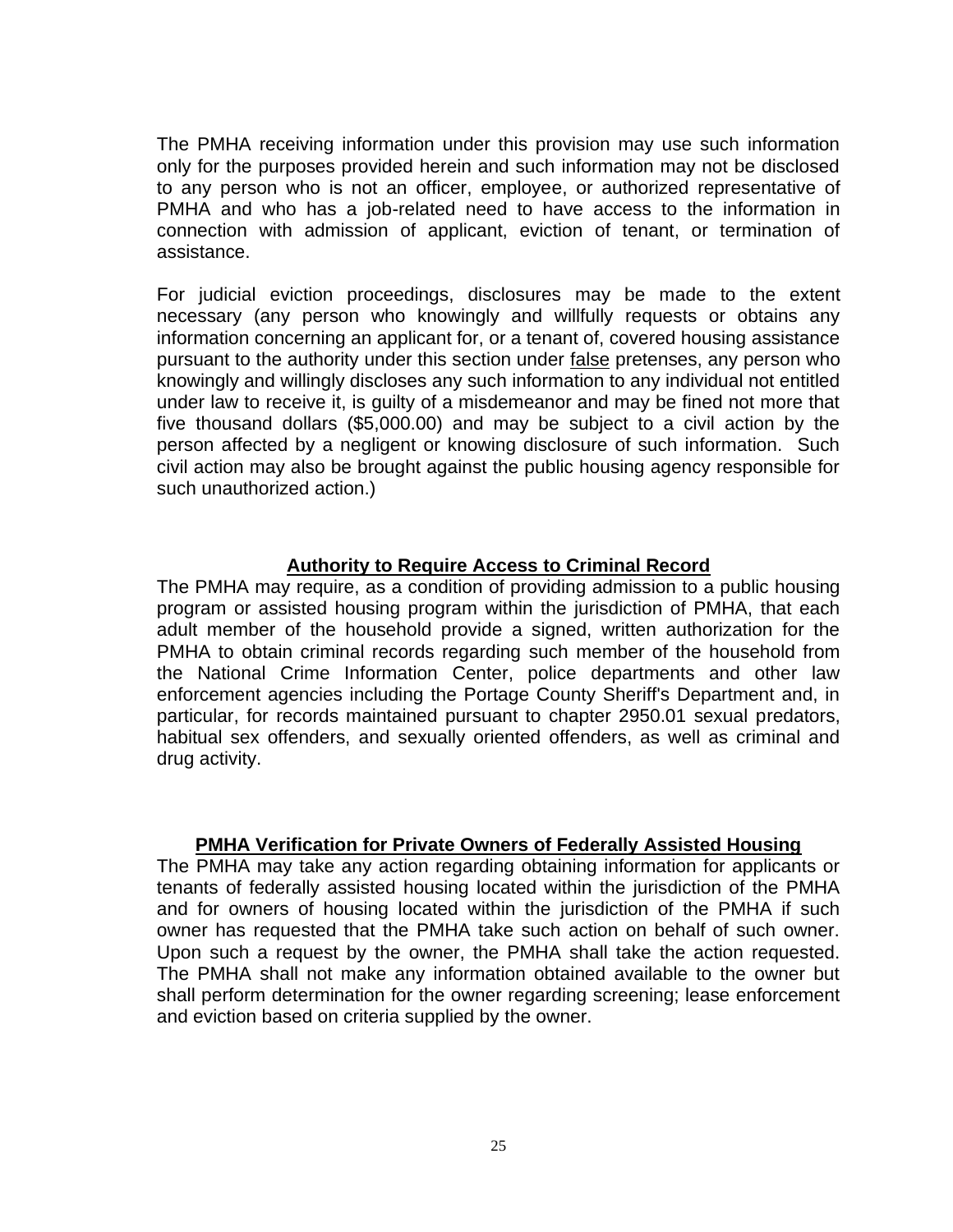#### **Fee**

The PMHA may be charged a fee for taking action regarding obtaining information. In the case of the PMHA taking action on behalf of another owner of federally assisted housing, the PMHA may pass such fee on to the owner making the request and may charge an additional fee for making the request on behalf of the owner.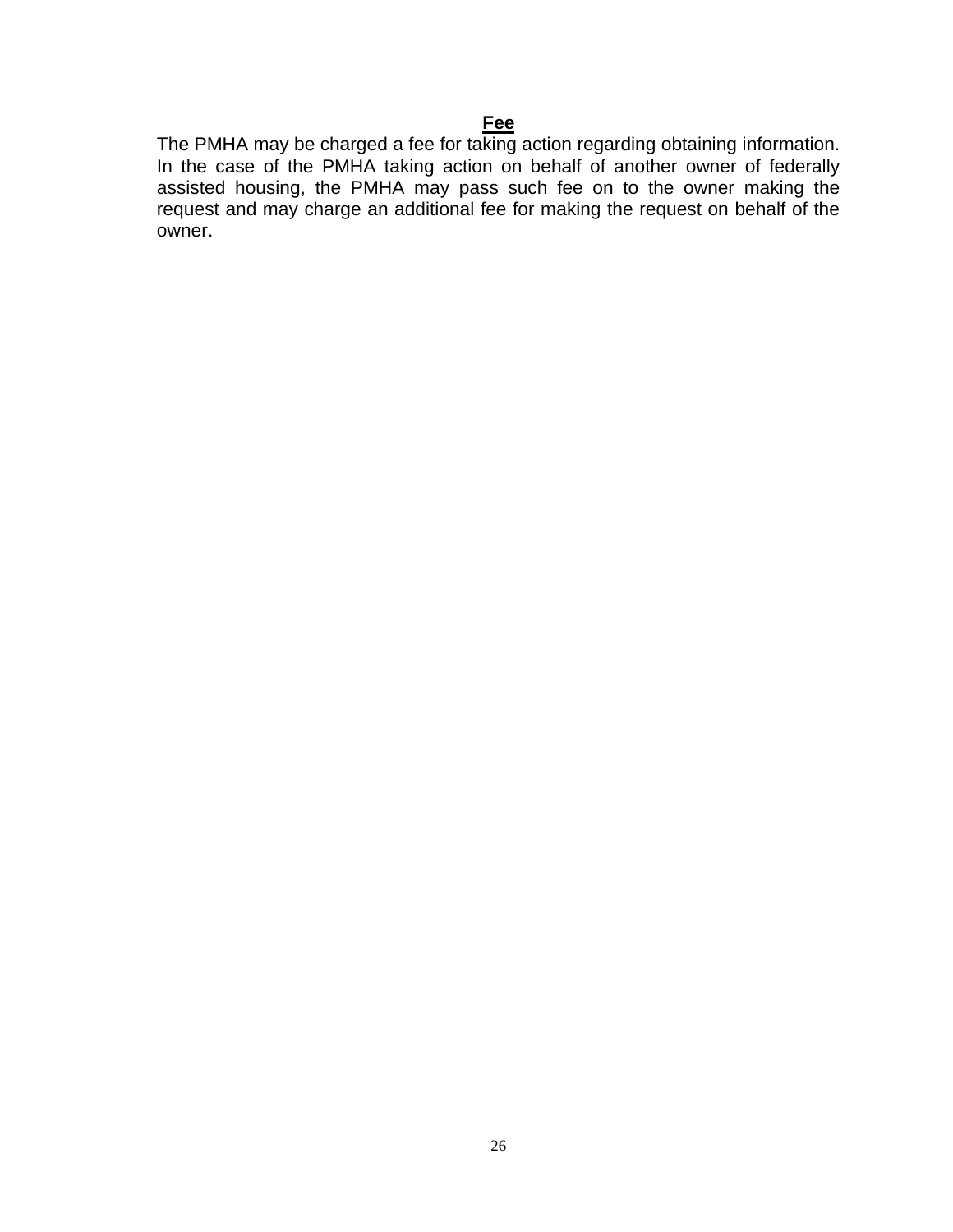#### **SECTION 8. WAITING LIST MANAGEMENT**

It is the policy of PMHA to administer its waiting list as required by HUD handbooks and regulations, with modifications approved under the Moving To Work Demonstration Agreement.

#### **A. Opening and Closing Waiting Lists**

In order to maintain a balanced application pool, PMHA may, at its discretion, restrict application taking, suspend application taking, and close waiting lists in whole or part. PMHA will also update the waiting list by removing the names of those that are no longer interested in or no longer qualify for housing. If PMHA has sufficient applications, it may elect to:

- 1) close the waiting list completely;
- 2) close the list during certain times of the year; or
- 3) restrict intake by preference, priority or special program needs.

Decisions about closing the waiting list will be based on the number of applications available for a particular size and type of unit, the number of applicants who qualify for a preference, and the ability of PMHA to house an applicant in an appropriate unit within a reasonable period of time. Closing the waiting lists, restricting intake, or opening the waiting lists will be publicly announced.

During the period when the waiting list is closed, PMHA:

- **will** accept applications for any special needs programs resulting from designated funding allocations and/or other contractual agreements.

- **will not** maintain a list of individuals who wish to be notified when the waiting list is reopened.

#### **B. Waiting Lists and Preferences**

The PMHA will take applicants from its waiting list for possible placement in a public housing unit by ranking applicants according to a point system, described below, with applicants ranked from most points to least. Once ranked by points, applicants will be ranked within each point amount by date and time of application, first-come, first -served:

#### **1. Military Service Preference** - (1 point)

This preference will be met if:

- (a) The head of household, spouse or co-head is an active member, a veteran or survivor of a veteran who is actively serving or did serve in a branch of the U.S. Armed Forces.
- (b) Survivor includes the spouse or widow of a veteran unless remarried.
- (c) Honorably discharged only. A person who served in the military that was dishonorably discharged is not eligible for this preference.
- (d) Verification requires a DD-214 form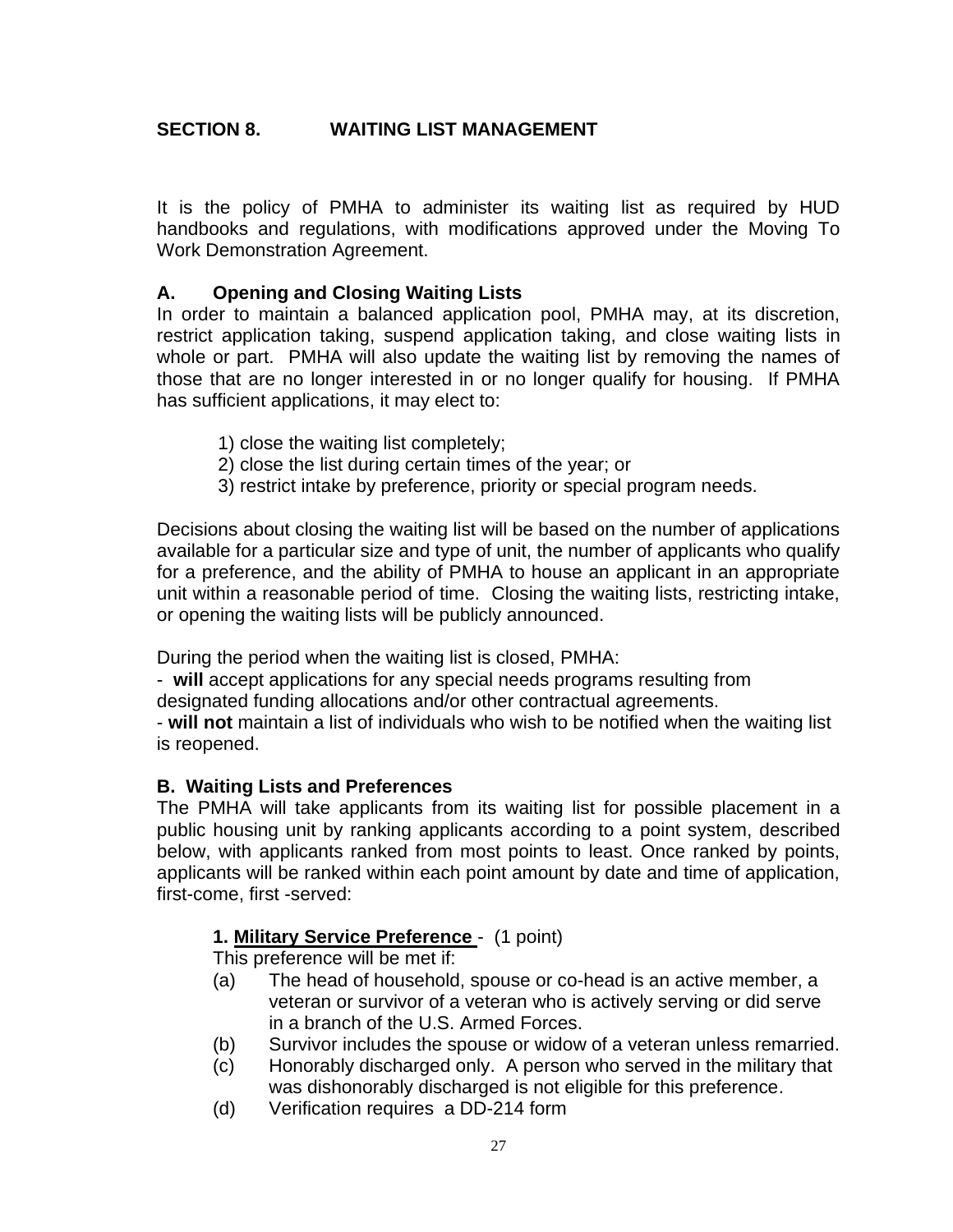## *For ranking preferences, families meeting the Military Service Preference definition receive 1 point.*

#### **Effective December 1, 2015, the Military Preference is the only preference point given to applicants and the Waiting List was modified to reflect the removal of all other points previously given.**

#### **C. Change in Preference Status While on the Waiting List**

Occasionally families on the waiting list who did not qualify for a preference when they applied will experience a change in circumstances that qualifies them for a preference. In such cases, it will be the family's duty to contact PMHA so that their change in status may be verified to reflect the preference. To the extent that the verification determines that the family does now qualify for a preference they will be moved up on the waiting list in accordance with their preference, and their date of application.

#### **D. Removal of Applications from the Waiting List**

PMHA will not remove an applicant's name from the waiting list unless:

- 1) the applicant requests that the name be removed; or
- 2) the applicant was clearly advised of the requirement to inform PMHA of their continued interest in housing by a particular time and failed to do so; or
- 3) PMHA made a reasonable effort to contact the applicant to determine if there is continued interest in housing but has been unsuccessful; or
- 4) PMHA has notified the applicant of its intention to remove the applicant's name because the applicant no longer qualifies for assisted housing.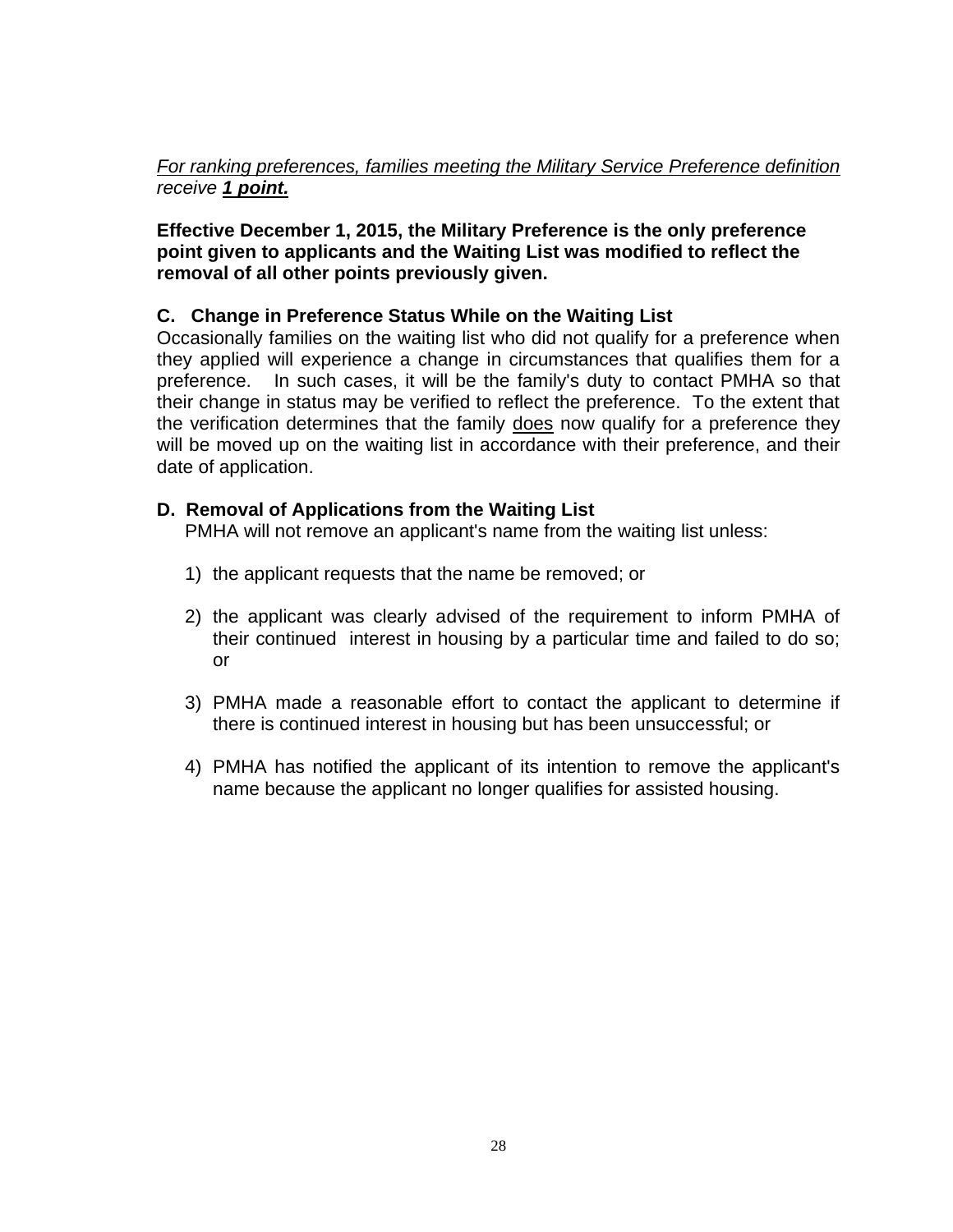#### **SECTION 9. APPLICATION INTAKE AND PROCESSING**

It is PMHA's policy to accept and process applications in accordance with applicable HUD handbooks and regulations and the Moving-To-Work Demonstration Agreement.

#### **A. Application Intake and Processing**

All applications are taken on site at the PMHA office; however, alternative arrangements can be made for public housing applicants who are unable to come to the office because of a disability during application, intake and processing.

Applicants will be informed of the availability of alternative forms of communication to meet specific needs. Examples may include provision of a qualified sign language interpreter; having written materials explained orally by staff either in person or by telephone; provision of written materials in large/bold font; information on audiocassette; and permitting applicants to file applications by mail.

All communications with applicants will be sent by first class mail. Failure to respond to letters will result in withdrawal of an application from further processing. Written applications for open waiting lists will be accepted from anyone who wishes to apply. Subsequent review will eliminate applications of families that do not qualify. Every application must be completed and signed by the head of the household and/or spouse. All other members of the household will be listed on the application form. PMHA staff will assist any applicants who might have trouble completing the application form. This assistance might take the form of answering questions about the application, helping applicants who might have literacy, vision or language problems and, in general, making it possible for interested parties to apply for assisted housing.

Every application constitutes the basic legal record which supports the authority's determination of the eligibility status, rent and size of unit for which the applicant is qualified. The application for admission also constitutes the basis for establishing the applicant's priority status for selection. The following procedures shall be followed in processing all applications:

- 1. All entries by applicants and PMHA personnel are to be made in ink or type.
- 2. Any changes in the original application information are to be made from a housing update form completed by the applicant. The updated information will be entered into the PMHA computer application system and the application update form will be attached to the original application with the date the change was entered.
- 3. The date and time of receipt of each application for admission shall be entered into PMHA's computer system.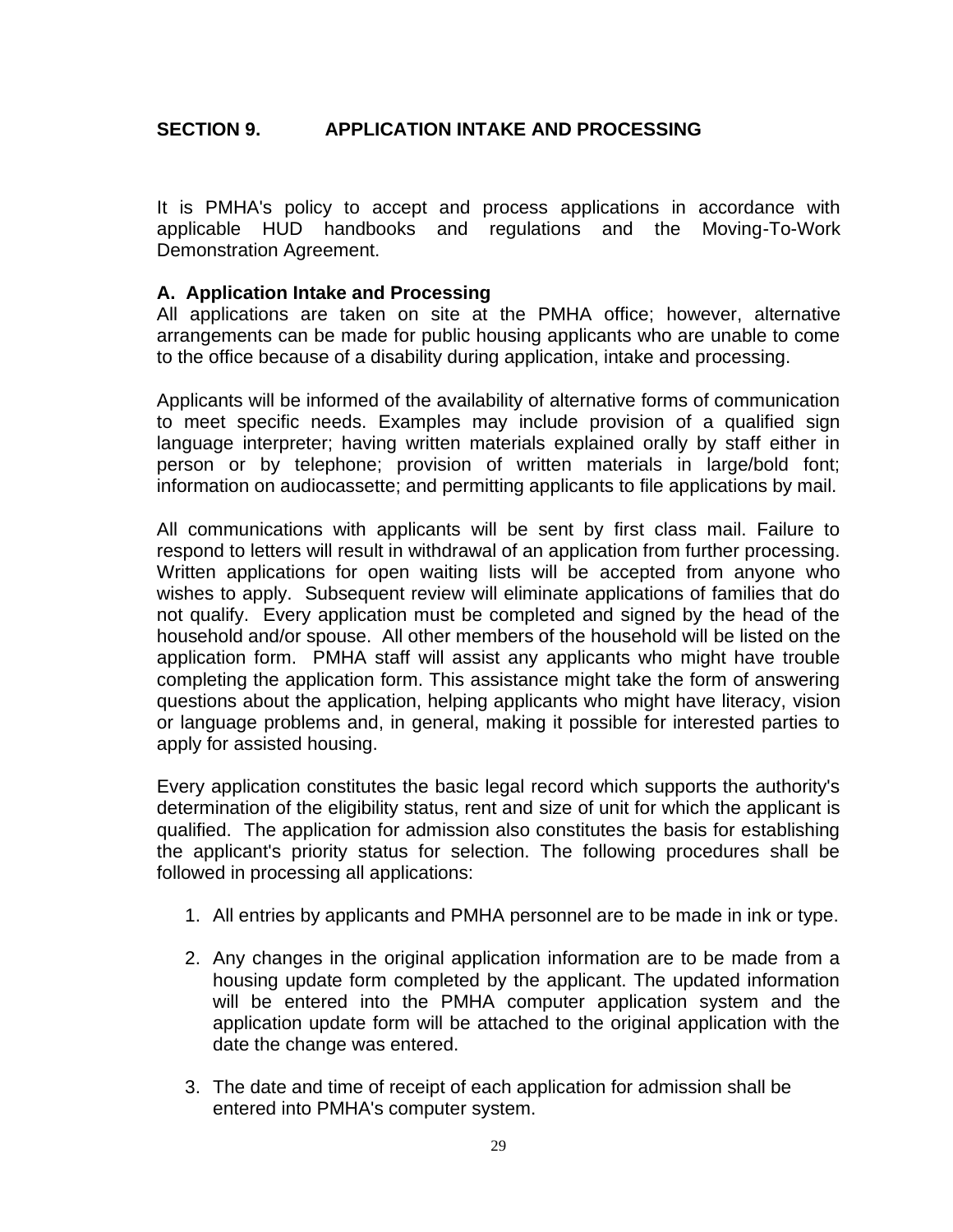- 4. When applicant and interviewer have ensured that every blank is completed (exclusive of those provided for PMHA determinations) both shall sign and date the application in the appropriate spaces. No blank shall be left open. Those, which are inapplicable to a particular applicant, shall be completed with a (non applicable), "no", or "none".
- 5. If during the interview it becomes obvious that the applicant definitely is ineligible, the applicant should be so informed (verbally and in writing) and should be told the reasons. The application then shall be classified as ineligible. The file shall be documented to show when and how the applicant was informed and the reasons for ineligibility.
- 6. The active applications and all materials relating to them are to be kept current at all times.
- 7. Applicants who fail screening will receive a rejection letter, which provides information concerning the informal review process and their right to request a review as applicable. The letter will state that applicants with disabilities have the right to request reasonable accommodations to participate in the informal review process.
- 8. Inactive and ineligible application files shall be purged and withdrawn no less often than once a year. Each withdrawn application shall be documented with the date of withdrawal, the reason for it, and the initials of the person who makes the determination. It shall show the dates of any telephone calls, personal contacts, etc., and the results.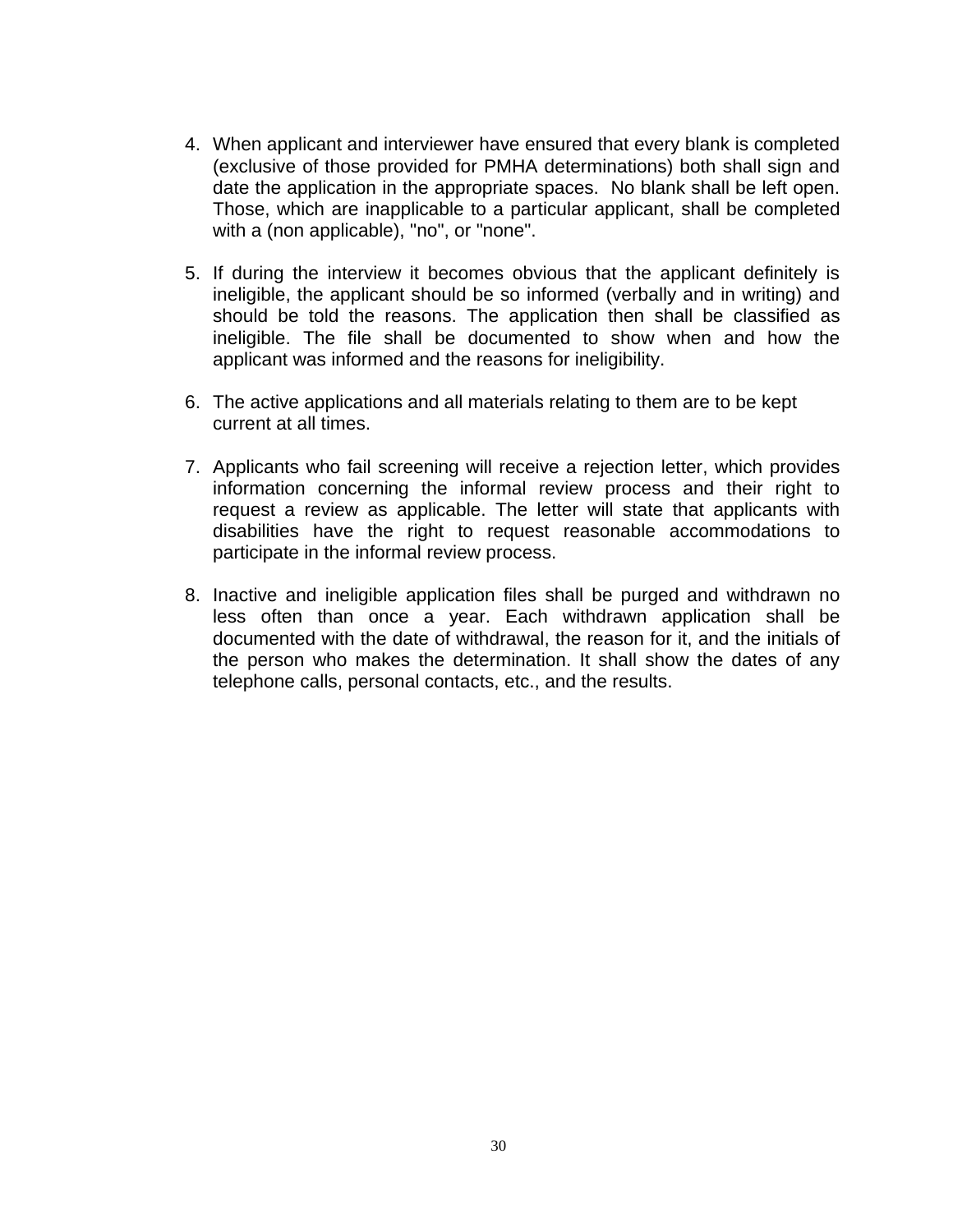# **SECTION 10. PREFERENCES FOR RESIDENT SELECTION**

#### **A. General Policy**

It is the PMHA policy that a preference does not guarantee admission. Every applicant must still meet the selection standards before being accepted as a resident. Preferences will be granted to applicants who are otherwise eligible and who, at the time they are certified for admission satisfy the requirements of the preferences described in the waiting list Section.

#### **B. Elderly Housing**

Elderly applicant households will have top priority for units designed for the elderly. The preference hierarchy for such units shall be as follows:

- 1. elderly applicants with local preference(s)- 62 & older
- 2. near-elderly applicants-55 and older
- 3. non-elderly applicants-50 and older

#### **C. Accessible or Adaptable Units**

For units accessible or adaptable for persons with disabilities, households with at least one person with a disability, will have first priority, (as applicable for a particular unit's feature). A family with a disability may need a unit that is larger than the occupancy standards allow as a reasonable accommodation. A larger unit may be provided on receipt of verification for this need as a reasonable accommodation.

- 1. Current residents requiring accessible/adaptable units shall be given priority over applicants requiring the same type of unit. Efforts will be made to offer vacant accessible or adaptable units to residents with needs living in the same development. The PMHA is obligated to pay moving expenses to transfer a resident with a disability to an accessible unit as an accommodation for the resident's disability.
- 2. Where no such applicants or current residents are at hand, management reserves the right to hold such units available up to a maximum of 30 days) while outreach efforts are in process to obtain applicants with need for such units.
- 3. If there is not an eligible qualified resident or applicant with disabilities on the waiting list who wishes to reside in the available, accessible unit, then the PMHA will offer the unit to an applicant on the waiting list who does not need the accessible features of the unit.
- 4. Where non-disabled persons are moved into units designed to meet special needs, they shall do so only after signing a lease addendum agreeing to move, at the PMHA's expense, to a unit with no such design features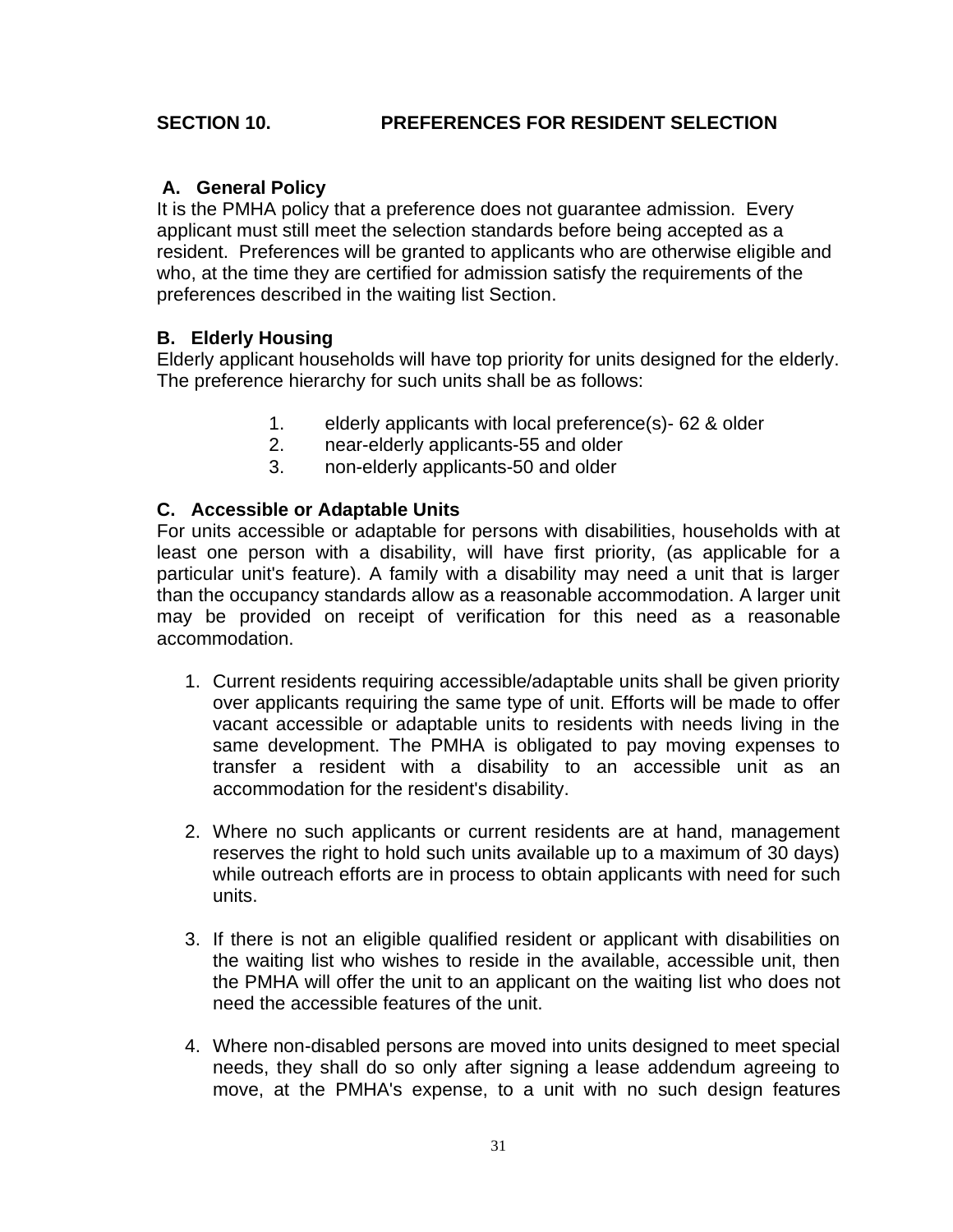should an applicant or current resident require an accessible unit of the type currently occupied by the non-disabled person.

- 5. The PMHA will not prohibit an eligible disabled family from accepting a nonaccessible unit for which the family is eligible that may become available before an accessible unit. The PMHA will modify such a non-accessible unit as needed, unless the modification would result in an undue financial and administrative burden.
- 6. To verify a disability, staff will first check to see whether the applicant or resident is under age 62 and receives either Social Security Disability Income (SSDI) or Supplemental Security Income (SSI) income. Receipt of such disability income is sufficient verification that an individual qualifies as a person with a disability. However, individuals with disabilities who do not receive SSI or SSDI may still qualify as a person with a disability under the statutory definitions of disability. In these cases, the individual with a disability may need to provide supporting documentation. Staff will only ask for information that is actually necessary to verify that the person has a disability and that there is a reasonable nexus between the individual's disability and the requested accommodation(s). Staff will not inquire about the nature or severity of the person's disability, if PMHA receives documentation from a verification source that contains the individual's specific diagnosis, information regarding the individual's treatment and/or information regarding the severity of the person's disability, Staff will immediately destroy and dispose of this confidential information. It will not be maintained in the individual's file.
- 7. The PMHA will make reasonable accommodations in rules, policies, practices or services when such accommodations may be necessary to afford persons with disabilities equal opportunity to use and enjoy a dwelling unit, including common areas.

#### **D. Preferences and Selections of Residents**

PMHA shall not, based on race, creed, sex, age, familial status, national origin, religion or disability deny to any person the opportunity of applying for admission, nor shall it deny to any eligible applicant the opportunity of leasing or renting a dwelling suitable to its needs in any development of PMHA. In selecting residents from among eligible applicant families of the size and composition appropriate to available dwelling units, PMHA will take into consideration the needs of individual families for low-rent housing and the statutory purpose in developing and operating a socially and financially sound low-income housing development, which provides a decent home and a suitable living environment and fosters economic and social diversity in the resident body as a whole. Selection will be made in such a manner as: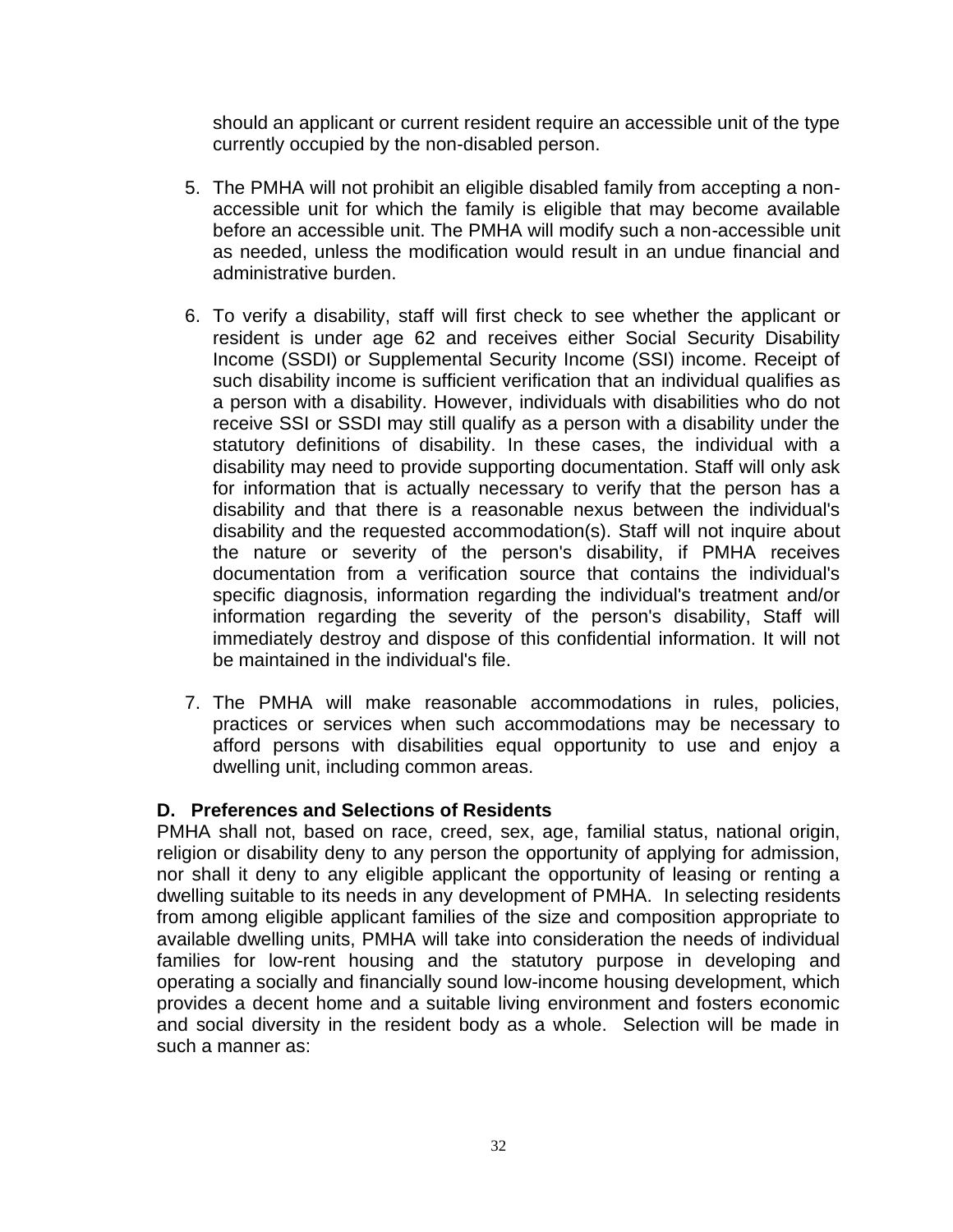- 1. to avoid concentrations of the most economically socially deprived families in one or all of the developments owned by PMHA.
- 2 to preclude admission of applicants who habits and practices reasonably may be expected to have a detrimental effect on the residents or the development environment.
- 3 to maintain a resident body in each development composed of families with a broad range of incomes and rent-paying ability which is generally representative of the range of incomes of low-income families in PMHA's area of operations as defined by HUD.
- 4. to maintain and fully utilize rent ranges as approved by HUD.

#### **E. Unit Assignment**

#### **1. General Family Placement**

All Public Housing applicants designated for general placement in a family unit will be assigned to the following Public Housing, in accordance with the turndown policy:

Athena Gardens Community Estates Harvest Woods Town Square Villas Heritage Knolls Renaissance Place Scattered Sites - offered as general family placement to an applicant only if no qualifying Public Housing tenant accepts the unit under PMHA's MTW Scattered Site Transfer feature

#### **2. Supportive Services Placement**

Applicants on the waiting list may indicate a desire to participate in a supportive service program. The supportive service programs are assistance for the disabled. Applicants interested in these services must meet traditional public housing admissions requirements as well as criteria established for the respective service.

#### **Supportive Services for the Disabled, Homeless and Others**

On-site supportive services are available for persons with physical and mental disabilities and persons struggling with homelessness.

Services for physically disabled persons are offered at 1683 Athena Drive by Independence Inc., and the Portage County Board of Development Disabilities.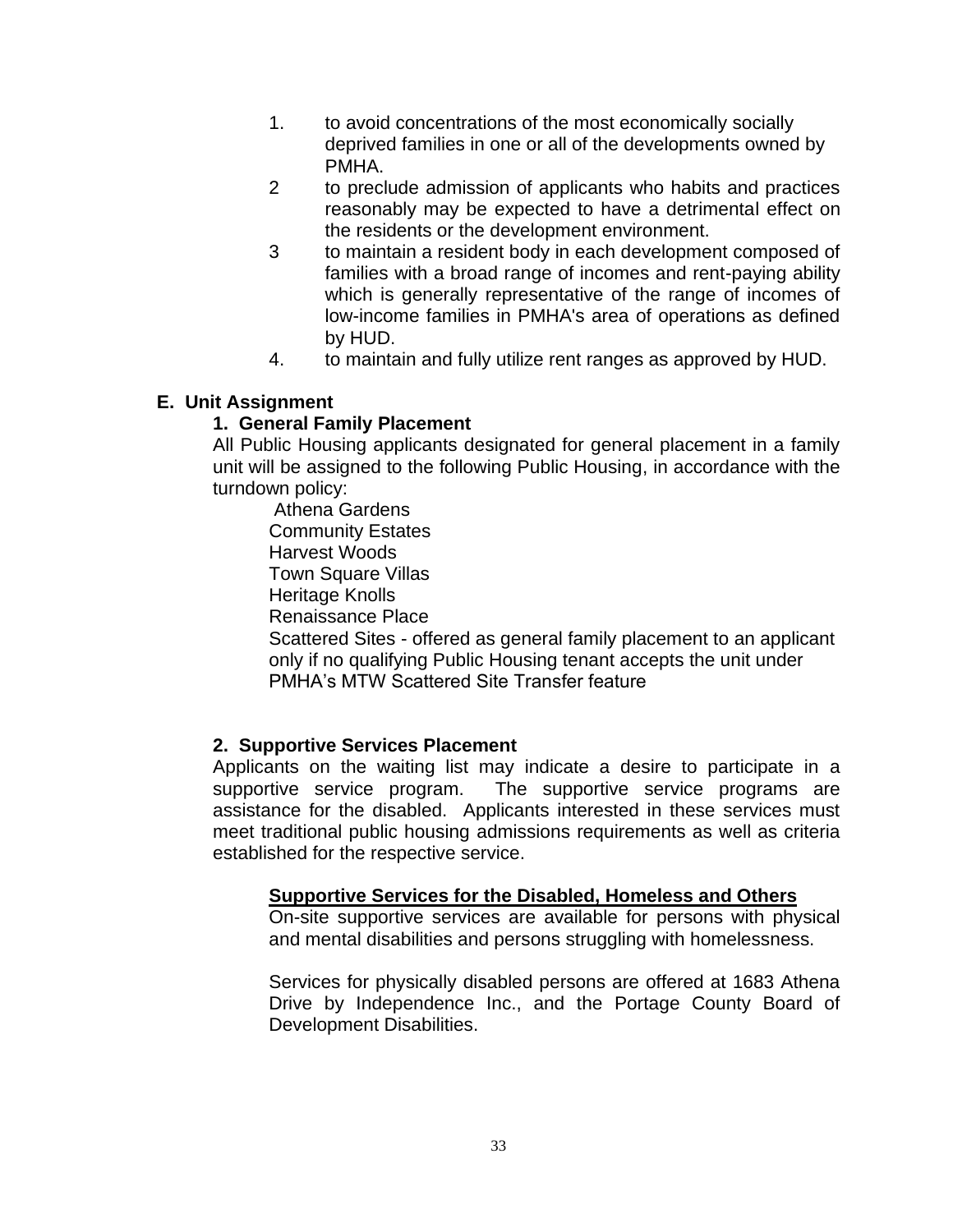Services for mentally disabled (to assist them to become independent) are offered at Walnut House by Coleman Professional Services.

Housed individuals at the above facilities are usually referrals by the specific service agency. However, this does not preclude applicants from the PMHA waiting list from being considered for these units.

Applicants for these units must meet the admissions criteria for both the public housing program and the supportive service. Once housed, the participant executes the traditional PMHA lease. The participant is entitled to traditional public housing rights and must meet traditional public housing responsibilities.

#### **F. Application Pool and Selection**

A central pool of eligible applications shall be maintained in the following order:

- 1. preferences
- 2. bedroom size
- 3. date and time of application

Every application shall contain a record of each unit offered, identification of the development, the date and circumstances of each offer, to include rejection or acceptance.

Applicants, not including those applying for Eastowne Manor or Etna House, will be offered a choice of the appropriate bedroom-size unit located in developments on the Eastside, Westside, or the First Available Unit on either side. If a unit is offered in accordance with the applicant(s) choice and refused, the applicant will be removed from the waitlist and must reapply for the public housing program.

Refusal of offers to scattered site housing will not warrant removal from the waitlist. The PMHA understands that scattered-site housing places additional requirements on families when compared to living in a development. Such requirements include lawn maintenance, having access to transportation, etc.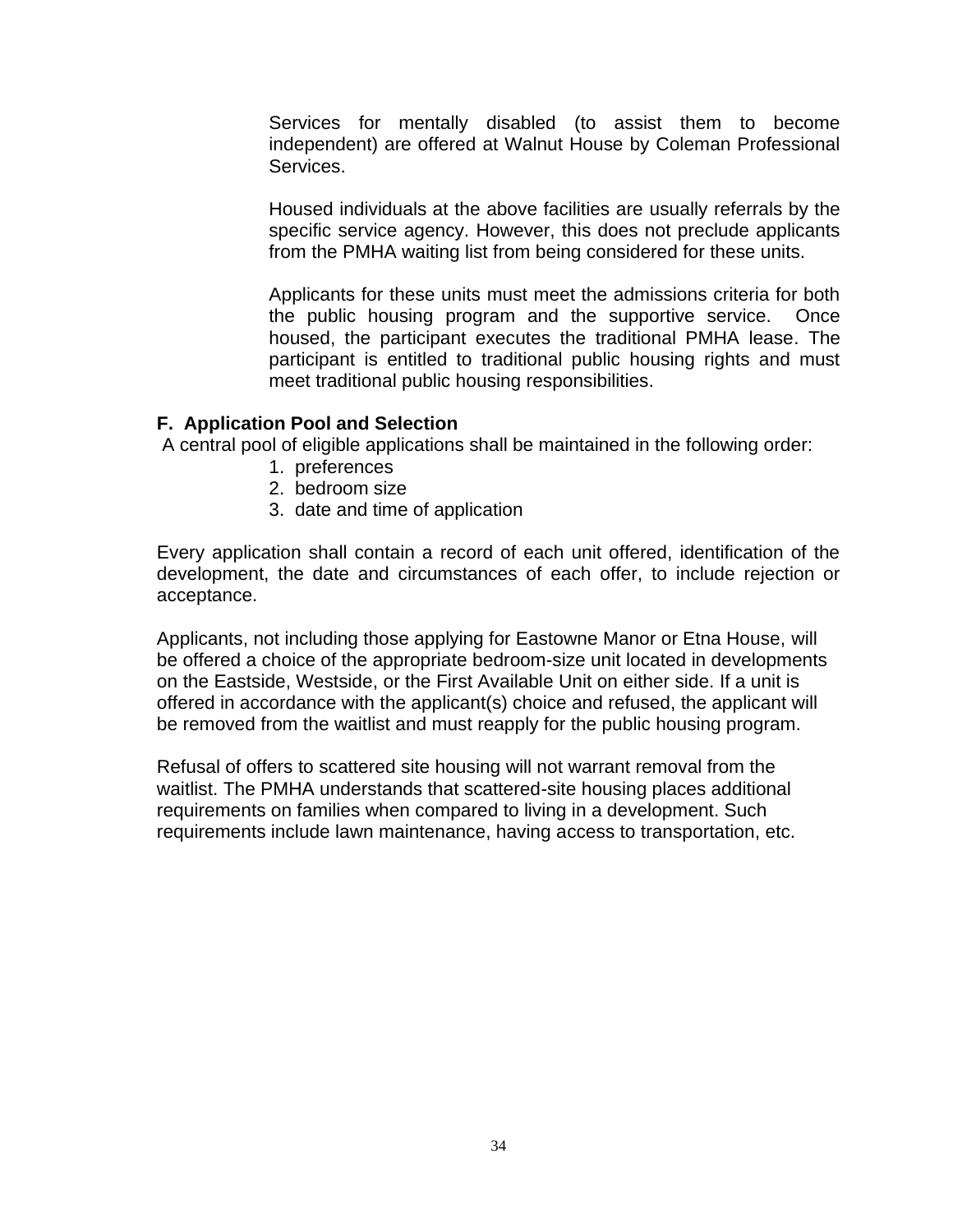**THIS PAGE INTENTIONALLY LEFT BLANK**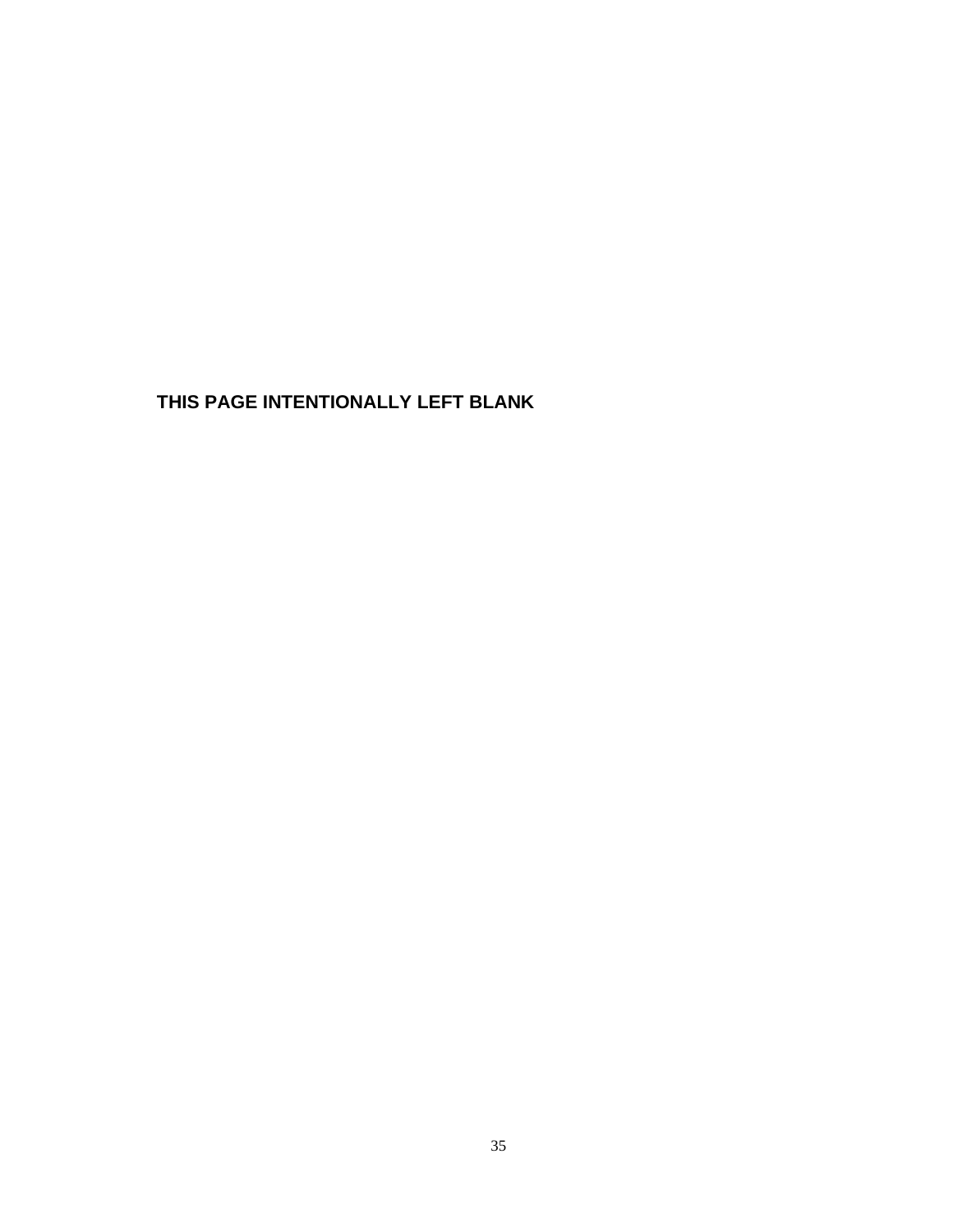#### **SECTION 11. Qualified and Unqualified Applicants**

- a. verified information will be analyzed and a determination made with respect to: Eligibility of the applicant as a family; (24 CFR 912.2) Eligibility of the applicant with respect to income limits for admission; (24 CFR 913.105 & 105) -Unit size required or request by the family; -Preference category (if any) to which the family belongs. -Qualification of the applicant with respect to the applicant selection criteria (24 CFR 960.205) and the Categories of Rejection.
- b. Families determined to be qualified in terms of both eligibility and screening will be notified by PMHA of the approximate date of occupancy insofar as that date can be reasonably determined. PMHA will make every effort to estimate an approximate date of occupancy. However, the date given by PMHA does not mean the applicant should expect to be housed by that date. The availability of a suitable unit to offer a family is contingent upon factors not directly controlled by PMHA, such as turnover rates, and market demands as they affect bedroom sizes and site location.
- c.. Applicants determined unqualified for admission will be promptly notified by PMHA of the basis for such determination. PMHA shall provide such applicants with an opportunity for an informal review of the determination. The applicant must contact PMHA within ten (10) days (or other time factors determined reasonable by PMHA) of the date of such determination. Upon the applicant's request, PMHA shall schedule an informal review. The review shall occur within the 30-day period following the applicant's request for an informal review. When a review is requested, no action will be taken to remove the applicant from the waiting list until the review process has been completed. If the results of the review vindicate the applicant, the applicant's waiting list position shall be preserved.

The notice of rejection to the applicant must include the above information plus a description of the informal review process.

d. Applicants who are known to have a disability and have been determined eligible but who fail to meet the applicant selection criteria, will be offered an opportunity to have their cases examined to determine whether mitigating circumstances or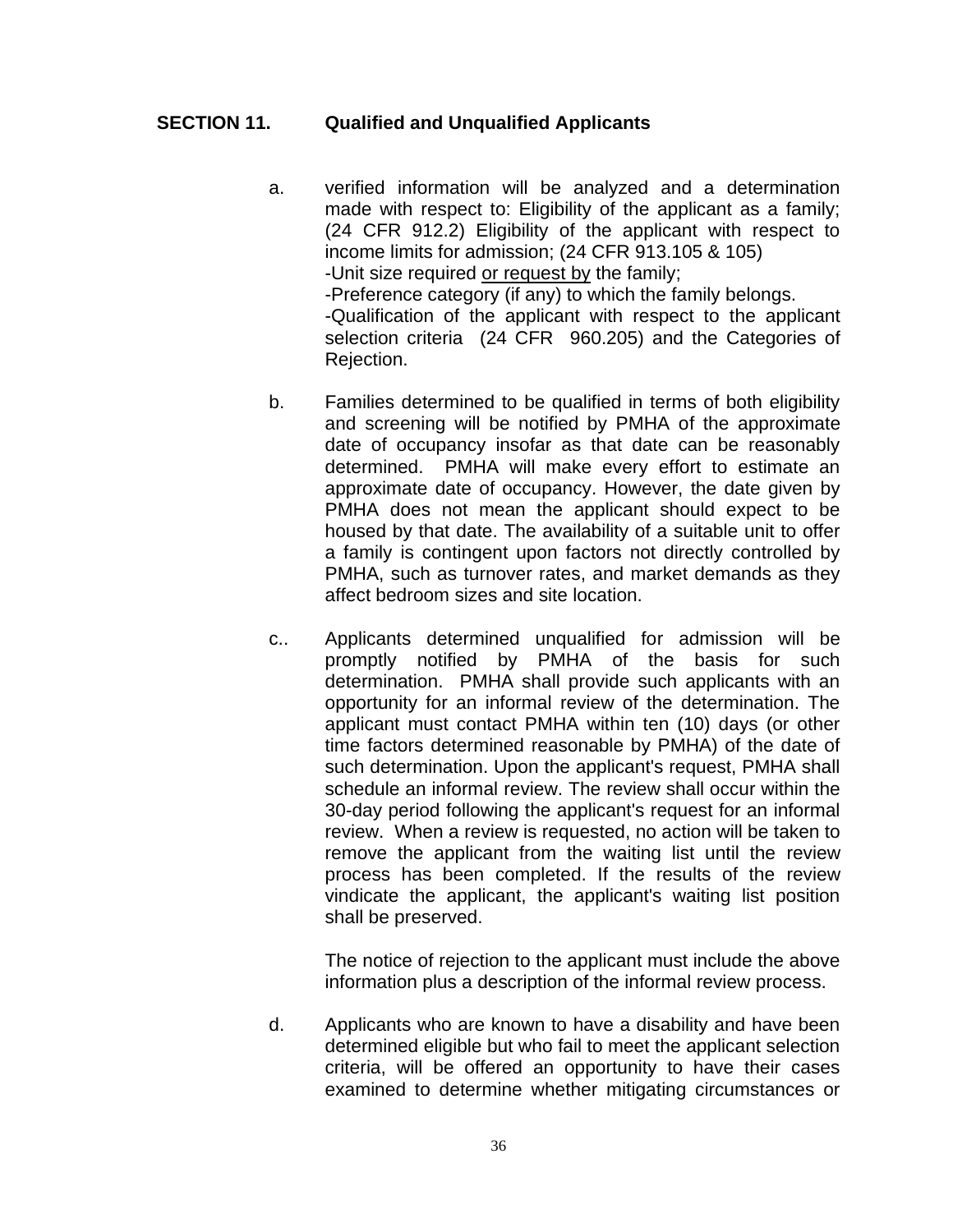reasonable accommodations will make it possible for them to be housed in accordance with the screening procedures.

- e. Informal review procedure
	- 1. Applicants will be rejected only for ineligibility or failure to meet applicant selection criteria. All applicants who are rejected by PMHA will receive a letter that informs them of the rejection, explains why they have been rejected, and notifies them that they may contest the rejection in an informal review within ten (10) days of the date of the letter of rejection. The notice of rejection will include the above information plus a description of the informal review process.

The rejections letter will also state that applicants with disabilities have the right to request reasonable accommodations to participate in the informal review process. The PMHA will provide reasonable accommodation unless doing so would result in a fundamental alteration in the nature of the program.

If the rejection is a result of the applicant's failure to complete the application process, the applicant shall not have a right to an informal review. However, if the applicant disputes PMHA's decision that the application was incomplete based on a claim that information was already submitted or is not needed by the PMHA, the applicant shall have the right to an informal review. To minimize the need for such reviews, PMHA shall forward a notice which will inform the applicant that the application is incomplete and in what way. The notice will also inform the applicant of the right to contest PMHA's decision on the limited grounds set forth in this paragraph.

An informal review is not required:

- To review discretionary administrative determinations made by PMHA, or to consider general policy issues or class grievances;
- To review PMHA's determination of the number of bedrooms needed to establish bedroom size needed under the standards established.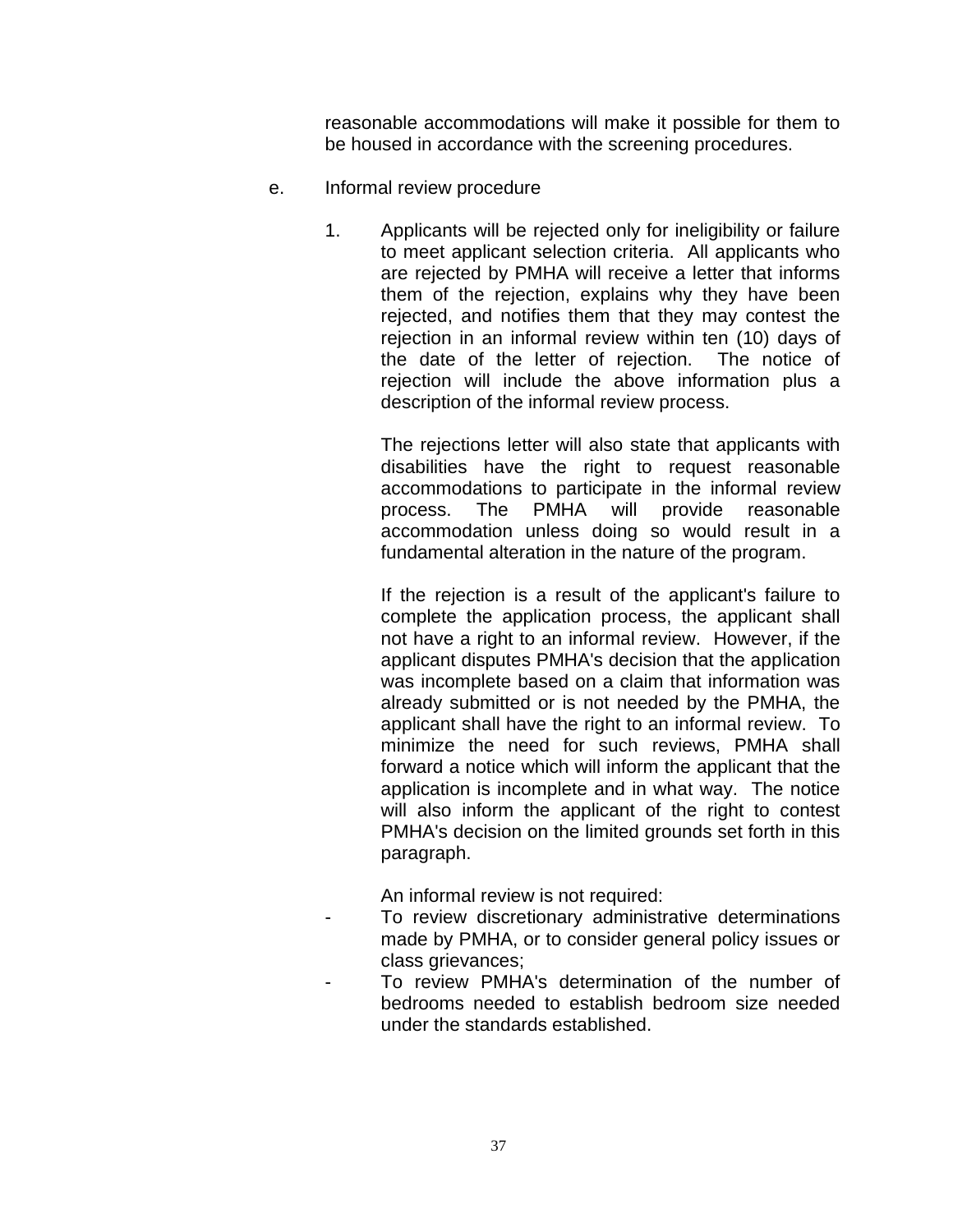PMHA shall make the final determination whether or not the applicant's grounds for requesting an informal review fall within the limited grounds herein set forth, and, as a result, whether or not the applicant will be given an informal review.

2. Scheduling the review

Upon receipt of the applicant's request, PMHA shall schedule an informal review. The review shall occur within the 30-day period following the applicant's request for an informal review. The review shall be held at a mutually convenient time at PMHA's central office.

- 3. Contents of the rejection letter The notice of rejection to the applicant must include the above information plus a description of the informal review process. Applicants have the right to be represented by counsel at the review.
- 4. Applicant rights during the review During the review, the applicant will be afforded an opportunity to present evidence rebutting the grounds for rejection.
- 5. Due process requirements The informal review will conform to the following due process requirements:
	- a. If the decision to deny admission is based on allegations by a third party, PMHA will attempt to have the third party present.
	- b. PMHA employee who made the decision should be present, to provide available facts and to be questioned.
	- c. The review must be conducted by an employee of PMHA who did not participate in the decision.
	- d. The decision must be based solely on evidence presented at the review.
	- e. The applicant has the right to inspect the file.
- 6. Reversal of PMHA rejection decision if, as a result of information presented by the applicant at the informal review, PMHA reverses its decision to reject the applicant, no new application is required and the application will be returned to the appropriate place on the waiting list.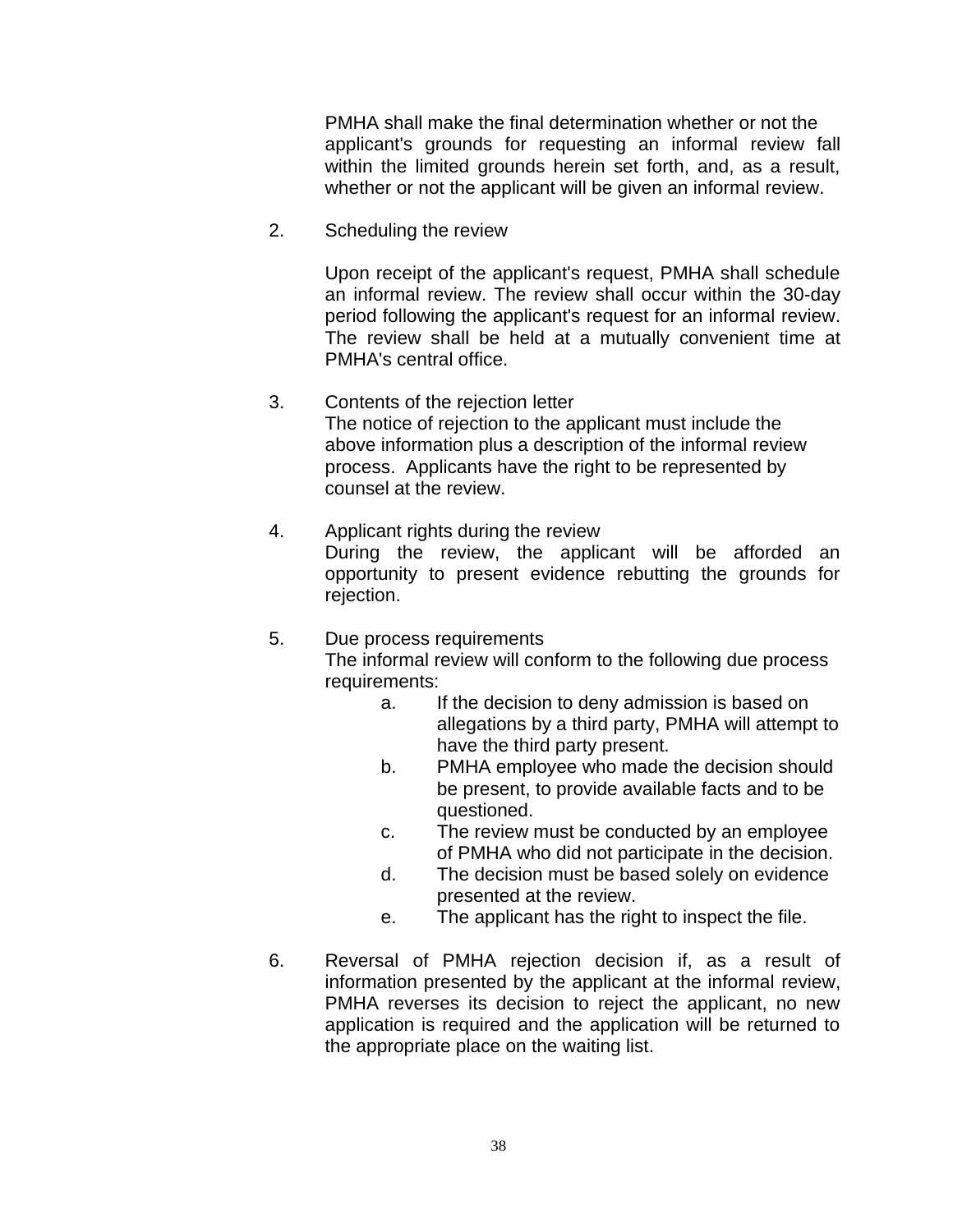7. No reversal of PMHA rejection decision

If PMHA's decision for rejection is not over-turned, the applicant may submit a new application for admission at a time when the waiting list is open after a period of 18 months has elapsed to permit the applicant to correct the behavior or situation that resulted in rejection. The applicant must provide documentation to support the change. A shorter period, as determined by PMHA to be appropriate under the circumstances of the rejections, may be allowed.

8. Final decision

The decision of the informal review officer shall be considered the final decision; excepting extenuating circumstances the executive director shall maintain the discretionary authority to alter this decision based on clear and convincing evidence.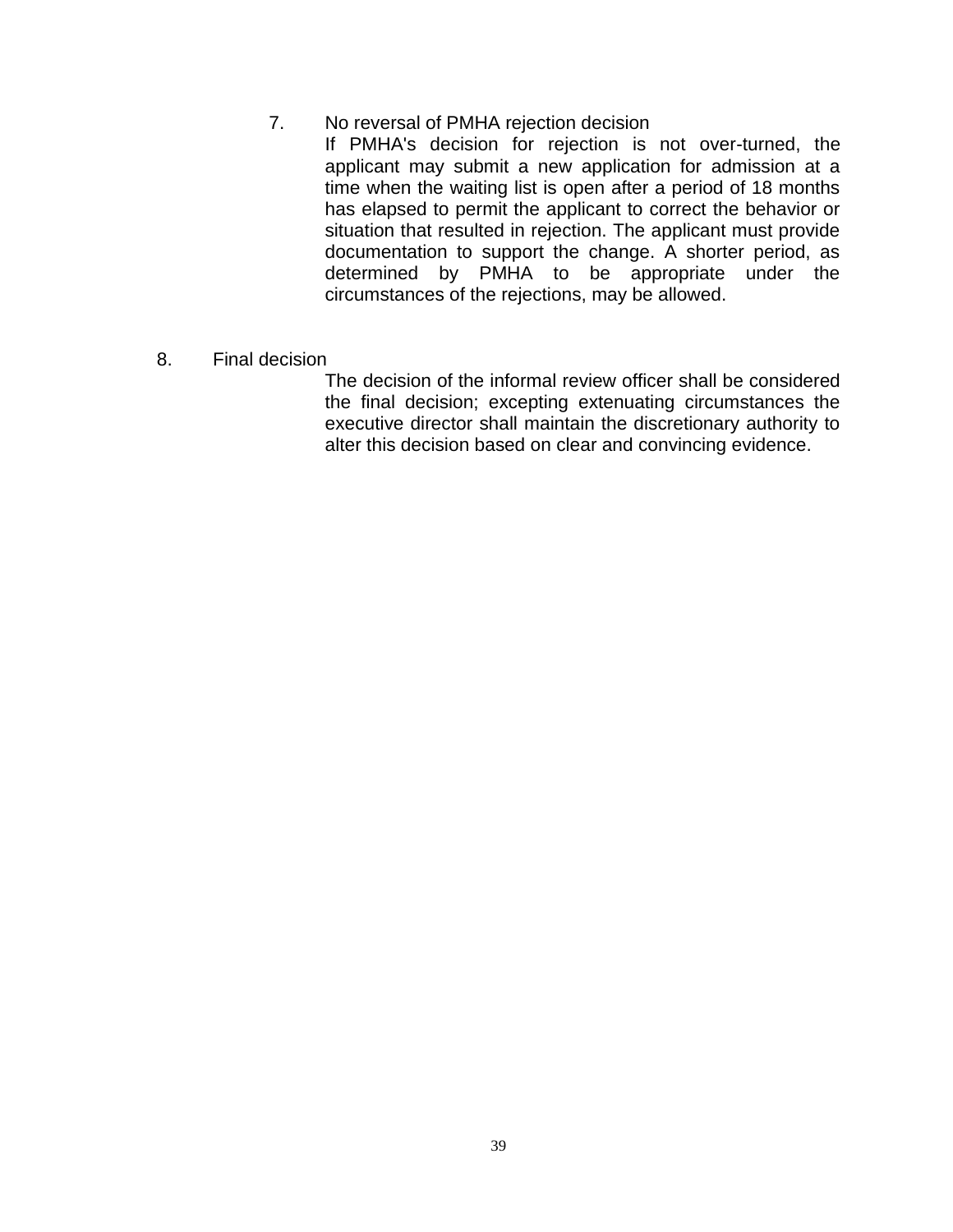### **SECTION 12. Applicants with Disabilities**

A. It is illegal to reject an applicant because he or she has a disability, or for reasons that could be overcome by PMHA's reasonable accommodation of the applicant's disability. If, even with reasonable accommodation, applicants with disabilities cannot meet essential program requirements, it is permissible to reject them. Such insurmountable problems might arise because of behavior or performance in past housing, inability to comply with the terms of PMHA's lease, or needed services from PMHA staff that represent an alteration in the fundamental nature of PMHA's program. (24 CFR 100.202)

Following are the stages of processing the applications of persons with disabilities:

- 1. Eligibility Review
	- A. The first stage of processing is the determination of program eligibility. Single applicants who are disabled or under the age of 62 as defined in HUD's part 913 regulations are eligible. The PMHA must only ask about a disability to determine the appropriate type of unit. The assignment of a unit is based upon unit availability and the criteria noted in Section 9.
	- B. Elderly family status is recognized to meet the eligibility criteria related to family composition (besides qualifying the member for a special deduction in rent computation and conferring a preference in assigning units in buildings for the elderly). Once an applicant has been determined to have a disability, no further reference should be made to that fact unless the application reaches the third stage of processing.
- 2. Applying the Applicant Selection Criteria

The second stage of processing is applying the applicant selection criteria contained in this procedure. Neither mitigating circumstances nor reasonable accommodations will be an issue for any applicant who passes the applicant selection criteria. thus, an applicant who happened to have a disability but was able to demonstrate a history of meeting financial obligations, caring for a rental unit, avoiding disturbing neighbors and destroying property, refraining from criminal behavior, and, if necessary, ability to comply with PMHA's lease, would be recommended for admission with no further reference to the consideration of any disability.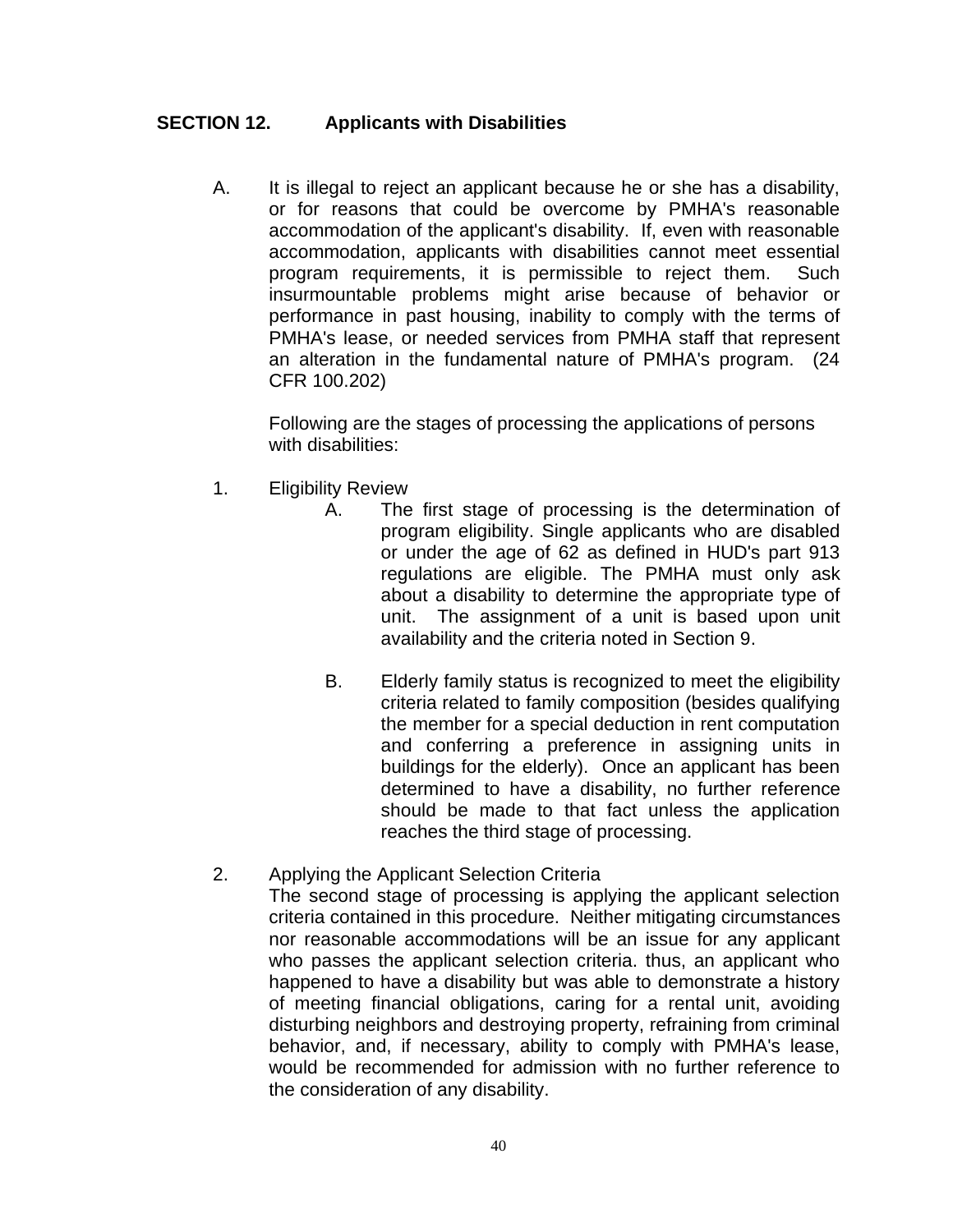- 3. Seeking Mitigating Circumstances or Reasonable Accommodation.
	- A. The third stage of processing would only come into play if an applicant could not meet one or more of the applicant selection criteria. At this point, applicants with disabilities are entitled to considerations to accommodate their special needs, in addition to those afforded to all other applicants.
	- B. Staff should hold a second interview with any applicant known to have a disability who cannot meet one or more of the applicant screening criteria. The purpose of this interview is to determine whether it is possible to admit the applicant through consideration of mitigating circumstances or by applying reasonable accommodation.
	- C. Mitigating circumstances would be facts (that can be verified) that would overcome or outweigh information already gathered in the tenant screening process. For example, if an applicant has a previous history of disturbing neighbors, but his/her recent behavior was much improved, PMHA could consider this a mitigating circumstance. PMHA staff must document the improvement if the file contained only data about the former problems.
	- D. If the evidence of mitigating circumstances presented by the applicant relates to a change in medical condition or course of treatment, PMHA shall have the right to refer such information to persons qualified to evaluate the evidence and verify the mitigating circumstance.

PMHA shall also have the right to request further information reasonably needed to verify the mitigating circumstance, even if such information is of a medically confidential nature. If the applicant refuses to provide or give access to such further information, PMHA will give no further consideration to the mitigating circumstance.

E. The Public Housing staff must keep in mind that an applicant with a disability who may, for example, be unable to care for a current apartment alone, may still qualify as being able to comply with the lease if he or she can demonstrate that assistance with caring for the unit has been secured. Such assistance could be in the form of a live-in aide, or it could be a friend, family member, chore service or employee of the applicant. It is not the province of PMHA to make judgments about the best way to provide assistance, but simply to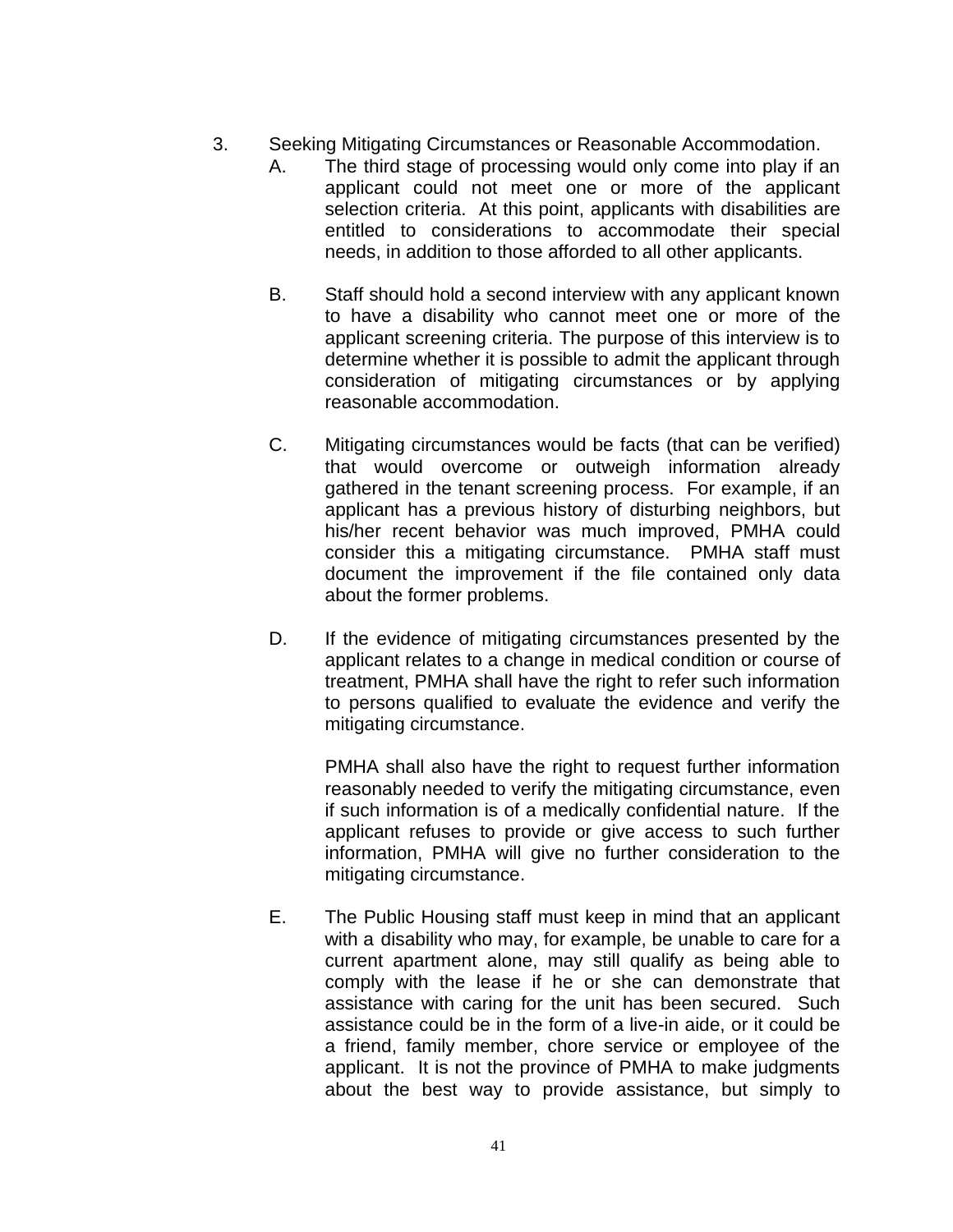determine whether the assistance will enable the applicant to meet the screening criteria.

F. If some form of assistance is needed to enable an applicant to comply fully with the lease terms, screening staff should obtain verifications that such assistance is available to the applicant.

The documentation should verify that services necessary for admission will, in fact, be available upon admission. These forms are not structured as lease addenda. As an example, if an applicant is demonstrated to need assistance with the care and cleaning of an apartment, and is admitted because he/she can demonstrate that he/she has secured a chore service, PMHA could not then evict him/her if he/she fired the chore service unless PMHA could show that the tenant could not or did not care for the unit according to PMHA's standard. PMHA's legitimate interest is in the fact that the apartment meets its housekeeping standards, not in the way the resident accomplishes this.

- G. If no mitigating circumstances exist that satisfy PMHA's applicant selection criteria, PMHA must consider reasonable accommodations PMHA could make to eliminate barriers to housing the applicant. Reasonable accommodations may take the form of either physical changes made to the unit, building, development or grounds, or policy or procedure changes.
- H. Accommodations, to be considered reasonable, must not cause undue financial or administrative burden or an alteration in the fundamental nature of PMHA's public housing program. If a service is necessary for compliance with the lease, PMHA cannot be required to provide it to an applicant with a disability if it is not provided to other tenants, but PMHA must consider admitting that applicant if he or she can document that the service will be provided by others at no cost to PMHA.
- I. Any applicant with a disability who cannot meet the applicant screening criteria taking into account possible mitigating circumstances, reasonable accommodations by PMHA, or services needed for lease compliance verified to be provided to the applicant by others, must be rejected.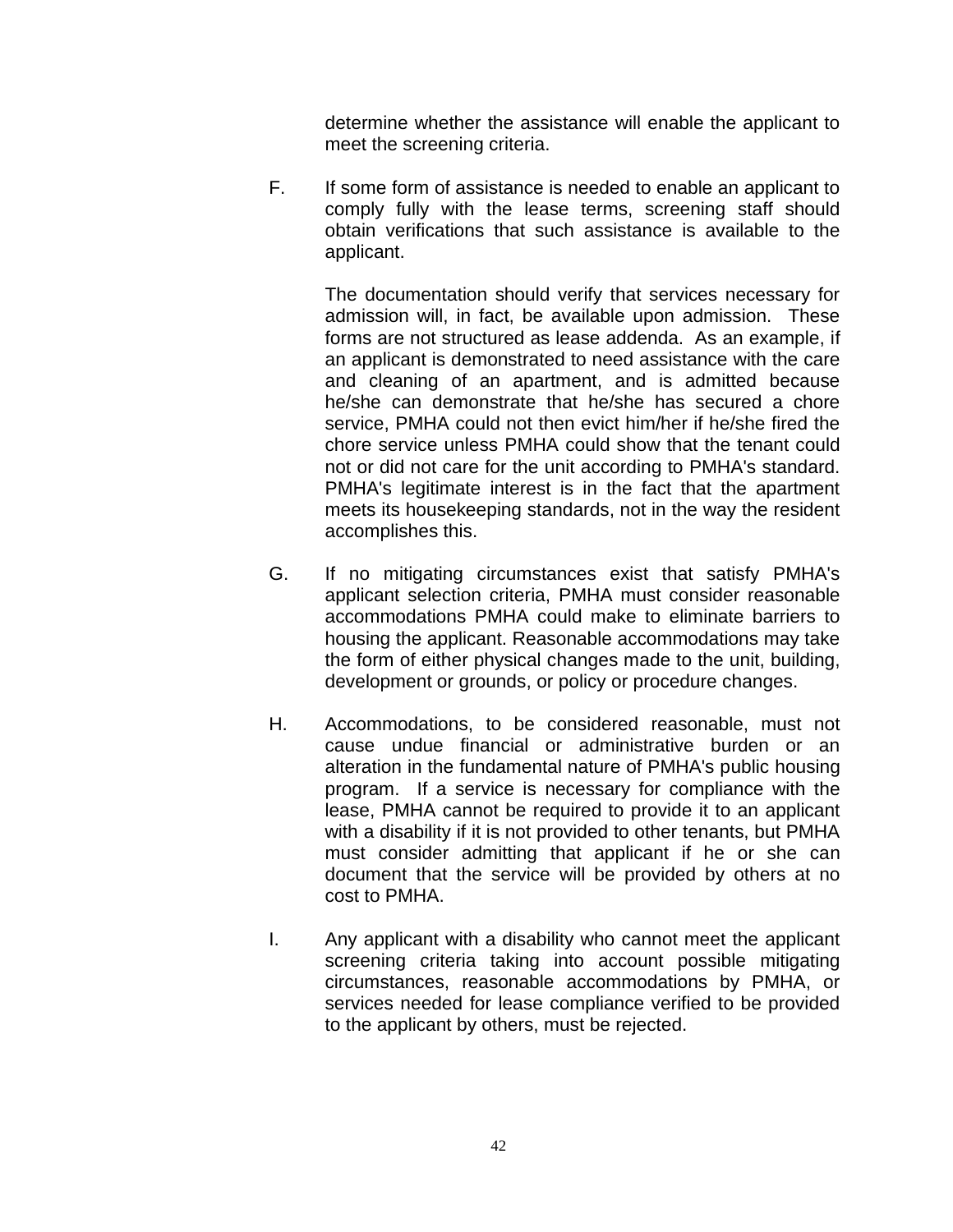# **SECTION 13. Acceptance and Move-in of Qualified Applicants**

A. Offering a Unit

When a notice to vacate an apartment is received or at other such times, the unit will be offered to the processed household at the top of the waiting list for that unit type. When households at the top of the waiting list cannot be contacted within ten days, the offer will be canceled and the unit will be offered to the next group of households on the waiting list.

The first household on the waiting list will be contacted to confirm its continued interest in public housing. If the household replies affirmatively, its application will retain its position on the waiting list; if the reply is negative or if no reply is received within ten days, the application will be withdrawn for public housing.

- B. Prior to Move-in
	- 1. All adult members of the household will sign the lease and related documents;
	- 2. The applicant and management will inspect the unit, and will sign the move-in inspection form;
	- 3. The applicant will pay the security deposit (and pet deposit, if applicable). Security Deposit will be the greater of \$50 or Total Tenant Payment, however, the security deposit will not exceed the ceiling rent. for the unit even if the Total Tenant Payment exceeds the ceiling rent at move-in. When the resident is at ceiling rent, the security deposit will equal ceiling rent. The applicant will pay the rent for the first month as set forth in the lease;
	- 4. Payment of the security deposit and first month's rent must be by cashier's check or money order;
	- 5. The applicant will be given a copy of the lease, the move-in inspection form; and house rule;
	- 6. The vehicle registration form will be completed
- C. At Move-in

Keys to the apartment will be issued to the household.

- D. Failure to Move in on Time If a household fails to move in on the agreed date, the application may be declined, the security deposit processed, and the unit will be offered to the next household on the waiting list.
- E. The Property Manager will schedule evening and weekend move-ins, as necessary, to meet the needs of prospective tenants and/or reduce PMHA lease-up time.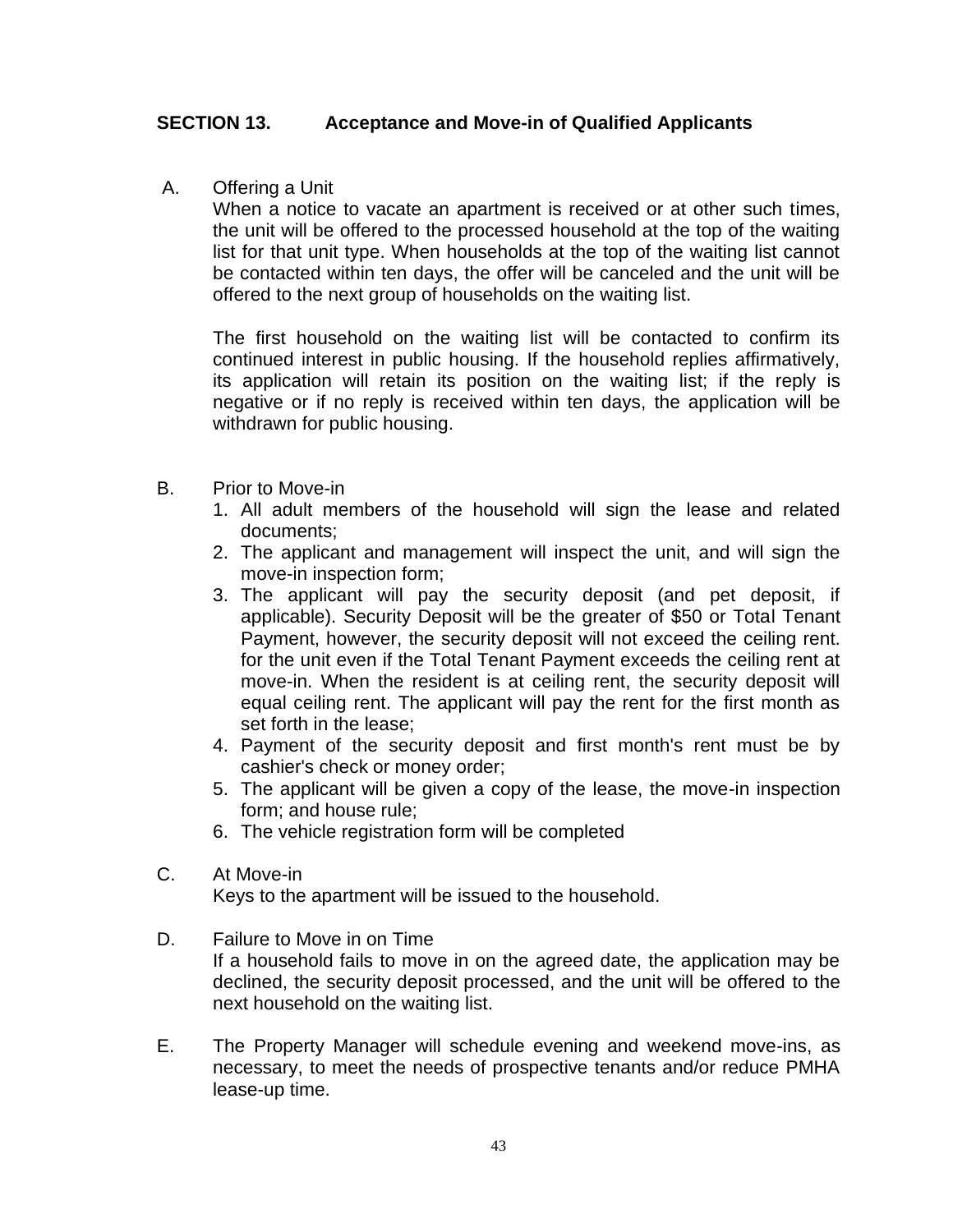### **SECTION 14. Verification Requirements to Determine Initial Eligibility and for Continued Occupancy**

All family members (applicant or participant) 18 years of age or older are required to sign a consent form(s) to authorize the release of information to secure documentation for the items listed below. The PMHA will require applicants or participants to sign HUD Form 9886 in order for the PMHA to obtain third party verification of any income information or materials from State Wage Information Collection Agencies (when implemented in Ohio) and/or income information obtained from previous and current employers. HUD Form 9886 will authorize third-party verification of income from the Social Security Administration and Internal Revenue Service when applicable. PMHA may use any and all streamlining and expediting processes for verifications as allowed by HUD to public housing authorities as directed by HUD notice or rule.

Verification of the following is required unless it conflicts with MTW Rent Policies:

- Income
- Family composition
- Age and identity of all household members
- Disability (if allowance is warranted)
- Full-time student status for deduction purposes
- Social Security Numbers for each family member
- Citizenship and Eligible Immigration Status
- Required criminal history review for all adult family members 16 years of age and older
- Disability assistance expenses (working family)
- Unreimbursed medical costs (Elderly and Disabled families only)
- Documented ability to abide by PMHA lease requirements
- Landlord references if eviction was filed in last 3 years

All above information must be documented and appropriate verification forms or letters placed in the resident file. Public Housing Staff will make home-visits to facilitate the verification process when a hardship exists.

Income that is excluded by Federal Statute or PMHA's Moving to Work Program will not be verified with the exception of overtime. From time to time verification may be required to confirm the source of income qualifies as excluded income.

PH staff will refer to Notice PIH 2018-24 (HA) Issued November 27, 2018 for guidance as to:

- 1. Acceptable evidence of a Social Security Number
- 2. Verification of a SSN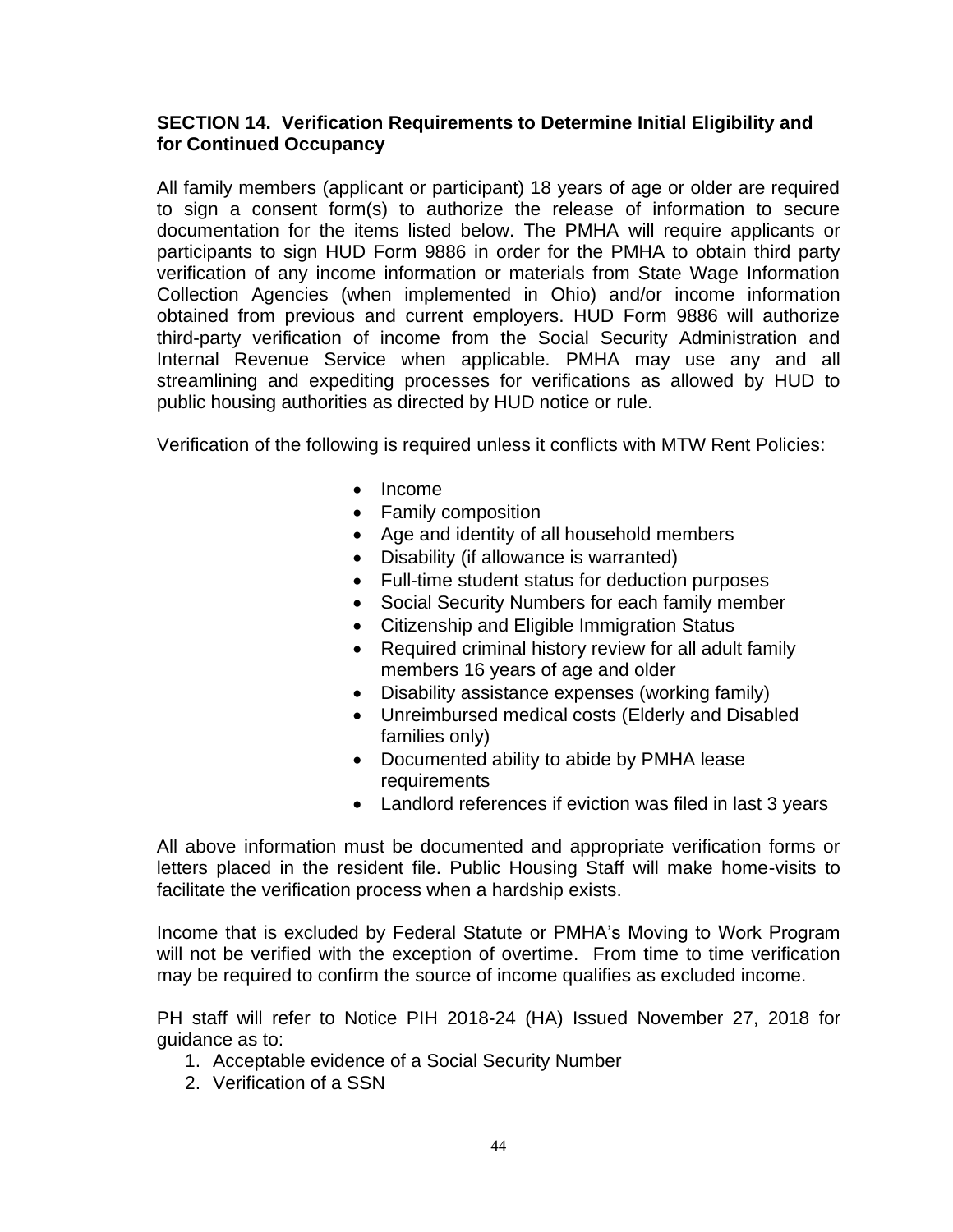- 3. When documentation of a SSN provided by the applicant or participant may be rejected
- 4. Addition of a new household member and termination of the family's tenancy or assistance for failure to comply with the SSN disclosure and documentation requirements

Applicants for public housing will be denied the eligibility of assistance is each member of the household required to disclose his/her SSN does not disclose a SSN and/or provide documentation of such SSN. However if the family is otherwise eligible to participate in the programs, the family may maintain his/her position on the waiting list for a period of 90 days pending disclosure of requested information. If all household members have not disclosed their SSN at the time a unit becomes available, PH staff will offer the available unit to the next eligible applicant family on the waiting list.

### **A. Period for Verification**

Only verified information that is less than 180 days old may be used for certification or recertifications.

Acceptable participant-provided original documents submitted for Document Review verification may be up to 180 days old on a caseby-case basis. For example, participant provided paystubs must be current at the time of submission and not older, however, staff can use that information for certifications and recertifications for 180 days into the future.

Verification information not subject to change (such as a person's date of birth, Social Security number or Citizenship and Eligible Immigration Status) need not be re-verified.

### **B. Methods of Verification**

The rule of thumb for securing 3rd Party Verification is:

# **UIV = EIV = 3rd party verification**

### **When the tenant does not dispute EIV & is supplemented with current documents.**

The primary method of verification is current, automated documentation (Upfront Income Verification) which supplements Enterprise Income Verification that is not disputed by the resident.

Documents to Supplement EIV Information may include: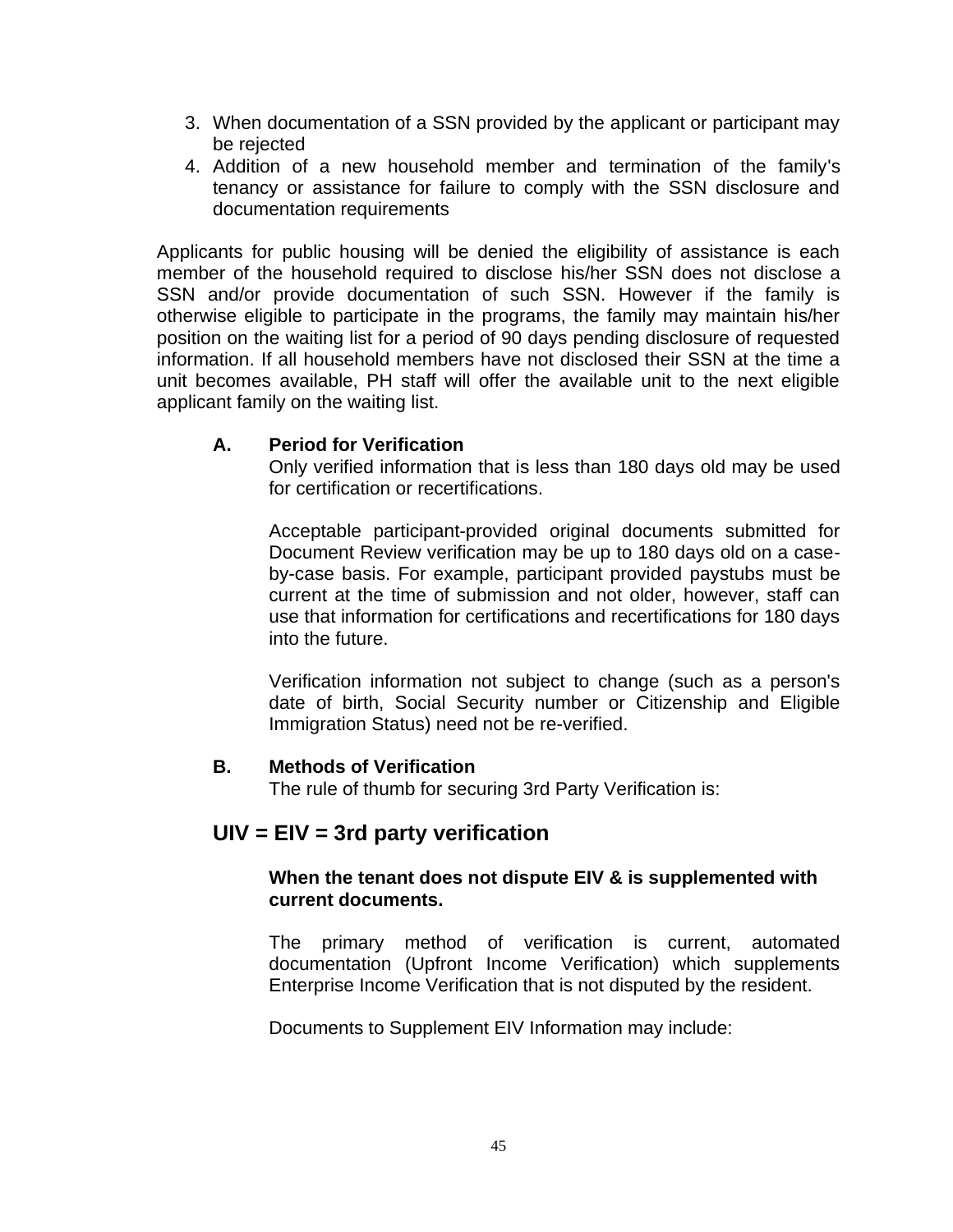### Employment, Wages & Unemployment information

- Letter from employer to confirm effective dates of employment, etc.
- Current and consecutive pay stubs
- Payroll report
- Letter from unemployment office to confirm benefit status and payments
- Unemployment benefit pay stubs

### Social Security Benefits

- Updated in EIV every 3 months
- No supplemental documentation is needed if the tenant does not dispute EIV
- If tenant disputes EIV, the resident must provide current (dated with in 60 days of PMHA request date) SSA benefit verification letter.
- The Resident may call SSA at 800-772-1213 to request verification letter

It is the Applicant's/Tenant's responsibility to provide documents at the request of the PMHA. For families who pay an income-based rent, HUD regulations, 24CFR Parts 960.259(c) and 982.516(a) require the PMHA to obtain and document in the tenant files, independent third party verification of reported family income, the value of assets, expenses related to deductions from income and other factors affecting adjusted income. If enterprise income verification or third party verification is not available, the PMHA staff will document the reason(s) why.

Enterprise Income Verification consists of the verification of income before or during a family re-examination, through an independent source that systematically and uniformly maintains income information in computerized form for a large number of individuals. When EIV data is available, a comparison will be made to familyprovided income data.

When there is no substantial difference (less than \$200 per month) between EIV and family-provided data, the PMHA will follow these guidelines:

If the EIV figure is less than the family's figure, the PMHA will use the family's information.

If the EIV figure is more than the family's figure, the PHA will use the EIV data unless the family provides documentation of a change in circumstances to explain the discrepancy (e.g., a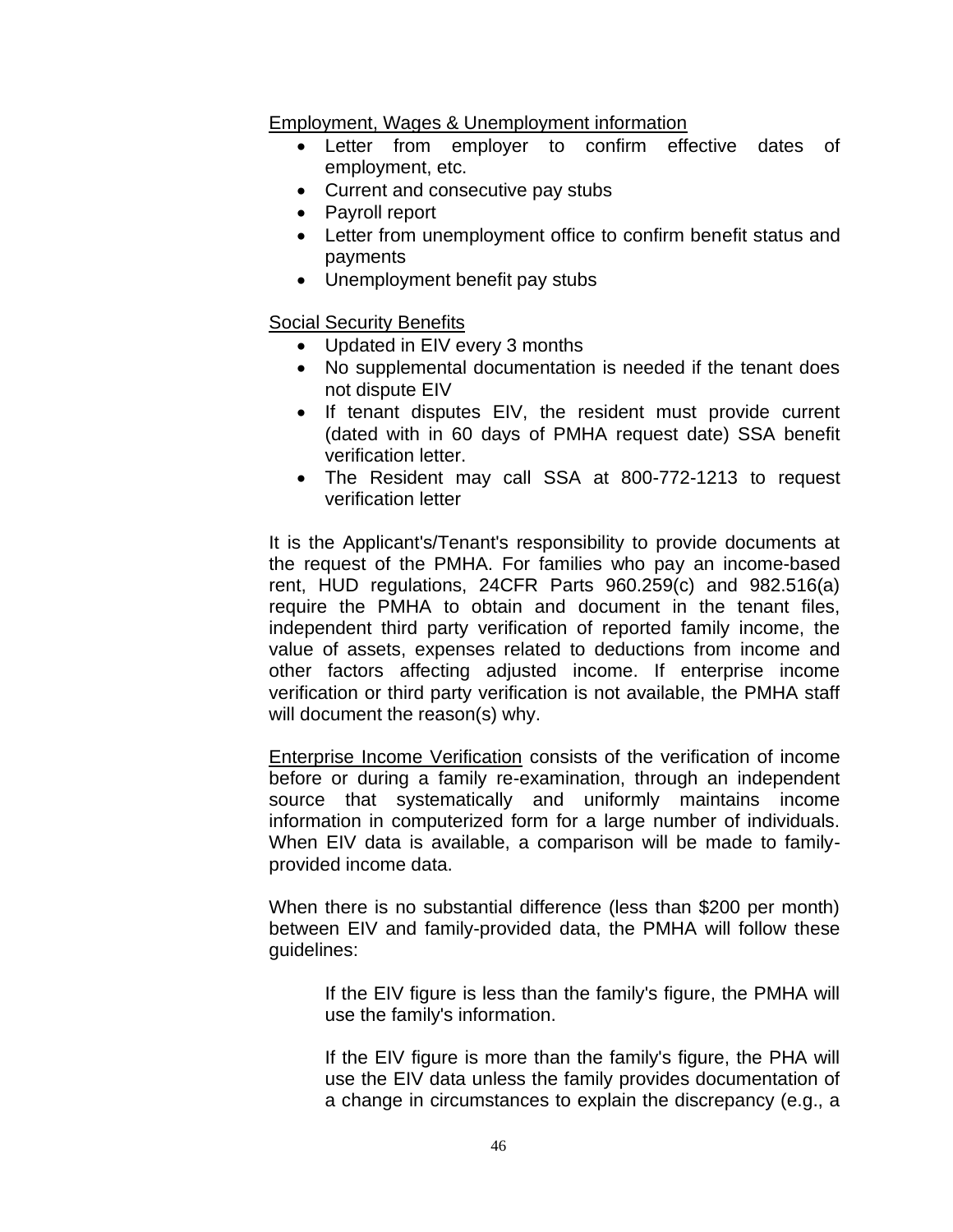reduction in work hours). Upon receipt of acceptable familyprovided documentation of a change in circumstances the PMHA will use the family-provided information.

When there is a substantial difference (\$200 or more per month) between EIV and family-provided data, the PMHA will follow these guidelines:

The PMHA will request written third-party verification from the discrepant income source.

When the PMHA cannot readily anticipate income in cases of seasonal employment, unstable working hours, or suspected fraud, the PMHA will review historical income data for patterns of employment, paid benefits, and receipt of other income.

The PMHA will analyze all EIV, third party and family-provided data and attempt to resolve the income discrepancy.

The PMHA will use the most current verified income data and, if appropriate, historical income data to calculate anticipated annual income.

When unreported income is discovered through EIV data:

- 1. Amounts under \$2,400 per year will be waived providing that the income was sporadic. Resident will be sent a reminder to report income changes within 10 days.
- 2. Amounts \$2,400 per year or more from sporadic employment or other sources will require a re-payment agreement to offset any rent adjustment that was due
- 3. Amounts that are continuously received from any source will require investigation. Upon investigation, the resident may be required to pay retro-rent, or in a case determined as fraud, the lease agreement will be terminated

Types of income that may be verified by Enterprise Income Verification include:

- 1. Gross Wages and Salaries (including overtime pay, commission, fees, tips, bonuses, and other compensation for personal services)
- 2. Unemployment Compensation, if available
- 3. Welfare Benefits, if available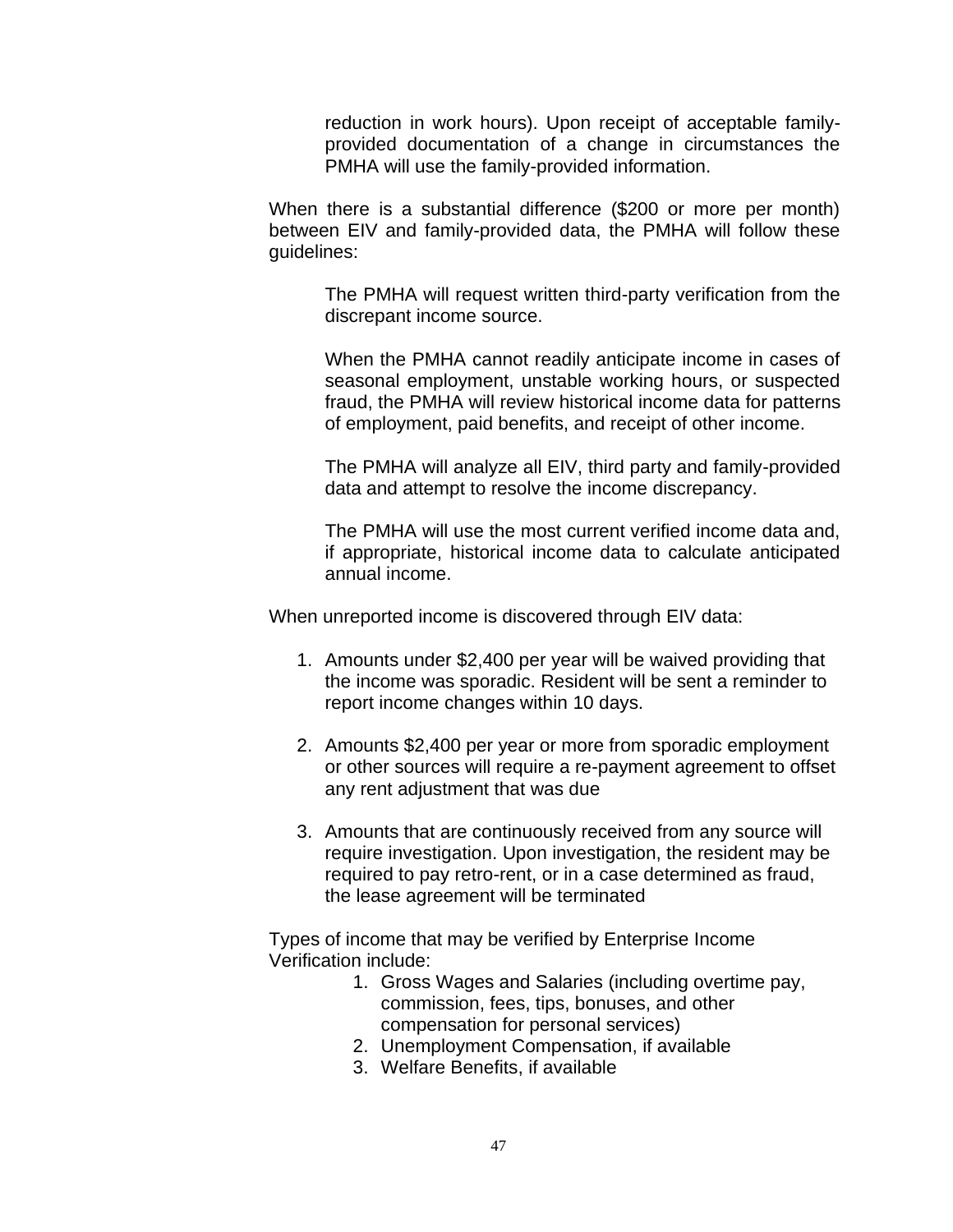- 4. Social Security Benefits (including Federal and State benefits, Black Lung benefits, and dual benefits)
	- a. Social Security
	- b. Supplemental Security Income
- 5. Child Support, Pensions and related sources, if available

When information is secured through EIV, PMHA staff will be required to treat the information in accordance with PMHA policies regarding Enterprise Income Verification System.

Third party verification is defined as independent verification of income and/or expenses by contacting the individual income/expense source(s) supplied by the family. The verified documents must be supplied directly to the independent source by the PMHA and returned directly to the PMHA from the independent source.

The Applicant/Tenant cannot hand carry documents to or from the independent source. The PMHA will mail, fax or e-mail the verification request form to the independent source.

Third-party verification principles will be implemented to document the following:

- 1. Reported family annual income
- 2. The value of assets (Not applicable under MTW-Assets will be documented on the Personal Declaration)
- 3 Expenses related to deduction from annual income not applicable under MTW
- 4. Other factors that affect the determination of adjusted income or income-based rent - not applicable under MTW

### **Exceptions to Third Party Verification Requirements**

Third-party verification efforts may not be practical when:

- 1. The income source will not honor or does not have the capability to provide written or oral requests for income information
- 2. The asset or expenses to be verified is an insignificant amount – not applicable under MTW
- 3. It is not cost effective to obtain third party verification of assets and expenses, when the impact on the total tenant payment is minimal.

In such cases, it is acceptable for the PMHA to review original documents provided by the applicant/tenant. The PMHA staff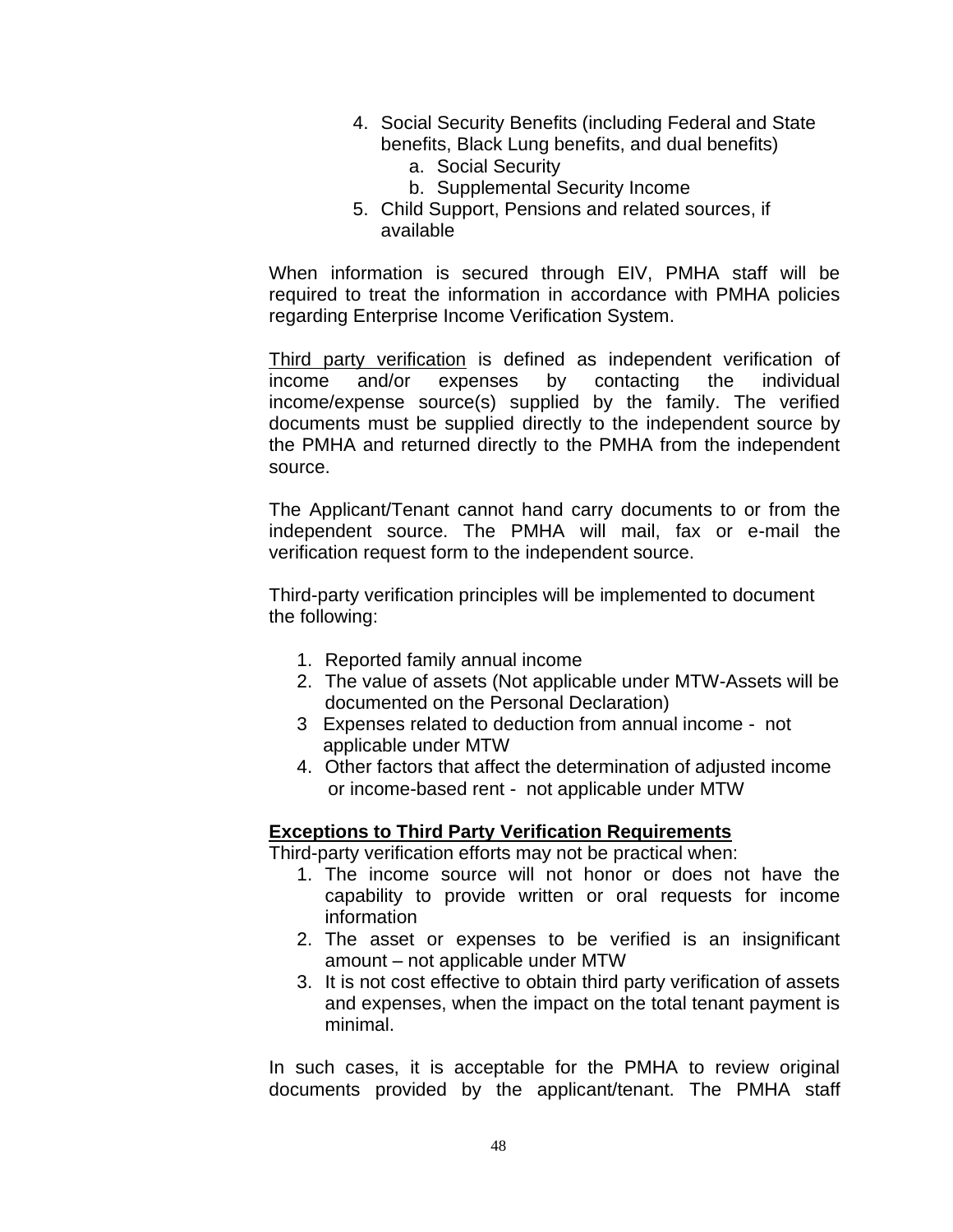member must provide file documentation listing the reason(s) why third party verification was not available. A copy of the original documentation provided will be placed in the applicant/tenant file.

Examples of when third party verification may not be available:

- **EXEC** Checking/Savings Accounts: When the balance is under \$1000 and it would not be cost effective to incur bank verification fee and/or use public housing staff time to facilitate third party verification
- Employment: When attempted 3<sup>rd</sup> party verification did not yield a positive result
- Self-Employment: When applicants/residents do odd jobs such as babysitting, cutting lawns, etc. and cannot provide a name, address or telephone number for confirmation of this type of income. In such cases, available documents for review or personal declaration will suffice
- Federal, State, or Local Benefit Programs: When the benefit source is unable or unwilling to provide verification, or when the applicant/resident is newly admitted into a program and data is not yet available

In the event that the independent source does not respond to the PMHA's request for information within or up to 10 days, a  $2<sup>nd</sup>$  attempt to obtain written verification will be made. Within 7 days following the 2<sup>nd</sup> attempt to obtain written verification, if no response is received, 3<sup>rd</sup> Party Oral Verification will be attempted.

### **Third-Party Oral Verification**

Oral third-party verification will be used when written third-party verification is delayed or not possible. When third-party oral verification is used, staff will be required to document with whom they spoke, the date of the conversation, and the facts provided. If oral third party verification is not available, staff will compare the information to any documents provided by the applicant/resident. If information is provided by telephone, the staff person must originate the call.

If oral verification fails after 2 attempts within 3 days, the PMHA staff person will document the Applicant's/Tenant's file as to why thirdparty verification was not secured.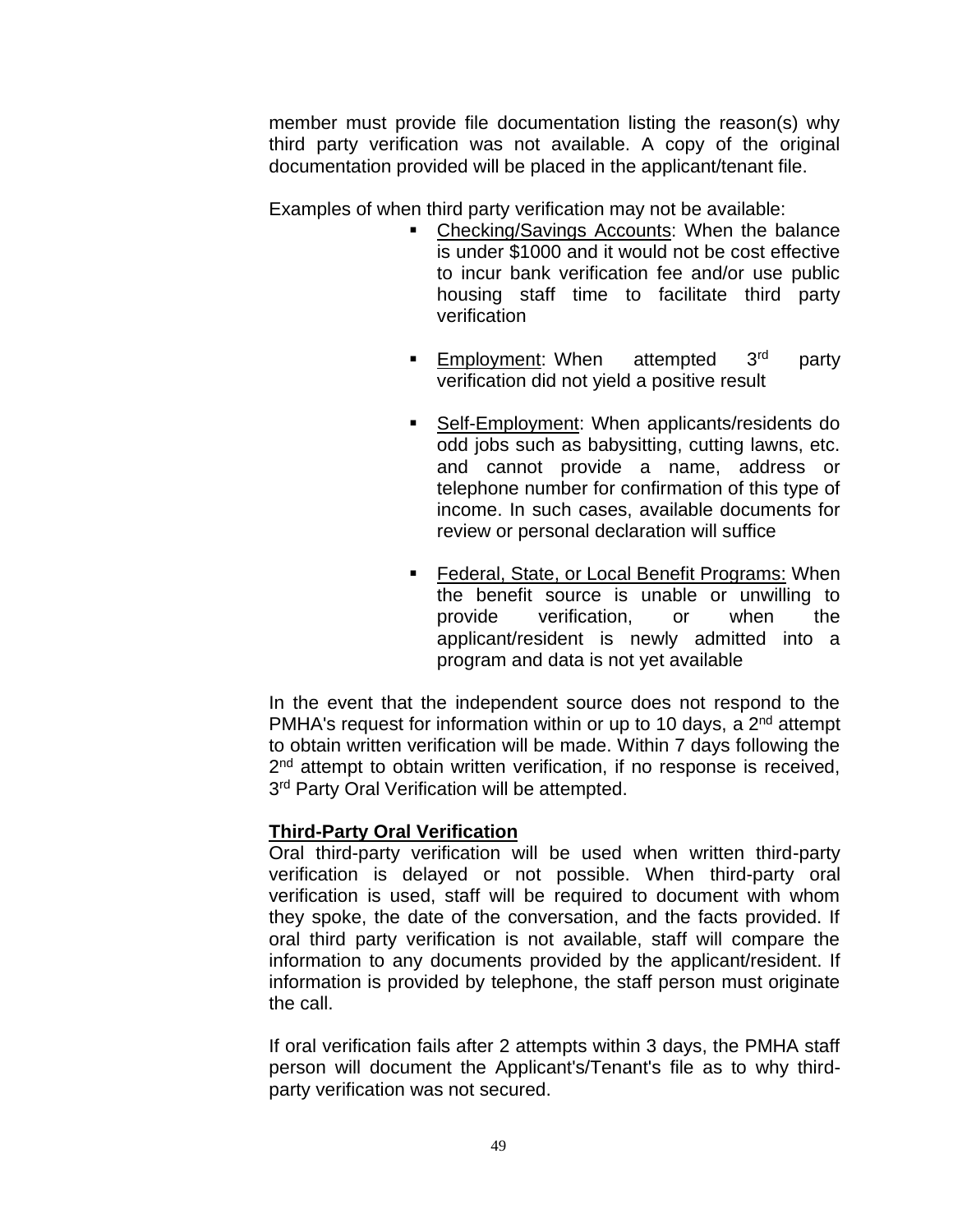**Document Review** When third party and enterprise income verification sources are not available, document review will be accepted when the documentation provided can be used to determine the gross annual amount of income or expenses, or complete eligibility criteria primarily during income reexamination. This verification method can only be used as the sole source of income verification when third party verification cannot be obtained. When the PMHA resorts to reviewing tenant-provided documentation, the PMHA will document in the tenant file why third party-verification was not used.

Document Review may be used when Enterprise Income Verification data is not current or available. Documents submitted by the applicant/tenant may serve as the basis for rent determination until EIV data is available to confirm the provided information, or until third-party verification is acquired.

All documents provided by the applicant/resident for document review must be dated in accordance with Period of Verification policies listed on page 45. The PMHA staff will photocopy the original document(s) and place it in the applicant/tenant file. PMHA staff will note the date of receipt of the documentation. Some acceptable participant-provided documents include:

- Consecutive and original pay stubs
- Social Security Administration award letter
- Bank statements not for income purposes
- Pension benefit statements
- **EXEC** Temporary Assistance to Needy Families (TANF) award letter
- Other official and authentic documents from Federal, State, or local agencies
- Checklists completed as part of the interview process and signed by the applicant or resident
- Verification forms completed and signed by third parties
- Reports of interviews
- Letters
- Notes of telephone conversations with reliable sources (service providers, government agencies, housing providers, medical professionals, etc.). At a minimum, such reports will indicate the date of the conversation, source of the information, name and job title of the individual contacted, and a written summary of the information received.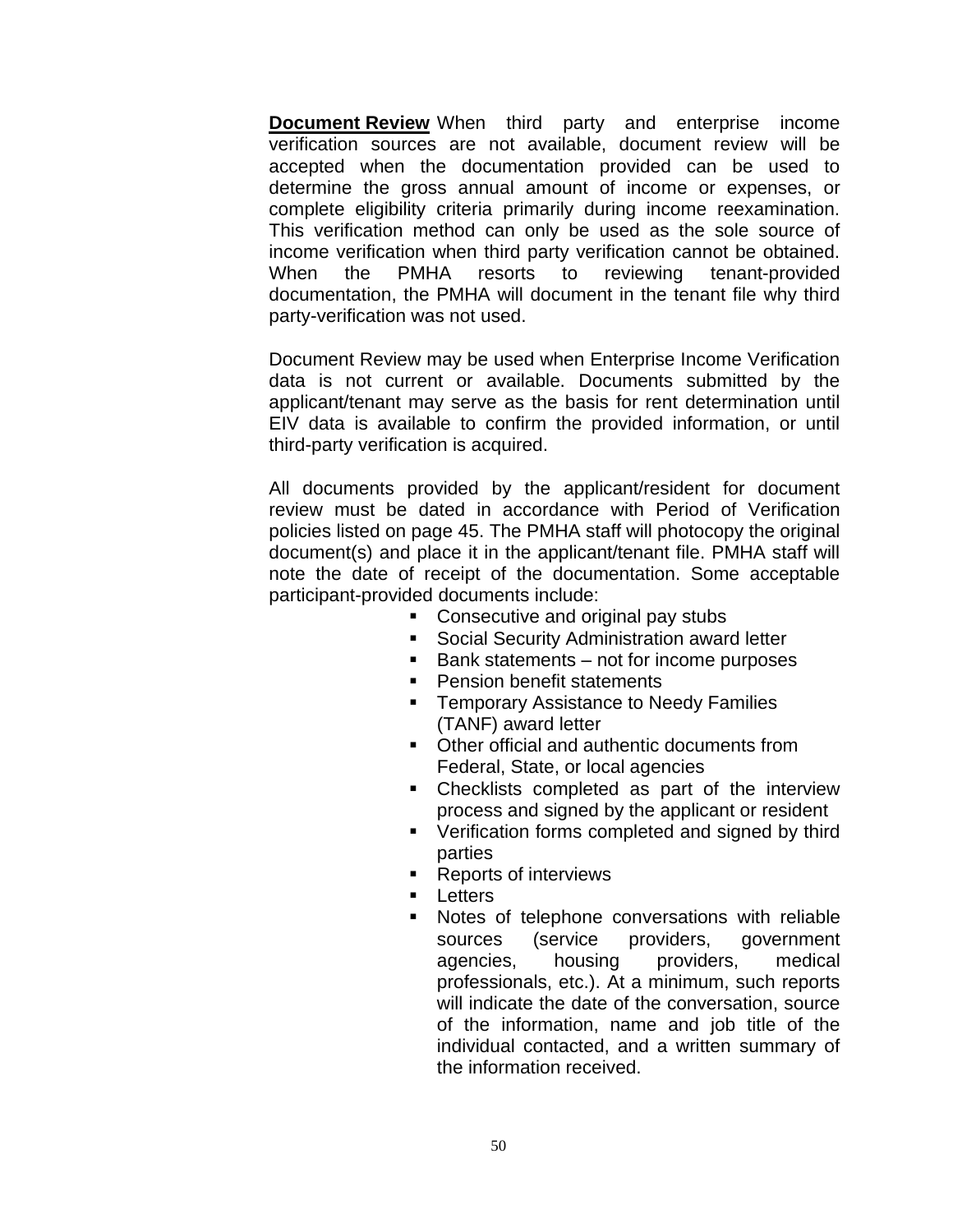Tenant Certification is when an applicant/tenant submits an affidavit or notarized statement of reported income and/or expenses. This verification method should be used as a last resort when all other verification methods are not possible. When the PMHA relies on such certification, the PMHA staff person will document in the tenant file why Third-Party verification was not available.

As an effort to reduce fraud and misrepresentation, the PMHA will crosscheck possible income sources for residents as an effort to reduce fraud and misrepresentation. Income sources to be used (if available) but not limited to include:

- TANF or Cash Assistance
- Social Security
- Child Support
- Unemployment Compensation

As per PMHA's MTW 2021 Annual Plan, effective August 19, 2021 PMHA was approved to waive the requirement to use the HUD system of income verification hierarchy described by Notice PIH 2018-18 when verifying all types of income and allow PMHA to forgo third-party income verification requirements, except for the use of EIV. PMHA will utilize self-certification as the highest form of income verification for all types of income, to process new admissions and to process annual and interim reexaminations. This may occur over the telephone and be documented by PMHA staff with a contemporaneous written record, through an email or postal mail with a self-certification form by the tenant, or through other electronic communications. PMHA will incorporate procedures to remind families of the obligation to provide true and complete information. PMHA will be responsible for addressing any material discrepancies (i.e., unreported income or a substantial difference in reported income) that may arise from review of EIV in connection with the recertification, as well as any material discrepancies that may arise later from any source, and likewise PMHA will take enforcement action in accordance with our policies and procedures.

PMHA staff will be responsible for obtaining the EIV income report and determining if there are any discrepancies between the report and what was selfcertified by the program participant. If any discrepancies are found, PMHA will require additional income verification to be provided or obtained for review, such as pay stubs, third party income verification, child support agreements, and/or 1099s, W-2s, and Federal tax return documents. PMHA staff also will be responsible for addressing any material income discrepancies that may arise later.

This activity will not be used for Public Housing program applicants who are processing for initial eligibility. This method will be effective upon the expiration of the HUD approved waivers which are currently set to expire December 31, 2021.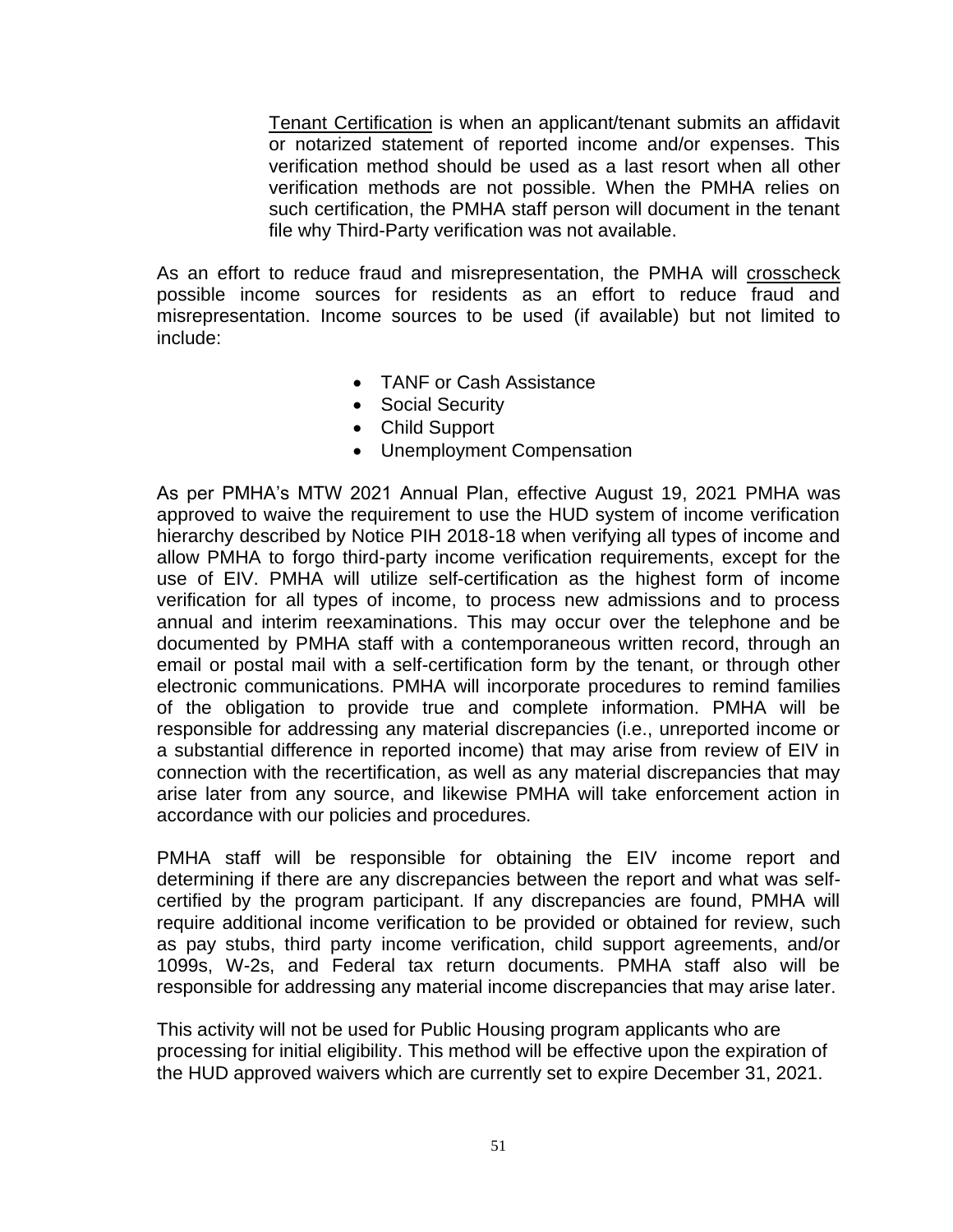# **File Documentation**

The PMHA must document in the file how the figures used in income and rent calculations were determined. All verification attempts, information obtained, and decisions reached during the verification process will be recorded in the family's file in sufficient detail to demonstrate that the PMHA has followed all of the verification policies set forth in this plan. The record should be sufficient to enable a staff member or HUD reviewer to understand the process followed and conclusions reached.

## **Required Documentation for Age, Identity, Social Security Numbers and Citizenship**

- 1) **Adult Members - Age** The required documentation for proof of age of all adult household members will be certification of birth, hospital record, church-issued baptismal record, current driver's license, current State issued ID card, US Military discharge (DD 214), Naturalization papers or US Passport.
- 2) **Adult Members– Identity –** The required documentation for proof of identity will be current driver's license, current State issued ID card, Naturalization papers or US Passport.
- 3) **Minor Children - Age & Identity-** The required documentation for proof of age and identity of all minor children in the household will be certification of birth, hospital record, Naturalization papers, US Passport, Adoption papers, Custody papers, Health & Human Services record or School record.
- 4) **Social Security Numbers** The required documentation for Social Security Numbers is a valid SSN card issued by the Social Security Administration. In lieu of a social security card, the applicant may furnish other documents (listed in order of preference) containing the SSN number such as:
	- 1. A driver's license or state issued ID card
	- 2. Identification card issued by a federal, state, or local agency
	- 3. Benefit award letters from government agencies
	- 4. Social Security Administration Record
	- 5. Court records (real estate, tax notices, marriage and divorce, judgment, or bankruptcy records)
	- 6. Retirement benefit letter

Name(s) as recorded on Social Security Cards will be used for file identification purposes.

In cases where individuals have not been assigned a Social Security Number, the individual must state such in the form of a notarized, executed certification. The certification must be executed by the parent or guardian for individuals under 18.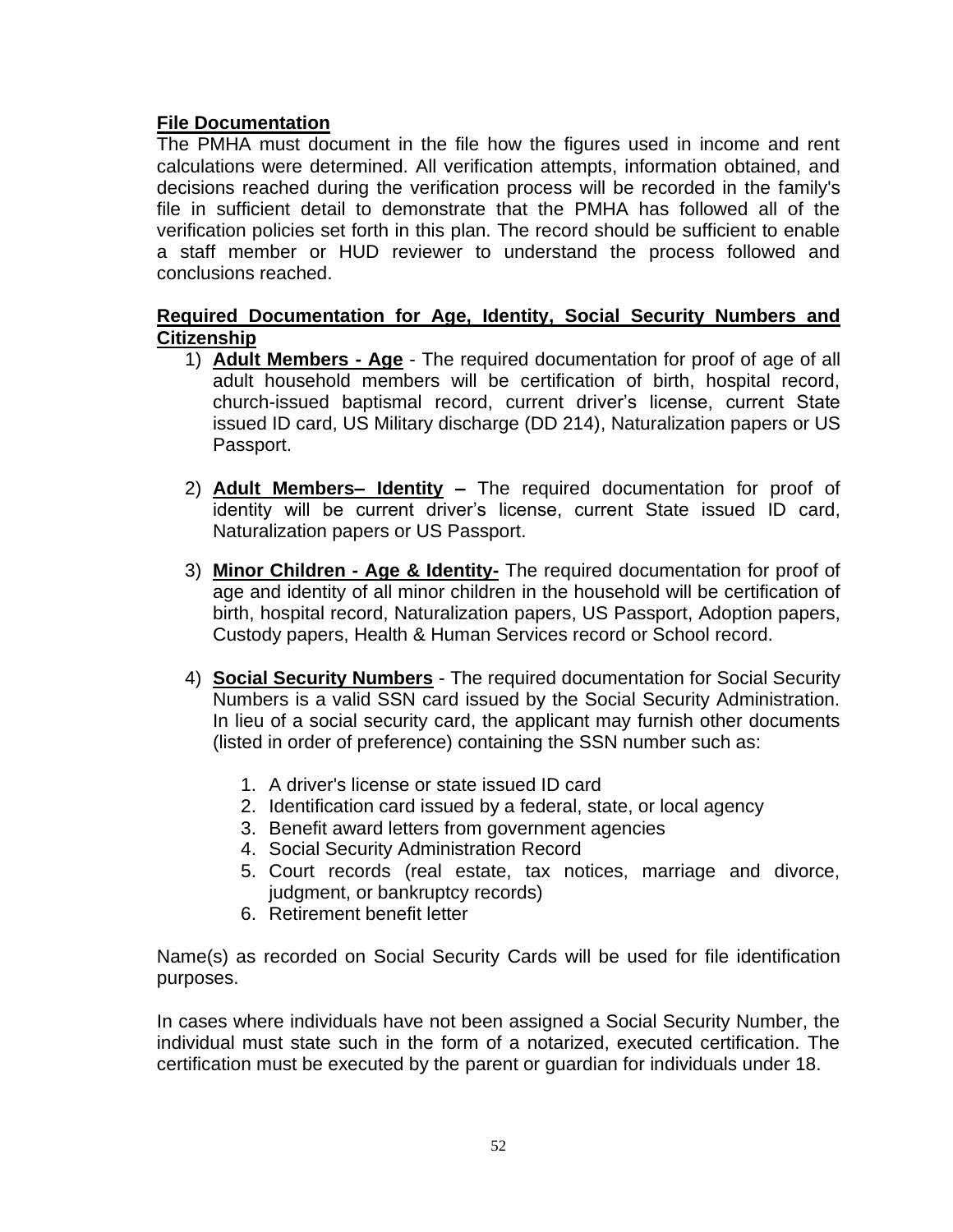Should a family be unable to provide the above documents staff may view and copy any of the following original documents to verify age, identity or social security numbers.

- Resident Alien Card (I-551)
- Alien Registration Receipt Card (I-151)
- **E** Arrival-Departure Record (I-94)
- **E** Temporary Resident Card (I-688)
- Employment Authorization Card (I-688B)

For each family member who contends that he or she is a U.S. citizen or a noncitizen with eligible immigration status, the family must sign a written declaration of Section 214 of the Housing and Community Development Act of 1980 signed under the penalty of perjury. For each adult, the adult must sign the declaration. For each child, an adult residing in the assisted dwelling unit who is responsible for the child must sign the declaration. All new adult and child additions to the household also must have their status determined prior to admission to the household.

If one or more members of a family elect not to contend that they have eligible immigration status, and other members of the family establish their citizenship or eligible immigration status, the family may be eligible for assistance despite the fact that no declaration or documentation of eligible status is submitted for one or more members of the family. The family, however, must identify in writing to the PMHA, the family member or members who will elect not to contend that he or she has eligible immigration status. So long as at least one family member is either a citizen or an eligible immigrant, the family will qualify as a "mixed family" and will have their housing assistance pro-rated.

The primary verification of the immigration status of the person will be through the INS automated system (INS Systematic Alien Verification for Entitlements). If the INS SAVE system does not verify eligible immigration status, PMHA staff will pursue secondary verification, which consists of requesting a manual search of INS records within 10 days receiving the results of the primary verification. The PMHA staff person will forward photocopies of the original INS documents required for the immigration status declared (front and back), attached to the INS document verification request form G-845S (document Verification Request).

If the secondary verification does not confirm eligible immigration status, the PMHA will issue to the family a Notice of denial or termination of assistance, which includes notification of the right to appeal to the INS or the INS finding on immigration status.

Evidence of eligible immigration status is required only once for each household members during continuously assisted occupancy.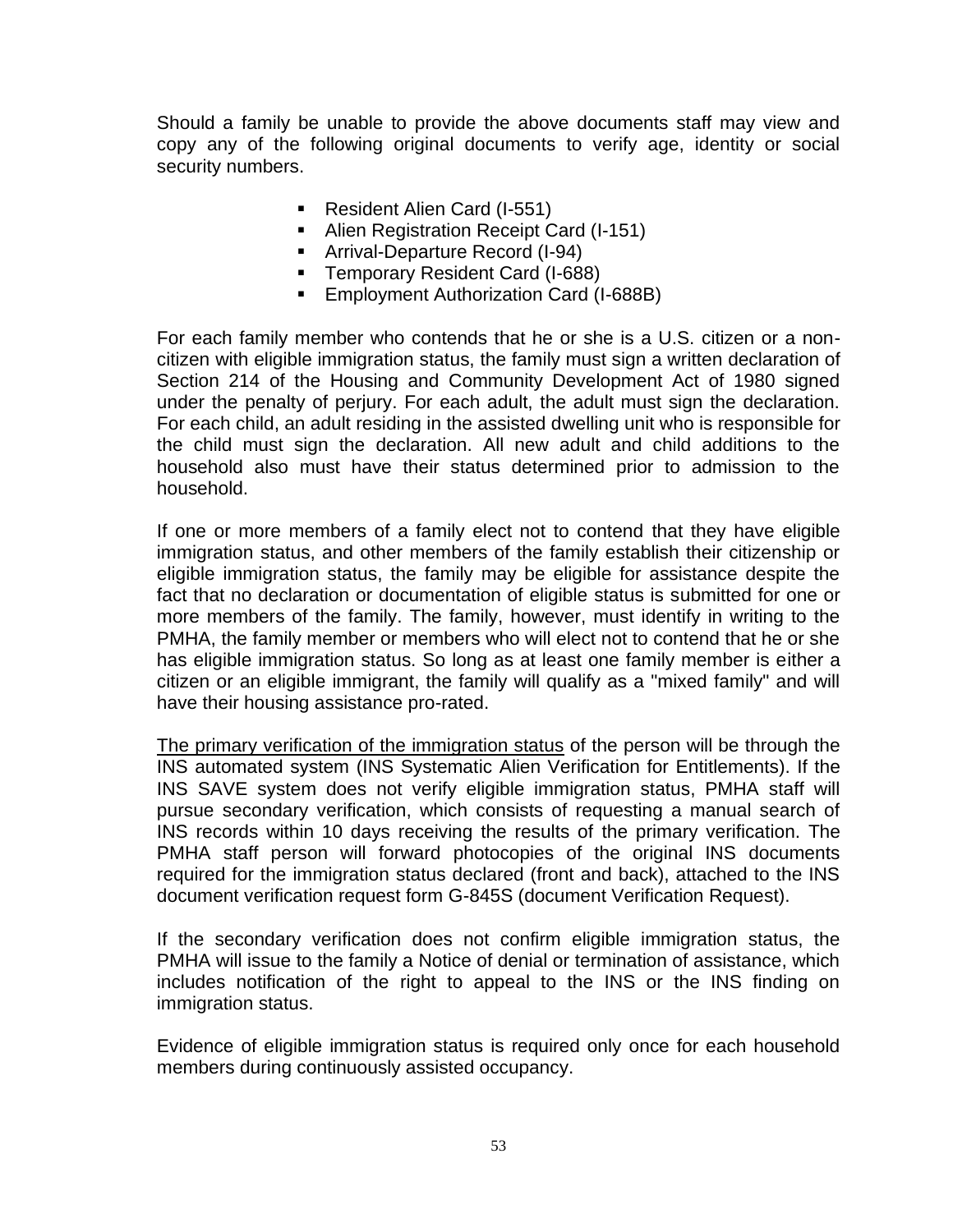### Acceptable evidence of eligible immigration status

Only the following documents are acceptable unless changes are published in the Federal Register:

- Resident Alien Card (I-551)
- Alien Registration Receipt Card (I-151)
- **E** Arrival-Departure Record (I-94)
- **E** Temporary Resident Card (I-688)
- Employment Authorization Card (I-688B)
- Receipts issued by the INS for issuance of replacement of any of the above documents that shows individual's entitlement has been verified.

A birth certificate is not acceptable verification of status. All documents in connection with US citizenship/eligible immigrant status must be maintained as a permanent part of the file.

The Public Housing staff will be the judge of the credibility of any verification submitted by an applicant or resident. If staff considers documentation to be doubtful, the Housing and Special Projects Manager who will make a ruling about its acceptability will review it. Staff will continue to pursue credible documentation until it is obtained or the applicant is denied or the resident terminated for failing to produce it.

### **Family Members Receiving SSA Disability Benefits**

The PMHA will attempt to obtain information about disability benefits through the HUD EIV System. If the information is not available, the applicant or resident is required to provide an original SSA document that confirms the current benefits, however, the document must not be older than 60 days.

Verification of receipt of SSA benefits or SSI based upon disability is sufficient for verification of disability for the purpose of appropriate deductions.

Receipt of veteran's disability benefits, worker's compensation or other non SSA benefits based in the individual's claimed disability are not sufficient verification that the individual meets HUD's definition of disability in 24 CFR 5.603, necessary to qualify for deductions.

### **Family Members Not Receiving SSA Disability Benefits**

For family members claiming disability who do not receive SSI or other disability payments from the SSA, a knowledgeable professional must provide third-party verification that the family member meets the HUD definition of disability.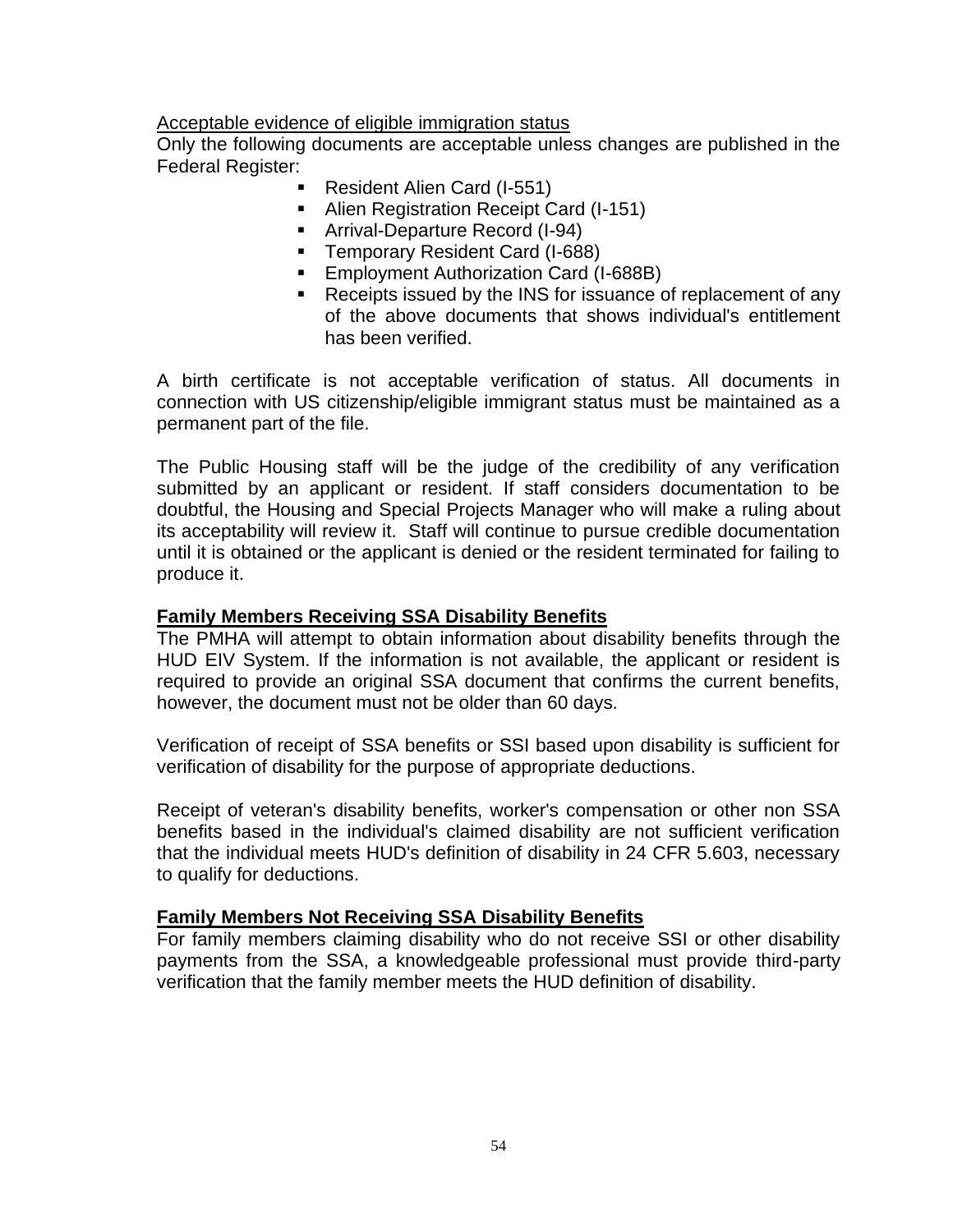### **SECTION 15. Rent Computations**

Annual income, used to determine initial eligibility (to be compared to the HUD income limits), will be computed in accordance with the definitions and procedures established in federal law and set forth in the applicable HUD regulations.

Adjusted annual income, the income upon which rent is based, will be computed in accordance with the definitions and procedures established under federal law and set forth the applicable HUD regulations along with PMHA's Moving to Work Demonstration.

### **A. Total Tenant Payment**

Total tenant payment will be the greater of 29.6% of the family's monthly income or minimum rent, except households with a head, co-head or spouse that is elderly (62 years of age or older and/or disabled) or who live in dwellings where PMHA pays the utilities.

### **In the Case of a Mixed Family**

For an eligible mixed family who requests prorated assistance, staff will prorate the family's assistance by:

- 1. Determining the TTP
- 2. Subtracting the TTP from the Public Housing Maximum Rent applicable to the unit
	- The maximum rent is based on the value of the  $95<sup>th</sup>$  percentile of the TTP for each tenant residing in PMHA public housing
	- The Maximum rents will be calculated each September and will become effective each November of the current calendar year
- 3. Dividing the family maximum subsidy by the number of persons in the family to determine the maximum subsidy per each family member who has citizenship or eligible immigrating status
- 4. Multiplying the member maximum subsidy by the number of family members who have citizenship or eligible immigration status

The product is the amount of subsidy for which the family is eligible. The family's rent is the public housing maximum rent minus the amount of eligible subsidy. If the ceiling rent for the unit is less than the Prorated Assistance, the ceiling rent will be applied.

### **B. Changes in Employment Income**

Household members experiencing an increase in employment income or begin working will not be required to undergo an interim recertification. Any rent adjustment will be made at the time of the household's annual recertification.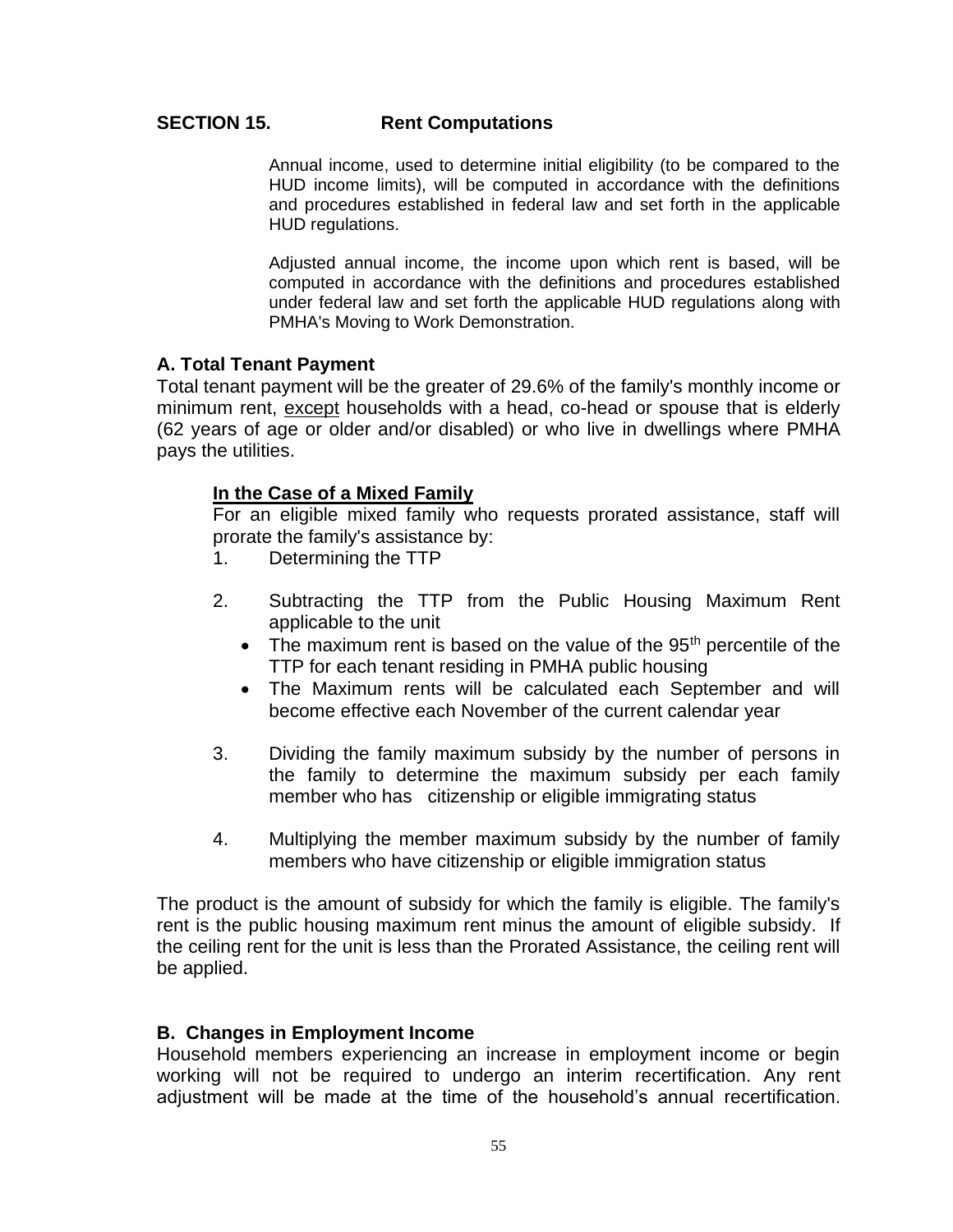However, the household is expected to report the employment income increases within 10 days. An updated Personal Declaration is required. Income changes from changes in employment of \$1,000 per year or less are expected to be reported to the Housing Specialist within 10 days of the change, but residents will not experience a rent change until the next annual recertification.

### **C. Income Disregards**

Two income disregards are available for all residents of public housing. First, the interest income from bank assets, such as checking and savings accounts and CD investments will be waived from the income calculation. Second, employment payments for overtime and bonuses will be excluded from the income calculation. The term "overtime" refers to those hours worked beyond 40 hours in a week. In addition bonus income does not include commissions or incentive pay that is actually part of the pay rate, even if the pay rate varies. Bonus income is an amount of payment in addition to what is expected or strictly due. Note: Incentive pay or commissions are not bonuses, because they are due upon meeting defined expectations.

While overtime and bonuses will no longer be used, if the family experiences an income decrease, any recent overtime and/or bonus income may at that time be considered in order to determine if a rent decrease is needed. These income disregards do not apply to the calculation of the annual income to determine program eligibility.

### **D. Rent Adjustments for Sanctioned Welfare Recipients**

Tenants sanctioned by the Portage County Dept. of Job and Family Services for failure to comply with its job requirements are not eligible to receive a rent adjustment by the PMHA. Confirmation of the reason for the sanction, whether partial, temporary, or permanent, must be provided by PCDJFS. Tenants are advised in advance that a sanction by PDJFS for cash assistance is not grounds for a rent adjustment.

After the PMHA receives verification that it is appropriate to impute welfare income, the PMHA can determine the imputed welfare amount: simply, it is the amount by which the welfare grant has been reduced. The amount of time during which welfare income will be imputed is the term of the welfare benefit reduction.

### **Offsetting Imputed Welfare Income with Additional Income**

If the PMHA is imputing welfare income in computing a resident's rent and the resident's income increases for any reason (e.g., earned or unearned income), the new income is not added to the former income (which included the imputed welfare income). Instead, the new income takes the place of the imputed welfare income. Thus, when a resident with imputed welfare income obtains any additional income, it is not added to the overall income until it exceeds the amount of the welfare sanction amount.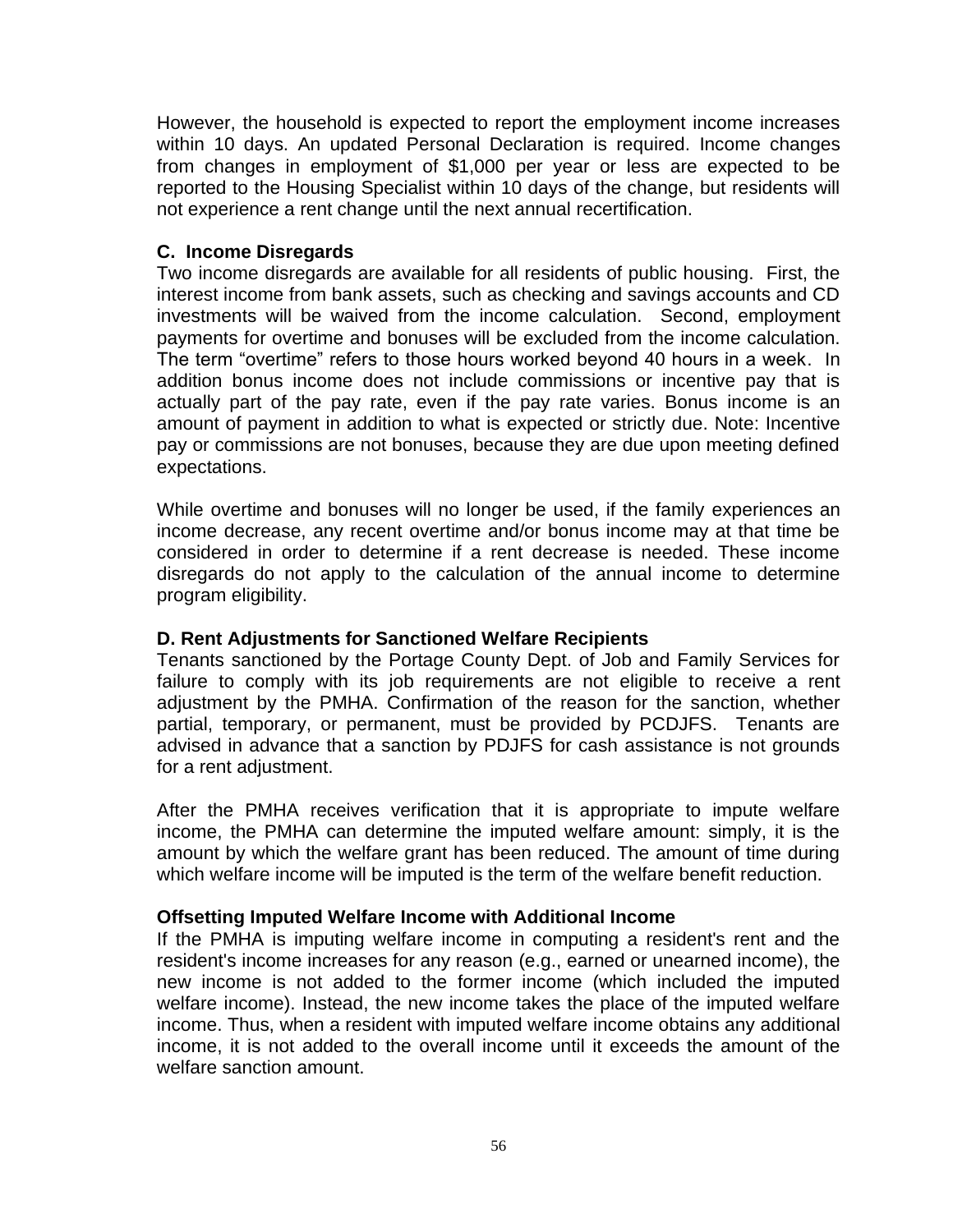# **E. Ceiling Rents**

Ceiling rents are \$465 per month for 1-and 2-bedroom units and \$490 per month (effective April 1, 2012) regardless of income provided the annual income does not exceed 120 percent of the Area Median Income (AMI) and place the family above the HUD Over-Income Limit for 24 consecutive months. Income will not be verified and will be self-certified on the Personal Declaration for these families unless the family's income exceeds \$50,000 annually. A family may request to have its income re-verified at any time. Household's must still fulfill Community Service requirements & report family composition changes within 10 days.

Annually, ceiling rent households will be required to complete the following forms:

- 1. Personal Declaration
- 2. HUD 9886 & PMHA Release
- 3. Utility Release
- 4. CSR Status & Verification
- 5. Other forms or documents deemed necessary

# **F. Minimum Rent**

Beginning April 1, 2012, minimum rent for all households will be \$50 per month. Households designated as Elderly (62 years of age or older) or Disabled may receive a waiver to this requirement.

Policies governing Minimum Monthly rent include:

- 1. Households with a head of household; co-head of household or spouse who is elderly (62 years of age or older, and/or disabled) will have no minimum rent.
- 2. Departure or death of the sole elderly or disabled household member will result in the minimum rent requirement being re-instated for remaining household members.
- 3. In case of hardship, residents are able to self-certify to a hardship condition for up to 2 months per calendar year. This hardship would provide a waiver for the minimum rent during that period, with no obligation on behalf of the resident household to re-pay the waived amount.
- 4. In the case of death of a household member, the PMHA would provide a three-month hardship for the death, with no obligation to repay the waived minimum rent.
- 5. Effective March 1, 2013, households that are not elderly or disabled, and live in dwellings where PMHA pays the utilities, will pay rent based on the actual TTP when less than \$50.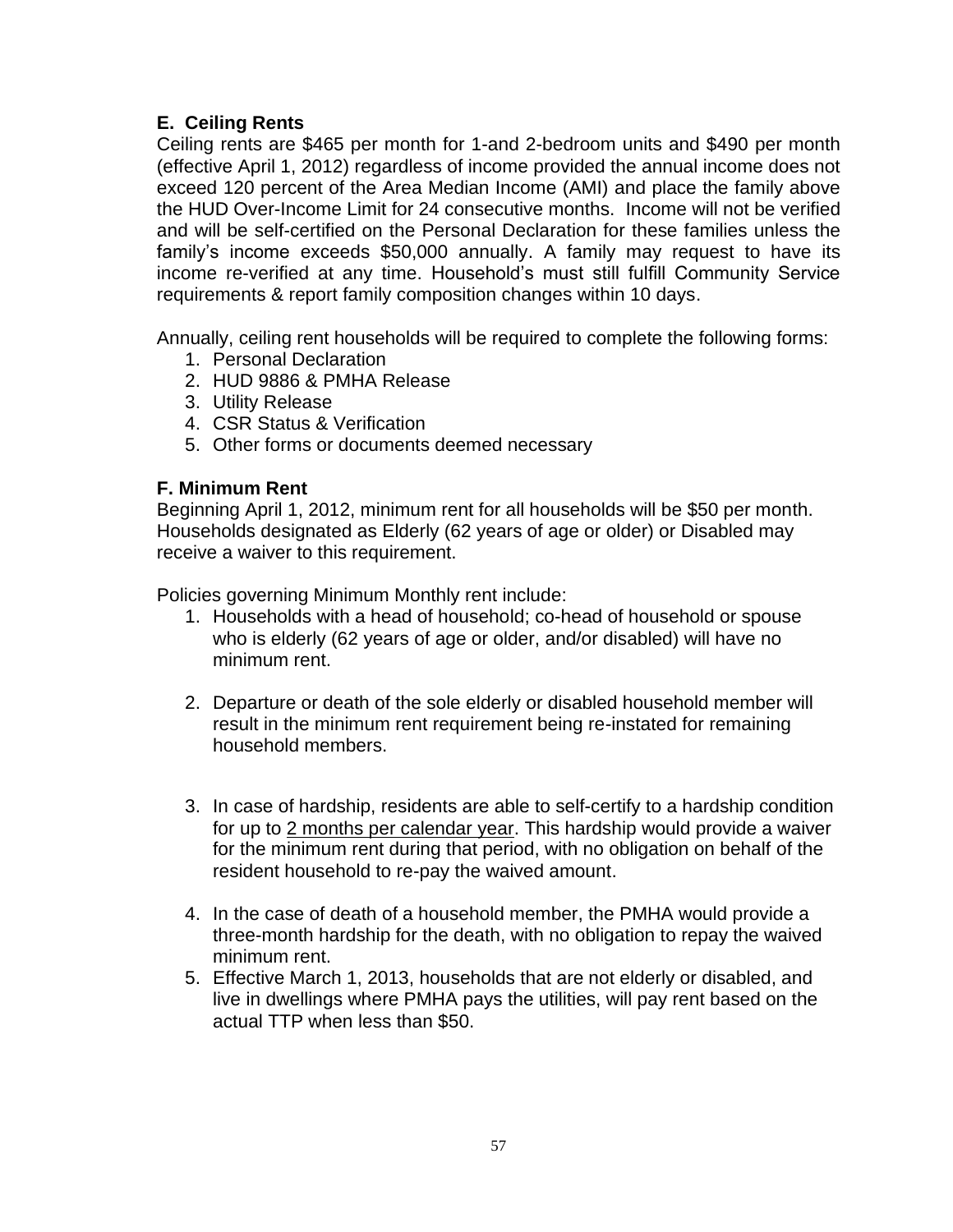## **SECTION 16. Eligibility for Continued Occupancy (Annual Re-Certification)**

Residents will receive refresher information during annual recertification to ensure that information regarding the availability of accessible dwelling units reaches eligible persons with disabilities. PMHA strives to maximize the occupancy of its accessible units by eligible individuals.

- A. Only those residents meeting all of the following requirements shall be eligible for continued occupancy:
	- 1. Who qualify as a family, as defined in Section 33.
	- 2. Whose past performances in meeting financial obligations, especially rent, is satisfactory
	- 3. In compliance with Section 35 –Community Service Requirement .
	- 4. Who has no record of disturbance of neighbors, destruction of property, or living or housekeeping habits, which adversely affect the health, safety or welfare of other residents.
	- 5. Who have no history of criminal activity involving crime or physical violence to persons or property, which would adversely affect the health, safety or welfare of other residents, or would impair the physical or social environment of the development.
	- 6. In cases of domestic violence, only those who are certified victims or threatened victims of domestic violence, dating violence, sexual assault or stalking that gives rise to the criminal activity (see Victims of Domestic Violence Policy).

# The PMHA's *"Screening and Eviction for Drug Abuse and Other*

*Criminal Activity"* Policy also applies to eligibility for continued occupancy.

Each resident family shall be notified in writing of any changes required in rent or unit occupied and of any misrepresentation or any lease violations revealed by the re-examination and the corrective action to be taken.

Residents found to be ineligible for any reason are to be notified and appropriate action taken pursuant to PMHA policies and current federal regulations.

If the re-examination discloses that the resident, at time of admission or at previous re-examinations, made misrepresentations which resulted in the resident being classified as eligible, when in fact they were ineligible, the resident may be required to vacate, even though resident may be currently eligible. Also, if at the time of re-examination, it is found that the resident's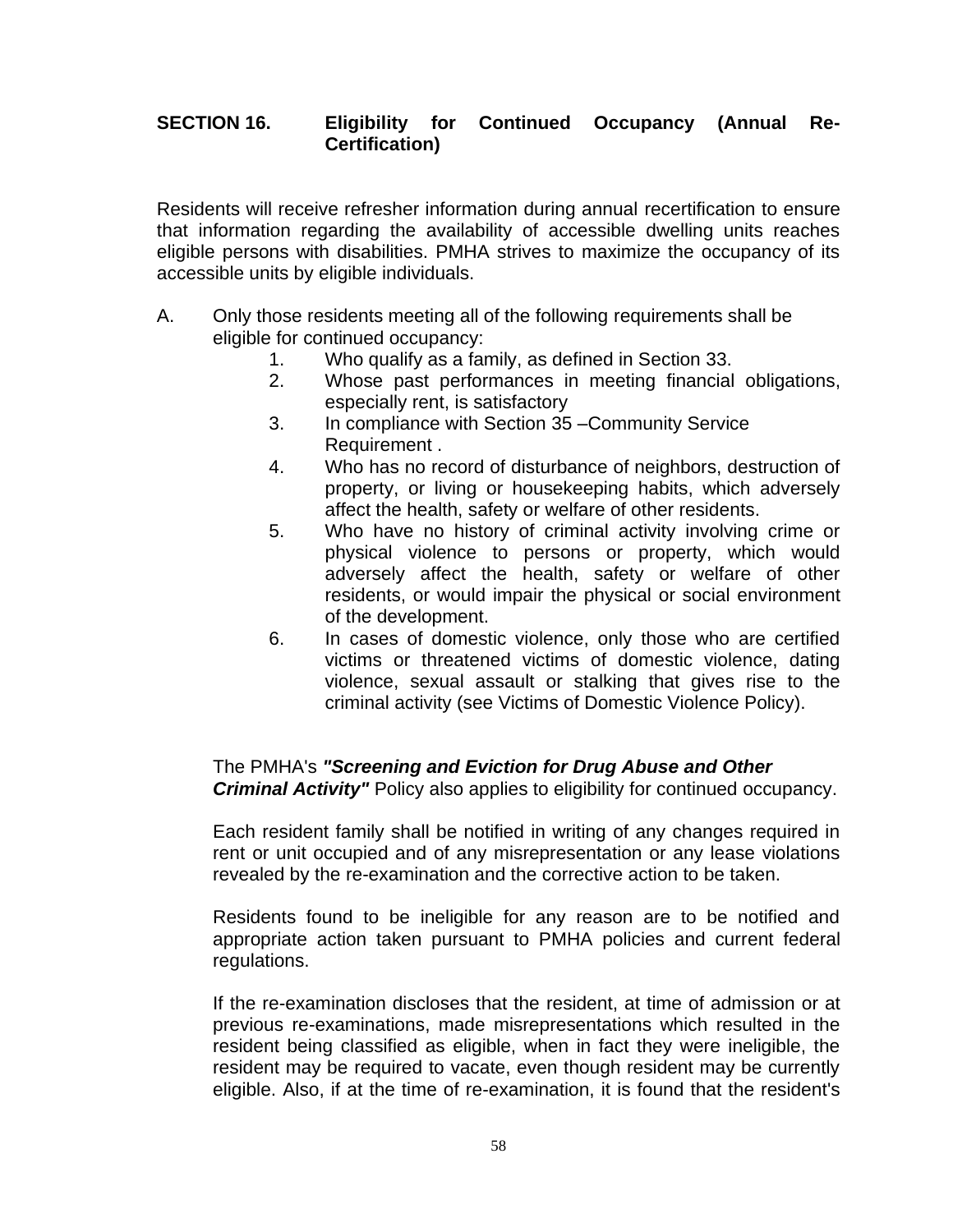misrepresentations have resulted in the payment of a lower rent than was appropriate, resident shall be required to pay the difference between the actual payments and the amount which should have been paid.

B. Household members 18 years of age and over are required to comply with the recertification requirements. Public Housing staff will notify residents of the requirements by mail. Failure to respond or to complete the recertification process will result in the family being sent a notice of lease violation and referred to the Property Manager for termination of the lease. The PMHA may require the participant(s) to visit the office for the purpose of conducting a recertification or may conduct the recertification by having the participant mail the required documents to the office. As a reasonable accommodation, the PMHA may conduct a home visit for the purpose of completing the recertification if the participant is disabled upon verification that the accommodation requested meets the need presented by the disability. Where the recertification is completed through the mail, at the request of the participant an in-office recertification interview will be scheduled.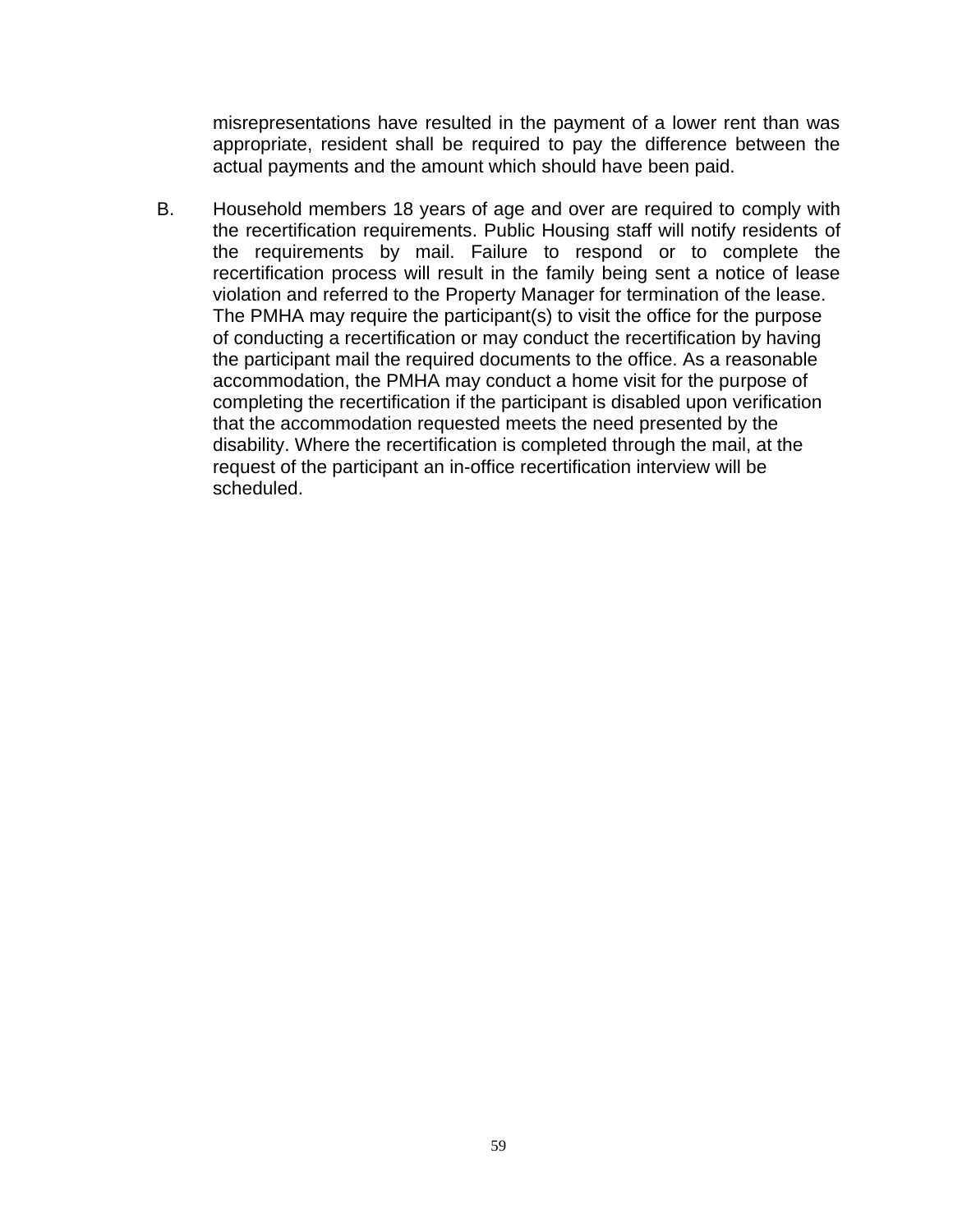# **SECTION 17. Recertifications**

- At the time of reexamination, all adult members of the household will be required to complete and sign a Personal Declaration and other forms required by HUD.
- Income, allowances, Social Security numbers, and such other data as is deemed necessary will be verified, and all verified findings will be filed in the resident's folder.
- A criminal background check will be run on each family at annual recertification to help detect any activity that may violate lease provisions.
- Verified information will be analyzed and a determination made with respect to:
	- Eligibility of the resident as a family or as the remaining member of a family
	- Unit size required for the family Note: A family with a disability may need a unit that is larger than the occupancy standards allow as a reasonable accommodation.
	- Rent the family should pay
- Families failing to respond to the initial recertification mailing will be issued a second notification. Failure to respond to the second notice will result in the family being sent a notice of lease violation and referred to the Property Manager for termination of lease.

Action Following Recertification

- If there is any change in rent, the lease will be amended, a new lease will be executed, or a Notice of Rent Adjustment will be issued
- If the family's annual income exceeds 120 percent of the area median income (AMI) (or a different limitation established by the Secretary of HUD) the family will be charged a monthly rent equal to the greater of the applicable Fair market Rent (FMR) or the amount of monthly subsidy for the unit, including amounts from the operating and capital fund, as determined by HUD regulations and as explained in the Over-Income Limit Policy at the end of this Section.
- If any change in the unit size is required, the resident will be placed on a transfer list in accordance with the transfer criteria described in this policy and moved to an appropriate unit when one becomes available
- If there are any updates or changes to the lease (as approved by the PMHA Board) a new lease will be executed
- A. Interim recertifications

In-office visits may be required for interim recertifications when additional clarification regarding the change(s) is necessary. Residents are required to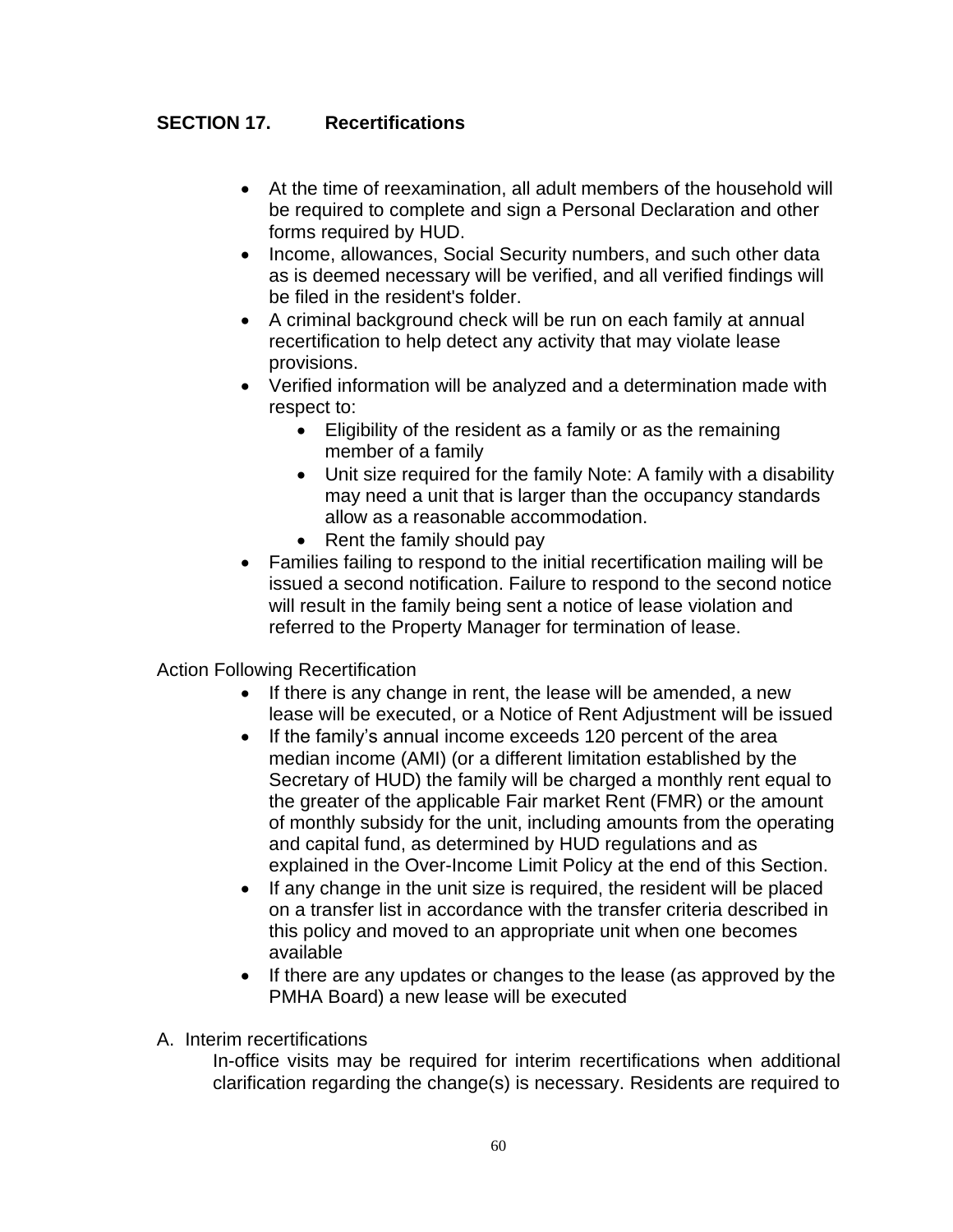complete **all** necessary paperwork and furnish requested documentation needed for recertification. Failure to comply will result in lease termination. Residents, whose rent is established under the PMHA policy, will have rent changes made between admissions or re-examinations under the following circumstances.

- 1. To correct an error, which has occurred in connection with the admissions or re-examination calculations Any correction of errors, which require a rental decrease, shall be retroactive to the date of the error. Any correction of errors, which require increases, shall be made the first of the second month after recalculation.
- 2. Resident has a documented hardship that would justify a reduction in rent. Resident must report any change of income status or one-time significant medical expenses (for elderly/disabled families) to ensure proper adjustment within ten (10) days of the occurrence. Any decrease in rent will be effective the first of the month following the date of the change providing the resident reported the change as specified. No decrease in rent shall be made until such proof of hardship and written verification has been submitted by the resident. A decrease in rent will not be retroactive if the resident failed to report the change as specified or caused a delay in the verification process. The rent will be automatically increased to the previously established amount effective the first of the month following the hardship rent, unless proof that the hardship continues is presented in which event the reduction in rent due to hardship will continue on a monthto-month basis or until the next annual re-examination.
- 3. If it is found that the resident has misrepresented to PMHA the facts upon which their rent is based, so that the rent they are paying is less than what should have been charged, then the increase in rent may be made retroactive to the date of when the increased rent should have occurred. PMHA also reserves the right to terminate the occupancy of the household that misrepresents the facts upon which their rent is based, prosecute for criminal activity or pursue any other options available to it. If retroactive rent is applied, the PMHA may at its option enter into a repayment agreement in accordance with Section 36 Debt and Repayment Policy. Failure to comply with a Repayment Agreement will result in loss of housing and/or court action. Note: Misrepresentation of facts includes increases of income reported to the PMHA 30 days or more of occurrence.
- 4. If the household experiences an increase in income, the resident is expected to report all income changes, in writing, within ten days of the date of the change. Once a rent adjustment is processed, the resident will be notified of the amount, the effective date and a statement that rent redeterminations are subject to the administrative grievance procedure. If at any time the head of household or spouse should leave the household, no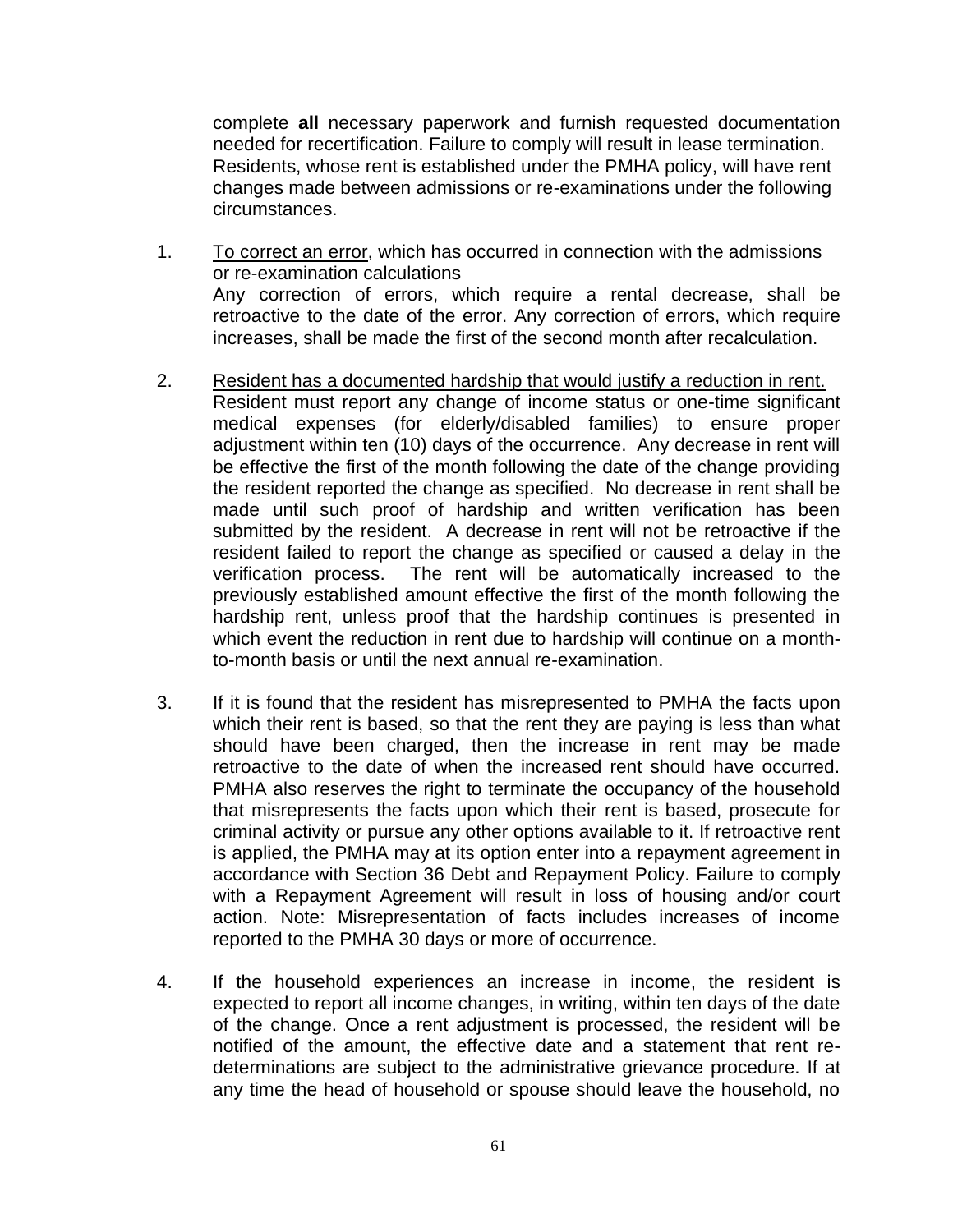adjustment in rent will be made until this fact is verified to the satisfaction of management.

- 5. In cases where the PMHA cannot reliably project annual income, staff may elect to complete regular interim reexaminations.
- 6. PORTAGE METROPOLITAN HOUSING AUTHORITY utilizes the following practices/procedures in regard to detailed rent calculations and effective dates: Residents are expected to report, within 10 days of the occurrence, a

decrease in income and other changes, such as an increase in allowances or deductions that would reduce the amount of total tenant payment. The PMHA will process the rent adjustment when it confirms that the decrease in income or other change will last 30 or more calendar days.

The PMHA will recalculate the household's TTP (Total Tenant Payment) upon notice of income increases, changes in family composition, or decreases in income in accordance with the preceding paragraph. The Tenant Rent (amount payable by the family based on the new TTP) will then be determined. Once known, the effective date of the Tenant Rent can be determined based on if there is an increase or a decrease from what the household was paying. If there is an **increase** in the amount payable by the household, a thirty-day notice of the increase will be given. If there is a **decrease** in the amount payable by the household the new amount payable by the family will be effective the first of the month after the decrease occurred, providing the resident reported the change as specified and did not delay the verification process.

If a household receives a Utility Reimbursement and fails to comply with verification and paperwork requirements or misrepresents their income, the household will be responsible to repay the amount that was issued to the family if determined that the Utility Reimbursement was not warranted. Note: Misrepresentation of facts includes increases of income reported to the PMHA 30 days or more of occurrence.

If a higher TTP, upon recalculation, reflects the household would no longer receive a Utility Reimbursement (if applicable), the effective date of the Tenant Rent (amount payable by the household) will be effective after providing a thirty-day notice of rent increase. The Utility Reimbursement will continue to be issued until the new rent is effective. If the new TTP reflects the household is income eligible for a lower Utility Reimbursement, the lower Utility Reimbursement will be issued following the 30-day notice to the household.

If the family's annual income exceeds 120 percent of the Area Median Income (AMI) (or a different limitation established by the Secretary of HUD)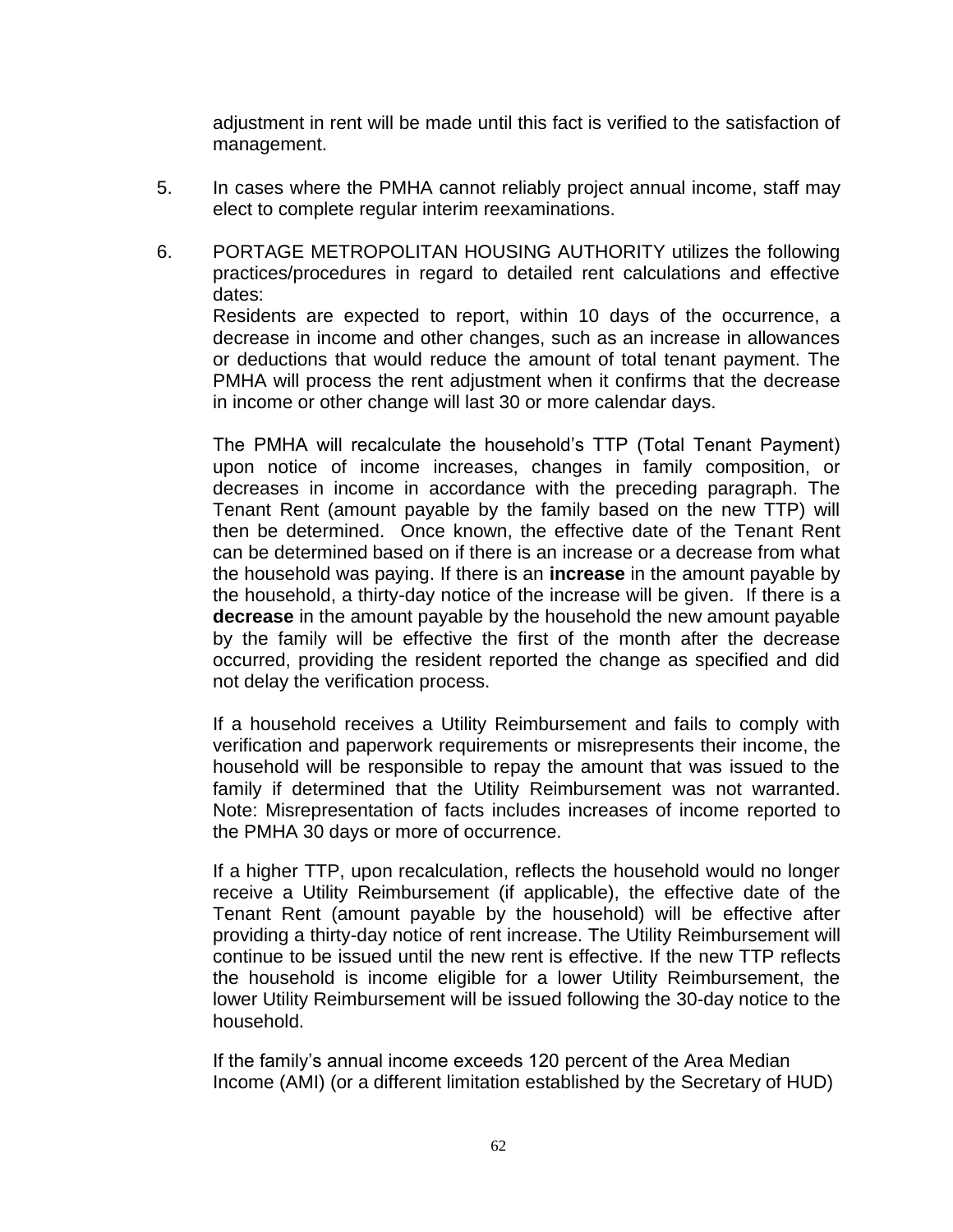the family will be notified that should they continue to exceed the overincome limit (at 120 percent of the AMI) for 24 consecutive months they will be required to pay monthly rent that is equal to the greater of the applicable Fair market Rent (FMR) or the amount of monthly subsidy for the unit, including amounts from the operating and capital fund, as determined by HUD regulations and as explained in the Over-Income Limit Policy at the end of this Section.

In order to also reasonably and fairly confirm if a resident has experienced an **income increase**, detailed aspects of the household's monthly income will also be reviewed. Pertinent data will be verified in order to determine what was the household's actual income during the increased period. Discretion will be used in reviewing pay stubs so as to fairly consider what pay checks were received by the household in the increased month, the pay check amounts, what period of actual work do the pay checks cover and other pertinent data. Detailed income information, based on the household's situation, will be obtained in order to reflect the total scope of the household's income increase.

Effective April 1, 2012, household members experiencing an increase in employment income or begin working will not be required to undergo an interim recertification. Any rent adjustment will be made at the time of the household's annual recertification. However, the household is expected to report the increase within 10 days. An updated Personal Declaration is still needed.

### **Change in Social Security and Supplemental Security Income (SSI) Processing - Feature under the MTW Program**

Effective January 1, 2021 Annual Social Security and SSI Cost-of-Living Adjustments (COLA) that result in an increase in a program participant's income will not be processed until the household's next annual reexamination effective date. Program participants will not be required to report this income to PMHA until the household's annual reexamination.

B. Annual Re-examinations

Residents are required to complete, with signature, related documents including but not limited to the following:

- Personal Declaration
- HUD 9886
- Authority for utility information
- Appropriate third-party verification forms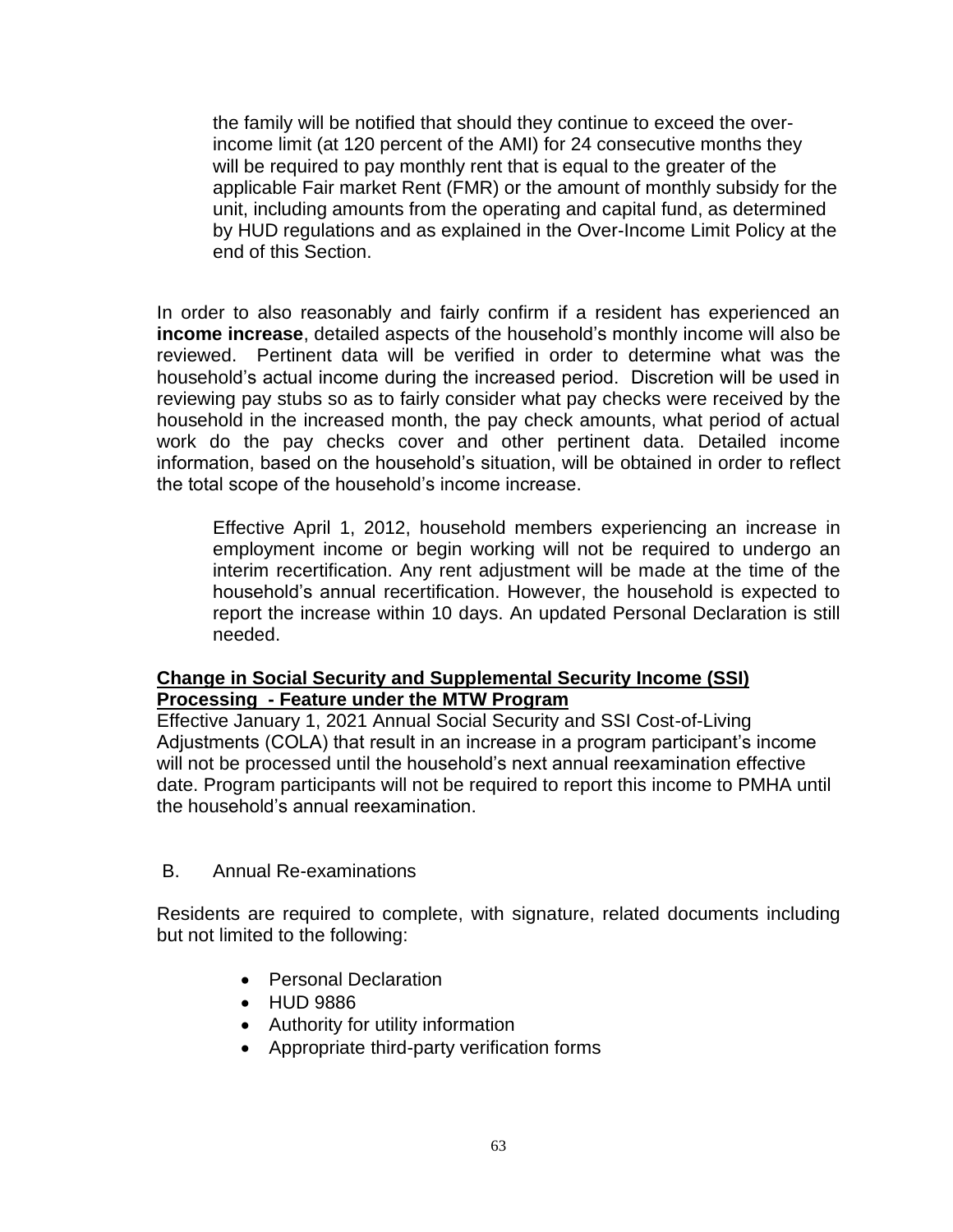Absolute control records shall be maintained to ensure every resident is recertified within the statutory time limits according to HUD guidelines and requirements. Any resident who fails to report full income at the time of annual reexamination will be subject to retroactive adjustments and further legal proceedings. Verifications shall be obtained as identified previously, determinations made, and the resident shall be notified in writing of the following (a copy to be retained in the file):

- 1. Any change in rent and the date on which it becomes effective
- 2. Any change of size of dwelling unit occupied
- 3. Any instance of misrepresentation or noncompliance with the terms of the lease and the corrective or punitive action(s) to be taken
- 4. A statement reflecting that rent re-determinations are subject to the administrative grievance procedure.

Re-examination of family composition will be undertaken at least annually for all families.

If a resident fails to keep scheduled appointments and/or provide required recertification, a 30-day notice to terminate residency will be issued.

### **Zero Income Families**

When families or individuals report zero income, and have no income excluded for rent computation other than food stamps, the PMHA reserves the right to pursue verification of income that reflects the family's lifestyle. In-office meetings and/or completion of zero income forms, which asks residents to estimate how much they spend on telephone, cable TV, household items, etc., and whether any of these costs are being paid by an individual outside the family, are tools to identify income. If any such payments are received, they may be considered income.

### **Re-verification of Income**

All elderly and/or disabled households will be subject to triennial (every 3 years) income re-verifications instead of annual re-verifications. Other reporting requirements for income increases and decreases in between the triennial reverifications will remain in effect. However, this does not preclude a tenant from requesting to have income re-verified at any time. Triennials ended as a MTW feature effective November 30, 2019 and beginning December 1, 2019 all recertifications are done annually.

### **Over-Income Limit**

1) If a family's income has exceeded 120 percent of the Area Median Income (AMI) for 24 consecutive months (beginning the effective date of the last income change that placed the family above the over-income limit) PMHA will: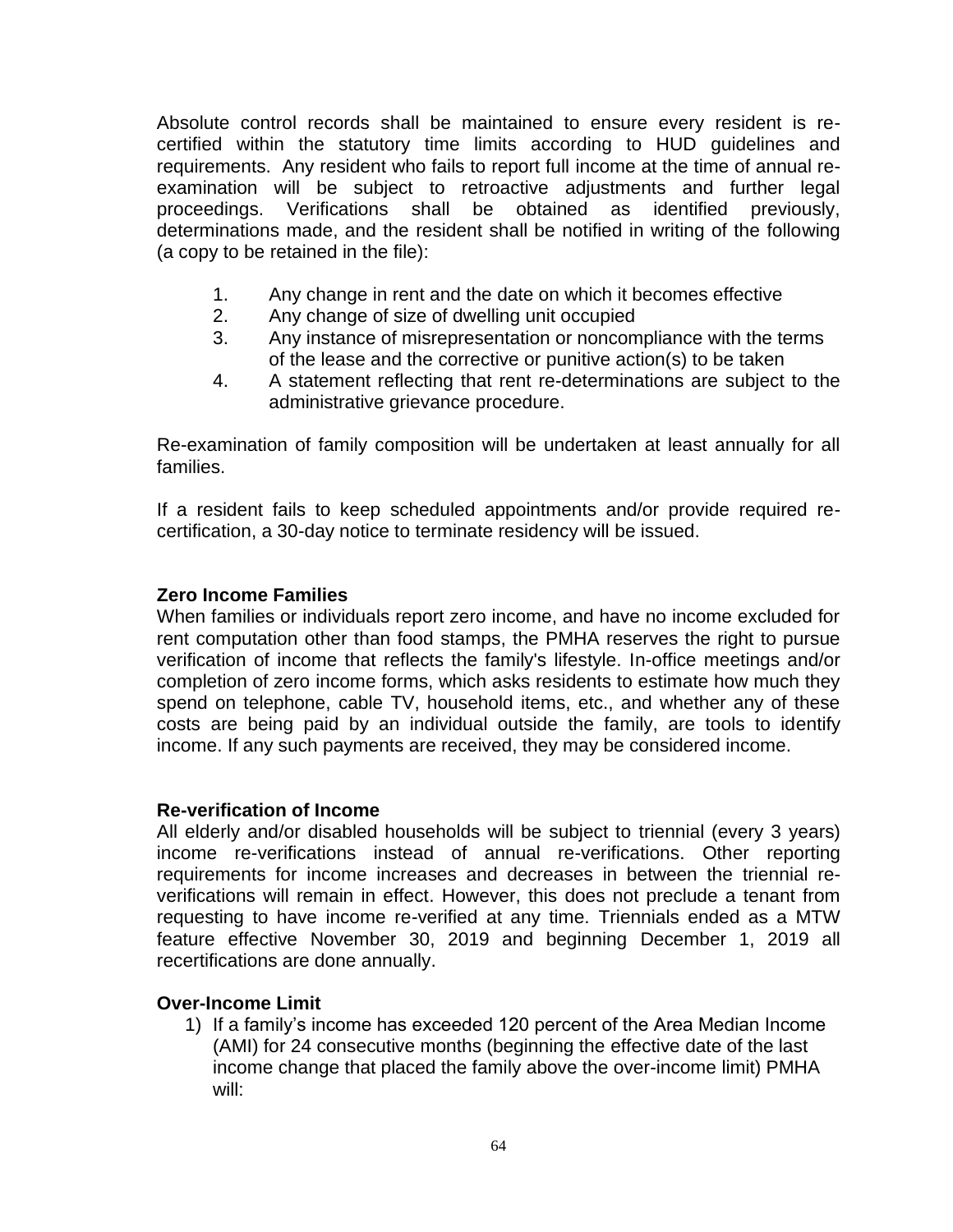- Charge the family a monthly rent equal to the greater of the applicable Fair market Rent (FMR) or the amount of monthly subsidy for the unit, including amounts from the operating and capital fund, as determined by HUD regulations.
- 2) Tracking & Notification

Once a family's annual income exceeds the 120% AMI income limit it will be documented and compared to the family's income one year later.

If after one year of the initial over-income determination, the family's income continues to exceed the over-income limit, written notification will be provided to the family informing them that their income has exceeded the over-income limit for one year and that if the family's income continues to exceed the over-income limit for the next 12 consecutive months, the family will be required to pay monthly rent that is equal to the greater of the applicable Fair market Rent (FMR) or the amount of monthly subsidy for the unit, including amounts from the operating and capital fund, as determined by HUD regulations.

If a family's annual income does not exceed the over-income limit for a consecutive 24 month period, the household is not subject to the higher rent. The previously over-income family would then be entitled to a new 2 year grace period if the family's income once again exceeds the overincome limit.

The 2 year grace period begins on the effective date of the last income change that placed the family above the over-income limit.

Based upon HUD Notice PIH-2019-11(HA) issued May 3, 2019 this policy became effective March 24, 2019.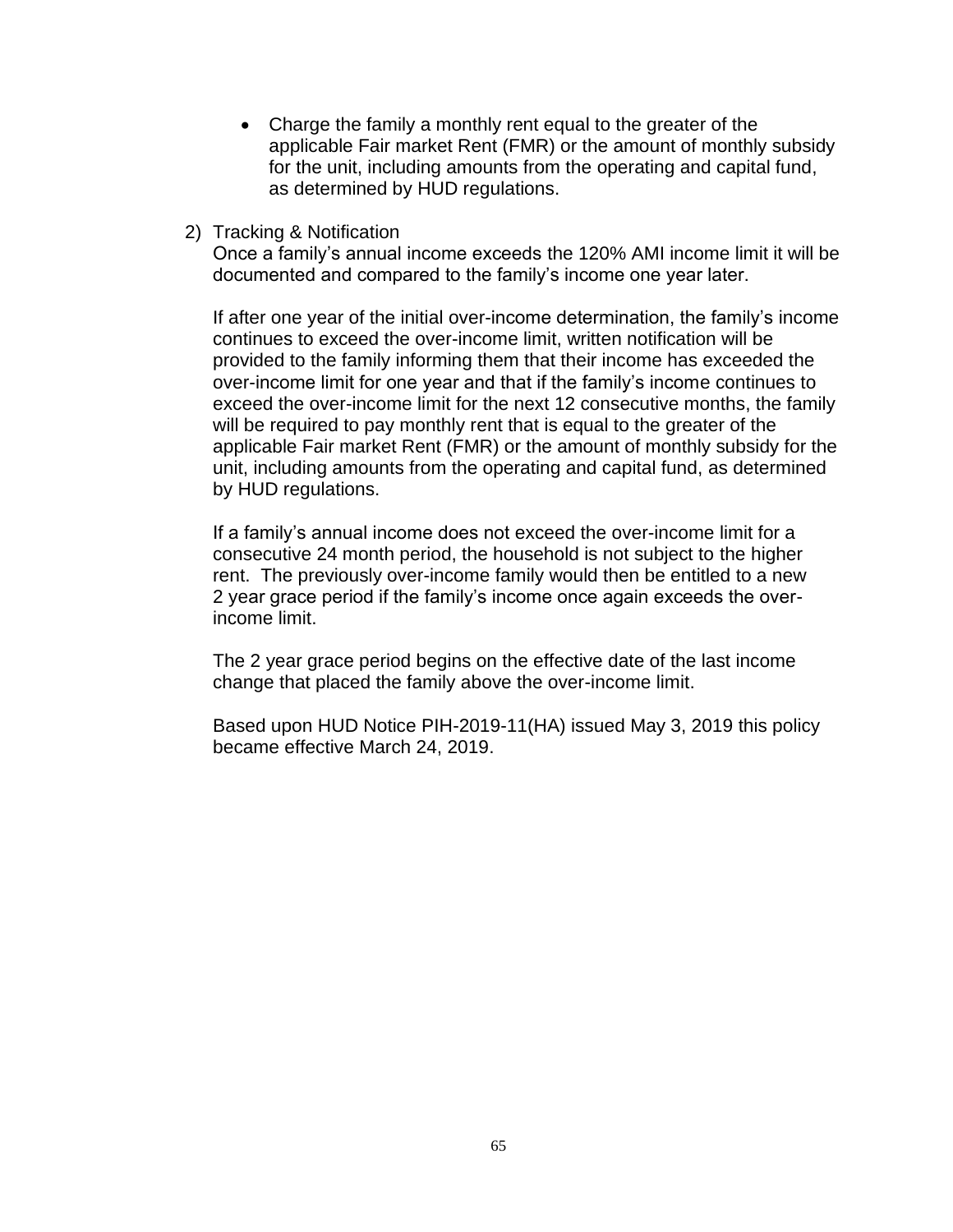### **SECTION 18. Leasing**

- A. Each lease shall specify the unit to be occupied, the date of admission, size of the unit to be occupied, all family members who will live in the unit, the rent to be charged, the utility allowances, other charges under the lease, and the terms of occupancy. It shall be explained in detail to the applicant and family prior to execution. It shall be kept current at all times.
- B. A lease shall be executed in duplicate, prior to admission, by the head of household in the family selected for occupancy and by the executive director or an officially designated representative. The original shall be retained by PMHA and an executed copy shall be furnished to the resident. A new lease shall be executed by both parties when a family transfers from one unit to another. During the tenure of the lease agreement, changes in rent shall be made by written and dated notices of change in rent, which shall become a part of the existing lease.
- C. Cancellation of resident's lease is to be in accordance with the provisions of the resident's lease agreement.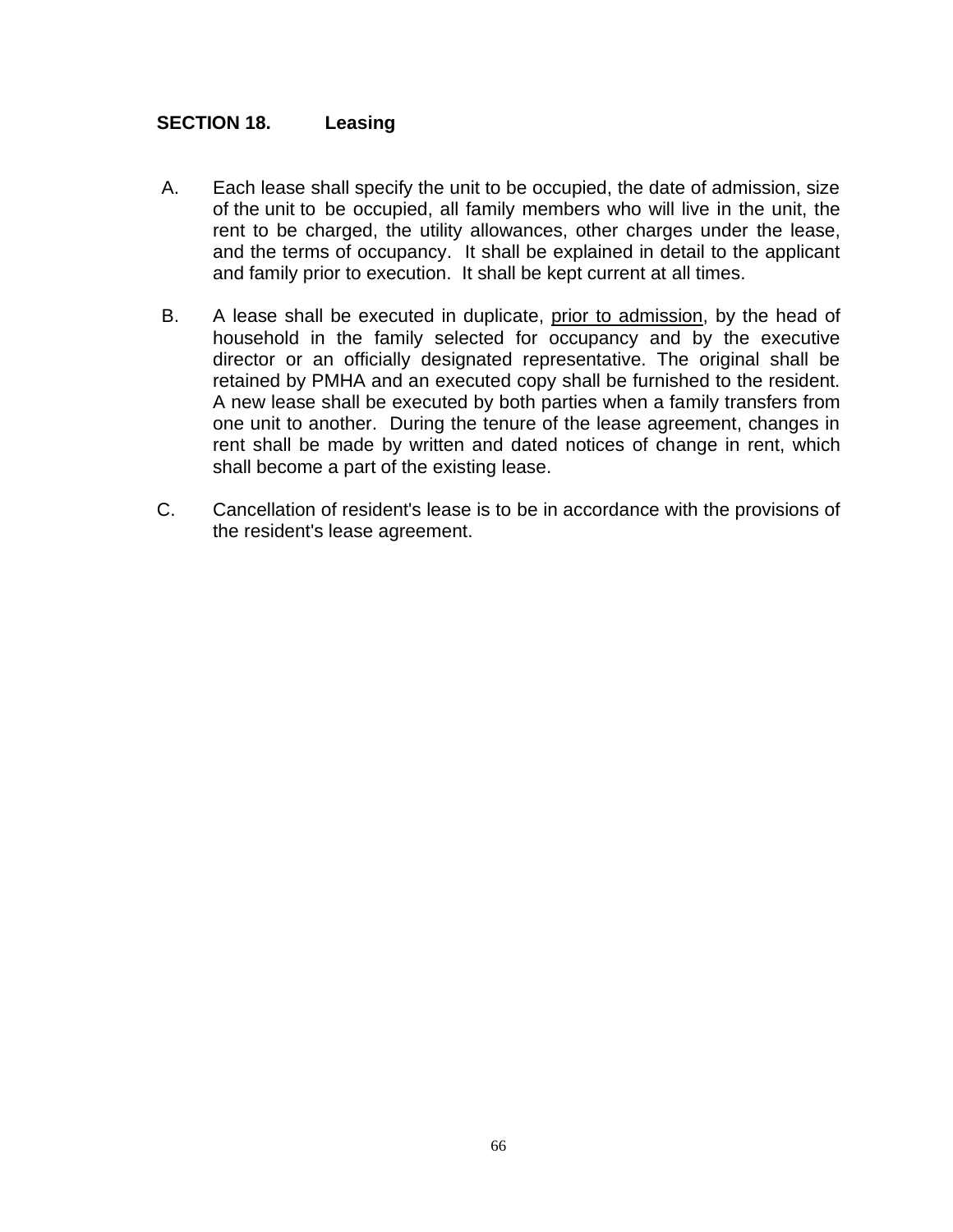# **SECTION 19. Rent Collection Policy**

# **The offer of Rent Extensions has been suspended effective 02/01/2018**

If due to financial hardship a tenant cannot pay the rental amount due PMHA will allow the tenant to make a written agreement as follows:

During the 14-Day Notice of late rent, the tenant must contact the Property Manager to schedule a meeting. During the meeting the tenant and Property Manager will execute a written agreement stating the tenant must pay the **following** month's rent on time (within five working days) and that if they do so, then they will be given until the end of that same month to pay the previous month's rent. Example:

| 10/07/10 | October rent is unpaid                                                                                                                                       |
|----------|--------------------------------------------------------------------------------------------------------------------------------------------------------------|
| 10/10/10 | tenant meets with Property Manager and<br>executes agreement that October rent will<br>be paid by November 30 and that<br>November rent will be paid on time |
| 11/7/10  | tenant must pay November by fifth<br>working day                                                                                                             |
| 11/8/10  | if tenant failed to pay the November rent<br>as agreed, the 3-Day Notice will be<br>issued to the tenant                                                     |
| 11/30/10 | October rent must be paid                                                                                                                                    |
| 12/01/10 | if October rent is not paid the 3-Day<br>Notice will be issued                                                                                               |

The tenant must initiate contact with Property Manager no later than the last day of the 14-Day Notice. Should the tenant fail to initiate contact and/or fail to execute a written agreement by the last day of the 14-Day Notice, the 3-Day Notice will be issued.

This opportunity for a rent payment extension will be granted two times per calendar year.

# **The offer of Rent Extensions has been suspended effective 02/01/2018**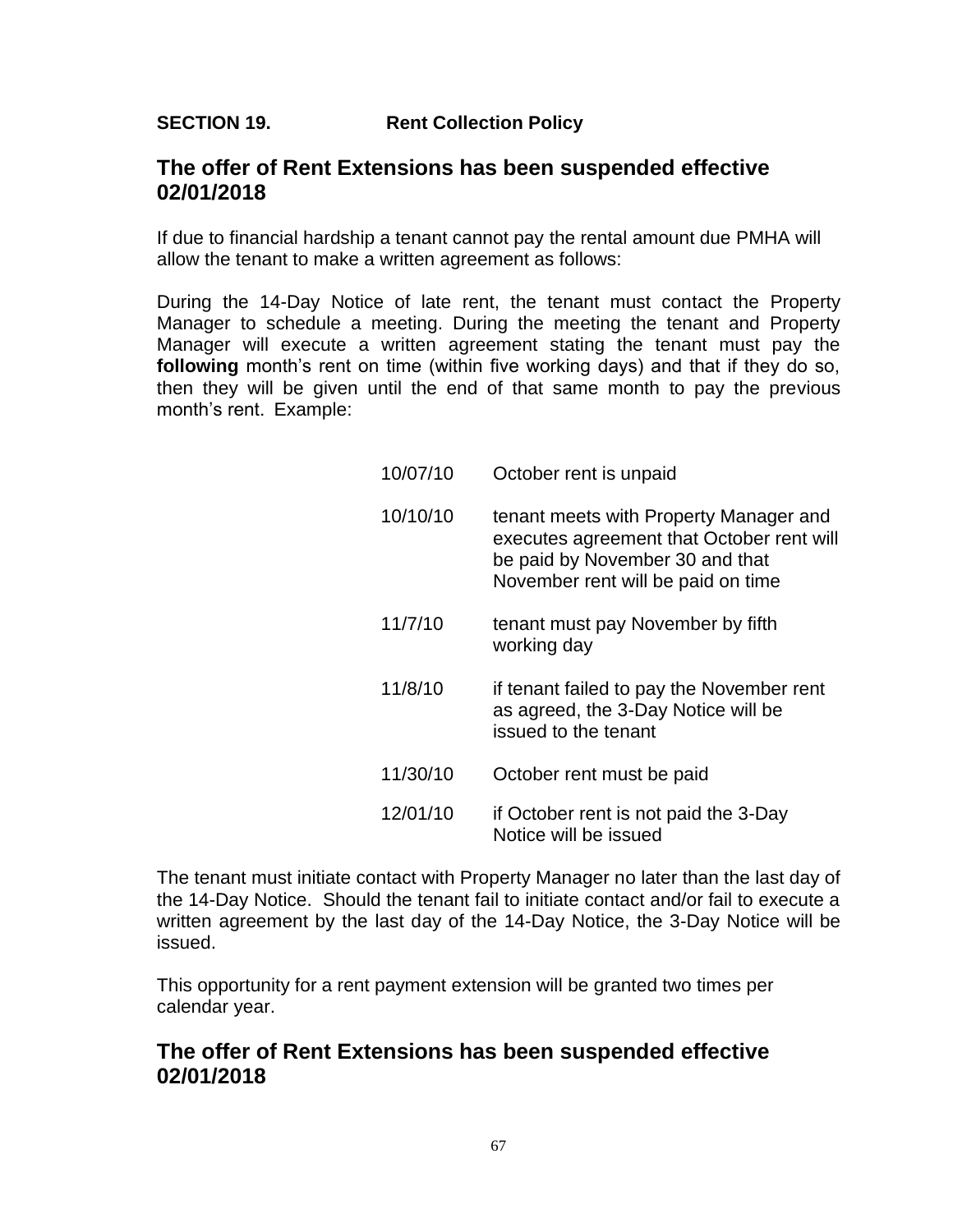### **SECTION 20. Security Deposit & Other Occupancy Related Charges**

### **Security Deposit**

Coincident with the signing of the lease, the resident shall be required to pay a security deposit equal to the greater of \$50.00 or one month's total tenant payment. For residents paying ceiling rent, security deposit will be no more than the ceiling rent charged for the unit, even if the Total Tenant Payment exceeds the ceiling rent at move-in.

The amount of the security deposit payment at time of admissions will be evaluated if the family later transfers to a different public housing unit. If the tenant's income and rent has risen and exceeds the amount of the original deposit, the tenant is required to pay the difference prior to transfer, in order to bring the adjusted security deposit amount up to the higher rent level.

In cases of extreme hardship, residents may pay the security deposit in determined installments, with the first installment due at move-in. The resident must enter into a repayment agreement, which identifies when payments are due, the amount of payment, and consequences for noncompliance. The Property Manager will work with the resident to determine the number of installments. In most cases, the security deposit is divided into two or three installment payments. The security deposit will be held by PMHA until the termination of the lease and the resident vacates the unit. The security deposit shall not be used to pay rent or other charges while resident occupies the dwelling unit. No refund of the security deposit will be made until after the resident has vacated and the dwelling unit has been inspected by an authorized designee of PMHA. Return of a security deposit shall occur within thirty (30) days after resident moves out providing the resident has:

- (1) Given the required written 30-day notice of the resident's intent to vacate
- (2) Paid all rental and other payments;
- (3) Left all walls, floors, windows, doors, bathroom fixtures and kitchen equipment and exterior grounds in a clean and reasonable condition on the day of surrender;
- (4) Removed all rubbish and litter from the interior and exterior of the premises, removed all personal possessions from the premises;
- (5) Returned all keys to PMHA and provided PMHA with resident's new address or forwarding address, in writing.

### **Other Occupancy Related Charges**

In addition to rent, the resident is responsible for the payment of certain other charges. Other charges may include: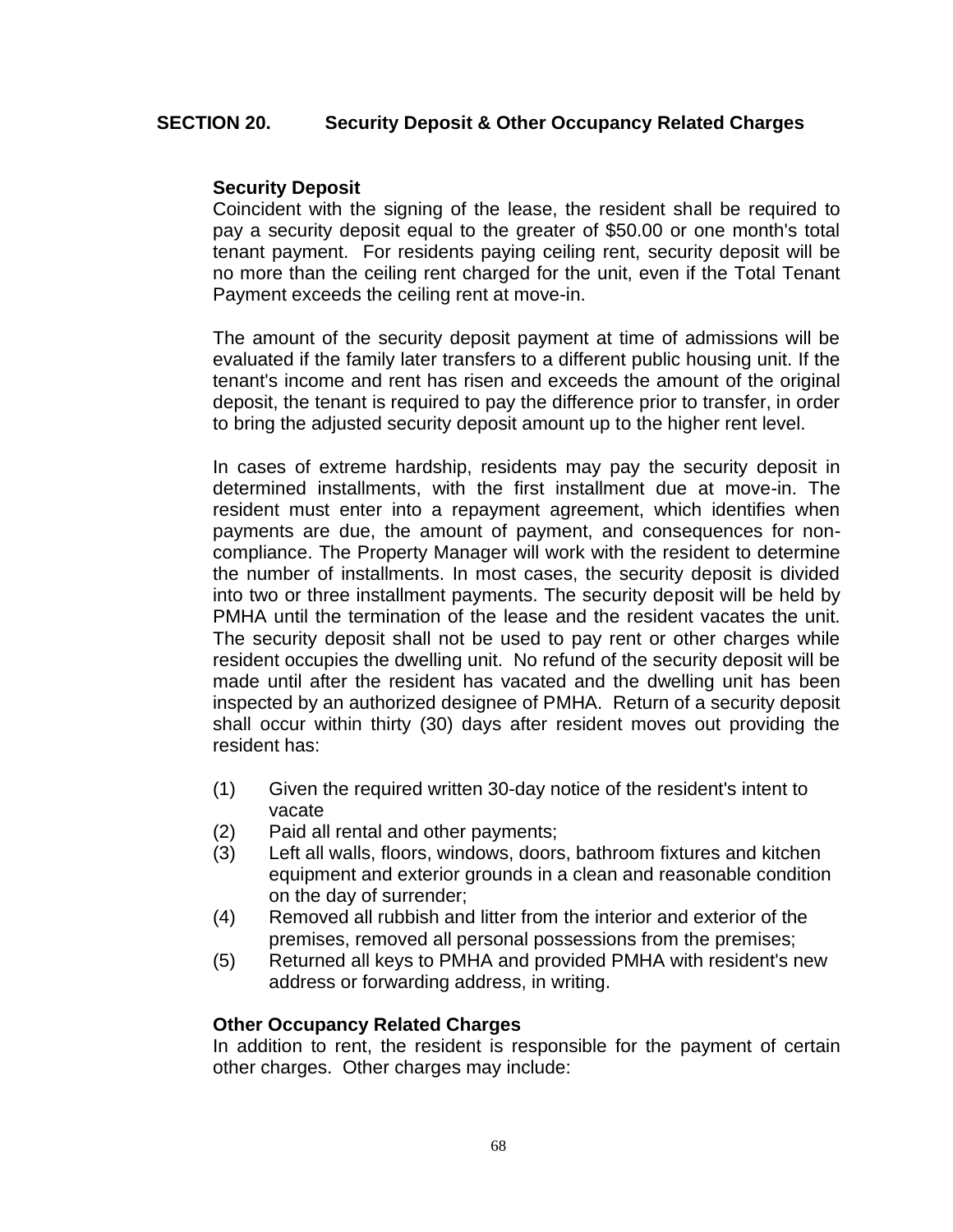(A) Maintenance Charges - the cost for service, repairs or damages, beyond normal wear and tear to the dwelling unit, facilities, buildings, common areas, or grounds, caused either intentionally or negligently, by the resident, resident's household members or guests. Additionally, resident may be charged for the labor and material necessary to restore the premises to its original condition because of unauthorized changes made in the premises such as unusual colors of paint or the installation of wallpaper. Resident may be charged with the actual cost for cleanup or removal of litter and garbage left in the dwelling unit, common areas or grounds.

When the Authority determines that the needed maintenance is not caused by normal wear and tear, tenant shall be charged for the cost of such maintenance or damage, either in accordance with the schedule of maintenance charges posted by the authority or, for work not listed on the schedule of maintenance charges, based on the actual cost to the Authority for labor and materials needed to complete the work.

(A) Excess Utility Charges - at developments where utilities are provided by the PMHA, a charge shall be assessed for excess utility consumption. This charge does not apply to residents who pay the utilities directly to a utility supplier.

(B) Trash Charges - normal trash pick up charges are included in the rental amount. If (due to excess trash or large items being disposed of by the resident) an excess charge is incurred by PMHA, the excess charge(s) will be billed to the resident.

(C) Any charges made under subparagraphs (a) (b) or (c) above shall become due and collectible the first day of the second month after PMHA gives written notice of the charges.

(D) The resident will be charged a late fee of \$20 on any rent not paid by the close of the 5th working day of the rental month.

(E) The resident will be charged the current rate the financial institution charges for any check returned because of insufficient funds or for any other reason).

(F) The household will be required to pay rent and occupancy related charges by money order or certified check after submitting two bankreturned checks in a rolling 12-month period. If the tenant is in this status, any personal check received for payment will be returned to the tenant for proper payment type.

(G) The PMHA will not knowingly accept post-dated or incorrectly completed checks, nor assume liability for such. Such checks will be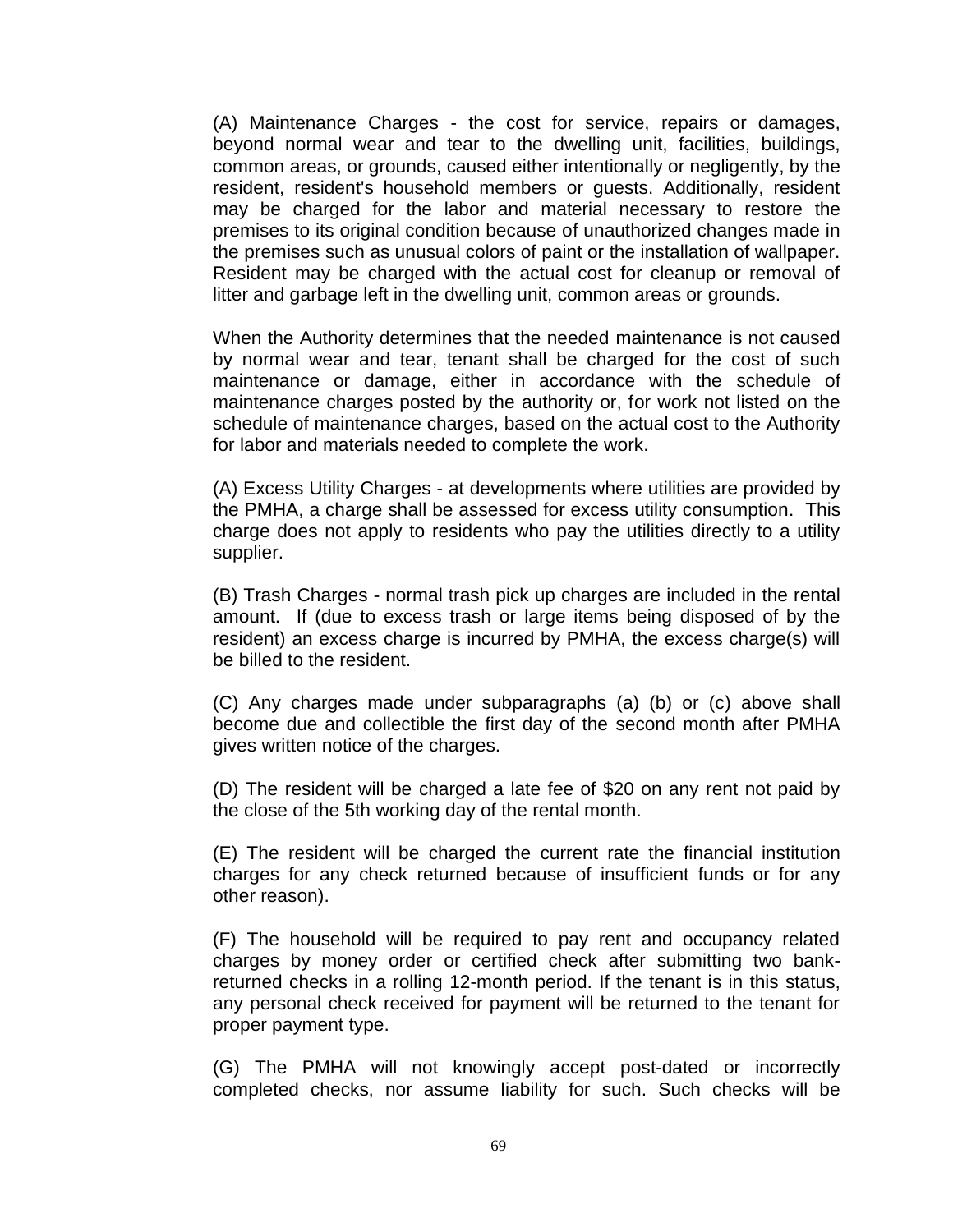returned to the resident when an error is detected. As a result, the resident may incur a late fee charge due to the PMHA. Since checks are processed as they are received, if a post-dated check should be processed, the resident assumes liability for any bank-related charges incurred.

The Schedule of Maintenance Charges may be found in Appendix A.

Upon receipt of initial charge(s), residents must contest charges within 10 days. Residents who wish to dispute charges may use the PMHA grievance procedure after exhausting resolution with PMHA Maintenance Department.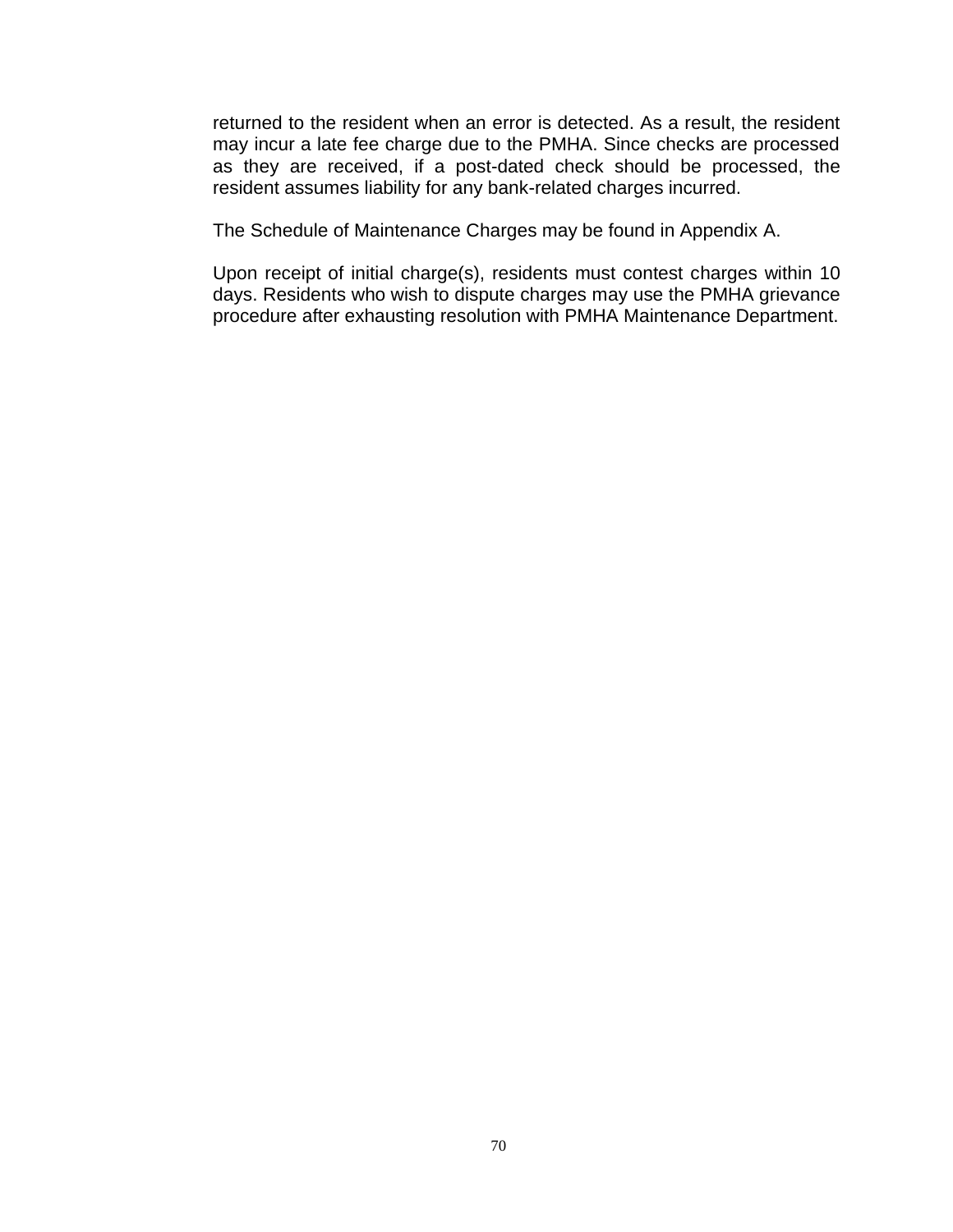# **SECTION 21. Grievance Procedure**

The following sets forth the requirements, standards and criteria for the Grievance Procedure established and implemented by the Portage Metropolitan Housing Authority (PMHA).

### **Terminology**

In this Grievance Procedure, the following terms have the meanings specified in this section:

- **A.** Complainant: Any Tenant (as defined below) who submits a Grievance to the PMHA Office in accordance with the requirements presented in this procedure.
- **B.** Elements of Due Process: An eviction action or a termination of tenancy in a state or local court in which the following procedural safeguards are required:
	- 1. Adequate notice to the Tenant of the grounds for terminating the tenancy and for eviction;
	- 2. Right of the Tenant to be represented by counsel;
	- 3. Opportunity for the Tenant to refute the evidence presented by the PMHA, including the right to confront and cross examine witnesses and to present any affirmative legal or equitable defense which the Tenant may have; and
	- 4. A decision on the merits.
- **C.** Grievance: Any dispute which a Tenant may have with respect to PMHA action or failure to act in accordance with the individual Tenant's lease or PMHA regulations which adversely affects the individual Tenant's rights, duties, welfare or status.
- **D.** Hearing Officer: A person selected in accordance with this Grievance Procedure and 24CFR 966.55 to hear Grievances and render a decision with respect thereto.
- **E.** Hearing Panel: A three-member panel selected in accordance with this Grievance Procedure and 24CFR 966.55 to hear Grievances and render a decision with respect thereto.
- **F.** Resident Organization: An organization of residents.
- **G.** Tenant: The adult person (or persons) (other than a live-in aide):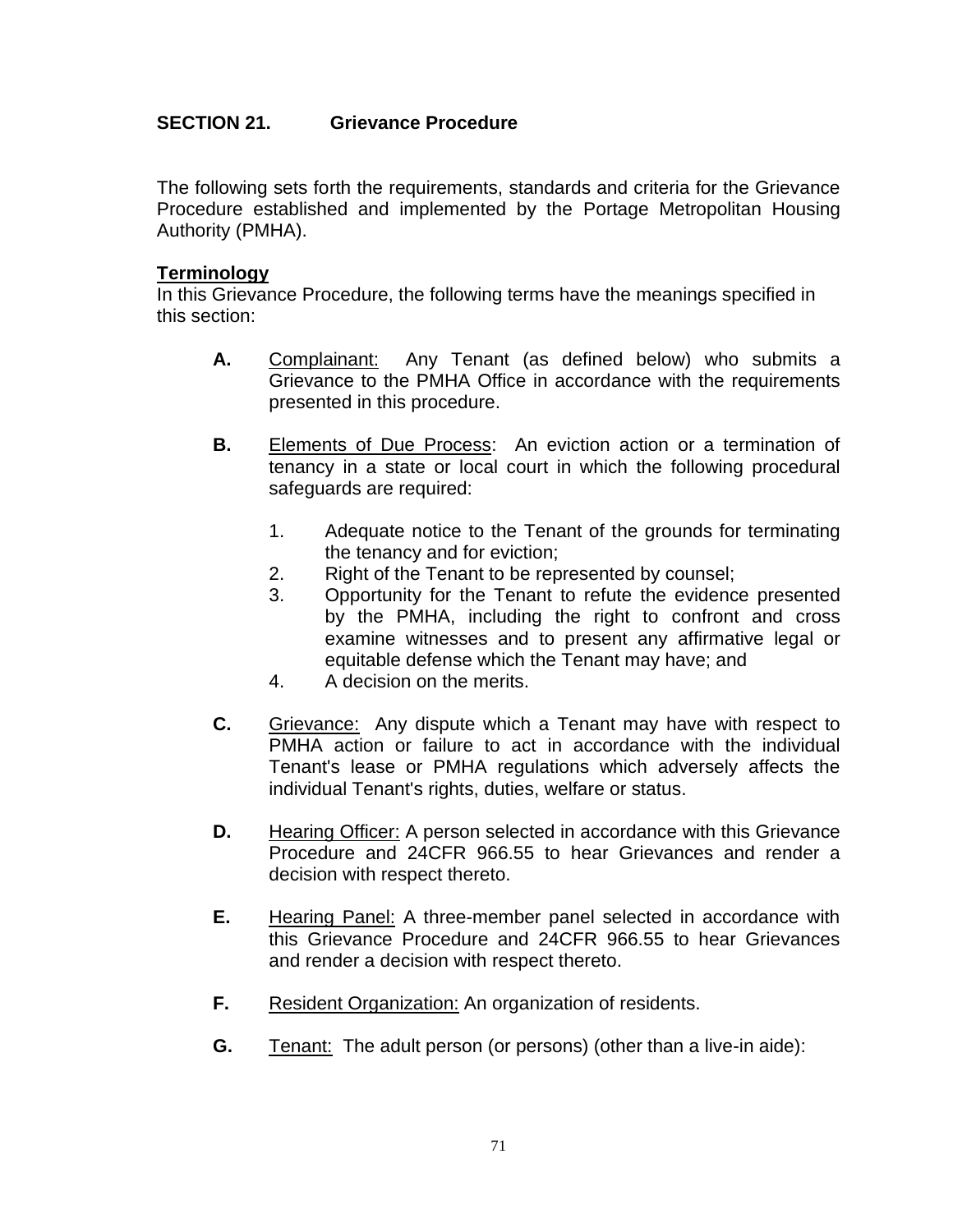- 1. Who resides in the dwelling unit, and who executed the lease with the PMHA as lessee of the dwelling unit, or, if no such person now resides in the unit; and
- 2. Who resides in the dwelling unit, and who is the remaining head of the household of the Tenant family residing in the dwelling unit.

## **GRIEVANCE PROCEDURE APPLICABILITY**

This Grievance procedure shall apply to all Tenant Grievances with the following exceptions:

- **A.** Because HUD has issued a due process determination that the law of the State of Ohio requires that a tenant be given the opportunity for a hearing in court which provides the basic Elements of Due Process before eviction from the dwelling unit, this Grievance Procedure shall not be applicable to any termination of tenancy or eviction that involves:
	- 1. Any criminal activity that threatens the health, safety, or right to peaceful enjoyment of the premises of other residents or employees of the PMHA;
	- 2. Any drug-related criminal activity; or
	- 3. Any criminal activity that resulted in felony conviction of a household member.
- **B.** This Grievance Procedure shall not be applicable to disputes between Tenants not involving the PMHA or to class Grievances. This Grievance Procedure is not intended as a forum for initiating or negotiating policy changes between a group or groups of Tenants and the PMHA's Board of Commissioners.

### **INFORMAL SETTLEMENT OF A GRIEVANCE**

Any Grievance shall first be personally presented, either orally or in writing, to the PMHA's Office within **ten** days after the incident-giving rise to the Grievance. An example of a form of complaint is attached as **Exhibit A.** Grievances received by the PMHA's Office will be referred to the *Public Housing Property Manager.*

As soon as the Grievance is received it will be reviewed by the Property Manager to be certain that neither of the exclusions applies to the Grievance. Should exclusion(s) apply, the Complainant will be notified in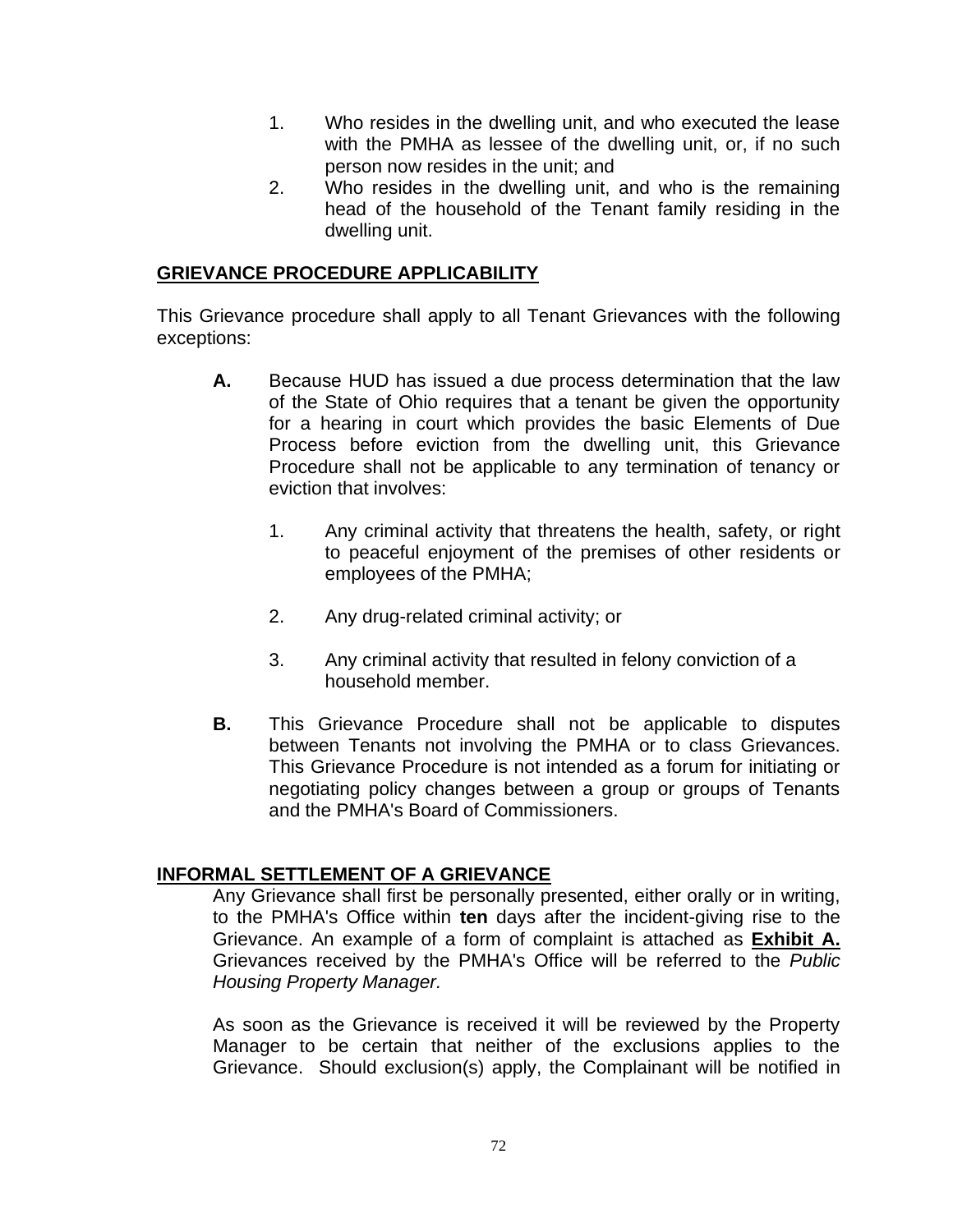writing that the matter raised is not subject to the PMHA's Grievance Procedure. The rational for such will be included in the notification.

If neither of the exclusions applies, the Complainant will be contacted to arrange a mutually convenient time, within **ten** working days, to meet so the Grievance may be discussed informally and settled without a hearing. At the informal hearing the Complainant will present the Grievance and the Property Manager will attempt to settle the Grievance to the satisfaction of both parties. (Note: The Housing Programs Manager reserves the right to assign appropriate staff to serve in the role as Property Manager should the Property Manager be unavailable).

Within **five** working days, following the informal discussion, the PMHA shall prepare and either give or mail to the Complainant a summary of the informal discussion which specifies the names of the participants, the dates of the meeting, the nature of the proposed disposition of the complaint and the specific reasons therefore, and shall specify the procedures by which a formal hearing under this procedure may be obtained if the Complainant is not satisfied. A copy of this summary shall also be placed in the Complainant's file.

## **FORMAL GRIEVANCE HEARING PROCEDURES**

### **A.** Request for a Hearing:

If the Complainant is dissatisfied with the settlement arrived at in the informal hearing, the Complainant must submit a written request for a hearing to the Property Manager no later than **five** working days after the summary of the informal hearing is received. A receipt signed by the Complainant or a return receipt for delivery of certified mail, whether or not signed, will be sufficient proof of time of delivery for the summary of the informal discussion. The written request shall specify the reason for the Grievance and the action of relief sought from the PMHA. **Exhibit B**, attached, is a sample request for a formal hearing.

### **B.** Failure to Request a hearing:

If the Complainant fails to request a hearing within **five** working days after receiving the summary of the informal hearing, the PMHA's decision rendered at the informal hearing becomes final and the PMHA is not obligated to offer the Complainant a formal hearing unless the Complainant can show good cause why he/she failed to proceed in accordance with this procedure. Failure to request a Grievance hearing does not affect the Complainant's right to contest the PMHA's decision in a court hearing.

- **C.** Before the Hearing is Held:
- 1. Escrow Account. Before a hearing is scheduled in any Grievance involving the amount of rent which the PMHA claims is due under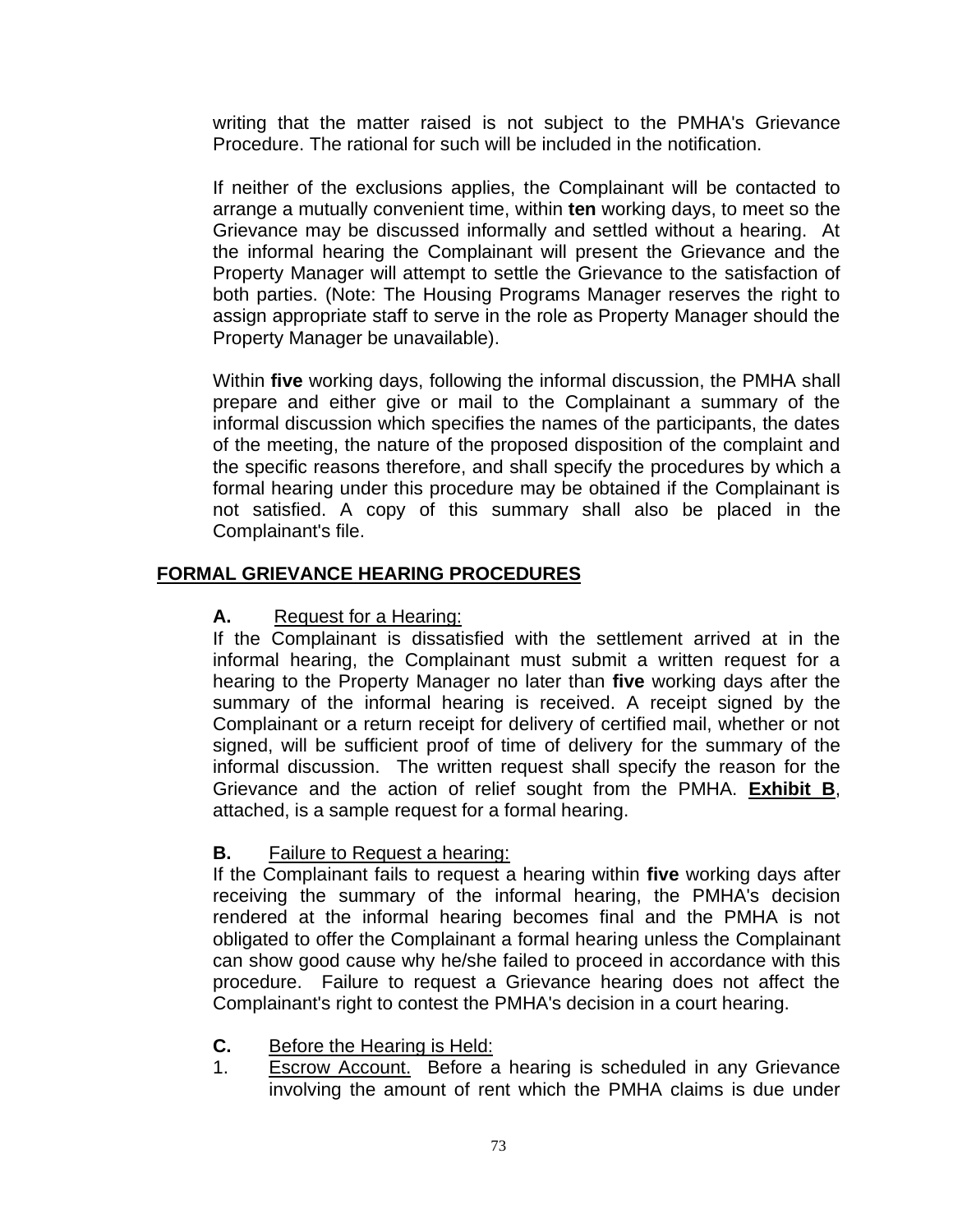this lease, the Complainant shall pay to the PMHA an amount equal to the rent due and payable as of the first of the month preceding the month in which the act or failure to act took place. The Complainant shall, thereafter, deposit the same amount of the monthly rent in an escrow account monthly until the complaint is resolved by decision of the Hearing Office or Hearing Panel. The money in the escrow account will be distributed as directed by the Hearing Officer or Hearing Panel. Any interest earned on the escrow account shall be retained by the PMHA to pay for administrative expenses.

The failure to make such escrow payments shall result in a termination of the Grievance Procedure, provided, that failure to make payment shall not constitute a waiver of any right the Complainant may have to contest the PMHA's disposition of his grievance in any appropriate judicial proceeding.

- 2. Examination of Records. The Complainant may examine all the PMHA documents including records and regulations that are directly relevant to the Grievance before the formal hearing is held. The PMHA shall provide copies at the expense of the Complainant. If the PMHA does not make any document available for examination upon request by the Complainant, the PMHA may not rely on such document at the Grievance Hearing.
- 3. Transcript of Hearing. The Complainant or the PMHA may arrange, prior to the hearing and at the expense of the party making the arrangement, for a transcript of the hearing. Any interested party may purchase a copy of such transcript.

### **D.** Selecting the Hearing Officer or Hearing Panel:

The Grievance Hearing shall be conducted by an impartial person or persons appointed by the PMHA after consultation with a Resident Participation Advisory Council or group of tenants, if any, other than a person who made or approved the PMHA action under review or a subordinate of such person. The Hearing Office or Hearing Panel shall be appointed as described below:

1. The PMHA shall nominate a slate of impartial persons to sit as Hearing Officers or Hearing Panel members. Such persons may include PMHA board members, PMHA staff members, residents, professional arbitrators, or others. The initial slate of nominees shall be at least three persons.

Nominees will be informed that they will be expected to disqualify themselves from hearing Grievances that involve personal friends, other residents of developments in which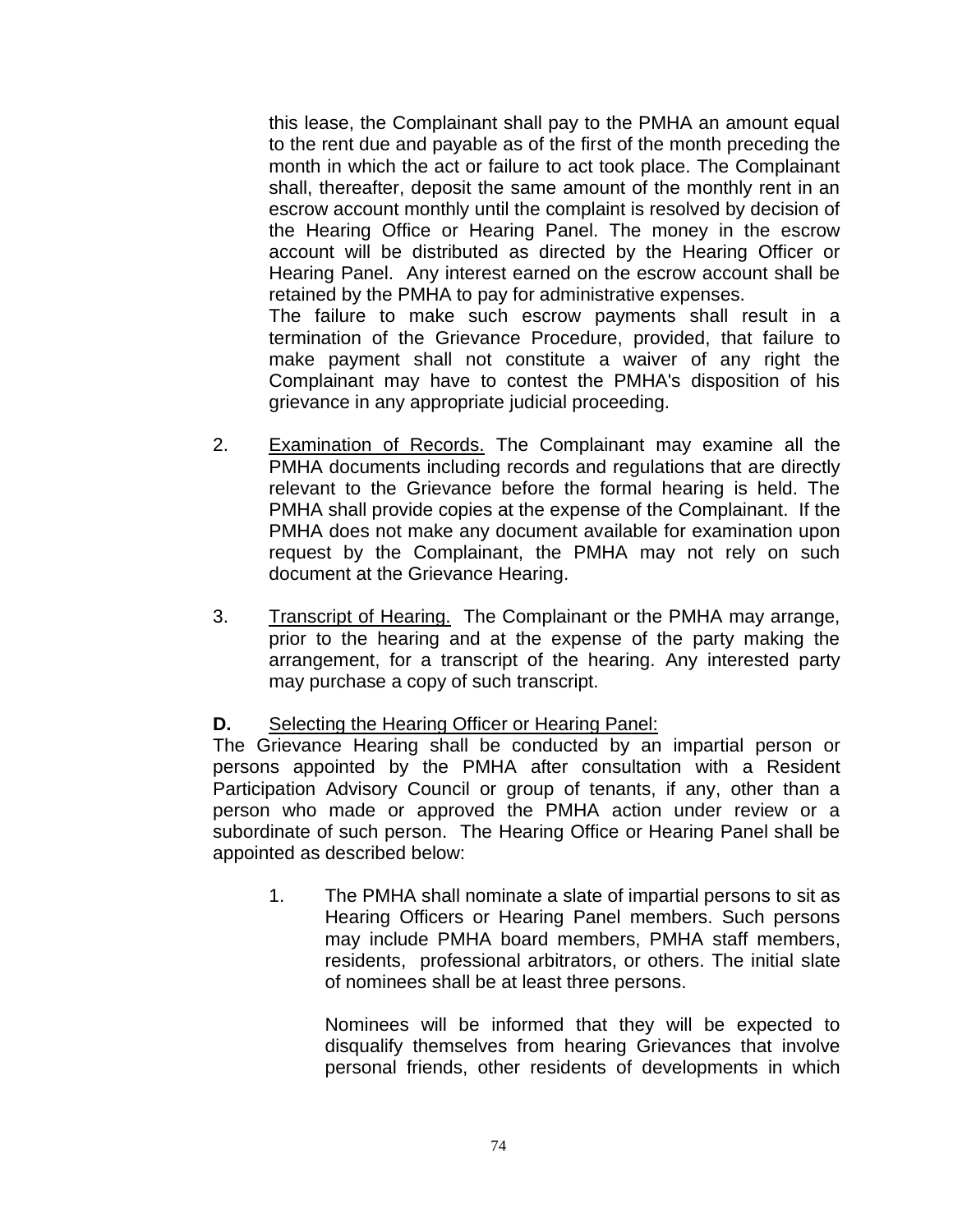they work or reside, or Grievances in which they have some personal interest.

- 2. A slate of potential Hearing Officers or Hearing Panel members nominated by the PMHA shall be submitted to PMHA's Resident Participation Advisory *Co*uncil or group of Tenants, if any. Written comments from the Council or group of Tenants shall be considered by the PMHA before the nominees are appointed as Hearing Officers or Hearing Panel members.
- 3. When the comments from the Resident Council or group of Tenants have been received and considered, the nominees will be informed that they are the PMHA's official grievance hearing committee. The PMHA will subsequently contact committee members as needed in random order to request their participation as Hearing Officers or hearing Panel members.

# **E.** Schedule the Hearing:

When a Complainant submits a timely request for a formal Grievance Hearing, the Housing Programs Manager or her designee will immediately contact a Hearing Officer or three appointed members of the hearing Panel to schedule the hearing within the following five working days at a date and time convenient for the PMHA, Complainant and the Hearing Officer or Hearing Panel. If only one or two members of the Hearing Panel can meet on a date named by the Complainant, that single member shall serve as the Hearing Officer.

A written notification specifying the date, time, place, and the procedures governing the hearing shall be delivered by the PMHA to the Complainant and the appropriate PMHA official(s). The notice may be personally delivered to the complainant or sent by mail, return receipt requested.

## **F.** Procedures Governing the Hearing:

The following procedures shall govern the formal Grievance Hearing:

- 1. The hearing shall be held before a Hearing Officer or Hearing Panel as described above in paragraph D. The Complainant shall be afforded a fair hearing, which shall include:
	- a. The right to be represented by counsel or other persons chosen as the Complainant's representative and to have such persons provide statements on the Complainant's behalf;
	- b. The right to a private hearing unless the Complainant requests a public hearing;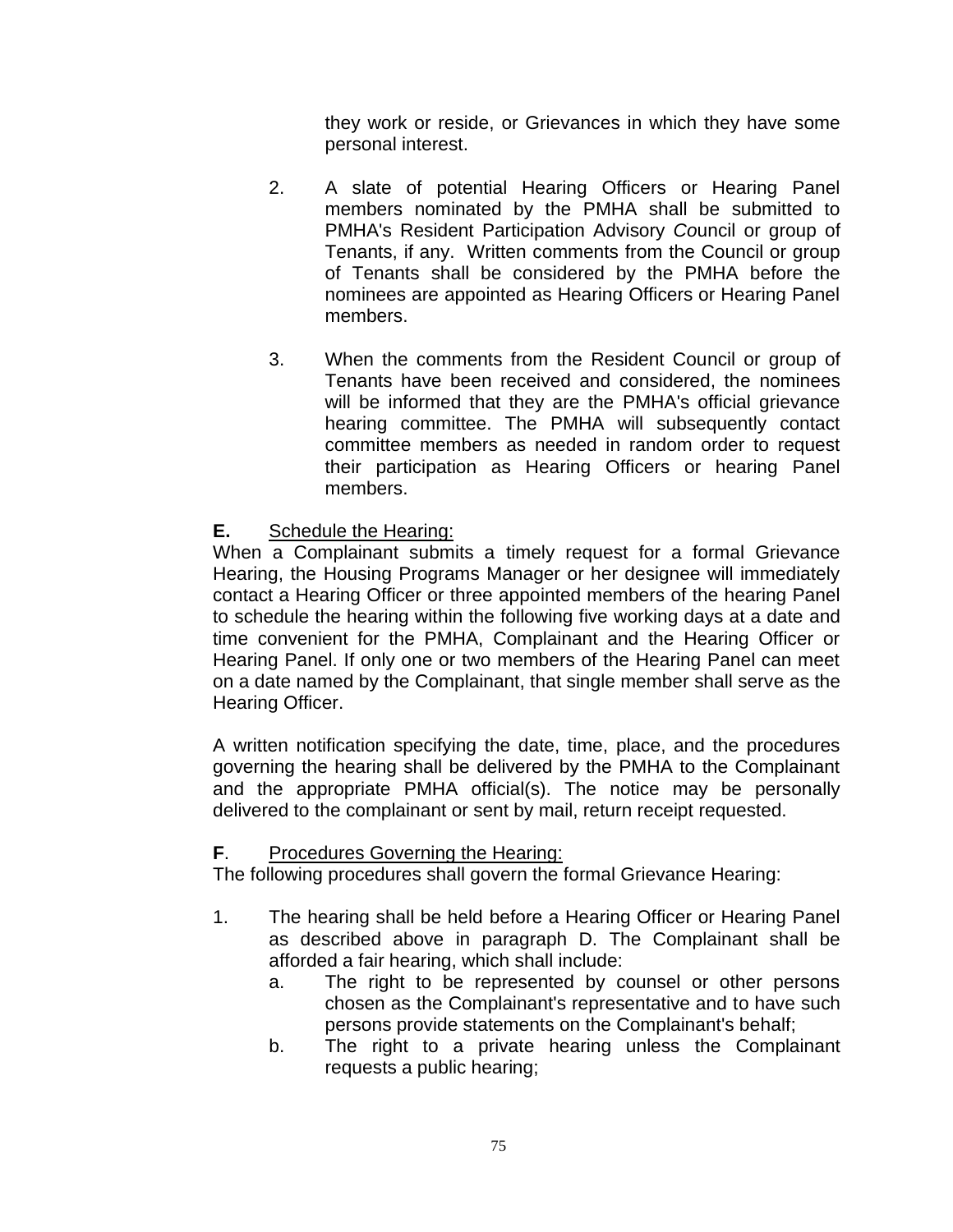- c. The right to present evidence and arguments in support of the Complainant's complaint, to controvert evidence relied on by the PMHA and to confront and cross examine all witnesses upon whose testimony or information the PMHA relies; and
- d. A decision based solely and exclusively upon the facts presented at the hearing.
- 2. The Hearing Officer or Hearing Panel may render a decision without proceeding with the hearing if they determine that the issue has been previously decided in another proceeding.
- 3. At the hearing, the Complainant must first make a showing of an entitlement to the relief sought and, thereafter, the PMHA must sustain the burden of justifying the PMHA action or failure to act against which the complaint is directed.
- 4. The hearing shall be conducted informally by the Hearing Officer or Hearing Panel. Oral or documentary evidence pertinent to the facts and issues raised by the Complainant may be received without regard to admissibility under the rules of evidence applicable to judicial proceedings.

The Hearing Officer or Hearing Panel shall admit copies of all public records, including police reports, court records, and similar matters deemed public record under Section 149.43 of the Ohio Revised Code, without requiring the testimony of the custodian of those records unless the Hearing Officer or Hearing Panel determines that admission of the public record without the presence of the custodian would be unfair to either party.

- 5. The Hearing Officer or Hearing Panel shall require the PMHA, the Complainant, counsel and other participants or spectators to conduct themselves in an orderly fashion. Failure to comply with the directions of the Hearing Officer or Hearing Panel to obtain order may result in exclusion from the proceeding or in a decision adverse to the interests of the disorderly party and granting or denial of the relief sought, as appropriate.
- 6. The PMHA will provide reasonable accommodation for persons with disabilities to participate in the hearing. Reasonable accommodation may include qualified sign language interpreters, readers, accessible locations, or attendants. If the Complainant is visually impaired, any notice to the Complainant, which is required under this procedure must be in an accessible format.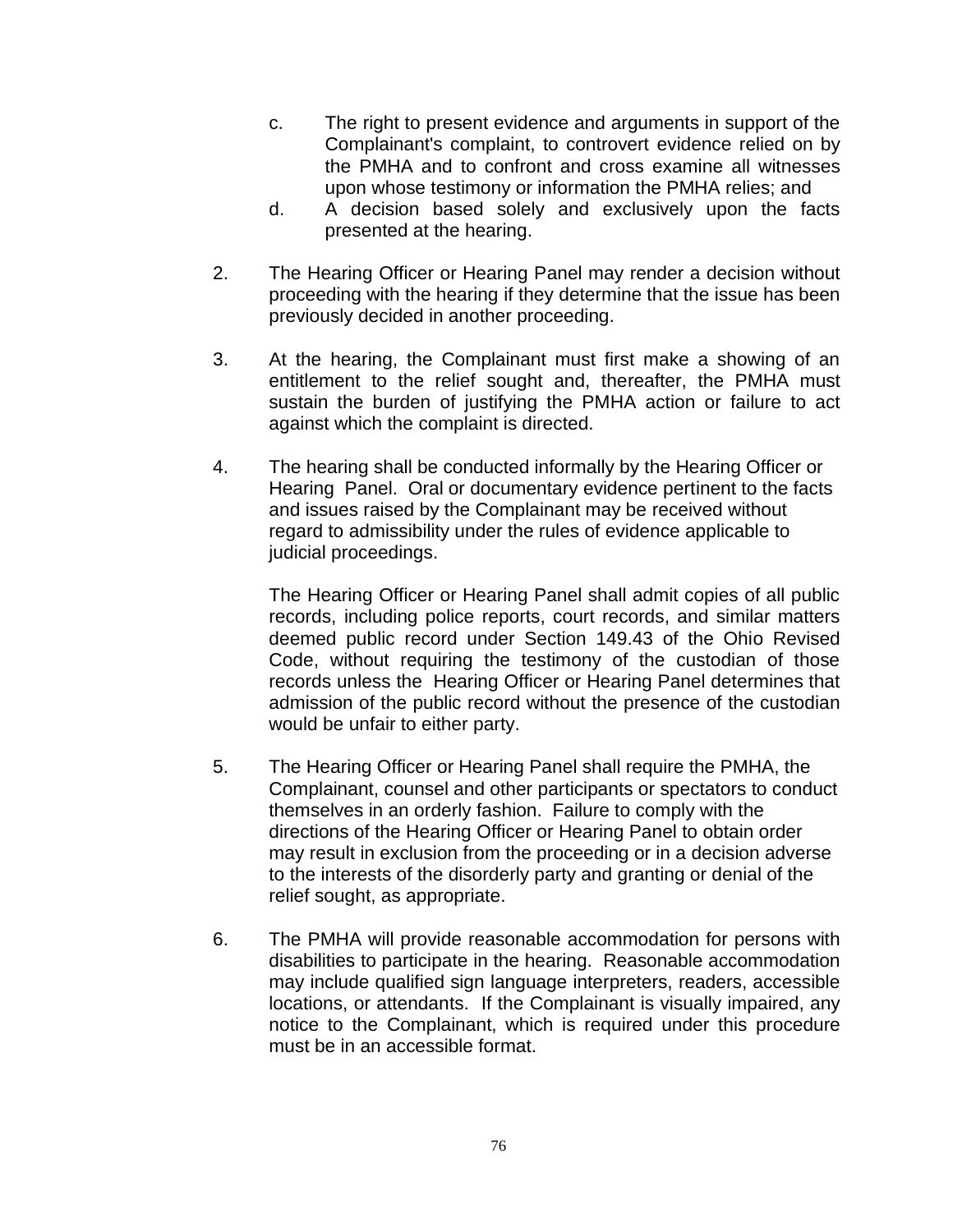7. If a Hearing Officer or Hearing Panel member fails to disqualify himself/herself as required in Section 20, the PMHA will remove the Hearing Officer or Hearing Panel member from the hearing committee, invalidate the results of the hearing and schedule a new hearing with a new Hearing Officer or Hearing Panel member.

## **G.** Failure to Appear at the Hearing

If the Complainant or the PMHA fails to appear at the scheduled formal Grievance Hearing, the Hearing Officer or Hearing Panel may make a determination to postpone the hearing for not to exceed **five** business days, or may make a determination that the party has waived his/her right to a hearing. Both the Complainant and the PMHA shall be notified of the determination with specific findings by the Hearing Officer or Hearing Panel that the Complainant has waived his/her right to a hearing; provided, that a determination that the complainant has waived his right to a hearing shall not constitute a waiver of any right the Complainant may have to contest the PMHA's disposition of the Grievance in a court.

- **H.** Decision of the Hearing Officer or Hearing Panel:
- 1. Written Report. The Hearing Officer or Hearing Panel shall prepare a written decision, together with the reasons for the decision within five working days after the hearing. A copy of the decision shall be sent to the Complainant and the PMHA.

The PMHA shall retain a copy of the decision in the Complainant's file in the PMHA's office. A copy of the decision with all names and identifying references deleted, shall also be maintained on file by the PMHA and made available for inspection by a prospective complainant, his representative, or any Hearing Officer or Hearing Panel.

- 2. Binding Decision. The decision of the Hearing Officer or Hearing Panel shall be binding on the PMHA which shall take all actions, or refrain from any actions, necessary to carry out the decision unless PMHA's Board of Commissioners determines that within a reasonable time and promptly notifies the Complainant of its determination that:
	- a. The Grievance does not concern PMHA's action or failure to act in accordance with or involving the Complainant's lease or PMHA regulations, which adversely affect the Complainant's rights, duties, welfare or status.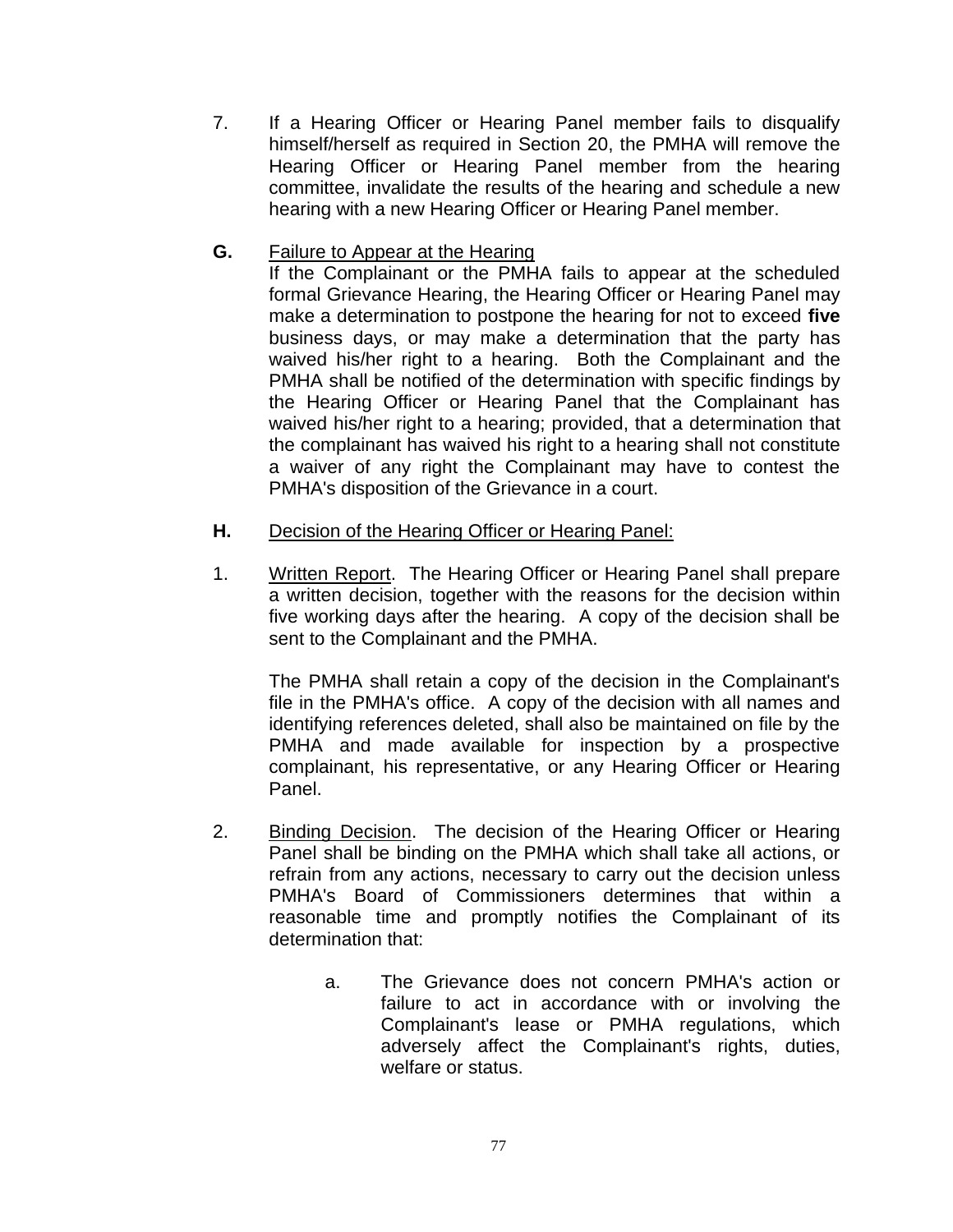b. The decision of the Hearing Officer or Hearing panel is contrary to applicable Federal, State or local law, HUD regulations, or requirements of the annual contributions contract between HUD and the PMHA.

If Complainant, or the PMHA, believes that the decision of the Hearing Officer or Hearing Panel should not be binding on PMHA for either or both of the above stated reasons, then the complaining party shall notify the PMHA Board of Commissioners, in writing, by sending the objection/appeal to the PMHA Board Legal Counsel and Executive Director or Chairman of the PMHA Board of Commissioners within a reasonable time of receipt of the written decision.

PMHA Legal Counsel will review the matter and recommend a course of action to the PMHA Board of Commissioners which Board will, by a majority vote of a quorum, render a final decision.

The Board's determination will be rendered within a reasonable time of receipt of PMHA Legal Counsel's recommendation and the Complainant shall be promptly notified of its determination.

The Board, following consideration, will by a majority vote of a quorum, render a final decision. The Board's determination will be rendered within a reasonable time of receipt of PMHA Legal Counsel's recommendation and the Complainant shall be promptly notified of its determination.

- 3. Judicial Action. A decision by the Hearing Officer or Hearing Panel or Board of Commissioners in favor of the PMHA or which denies the relief requested by the Complainant in whole or in part, shall not constitute a waiver of, nor affect in any way, the rights of the Complainant to a trial or judicial review in any court proceedings which may later be brought in the matter.
- 4. Lease Termination. If the Grievance involves a lease termination, the PMHA will not issue the Complainant a notice to vacate his/her dwelling unit until after the Complainant has received the decision of the Hearing Officer or Hearing Panel. If the decision is in favor of the PMHA, or if the Board of Commissioners decides to proceed against the Complainant in spite of the decision, the Complainant will be served with a three-day notice to vacate. The Complaint must then vacate the unit within the stated time or the PMHA will proceed through a court of law to evict the Complainant.

### **MISCELLANEOUS**

**A.** This Grievance Procedure is incorporated by reference into all leases between the PMHA and Tenants.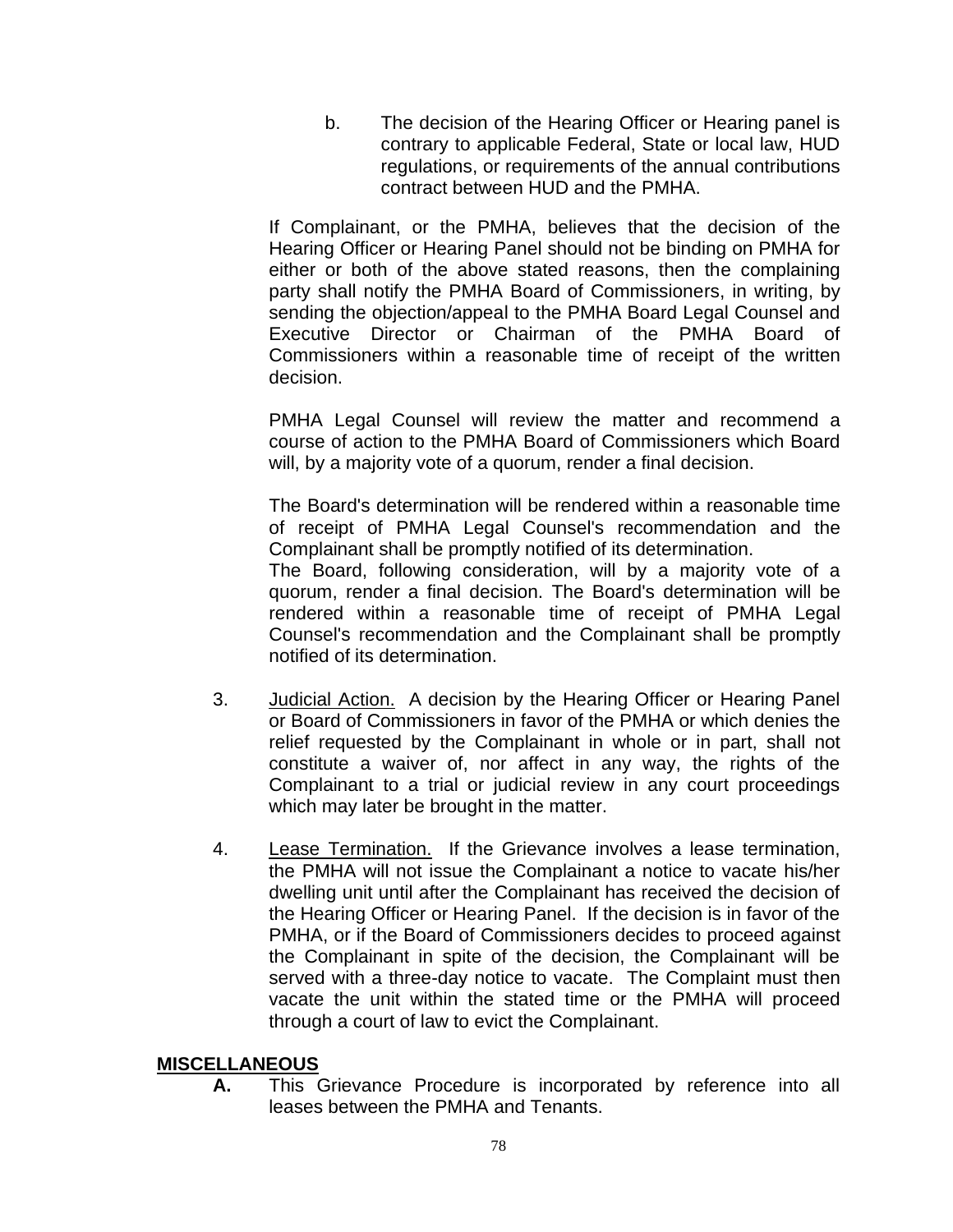- **B.** The PMHA shall before amending or changing this Grievance Procedure, provide at least 30 days notice to Tenants and the Resident Participation Advisory Council (if applicable) of proposed changes in this Grievance Procedure. Within the 30-day period, Tenants and the Council may submit written comments to the PMHA. Such written comments shall be considered by the PMHA before adoption of any changes to this Grievance Procedure.
- **C.** The PMHA shall furnish to each Tenant and Resident Council a copy of this Grievance Procedure.
- **D.** Any provision of this Grievance Procedure, other than the provisions establishing the date upon which a Grievance must be filed or a formal hearing must be requested, shall not be considered mandatory, any failure on the part of the PMHA, a Complainant, Hearing Officer or Hearing Panel to strictly comply with such provisions shall not, in and of itself, affect the validity of the proceedings thereof. The Complainant waives all rights to a hearing for failure to file a Grievance or request a hearing within the time set forth herein.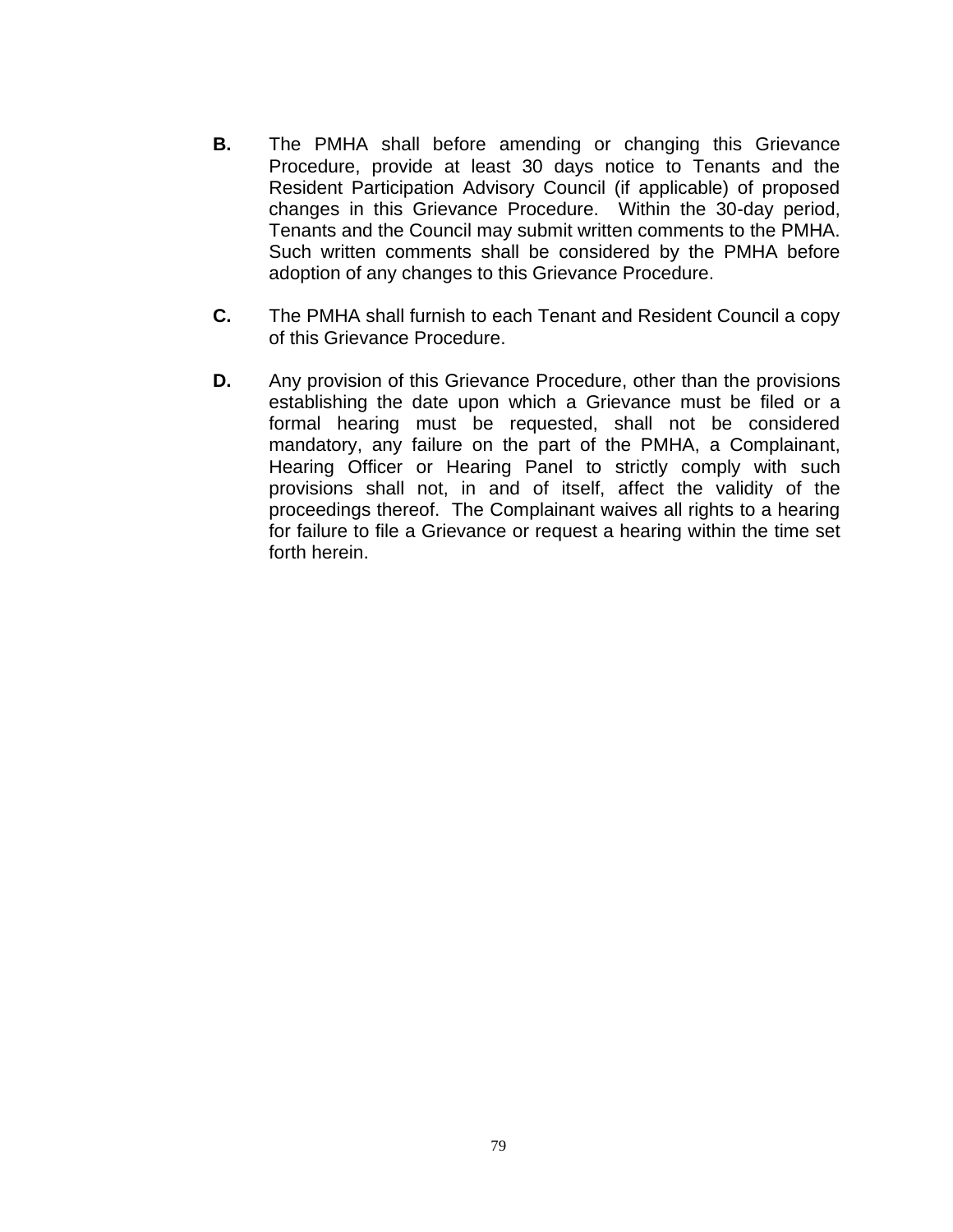# **EXHIBIT A**

Tenant's Written Complaint for Informal Hearing<br>Tenant Name:

| I wish to register a complaint against Portage Metropolitan Housing Authority in<br>regard |      |  |  |
|--------------------------------------------------------------------------------------------|------|--|--|
|                                                                                            | that |  |  |
|                                                                                            |      |  |  |
| I feel this is unjust because                                                              |      |  |  |
| I am requesting                                                                            |      |  |  |
|                                                                                            |      |  |  |
| <b>Tenant's Signature</b>                                                                  |      |  |  |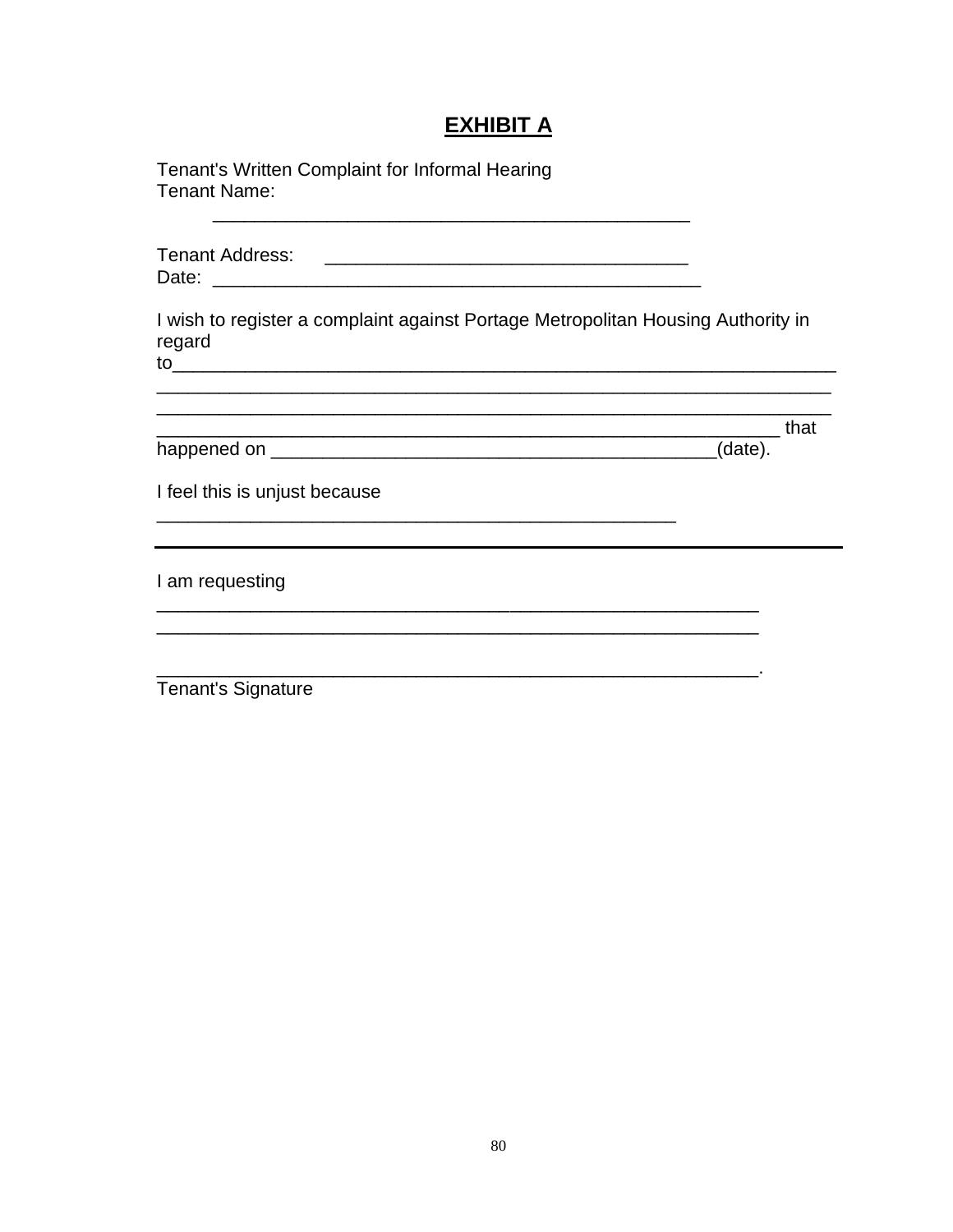# **EXHIBIT B**

| <b>Tenant Name:</b>   | Tenant's Request for a Formal Hearing                                                                                                                                                                                                                              |
|-----------------------|--------------------------------------------------------------------------------------------------------------------------------------------------------------------------------------------------------------------------------------------------------------------|
| <b>Tenant Address</b> |                                                                                                                                                                                                                                                                    |
|                       |                                                                                                                                                                                                                                                                    |
| Re:                   |                                                                                                                                                                                                                                                                    |
|                       | I hereby request a hearing before the Hearing Officer or Hearing Panel<br>concerning my Grievance.<br>Briefly stated, my Grievance or complaint is                                                                                                                 |
|                       | I am requesting (describe what action is requested of the                                                                                                                                                                                                          |
| disabilities          | <u> 1989 - Johann Stein, marwolaethau a bhann an t-Amhair ann an t-Amhair an t-Amhair an t-Amhair an t-Amhair an</u><br>Please advise me of the time, date and place of the hearing.<br>At the hearing, I will need the following reasonable accommodations for my |

Tenant's Signature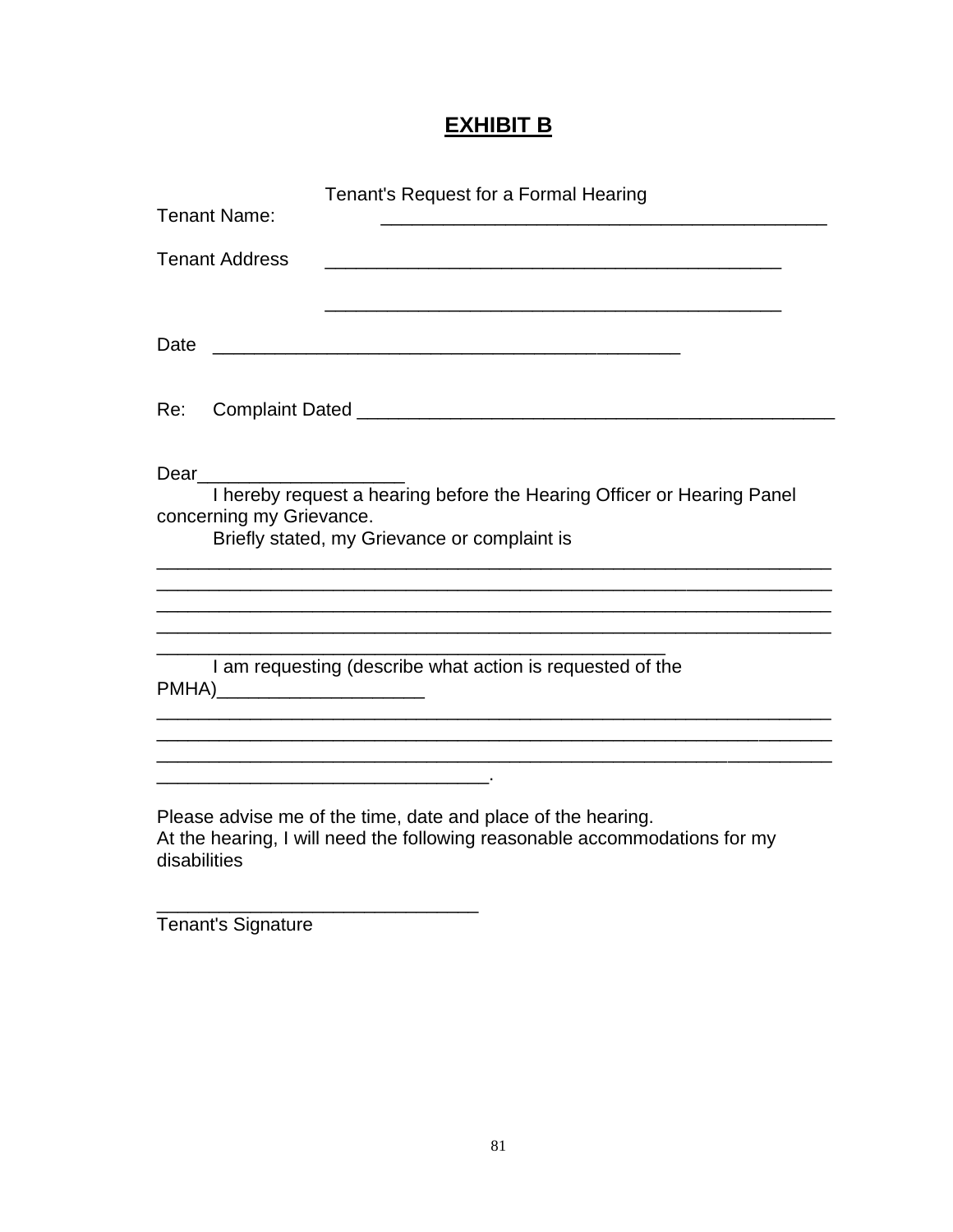# **SECTION 22. Fraud and Misrepresentation**

# **A. Criteria for Investigation of Suspected Abuse and Fraud**

Under no circumstances will PMHA undertake an inquiry or an audit of a participating family arbitrarily. The PMHA's expectation is that participating families will comply with HUD requirements, provisions of the certificate or voucher, and other program rules. The PMHA staff will make every effort (formally and informally) to orient and educate all families in order to avoid unintentional violations. However, PMHA has a responsibility to HUD, to the community, and to eligible families in need of housing assistance, to monitor participants and owners for compliance and, when indicators of possible abuse come to the PMHA's attention, to investigate such claims.

The PMHA will initiate an investigation of a participating family only in the event of one or more of the following circumstances:

## **1. Referrals, Complaints, or Tips**

The PMHA will follow up on referrals from other agencies, companies or persons which are received by mail, by telephone or in person, which allege that a family is in non-compliance with, or otherwise violating the family obligations or any other program rules. Such follow-up will be made providing that the referral contains at least one item of information that is independently verifiable. A copy of the allegation will be retained in the family's file.

## **2. Internal File Review**

A follow-up will be made if PMHA staff discovers (as a function of a certification or recertification, an interim re-determination, or a quality control review), information or facts, which conflict with previous file data, the PMHA's knowledge of the family, or is discrepant with statements made by the family.

## **3. Verification of Documentation**

A follow-up will be made if the PMHA receives independent verification or documentation, which conflicts with representations in the family's file (such as public record information or credit bureau reports, reports from other agencies).

## **B. Steps the PMHA will take to Prevent Program Abuse and Fraud**

The PMHA management and staff will utilize various methods and practices (listed below) to prevent program abuse, non-compliance, and willful violations of program rules by applicants and participating families. This policy's objective is to establish confidence and trust in the management by emphasizing education as the primary means to obtain compliance by families.

## **1. Things You Should Know**

This program integrity bulletin (created by HUD's Inspector General) will be furnished and explained to all participants to promote understanding of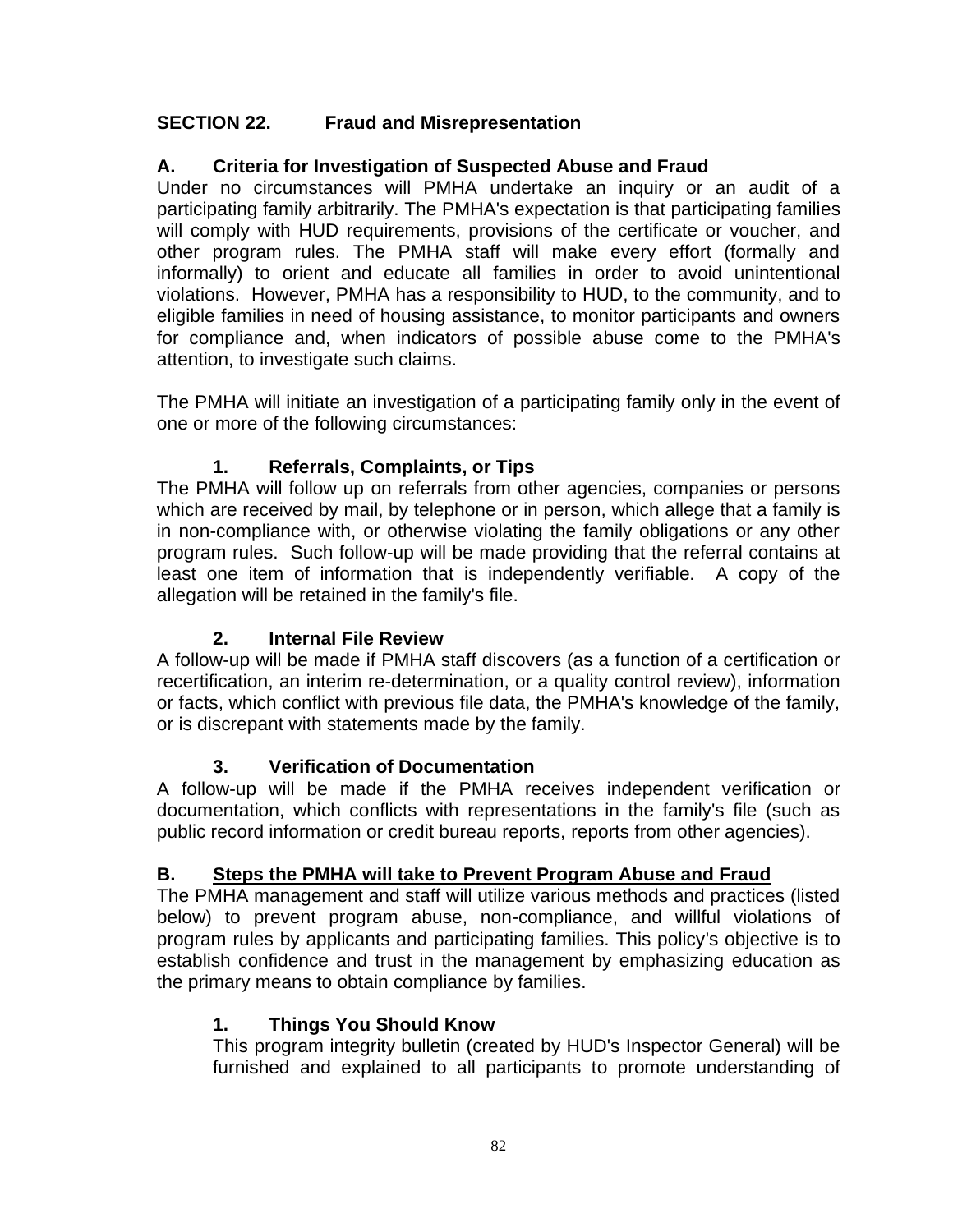program rules, and to clarify the PMHA's expectation for cooperation and compliance.

# **2. Program Orientation Session**

Mandatory orientation sessions will be conducted by the PMHA staff for all new program participants, either prior to or upon the participant's move-in date. At the conclusion of the orientation session, all adult family members will be required to sign confirmation of viewing the orientation and that all rules and pertinent regulations were explained to them.

# **3. Resident Counseling**

The PMHA will routinely provide participant counseling as a part of every recertification interview in order to clarify any confusion pertaining to program rules and requirements.

# **4. Review and Explanation of Forms**

Staff will explain all required forms and review the contents of all (re)certification documents prior to signature.

## **5. Use of Instructive Signs and Warnings**

Instructive signs will be conspicuously posted in common areas and interview areas to reinforce compliance with program rules and to warn about penalties for fraud and abuse.

## **C. Steps the PMHA will take to Detect Program Abuse and Fraud**

The PMHA staff will maintain a high level of awareness to indicators of possible abuse and fraud by assisted families.

- **1. Quality Control File Reviews.** Prior to initial certification, and at the completion of all subsequent recertifications, another staff member will crosscheck rent calculations. Such crosschecks will include, but are not limited to:
	- Assurance that verification of all income and deductions are present.
	- Changes in reported social security numbers or dates of birth.
	- Authenticity of file documents.
	- Ratio between reported income and expenditures.
	- Review of signatures for consistency with previously signed file documents.
	- All forms are correctly dated and signed.
- **2. Observation.** The PMHA management and occupancy staff (to include inspection personnel) will maintain high awareness of circumstances which may indicate program abuse or fraud, such as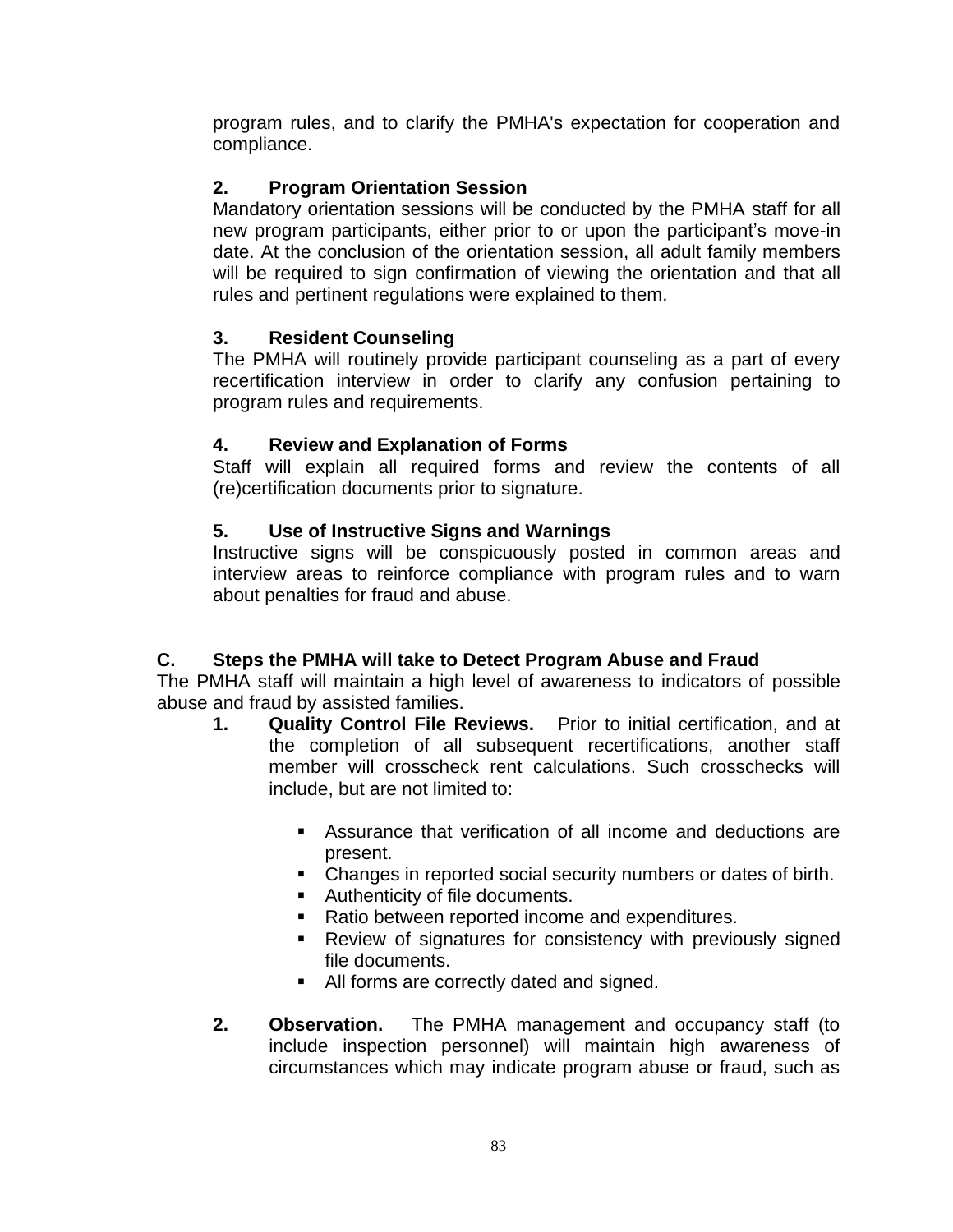unauthorized persons residing in the household and unreported income. Observations will be documented in the Family's File.

- **3. Public Record Bulletins** may be reviewed by management and staff.
- **4. State Wage Data Record Keepers.** Inquiries to state wage and employment record keeping agencies as authorized under public law 100-628, the Stewart B. McKinney Homeless Assistance Amendments Act of 1988, may be made annually in order to detect unreported wages or unemployment compensation benefits.
- **5. Credit Bureau Inquiries.** Credit bureau inquiries may be made (with proper authorization by the participant) in the following circumstances:
	- **E** When an allegation is received by the PMHA wherein unreported income sources area disclosed.
	- When a participant's expenditures exceed his/her reported income, and no plausible explanation is given.

## **6**. **Crosscheck of Income Sources**

PMHA staff will crosscheck potential income sources to ensure families are not receiving income that was not reported or verified.

## **D**. **PMHA's Handling of Allegations of Possible Abuse and Fraud**

The PMHA staff will encourage all participating families to report suspected abuse to the appropriate program department head. All such referrals, as well as referrals from community members and other agencies, will be thoroughly documented and placed in the participant's file. All allegations, complains and tips will be carefully evaluated in order to determine if they warrant follow-up. The PMHA designated staff will not follow up on allegations, which are vague or otherwise non-specific. PMHA designated staff will only review allegations, which contain one or more independently verifiable facts.

**1. File Review.** An internal file review will be conducted to determine if the subject of the allegation is a client of the PMHA and, if so, to determine whether or not the information reported has been previously disclosed by the family.

It will then be determined if the PMHA is the most appropriate authority to do a follow-up (more so than police or social services). Any file documentation of past behavior as well as corroborating complaints will be evaluated.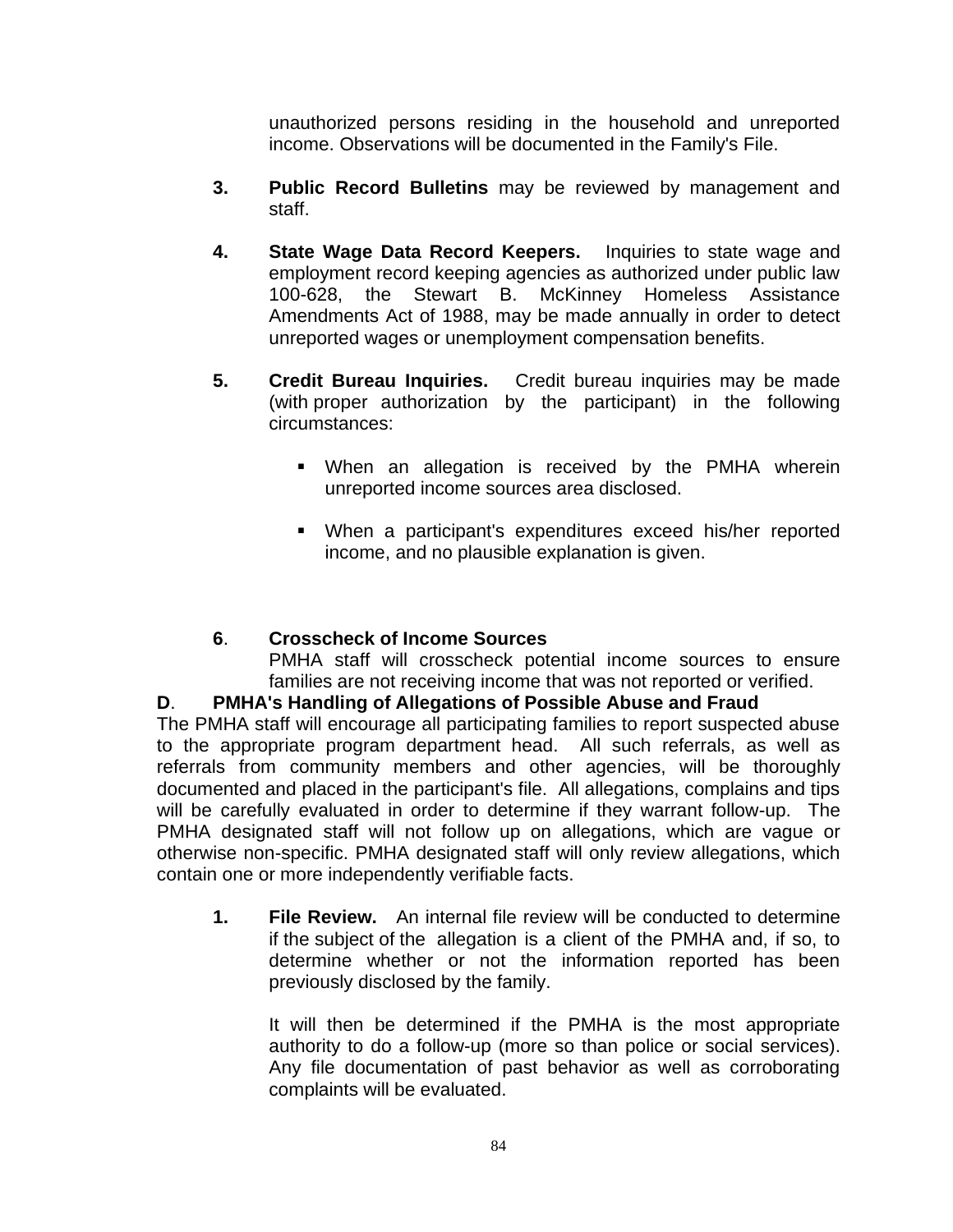**2. Conclusion of Preliminary Review.** If at the conduction of the preliminary file review there is/are fact(s) contained in the allegation which conflict with file data, and the fact(s) are independently verifiable, the appropriate department head will initiate an investigation to determine if the allegation is true or false.

## **E. How the PMHA will Investigate Allegations of Abuse and Fraud**

If the PMHA determines that an allegation or referral warrants follow-up, either the staff person who is responsible for the file, or a person designated by the Executive Director to monitor the program compliance will conduct the investigating. The steps taken will depend upon the nature of the allegation and may include, but are not limited to, the items listed below. As necessary, the PMHA will secure the written authorization from the program participant for the release of information.

Credit Bureau Inquiries. In cases involving previously unreported income sources, a CBI inquiry may be made to determine if there is financial activity that conflicts with the reported income of the family.

Verification of Credit. In cases where the financial activity conflicts with file data, a verification of credit form may be mailed to the creditor in order to determine the unreported income source.

Employers and Ex-employers. Employers or ex-employers may be contacted to verify wages, which may have been previously undisclosed or misreported.

Neighbors/Witnesses. Neighbors and/or witnesses may be interviewed who are believed to have direct or indirect knowledge of facts pertaining to the PMHA's review.

Other Agencies. Investigators, caseworkers or representatives of other benefit agencies may be contacted.

Public Records. If relevant, the PMHA will review public records kept in any jurisdictional courthouse. Examples of public records which may checked are: real estate, marriage, divorce, uniform commercial code financing statements, voter registration, judgments, court or police records, state wage records, utility records and postal records.

Enterprise Income Verification (EIV) System*.* The PMHA will access information from the EIV System as a form of verification of household income. This system will aid in the detection of unreported income.

Interview with Head of Household or Family Members. The PMHA will discuss the allegation (or details thereof) with the head of household or family member by scheduling an appointment at the PMHA office. A high standard of courtesy and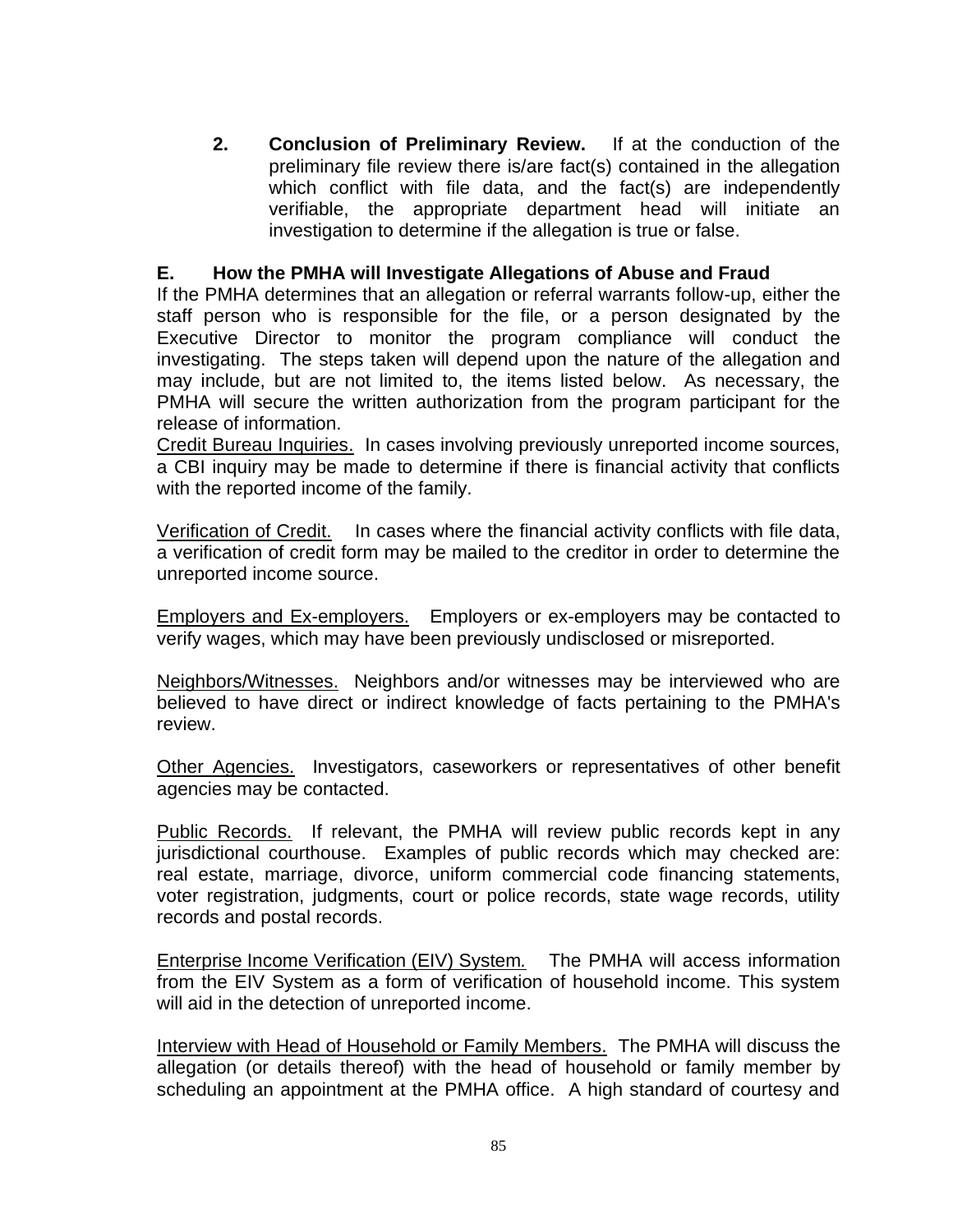professionalism will be maintained by the PMHA staff person who conducts such interviews. Under no circumstances will inflammatory language, accusation, or any unprofessional conduct or language be tolerated by the management. If possible, an additional staff person will attend such interviews.

## **F. Placement of Documents, Evidence and Statements Obtained by the PMHA**

Documents and other evidence obtained by the PMHA during the course of an investigation will be considered "work product" and will either be kept in the participant's file, or in a separate "work file." in either case, the participant's file or work file shall be kept in a locked file cabinet. Such cases under review will not be discussed among PMHA staff unless they are involved in the process, or have information, which may assist in the investigation.

## **G. Conclusion of the PMHA's Investigative Review**

At the conclusion of the investigative review, the reviewer will report the findings to the Executive Director or designee. It will then be determined whether a violation has occurred, a violation has not occurred, of if the facts are inconclusive.

# **H. Evaluation of the Findings***.*

If it is determined that a program violation has occurred, the PMHA will review the facts to determine:

- 1. The type of violation (procedural, non-compliance, fraud).
- 2. Whether the violation was intentional or unintentional.
- 3. What amount of money (if any) is owed by the family.
- 4. If the family is eligible for continued occupancy.

## **I. Action Procedures for Violations, Which Have Been Documented**

Once a program violation has been documented, the Portage Metropolitan Housing Authority will propose the most appropriate remedy based upon the type and severity of the violation.

**1** . **Procedural Non-Compliance.** This category applies when the family "fails to" observe a procedure or requirement of the PMHA, but does not misrepresent a material fact, and there is no retroactive assistance payments owed by the family.

Examples of Noncompliance Violations Are:

- Failure to appear at a pre-scheduled appointment.
- Failure to return verification in time period specified by the PMHA
- **(A) Warning Notice to the Family.** In such cases a notice will be sent to the family, which contains the following: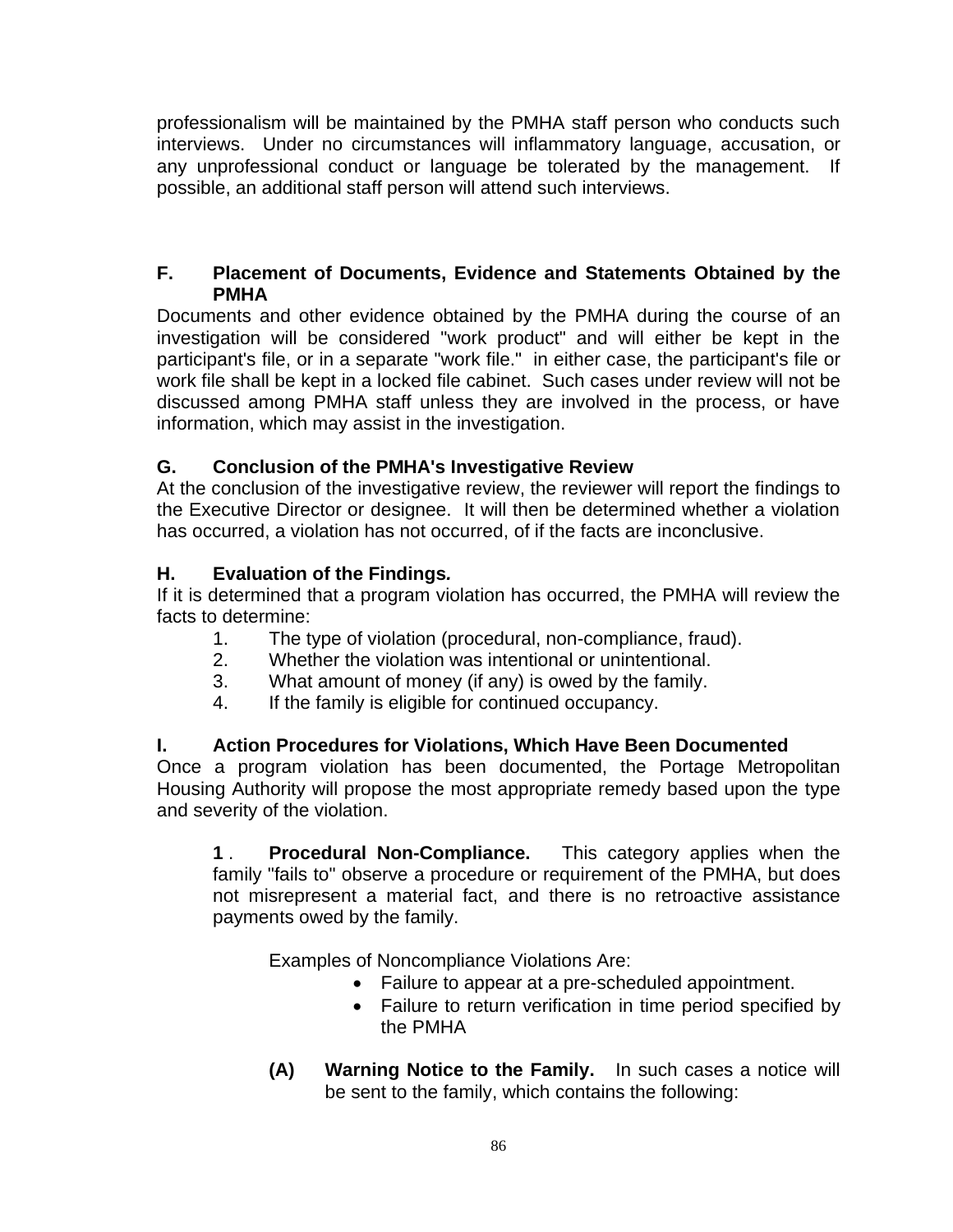- A description of the non-compliance and the procedure, policy or obligation that was violated.
- The date by which the violation must be corrected, or the procedures complied with.
- The action that will be taken by the PMHA if the procedure or obligation is not complied with by the date specified by the PMHA.
- **2. Procedural Non-Compliance - Overpaid Assistance.** When the family owes money to the PMHA for failure to report changes in income or assets, the PMHA will issue notification of overpayment of assistance. This notice will contain the following:
	- A description of the violation and the date(s).
	- Any amounts owed to the PMHA.
	- A ten-calendar day response period.
	- The right to disagree and to request an informal hearing with instruction for the request of such hearing.

### (A) Participant fails to comply with PMHA's notice. If the participant fails to comply with the PMHA's notice, and a family obligation has been violated, the PMHA will initiate termination of assistance.

(B) Participant complies with PMHA's notice.

When a family complies with the PMHA's notice, the staff person responsible will meet with him/her to discuss and explain the family obligation or program rule that was violated. The staff person will complete a participant counseling report, give one copy to the family and retain a copy in the family's file.

### **3. Intentional Misrepresentation.**

When a participant falsifies, misstates, omits or otherwise misrepresents a material fact which results (or would have resulted) in an overpayment of housing assistance by the PMHA, the PMHA will evaluate whether or not:

The participant had knowledge that his/her actions were wrong, and the participant willfully violated the family obligations or the law.

Knowledge that the action or inaction was wrong.

This will be evaluated by determining if the participant was made aware of program requirements and prohibitions. The participant's signature on various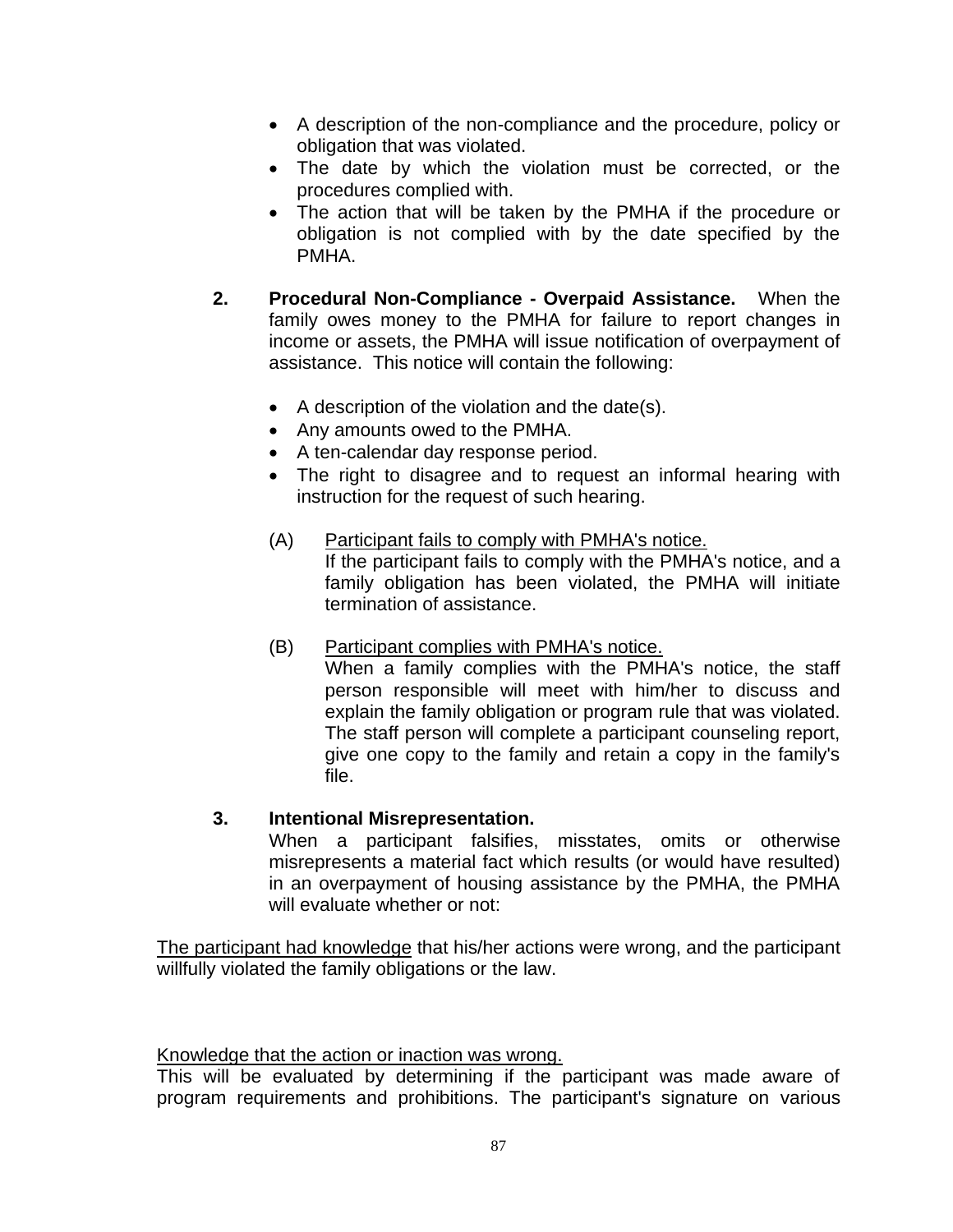certifications, personal declarations and other documents are adequate to establish knowledge of wrong-doing.

#### The participant willfully violated the law.

Any of the following circumstances will be considered adequate to demonstrate willful intent:

- (A) An admission by the participant of the misrepresentation.
- (B) That the act was done repeatedly.
- (C) If a false name or social security number was used.
- (D) If there were admissions to others of the illegal action or omission.
- (E) That the participant omitted material facts that were known to him/her (e.g., employment of self or other household member)
- (F) That the participant falsified, forged or altered documents.
- (G) That the participant uttered and certified to statements at an interim (re) determination which were later independently verified to be false.

## **4. Dispositions of Cases Involving Misrepresentations.**

In all cases of misrepresentations involving efforts to recover monies owed, the PMHA may pursue, depending upon its evaluation of the criteria stated above, one or more of the following actions.

(A) Criminal Prosecution: If the PMHA has established criminal intent, and the case meets the criteria for prosecution, the PMHA will refer the case to the local, state or district attorney, notify HUD's RIGI, and terminate rental assistance.

# (B) Administrative Remedies: The PMHA will:

Permit continued assistance at the correct level and execute an administrative repayment agreement in accordance with the PMHA's repayment policy.

**5. The case conference for serious violations and misrepresentations**. When the PMHA has established that material misrepresentation(s) have occurred, a case conference will be scheduled with the family representative and the PMHA who is most knowledgeable about the circumstances of the case. This conference will take place prior to any proposed action by the PMHA. The purpose of such conference is to review the information and evidence obtained by the PMHA with the participant, and to provide the participant an opportunity to explain any document findings which conflict with representations in the family will be taken into consideration by the PMHA. The family will be given 10 calendar days to furnish any mitigating evidence.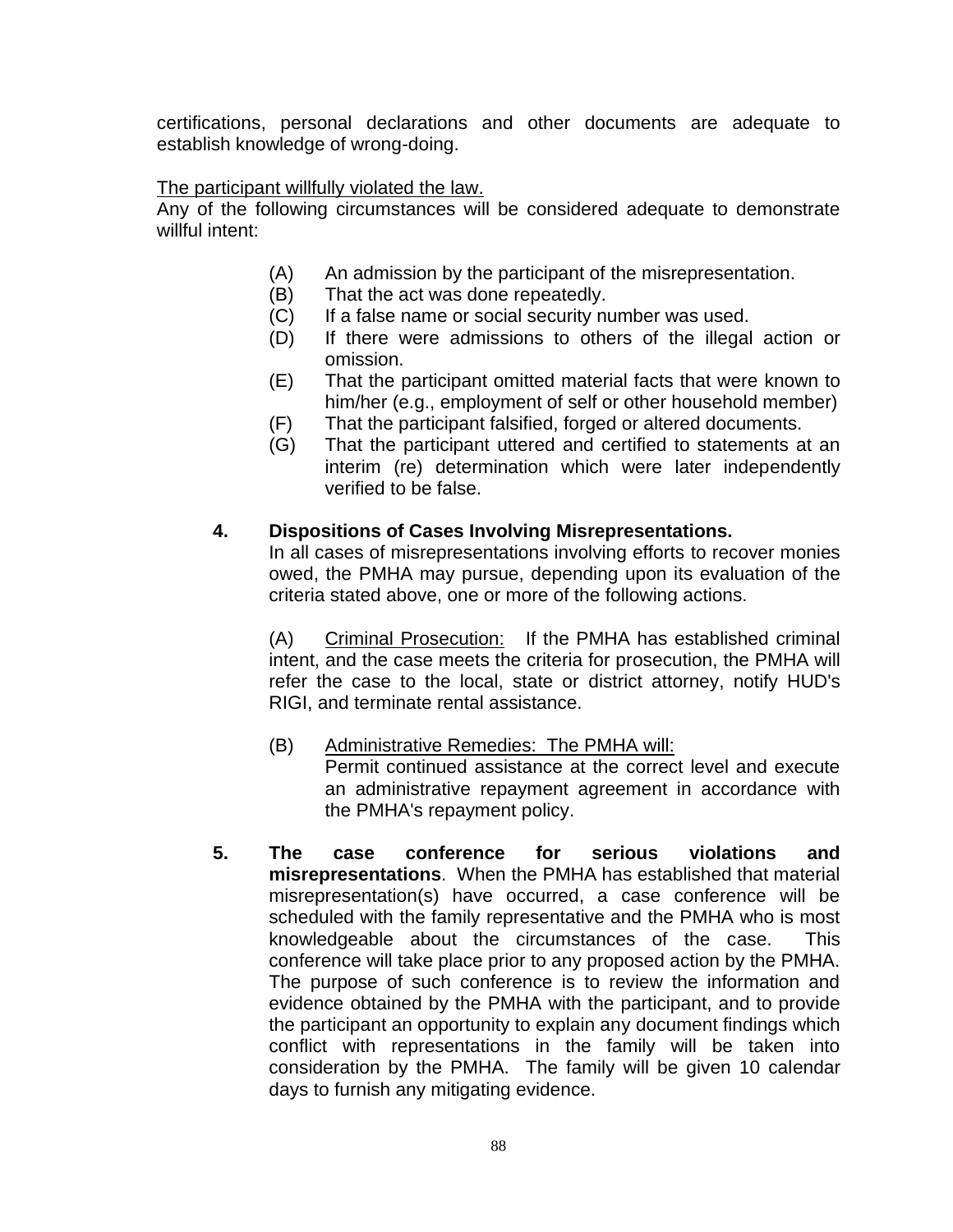A secondary purpose of the participant conference is to assist the PMHA in determining the course of action most appropriate for the case. Prior to the final determination of the proposed action, the PMHA will consider:

- The duration of the violation and number of false statements.
- The family's ability to understand the rules.
- The family's willingness to cooperate and to accept responsibility for his/her actions.
- The amount of money involved.
- The family's past history.
- Whether or not criminal intent has been established.
- The number of false statements.
- **6. Notification to participant of proposed action.** The PMHA will notify the family of the proposed action no later than 10 calendar days after the case conference by certified mail.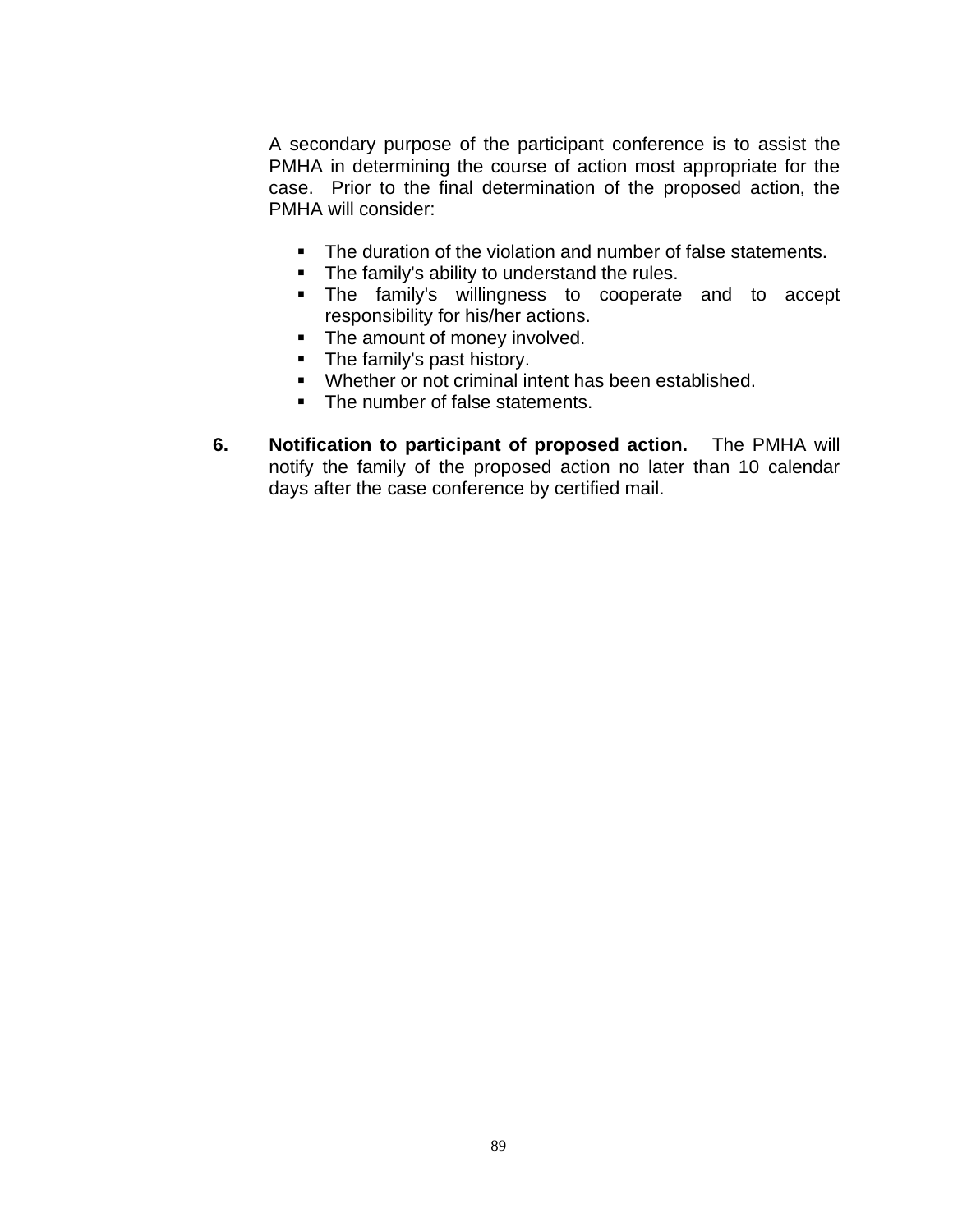## **SECTION 23. Animals in Public Housing**

### **(A) Policies Regarding Service Animals**

Definition: The term "service animal" is used inclusively of animals considered "service" animals and those considered "companion" animals, unless specifically stated otherwise.

#### Note: To be excluded from the pet policy, the resident/pet owner must certify:

- That there is a person with disabilities in the household
- That the animal has been trained to assist with the specified disability, if training is applicable
- That the animal actually assists the person with the disability

#### Request for a Service Animal Accommodation

The tenant who needs a service/companion animal must submit a request in writing to the PMHA Public Housing Property Manager requesting an accommodation for the tenant's disability. The tenant is not required to disclose the nature of his/her disability.

#### Verification of Disability and Need for a Service Animal

The tenant must provide a written verification that he/she has a disability and that the accommodation is necessary to give the tenant equal opportunity to use and enjoy the housing. With written authorization from the tenant, the Property Manager will forward the PMHA verification form to the designated healthcare or mental health provider for verification of the tenant's need for a service animal. Upon receipt of proper verification of need, the Property Manager will inform the tenant of the animal registration process.

#### Animal Care and Supervision

The service animal must be registered with the Property Manager prior to the tenant bringing the animal to the premises. Registration will include assurance of proper license for the animal and the name, address and phone number of a person who can care for the animal if the tenant is unable to do so. Residents requesting service animals must submit certification signed by a licensed veterinarian or State/local authority that the pet has received all inoculations required by State or local law, and the pet has no communicable disease(s) and is pest-free.

Registration must be renewed and will be coordinated with the annual recertification date, and proof of license and inoculation will be submitted at least 30 days prior to annual re-examination.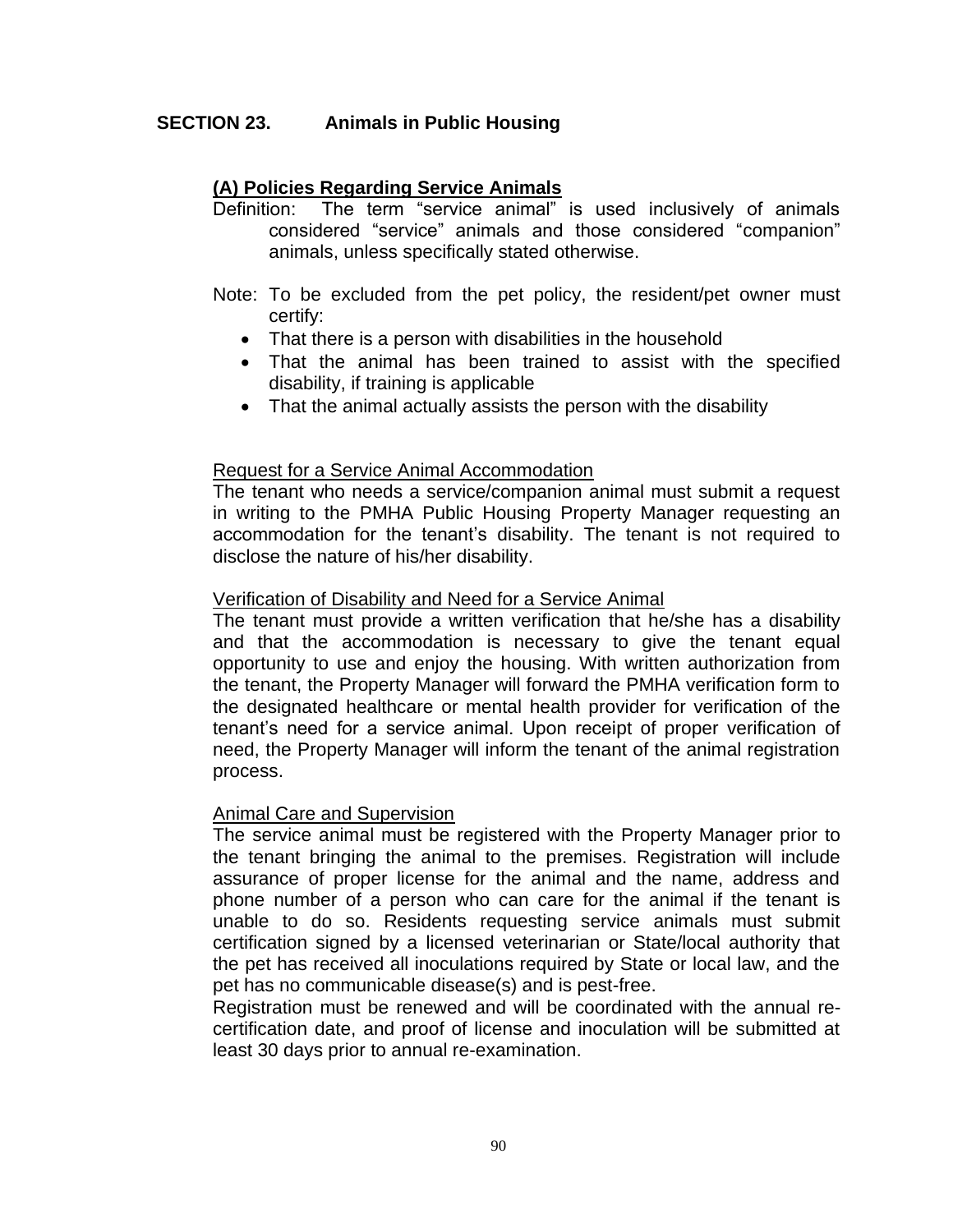The tenant is responsible for the care of his/her service animal. The animal must be supervised and the tenant must retain full control of the animal at all times. This specifically means that while the animal is in common areas, it is to be on a leash not to exceed six feet in length, in a carrier or otherwise in the direct control of the animal owner. When in the presence of others, the animal is to be well behaved (not jumping on or nipping at people, not snarling or barking, etc.). The animal is not to be tied or chained to PMHA property in any common area.

The tenant is responsible for the proper disposal of animal waste:

- The tenant is responsible to remove any waste.
- Properly disposed of waste and/or litter. Waste must be placed in a plastic bag, tightly secured and deposited in a dumpster or an outside garbage container. Litter must be provided for cats and waste from the litter disposed of daily. The litter must be changed as often as needed to prevent odor.
- Pet waste or used litter is not to be placed in the garbage chute.

If the service animal causes damage to PMHA property, the tenant is responsible for payment.

The tenant agrees to provide PMHA with a signed, notarized agreement signed by both the tenant and another person giving the other person the authority to act as a temporary or permanent caretaker for the animal in the event the tenant becomes unable to care for it. If the death or incapacity of the tenant threatens the health or safety of a service animal, the PMHA may contact the responsible party listed in the agreement to remove and care for the service animal.

If the PMHA has made reasonable attempts to contact the responsible party but the party is unable or unwilling to care for the service animal, the PMHA reserves the right to enter the housing unit and remove the animal. The service animal will be placed in a facility to care and shelter the animal at the tenant's expense for no less than 30 days. The tenant will release, indemnify and hold harmless PMHA from any liability or damages, which may arise out of PMHA removing the animal from the premises.

Service animals should not be left unattended in dwelling units for more than 24 hours.

The PMHA retains the right to require the tenant to remove any service animals whose conduct or condition is duly determined to constitute a nuisance or threat to the health or safety of other persons. If the tenant refuses to remove such an animal, the PMHA reserves the right to have the animal removed.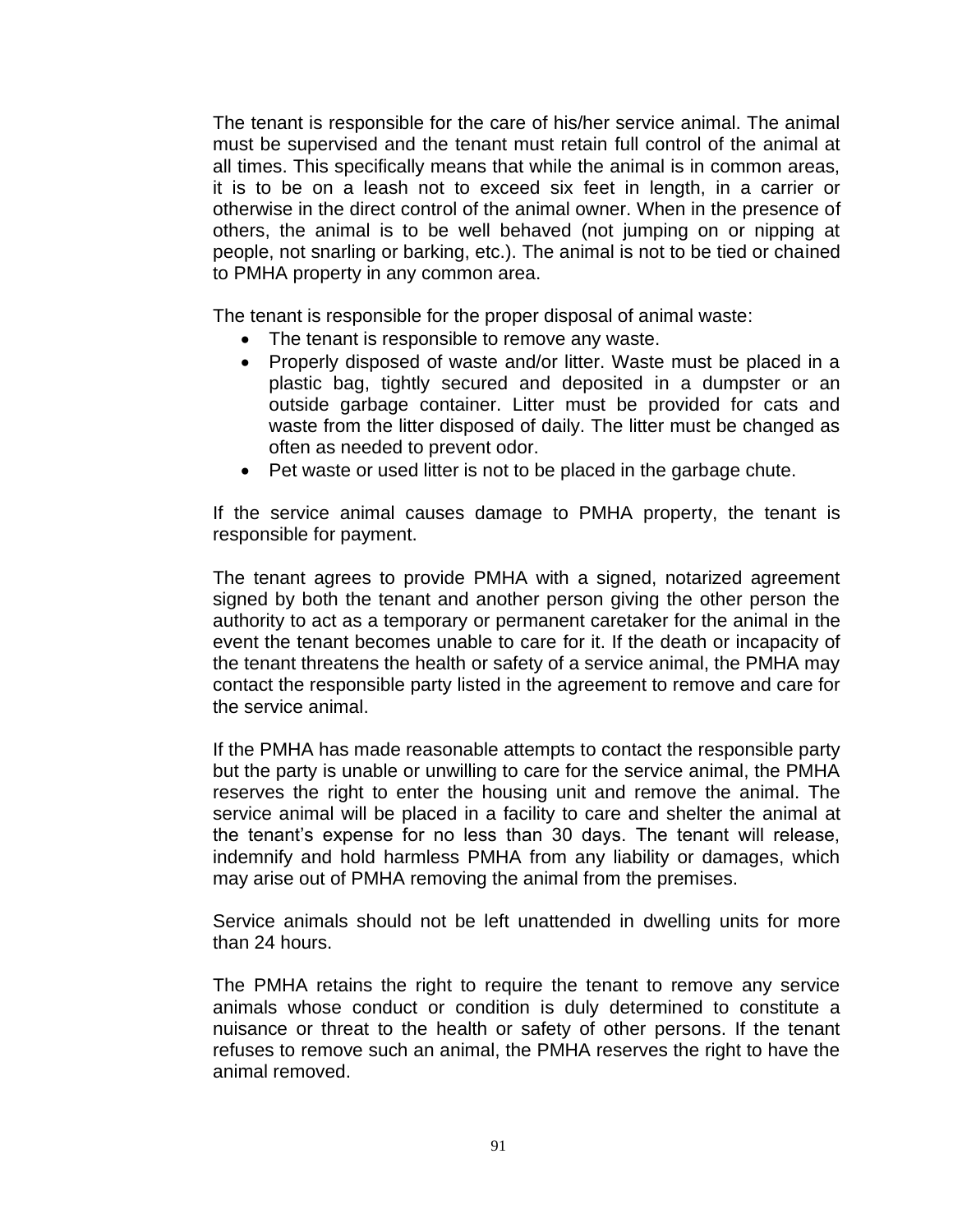## Service Animal Expenses

Tenants may qualify for a deduction to their income for the purpose of rent calculations based on the expenses for their service animal. Tenants should keep all receipts for veterinarian visits, food and other supplies needed for the animal.

## Service Animals and Pets

- Service or companion animals are not considered pets. Animals not qualifying as service animals may be admitted as a pet, providing pet policies are met.
- Both Service Animals and Pets must be caged or controlled in the unit when PMHA staff members have legal entry. Failure to do so might result in lease termination.
- Service animals may be any type of animal and any breed, size or weight and an accommodation may involve more than one service animal in meeting the standard of "reasonable accommodation".
- There is no fee or additional security deposit required for a service or companion animal. A disabled tenant who uses a service animal is not required to make a pet deposit or pay a pet-related cleaning fee.
- The tenant is liable for any damage (beyond normal wear and tear from having a service animal) the animal actually causes.
- A service animal should be allowed to accompany the tenant at all times and everywhere on the general grounds except where animals are specifically prohibited, however, service animals may accompany the tenant to planned resident activities.
- Animals are not permitted on PMHA furniture in common areas.
- A tenant may train his/her own service animal and is not required to provide any information about training or the specific tasks the animal performs.
- Guests are not permitted to bring pets onto the premises and guest service animals must be supervised in the same manner and standard as that applied to tenants.

### Removal of a Service Animal

If a service animal is unruly or disruptive, the management may ask the tenant to remove the animal from the immediate area. If the improper behavior happens repeatedly, the manager may tell the tenant not to bring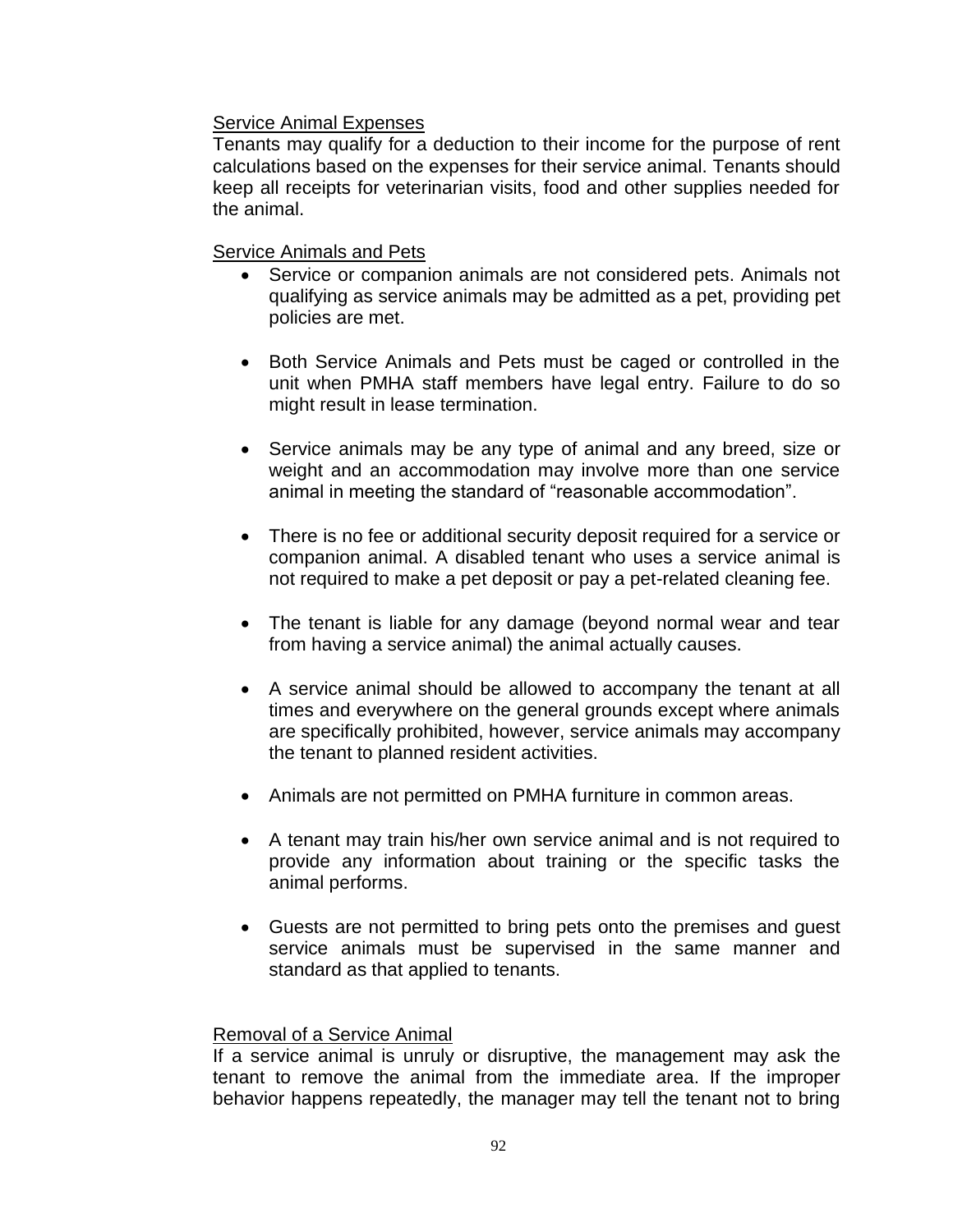the animal into any common area until significant steps have been taken to correct the behavior. This can include refresher training for the animal and instruction for the tenant.

**(B) Pet Policies (excludes service animals)** Under PMHA Moving To Work Program, scattered site housing units are intended as a reward for progress toward self-sufficiency. Therefore, to maintain consistency with this strategy, cats and dogs will only be permitted in single-family units only, as cat and dog ownership will serve as an additional incentive for economic progress. Dogs and cats are also eligible at elderly sites. Eligible occupants are limited to one of either species. Residents of these units are required to follow the standard procedures for request and approval of pets.

- All pets must be approved in advance.
- The Property Manager will review the request and issue the approval/denial.
- The pet owner must enter into a Pet Agreement with PMHA.
- Unit must pass housekeeping inspections in order to obtain or retain a cat or dog

### Registration of Pets

Pets must be registered with the PMHA before they are brought onto the premises. Registration includes certificate signed by a licensed veterinarian or State/local authority that the pet has received all inoculations required by State or local law, and that the pet has no communicable disease(s) and is pest-free.

Registration must be renewed and will be coordinated with the annual recertification date, and proof of license and inoculation will be submitted at least 30 days prior to annual reexamination.

Dogs and cats must be sprayed or neutered.

Owners of dogs and cats must provide two color photographs

Execution of a Pet Agreement with the PHA stating that the tenant acknowledges complete responsibility for the care and cleaning of the pet will be required.

### Refusal to Register Pets

If the PMHA refuses to register a pet, a written notification will be sent to the pet owner stating the reason for denial. The PMHA will refuse to register a pet if:

- The pet is not a "common household pet" as defined in this policy
- The pet owner fails to provide complete pet registration information
- The pet owner fails to update the registration annually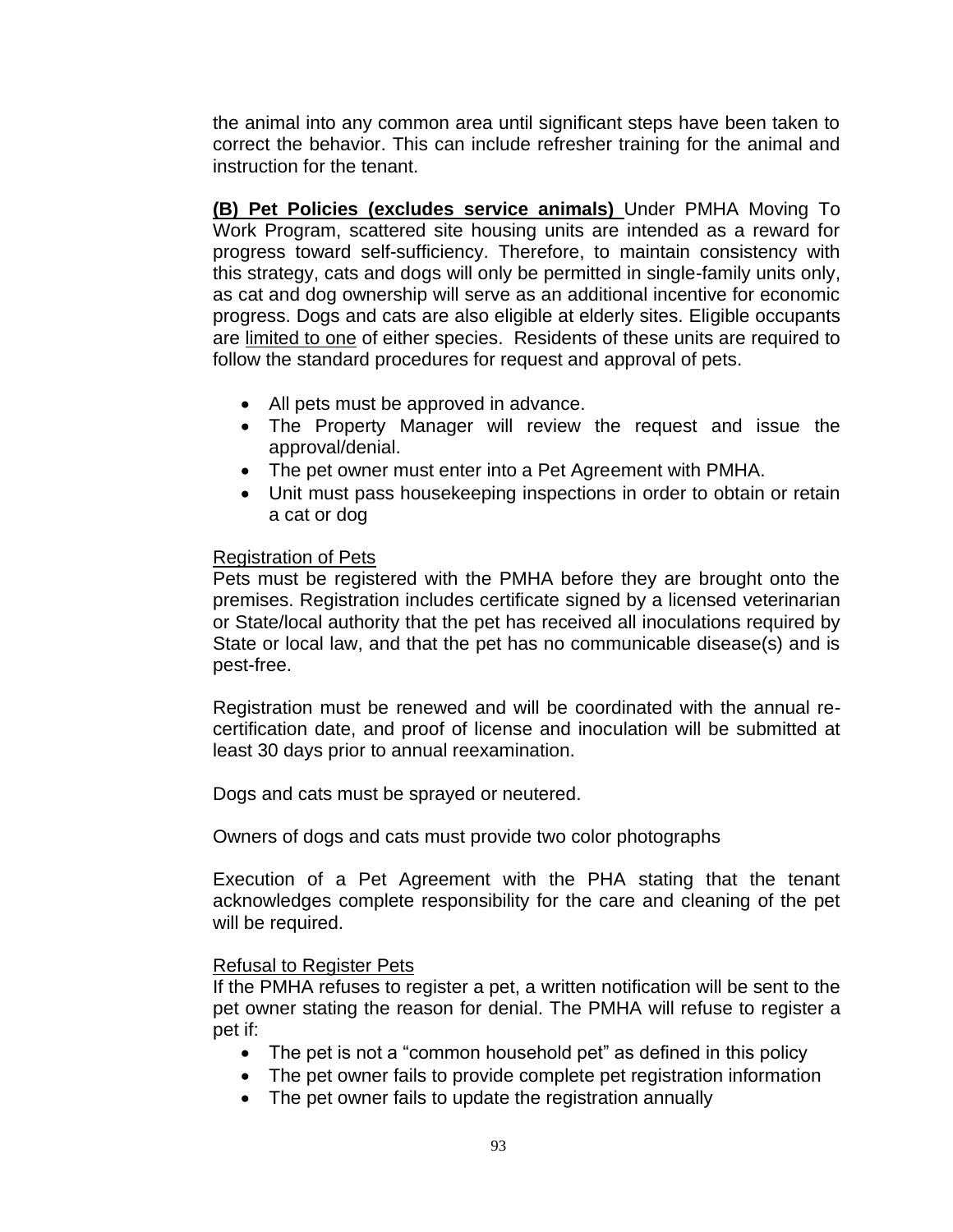• The PMHA reasonably determines that the pet owner is unable to keep the pet in compliance with the pet rules and other lease obligations. The pet's temperament and behavior may be considered as a factor in determining the pet owner's ability to comply with provisions of the lease

#### **Standards for Pets**

Exotic, wild animals or any other animal not permitted by State or local laws may not be kept by any resident.

## *The following are NOT considered "common household pets":*

- Domesticated dogs that exceed 40 pounds or 18" at the shoulder (Animals certified to assist persons with disabilities are exempt from this weight limitation).
- Vicious or intimidating pets are not allowed. Dog breeds (including pit bull; rottweiler; /chow; boxer; Doberman and German shepherd) are considered vicious or intimidating breeds and are not allowed.
- Animals who would be allowed to produce offspring for sale
- Wild, feral, or any other animals that are not amendable to routing human handling
- Any poisonous animals of any kind
- Fish in aquariums exceeding 10 gallons in capacity
- Non-human primates
- Animals whose climatologically needs cannot be net in the unaltered environment of the individuals dwelling unit
- Pot-bellied pigs
- Ferrets or other animas whose natural protective mechanism pose a risk of serious bites and/or lacerations to humans
- Hedgehogs or other animals whose protective instincts and natural body armor produce a risk of serious puncture injuries to humans
- Chicks, turtles, or other animals that pose a significant risk of salmonella infection to those who handle them
- Pigeons, doves, mynahs, psittacoses, and birds of other species that are hosts to the organisms that cause psittacosis in humans
- Snakes or other kinds of reptiles

### *Dogs as Pets*

- Maximum number: 0ne
- Maximum adult weight: 40 pounds
- Maximum adult height: may not exceed 18" at the shoulder
- Must be housebroken
- Must be sprayed or neutered (unless under 6 months)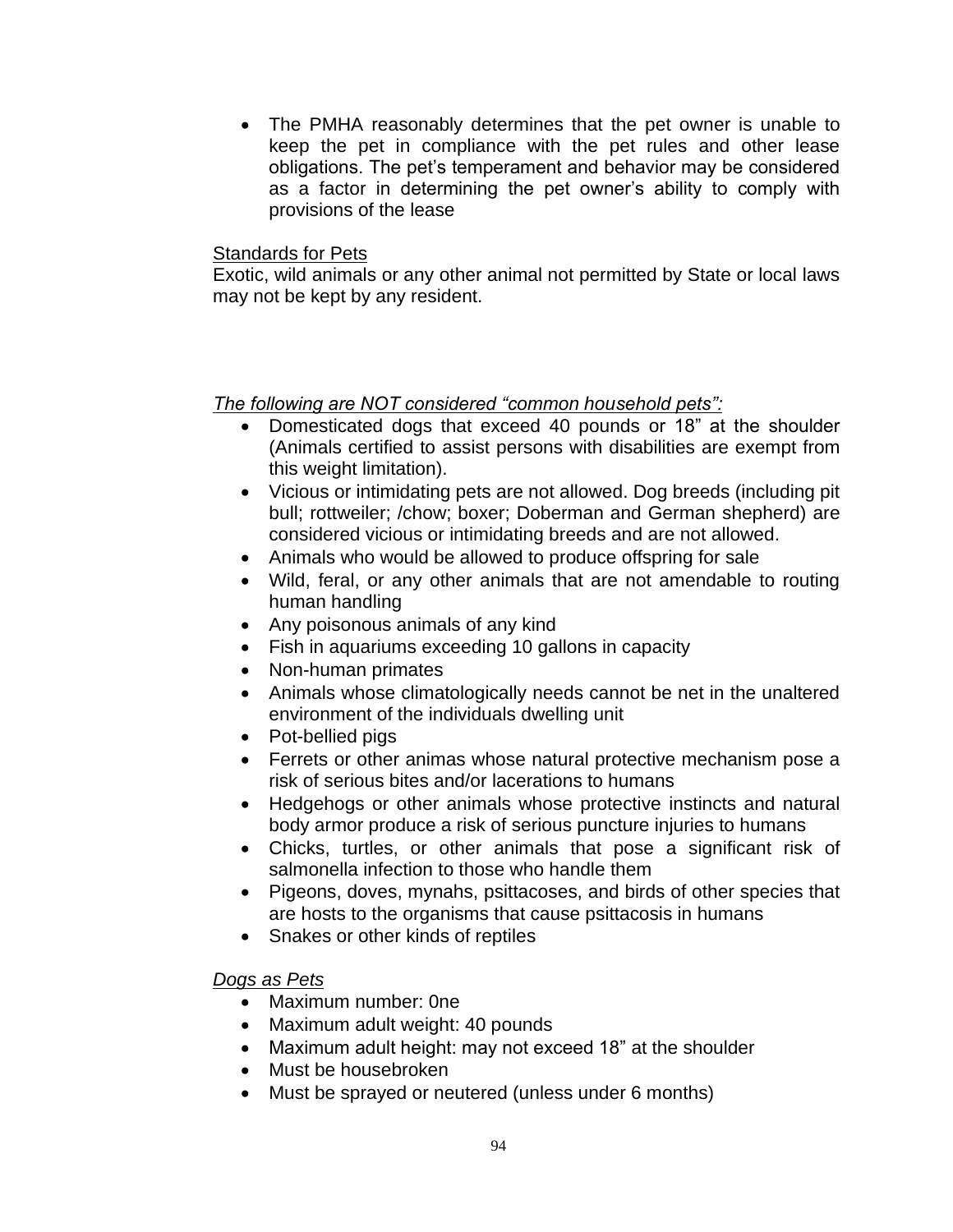- Must have all inoculations
- Must be licensed as specified now or in the future by State law and local ordinance
- Dog must be restrained when maintenance is to be performed on the unit or an inspection is to be conducted. The tenant must be at home or the dog must be restrained or caged. If not, the repair or inspection will not be performed and the tenant will be charged a \$25 fee. If the same situation occurs a second time, the pet will be taken to the animal shelter and it shall be the responsibility of the tenant to pay to reclaim the dog.

### Cats as Pets

- Maximum number: One
- Must be de-clawed
- Must be spayed or neutered
- Must have all required inoculations
- Must be trained to use a litter box or other waste receptacle
- Must be licenses as specified now or in the future by State law or local ordinance
- Only domestic cats are permitted
- Waterproof and leak proof litter box must be provided. Cardboard boxes are not acceptable.

### Pets Permitted In All Units

- 1. Allowable Pets
	- Fish-maximum aquarium size is 10 gallons, and must be maintained on an approved stand
	- No more than 2 hamsters, gerbils or guinea pigs, provided they are kept in an appropriately sized cage at all times must have any or all inoculations as specified now or in the future by State low or local ordinance
	- No more than 2 birds, and must be enclosed in a cage at all times
- 2. Restrictions
	- Animals not specifically listed above are prohibited
	- Animals must not threaten health, safety or right of peaceful enjoyment of other tenants or employees
	- Animals must not be release in the unit, nor confined in a manner that will threaten the safety of others or cause damage to PMHA premises
	- No more than two types of the pets listed above may be kept in the unit (exception being, where allowed, residents are limited to either one dog or one cat)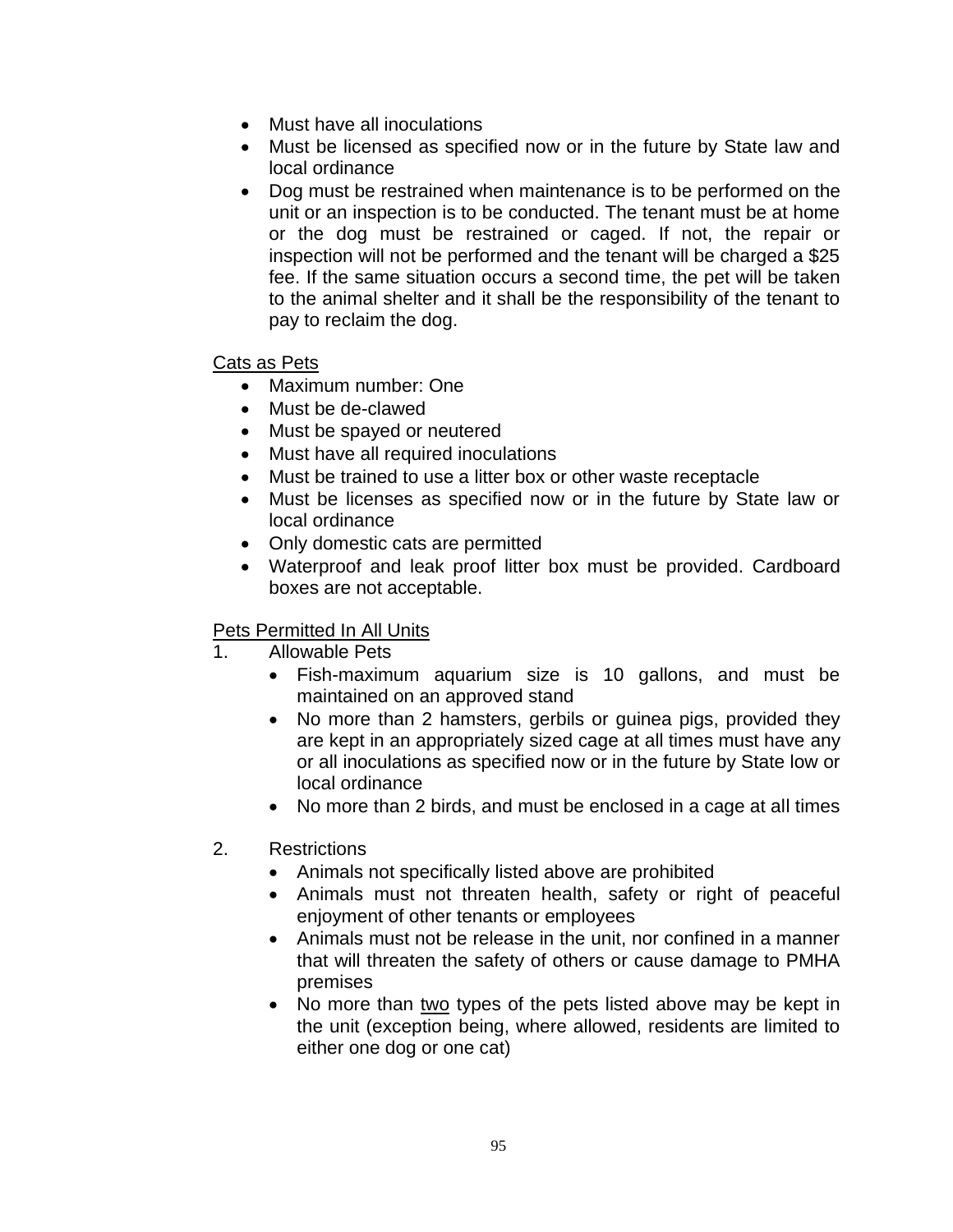## *C.* **Pet Agreement**

Residents who have been approved to have a pet must enter a Pet Agreement with the PMHA. Residents will certify, by signing the Pet Agreement that the Resident will adhere to the following rules:

- Agree that the resident is responsible and liable for all damages caused by their pet(s)
- All complaints of cruelty and all dog bites will be referred to animal control or applicable agency for investigation and enforcement
- All common household pets are to be fed inside the apartment. Feeding is not allowed on porches, sidewalks, patios or other outside areas
- Tenants are prohibited from feeding stray animals
- The feeding of stray animals will constitute having a pet without permission of the PMHA
- Residents shall not feed any stray animals; doing so, or keeping stray or unregistered animals, will be considered having a pet without permission
- No animals may be tethered or chained outside or inside the dwelling unit
- When outside the dwelling unit, all pets must be on a leash or in an animal transport enclosure and under the control of a responsible individual
- All fecal matter deposited by the pet must be promptly and completely removed from any common area. Failure to do so will result in a Pet Waste Removal charge of \$25
- All animal waste or litter from litter boxes shall be picked up immediately by the pet owner, disposed of in sealed plastic trash bags, and placed in a trash bin
- Litter boxes shall be stored inside the resident's dwelling unit or in animal enclosures maintained within dwelling units AND must be removed and/or replaced regularly. Failure to do so will result in a Pet Waste Removal charge
- The Resident/Pet Owner shall be responsible for the removal of waste from any animal by placing it in a sealed plastic bag and disposing of it in an outside trash bin immediately
- The resident/pet owner shall take adequate precautions to eliminate any animal or pet odors within or around the unit and to maintain the unit in a sanitary condition at all times
- Mandatory implementation of effective flea control by measures that produce no toxic hazard to children who may come into contact with treated animals
- The right of management to enter dwelling unit when there is evidence that an animal left alone is in danger or distress, or is creating a nuisance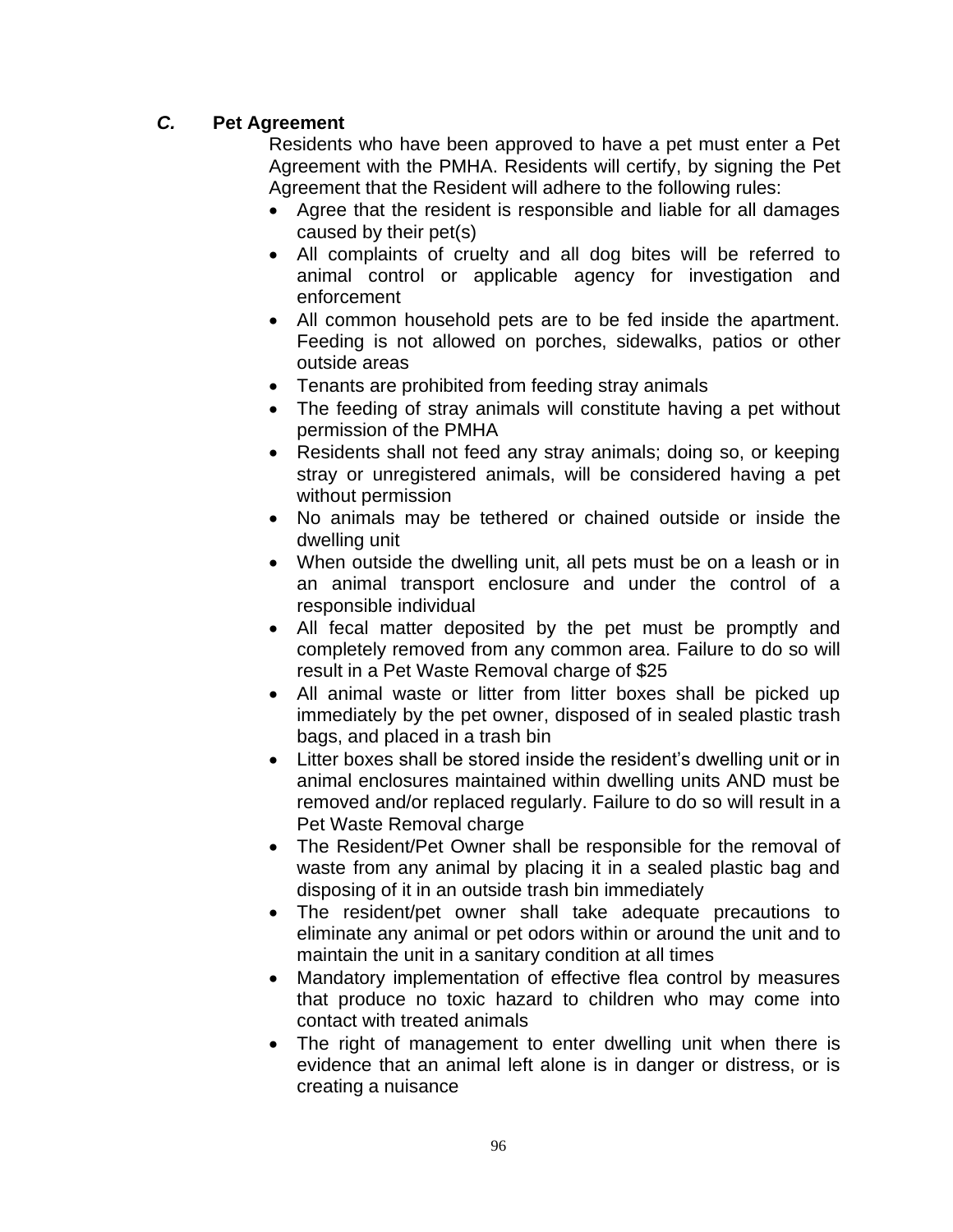- The right of management to seek impoundment and sheltering of any animal found to be maintained in violation of housing rules, pending resolution of any dispute regarding such violation, at owner's expense. The resident shall be responsible for any impoundment fees, and the PMHA accepts no responsibility for pets so removed.
- That failure to abide by any animal-related requirement or restriction constitutes a violation of the "Resident Obligations" in the resident's Lease Agreement.
- Residents will prevent disturbances by their pets that interfere with the quite enjoyment of the premises of other residents in their units or in common areas. This includes, but is not limited to, loud or continuous barking, howling, whining, biting, scratching, chirping, or other such activities.
- Resident/Pet Owners shall not alter their units, patio, premises or common areas to create an enclosure for any animal. Installation of pet doors is prohibited.

## **D. Limitation on Pet Ownership**

Animals with fur, such as dogs and cats, will not be permitted in development or portions of development where residents have identified a family member with verified asthma exacerbated by fur or allergies to fur.

## **E. Designation of Pet-Free Areas**

The following areas are designated as no-pet areas: PMHA playgrounds, management offices, community centers or rooms, lobbies and other common areas used by residents for socialization.

### **F. Pets Temporarily on the Premises**

All animals or pets not owned by residents, except for service animals, are not allowed on PMHA premises. Residents are prohibited from feeding or harboring stray animals. This rule excludes visiting pet programs sponsored by a humane society other non-profit organization and approved by PMHA.

### **G. Deposits for Pets**

Residents with approved pets (other than cats or dogs) are not required to pay a deposit. Residents with approved dogs or cats must pay a pet deposit of \$150 for the purpose of defraying all reasonable costs directly attributable to their presence. PMHA recognizes that pet deposits, when combined with the regular security deposit assessed for general occupancy, may require that PMHA to follow procedures for paying interest based on the requirements of Ohio Revised Code 5321.16, "Procedures for Security Deposits."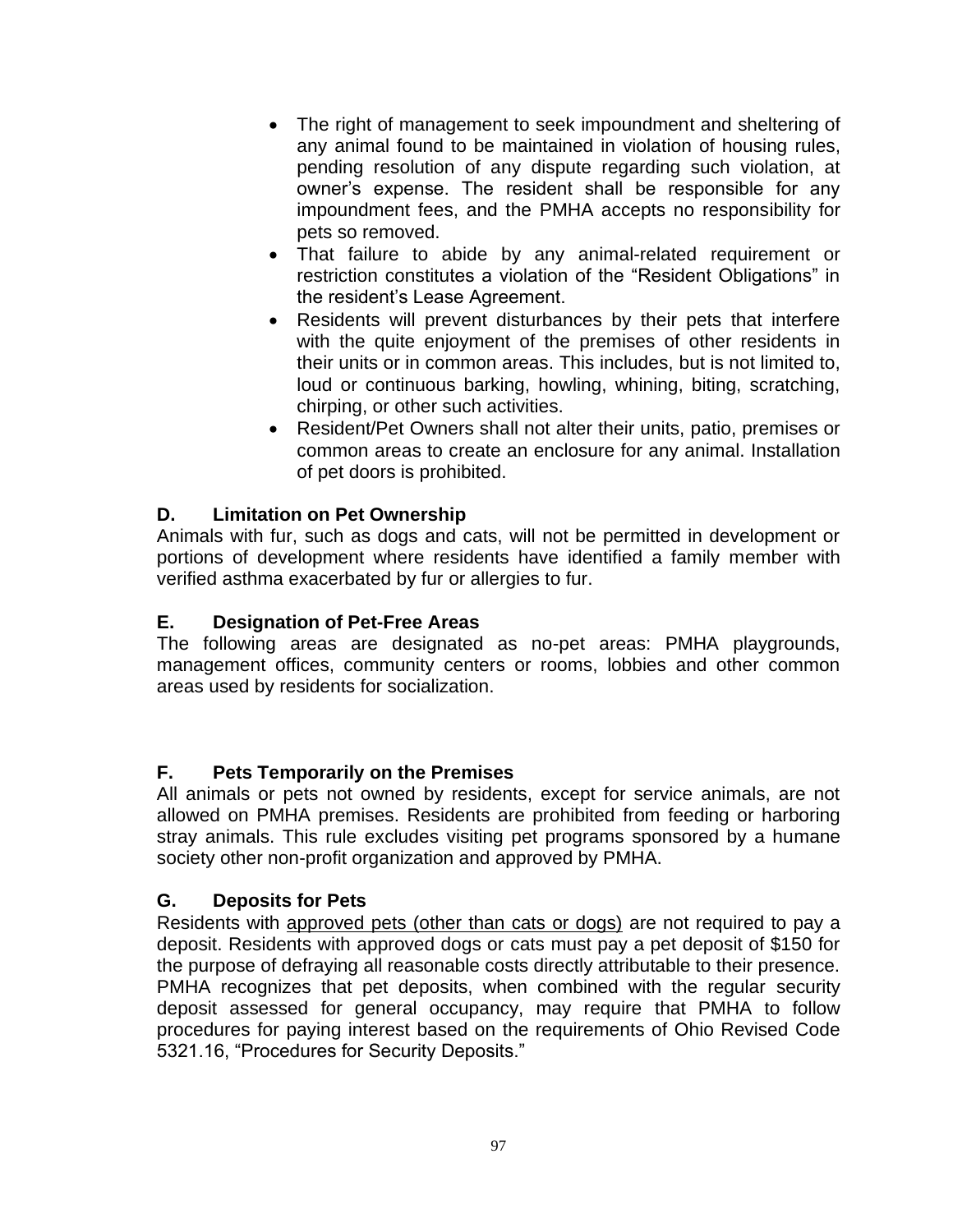The resident will be responsible for all reasonable expenses directly related to the presence of the animal or pet on the premises, including the cost of repairs and replacement in the apartment, and the cost of animal care facilities if needed. These charges are due and payable within 30 days of written notification.

#### For dogs and cats:

An initial payment of \$50 on or prior to the date the pet is properly registered and brought into the apartment and monthly payments will be paid in an agreed upon amount until the specified deposit has been paid.

The PMHA reserves the right to change or increase the required deposit by amendment to these rules.

The PMHA will refund the Pet Deposit to the tenant, less any damage caused by the pet to the dwelling unit, within a reasonable time after the tenant moves or upon removal of the pet from the unit.

All reasonable expenses incurred by the PMHA as a result of damages directly attributable to the presence of the pet in the development will be the responsibility of the resident, including, but not limited to:

- The cost of repairs and replacements to the resident's dwelling unit
- Fumigation of the dwelling unit
- Common areas of the project, if applicable

The expense of flea de-infestation shall be the responsibility of the resident.

If the tenant is in occupancy when such costs occur, the tenant shall be billed for such costs as a current charge.

If such expenses occur as the result of a move-out inspection, they will be deducted from the pet deposit. The resident will be billed for any amount that exceeds the pet deposit.

Pet deposits are not a part of rent payable by the resident.

#### **H. Pet Area Restrictions**

Pets must be maintained within the resident's unit. When outside of the unit (within the building or on the grounds) dogs and cats must be kept on a leash or carried and under the control of the resident or other responsible individual at all times.

A common household pet must be effectively restrained and under the control of a responsible person when passing through a common area, from the street to the apartment, etc.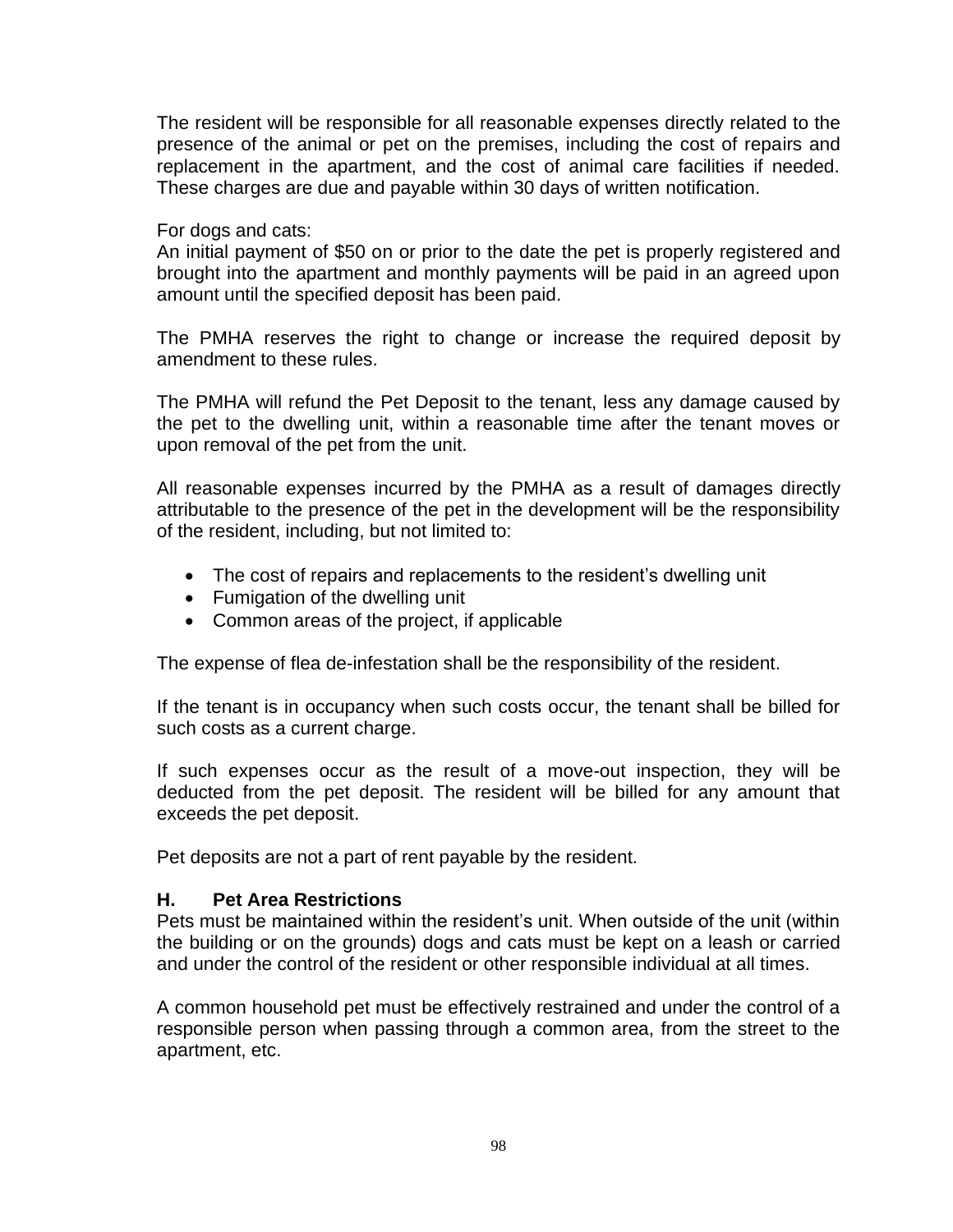Pets are not permitted in common areas including lobbies, community rooms and laundry areas excepts for those common areas which are entrances to and exits from the building.

Residents/Pet Owners are not permitted to exercise pets or permit pets to deposit waste on project premises outside of the area designated for such purposes.

## **I. Pet Care**

No dog or cat may be left unattended in any apartment or dwelling for a period in excess of 12 hours. All other animals, excluding fish, may not be left unattended for more than 24 hours.

All residents/pet owners will be responsible for adequate care, nutrition, exercise and medical attention for their pet.

## **J. Responsible Parties**

The resident/pet owner will be required to designate two responsible parties for the care of the pet if the health or safety of the pet is threatened by the death or incapacity of the pet owner, or by other factors that render the pet owner unable to care for the pet.

## **K. Pet Rule Violation Notice**

The authorization for a common household pet may be revoked at any time subject to the PMHA's grievance procedure if the pet becomes destructive or a nuisance to others, or if the tenant fails to comply with this policy.

Residents who violate these rules are subject to:

- Mandatory removal of the pet from the premises within 30 days of notice by the PMHA or if for a threat to health and safety, removal within 24 hours of notice.
- Lease termination proceedings.

If a determination is made on objective facts supported by written statements, that a resident/pet owner has violated the Pet rule Policy, written notice will be served.

The Notice will contain a brief statement of the factual basis for the determination and the pet rule(s), which ere violated. The notice will also state:

- That the resident/pet owner has 10 days from the effective date of the service of notice to correct the violation or make written request for a meeting to discuss the violation;
- That the resident/pet owner is entitled to be accompanied by another person of his or her choice at the meetings; and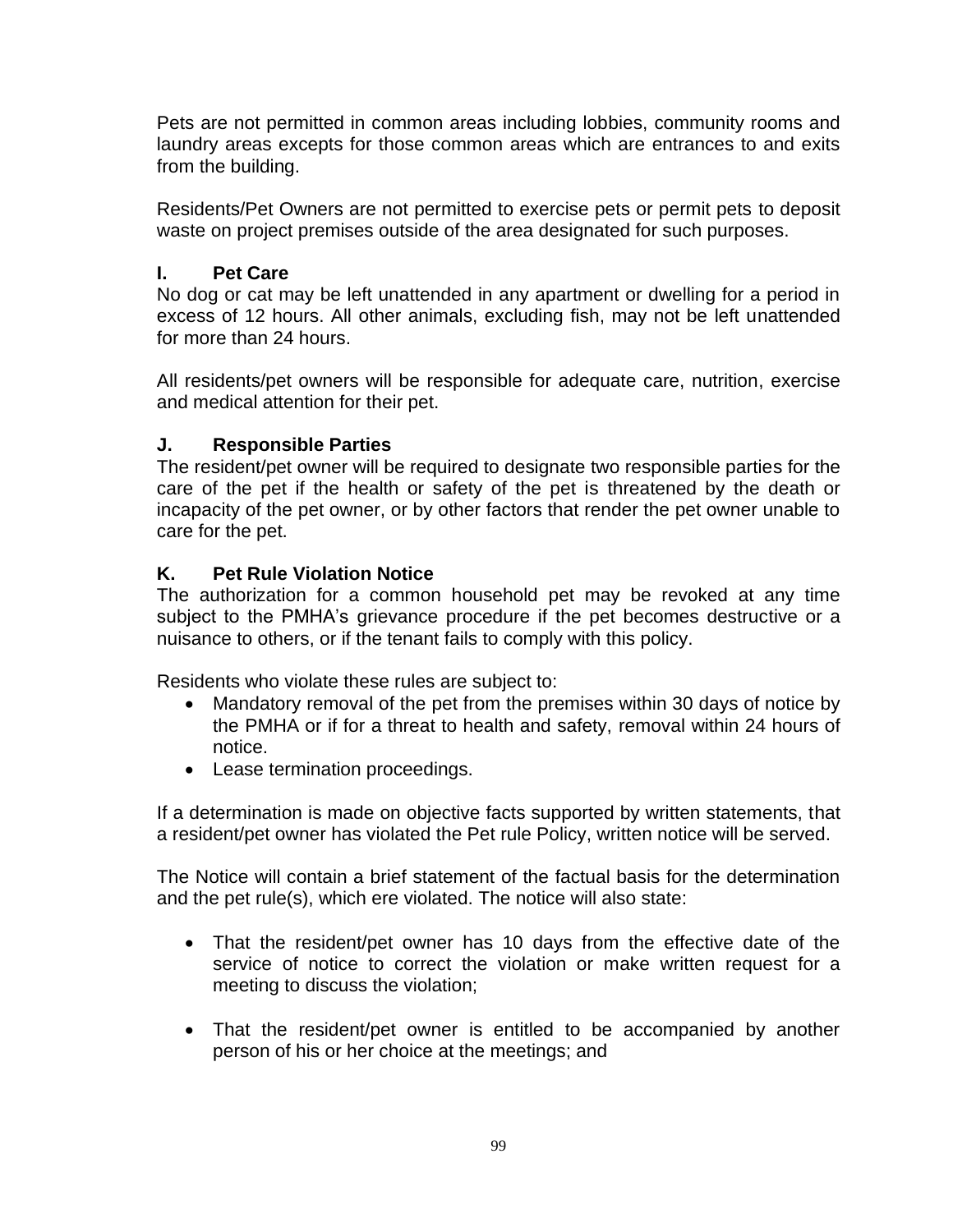• That the resident/pet owner's failure to correct the violation, request a meeting, or appear at a requested meeting may result in initiation of procedures to terminate the pet owner's tenancy.

# **L. Notice for Pet Removal**

If the resident/pet owner and the PMHA are unable to resolve the violation at the meeting or the pet owner fails to correct the violation in the time period allotted by the PMHA, the PMHA may serve notice to remove the pet.

The Notice will contain:

- A brief statement of the factual basis for the PMHA's determination of the Pet rule that has been violated;
- The requirement that the resident/pet owner must remove the pet within 2 days of the notice; and
- A statement that failure to remove the pet may result in the initiation of termination of tenancy procedures.

## **M. Termination of Tenancy**

The PMHA may initiate procedures for termination of tenancy based on a pet rule violation if:

- The pet owner has failed to remove the pet or correct a pet rule violation within the time period specified
- The pet rule violation is sufficient to begin procedures to terminate tenancy under terms of the lease

## **N. Pet Removal**

If the death or incapacity of the pet owner threatens the health or safety of the pet, or other factors occur that render the owner unable to care for the pet, the situation will be reported to the Responsible Party designated by the resident/pet owner. This includes pets that are poorly cared for or have been left unattended for over 24 hours.

If the responsible party is unwilling or unable to care for the pet, or if the PMHA after reasonable efforts cannot contact the responsible party, the PMHA may contact the appropriate State or local agency and request the removal of the pet, or the PMHA may place the pet in a proper facility for up to 30 days. If there is no other solution at the end of 30 days, the PMHA may donate the pet to a humane society. Cost of this professional care will be borne by the pet owner.

If the pet is removed as a result of any aggressive act on the part of the pet, the pet will not be allowed back on the premises.

### **O. Emergencies**

The PMHA will take all necessary steps to insure that pets that become vicious, display symptoms of severe illness, or demonstrate behavior that constitutes an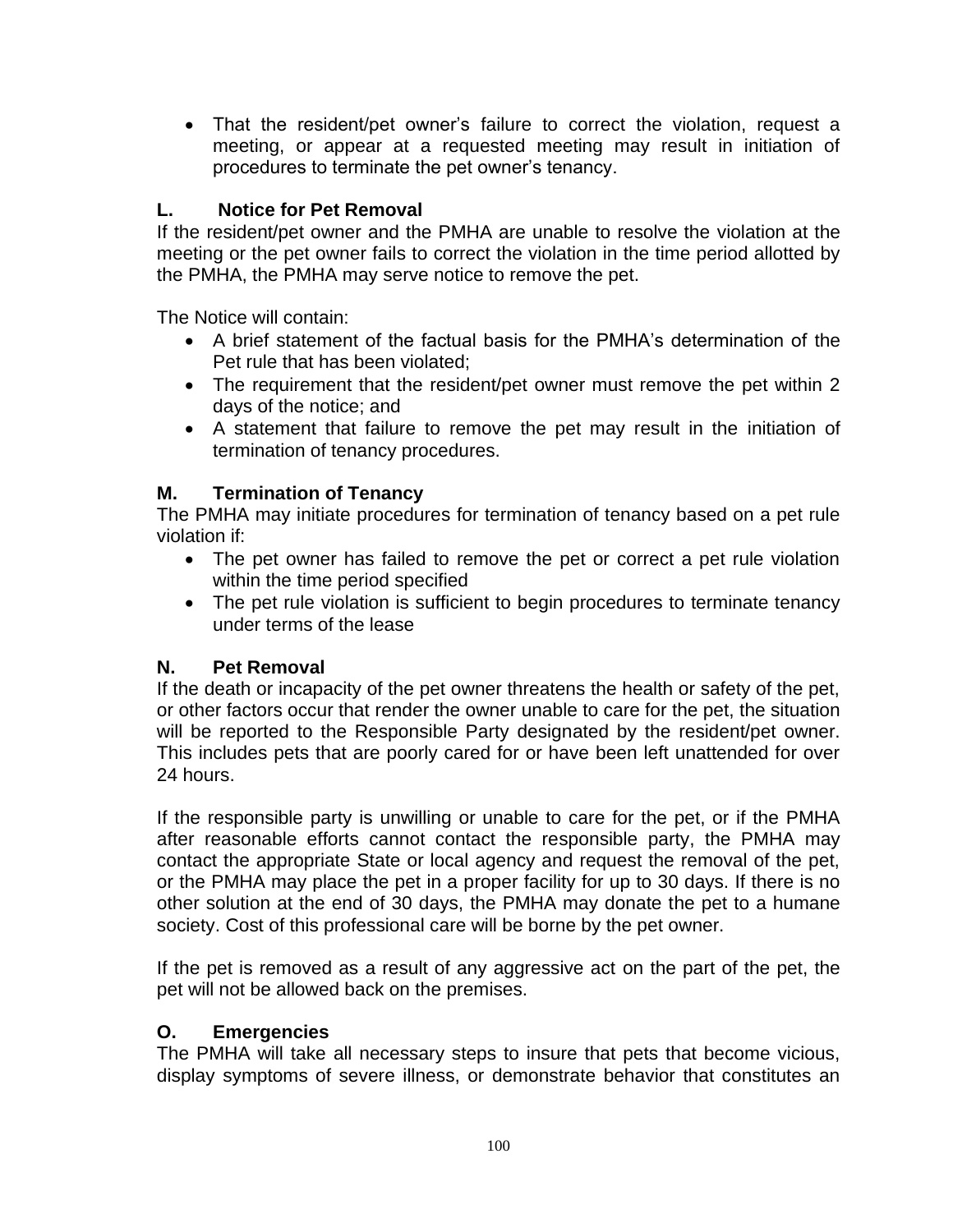immediate threat to the health or safety of others, are referred to the appropriate State or Local entity authorized to remove such animals.

If it is necessary for the PMHA to place the pet in a shelter facility, the cost will be the responsibility of the tenant/pet owner.

This Pet Policy will be incorporated by reference into the Dwelling Lease signed by the resident, and therefore, violation of the above Policy will be grounds for termination of the lease.

### *P.* **Liability Insurance**

Residents are encouraged to purchase liability insurance in conjunction with their standard renter's insurance policy, in order to secure protection from liability claims, should the pet cause property damage or personal injury to another person.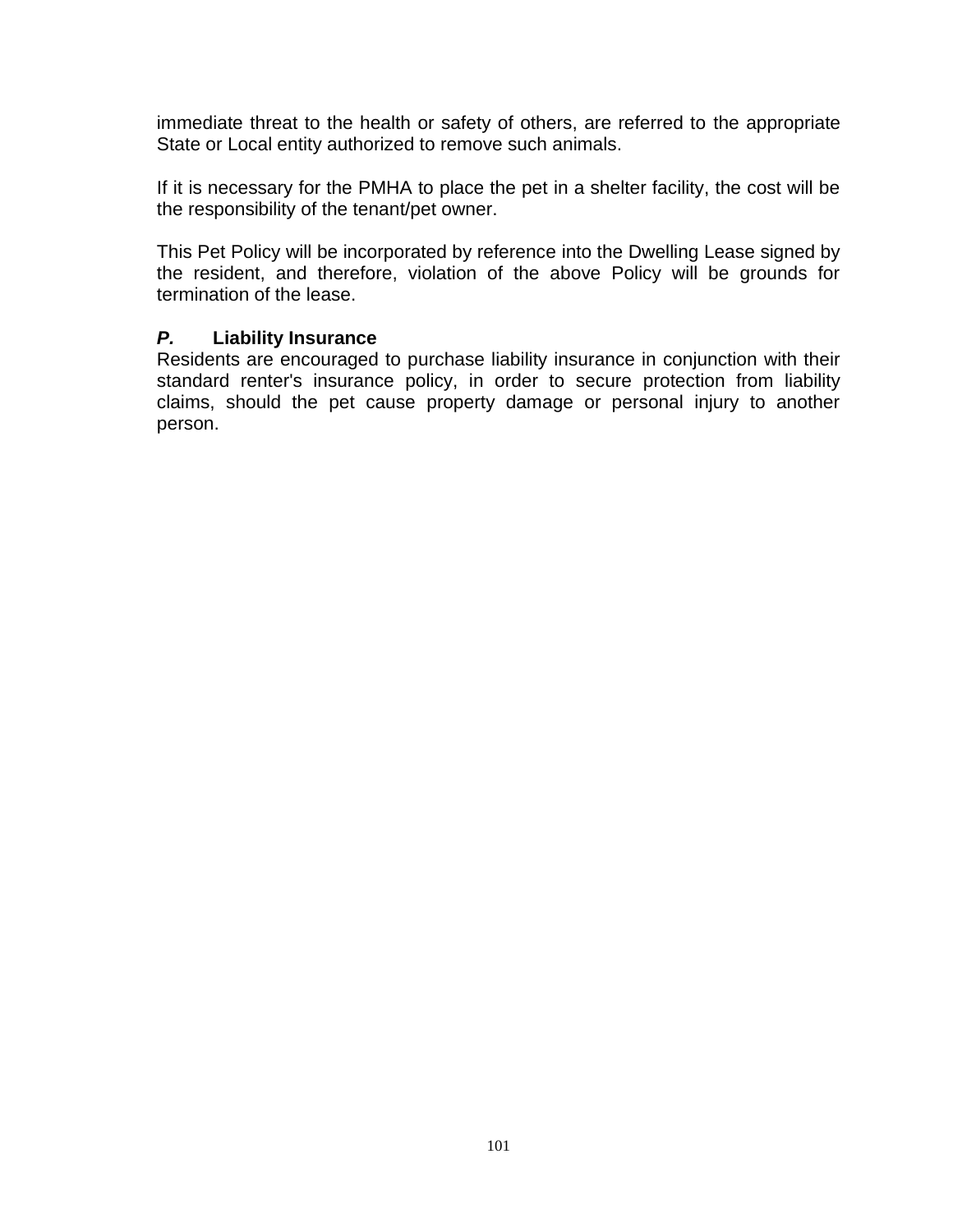#### **SECTION 24. Physical Inspections of Dwelling Units**

The resident and a duly authorized representative of PMHA shall make a physical inspection of the dwelling unit assigned to the resident at admission, at least annually, on unit transfer, change of household, and at the time of vacate. Annual inspections of units require the use of the Housing Quality Inspection Report authorized by HUD. The resident will be notified of the date approximate time for the annual inspection. PMHA shall retain the original and furnish the resident with a signed and dated copy. This inspection report shall serve as the basis for determining what maintenance charges are to be billed to the resident, other than normal wear and use.

Interim unit inspections may be conducted as deemed necessary.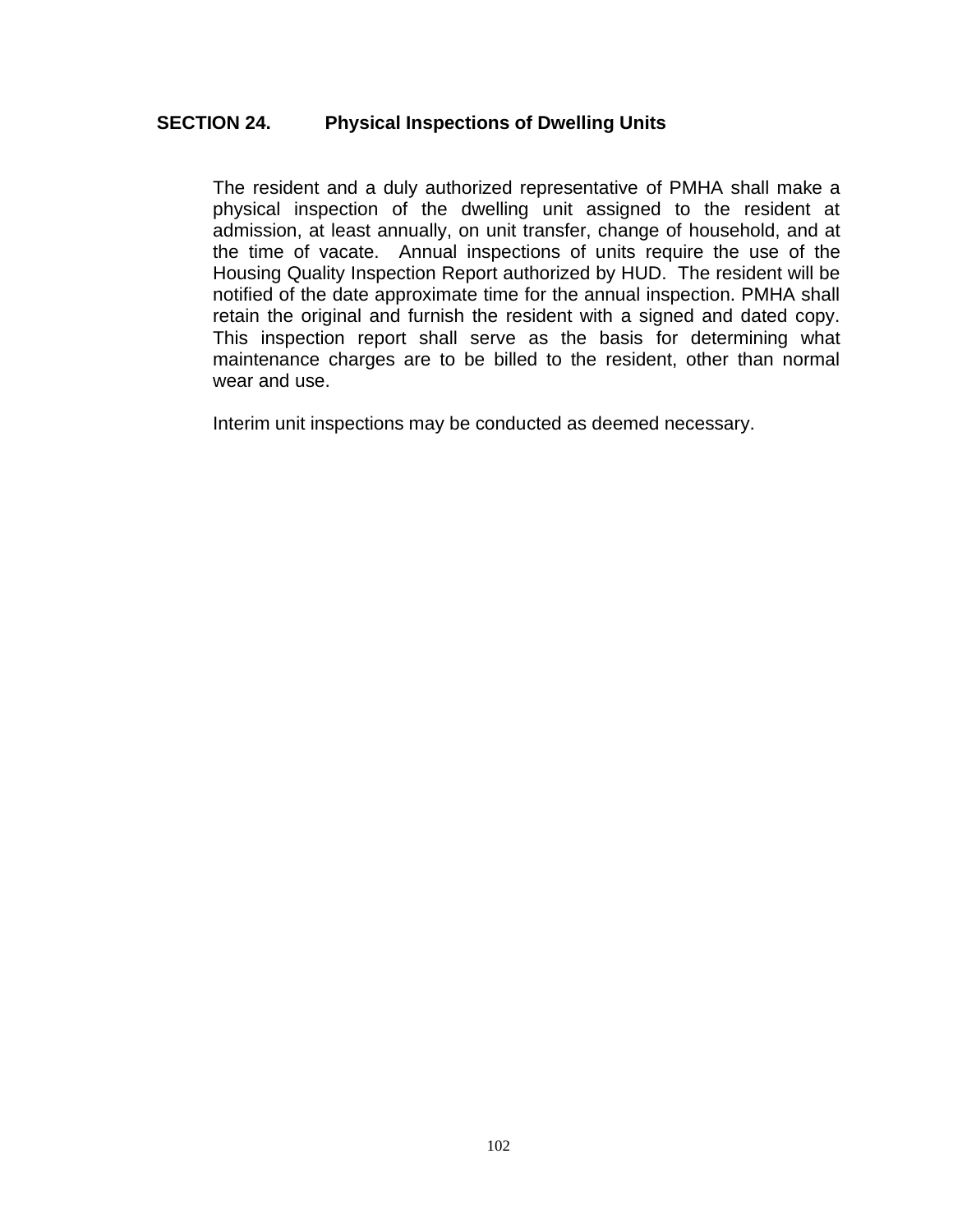### **SECTION 25. Evictions**

A. The notice to terminate shall state the reason(s) for the eviction and inform the resident of the right to meet informally with the appropriate official. If the informal hearing does not rectify the situation, the resident shall be informed of the right to an impartial administrative hearing, except for non-payment of rent. Also, there will be no administrative hearing for a case involving criminal activity that threatens the health, safety or right to peaceful enjoyment of PMHA's premises by other tenants, or employees of PMHA, or is drugrelated. The procedure which is to be followed in obtaining such a hearing is set forth in Section 20.

If the decision of the hearing officer/panel is in favor of PMHA, a notice to vacate shall be issued in writing and specify that if the resident fails to quit the premises within the applicable statutory period, or on the termination date stated in the notice of the termination. Whichever is later, appropriate action will be brought against the resident.

- B. A written record of every eviction shall be maintained by the Authority and shall contain the following information:
	- 1. Name and identification of unit occupied.
	- 2. Date and copy of Notice of Termination.
	- 3. Specific reason(s) for notice to terminate. (For example, if a resident is being evicted for undesirable actions, the record shall detail the actions for which the eviction has been instituted.)
	- 4. Date and method of notifying resident of reasons and showing a summary of any conference(s) with resident, including names of conference participants.
	- 5. Date and description of final action taken, date and copy of Notice to Vacate.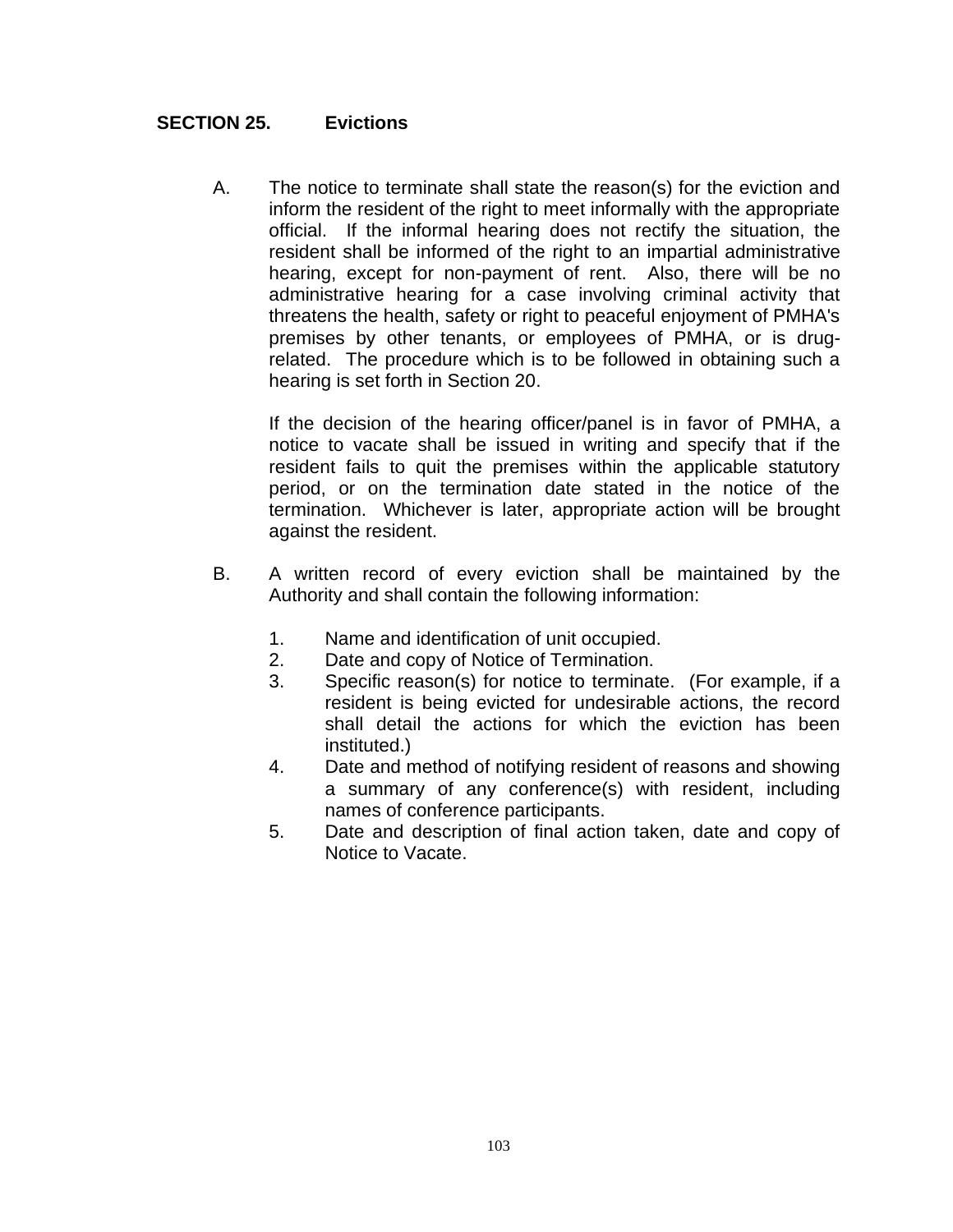### **SECTION 26. Resident Employees**

In accordance with the Public Occupancy Handbook , 7465.1 rev-2 chapter 6, employees hired that must live in a Public Housing unit as a condition of their job are not considered Public Housing tenants. They are not subject to the same requirements and do not have the same rights as Public Housing tenants. In particular, they:

- Do not have to qualify as a lower income family;
- Are not subject to PMHA's tenant selection procedures;
- Do not have their rent calculated according to HUD regulations;
- Are not subject to HUD lease and grievance procedures; and would not be able to remain in Public Housing if their employment were terminated.

PMHA will establish reasonable ceiling rent for any units utilized for resident employee positions based on current private market trends. PMHA will also have the flexibility to provide the apartment to the employee rent-free. The terms of the rental agreement will be stipulated in the "Employee Residential Lease Agreement." Should the lease be terminated, the resident employee will be given thirty days (30) notice, in accordance with Ohio's Landlord/Tenant Code.

Public Housing applicants who work or expect to work for PMHA are subject to the same admission requirements as other applicants.

- The work they are to do for PMHA shall not be a condition of their admission.
- They may not be given a selection preference based on their willingness to work for PMHA.
- Willful and persistent violations of the rules and regulations of PMHA shall be grounds for termination of either or both the tenant-landlord and/or the employee-employer relationship.

Public Housing tenants who happen to work for PMHA are subject to all of the occupancy requirements and have all the same rights and responsibilities as other Public Housing tenants.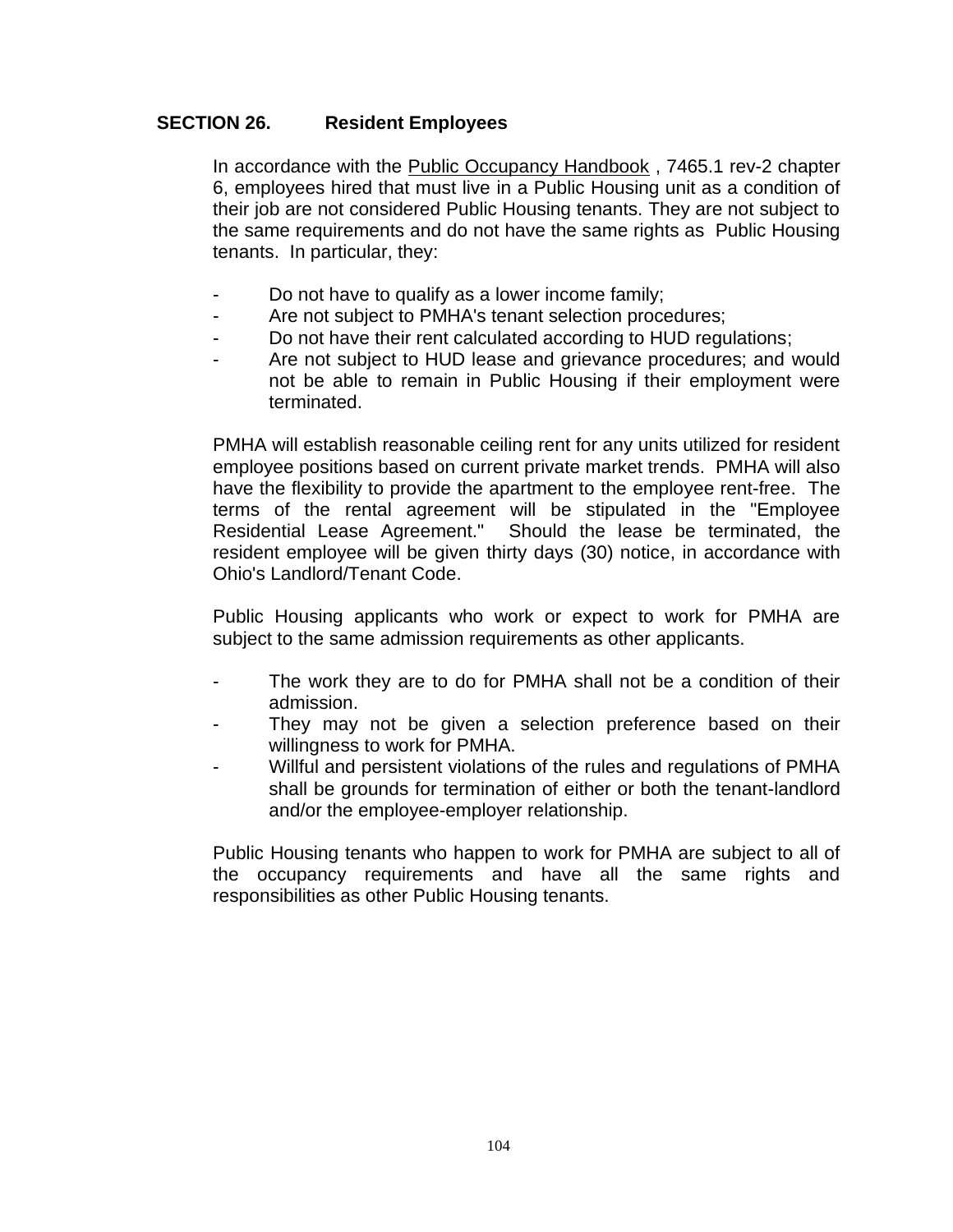## **SECTION 27. Notices**

Notices required to be given by PMHA to the residents shall be sufficient if delivered personally to the leaseholder or to an adult member of the family residing in the dwelling unit, or by first class mail, properly addressed and postage prepaid, or *posted*. Notices required to be given by the residents to PMHA must be in writing and either delivered to an Authority employee at the office of the Authority, or sent to the Authority by mail, properly addressed and postage prepaid.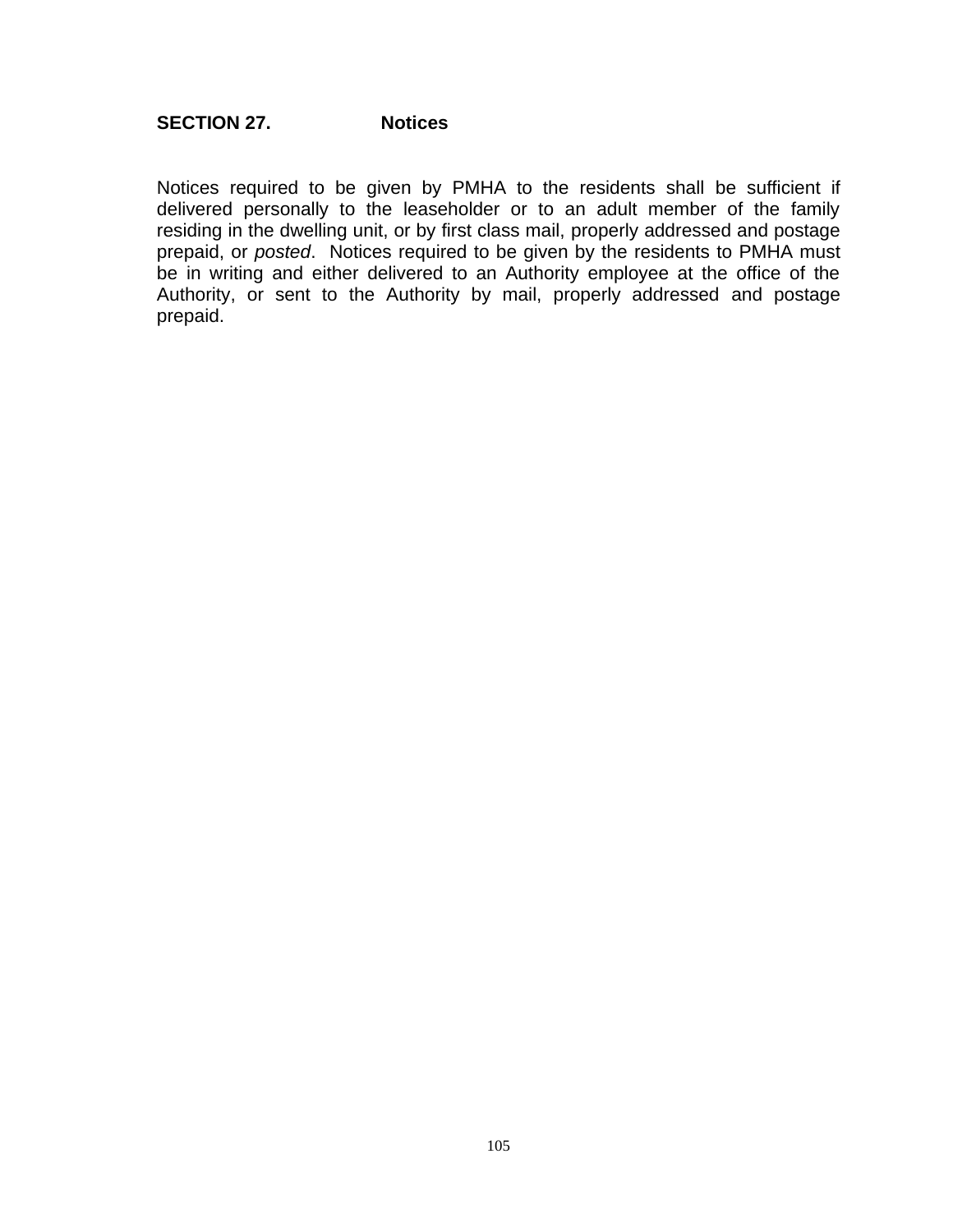# **SECTION 28. Income Limits**

The total family income may not exceed the income limits that are established by HUD for admission to low rent Public Housing. Current income limits are located in Appendix C.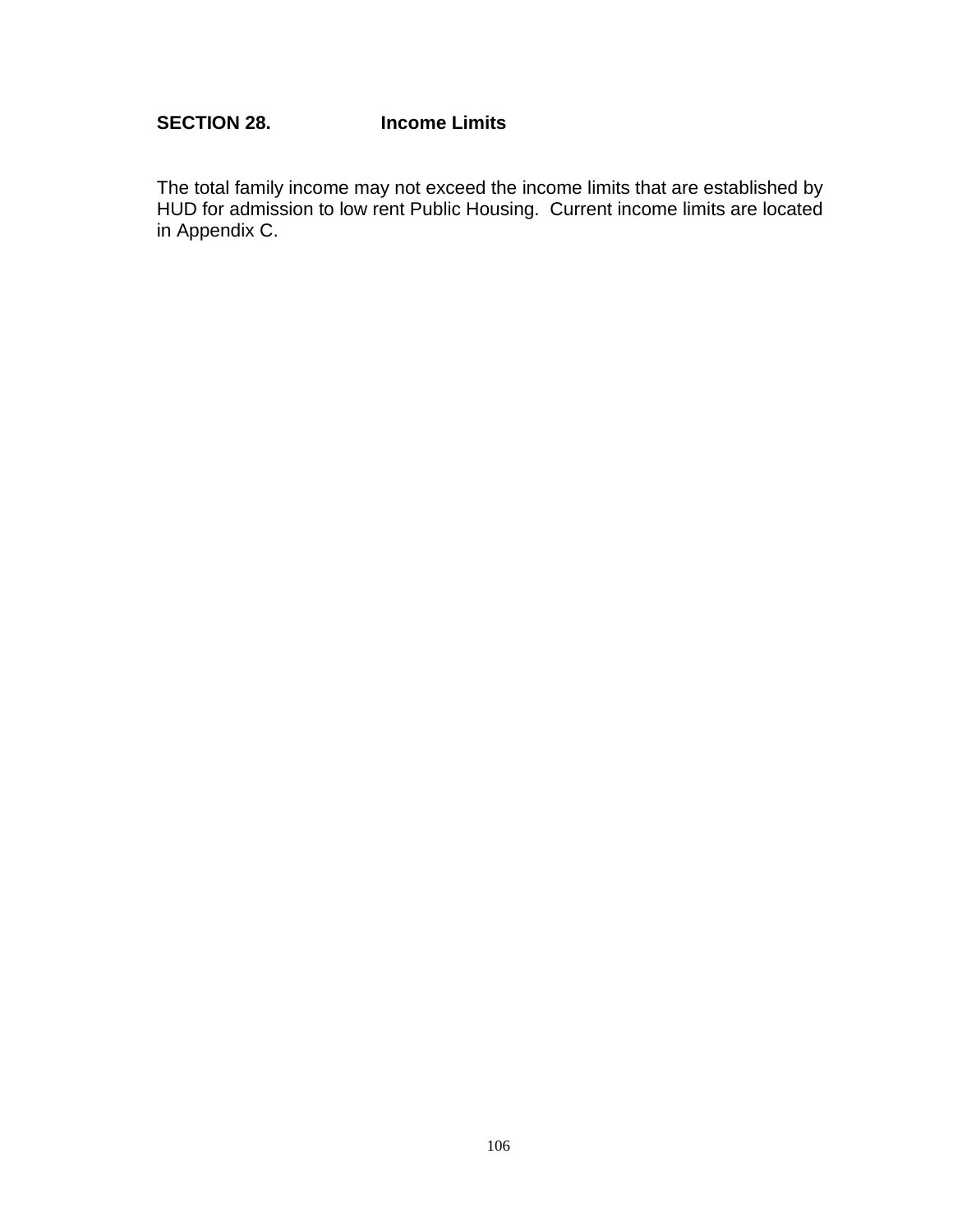### **SECTION 29. Occupancy Standards**

A. The following standards will govern the number of bedrooms required to accommodate a family of a given size and composition. Exception to these standards may be made in cases of extreme emergency of a temporary nature, *or* at the discretion of the Executive Director or his or her designee.

| Number of<br>bedrooms | Number of persons<br>minimum | Number of persons<br>maximum |
|-----------------------|------------------------------|------------------------------|
| 0                     |                              |                              |
| 1                     |                              |                              |
| $\overline{2}$        |                              |                              |
| 3                     |                              |                              |
| $\overline{4}$        |                              |                              |
| 5                     | n                            |                              |

- B. An unborn child will be counted as a person.
- C. Dwelling units will be so assigned that
	- 1. For reasons of health (age, handicap, the relationship, etc. as verified), a separate bedroom may be provided for an individual family member. Such allowable determinations, however, should be fully documented in the resident's file.
	- 2. The living room will not be regularly used as a bedroom.
	- 3. Single parents and a child will be placed on the two-bedroom waiting list.
	- 4. An elderly, handicapped or disabled person who requires a live-in attendant will be housed in a two-bedroom unit.
	- 5. Live-in care attendants who are members of the family would be provided a separate bedroom. Exceptions may be made for temporary live-in attendants who could use the living room as sleeping space.
	- 7. Foster children are normally included in determining the initial unit size the applicant is assigned to. PMHA is not required to transfer a family to a larger unit to accommodate a resident's request to have a foster child added to the lease.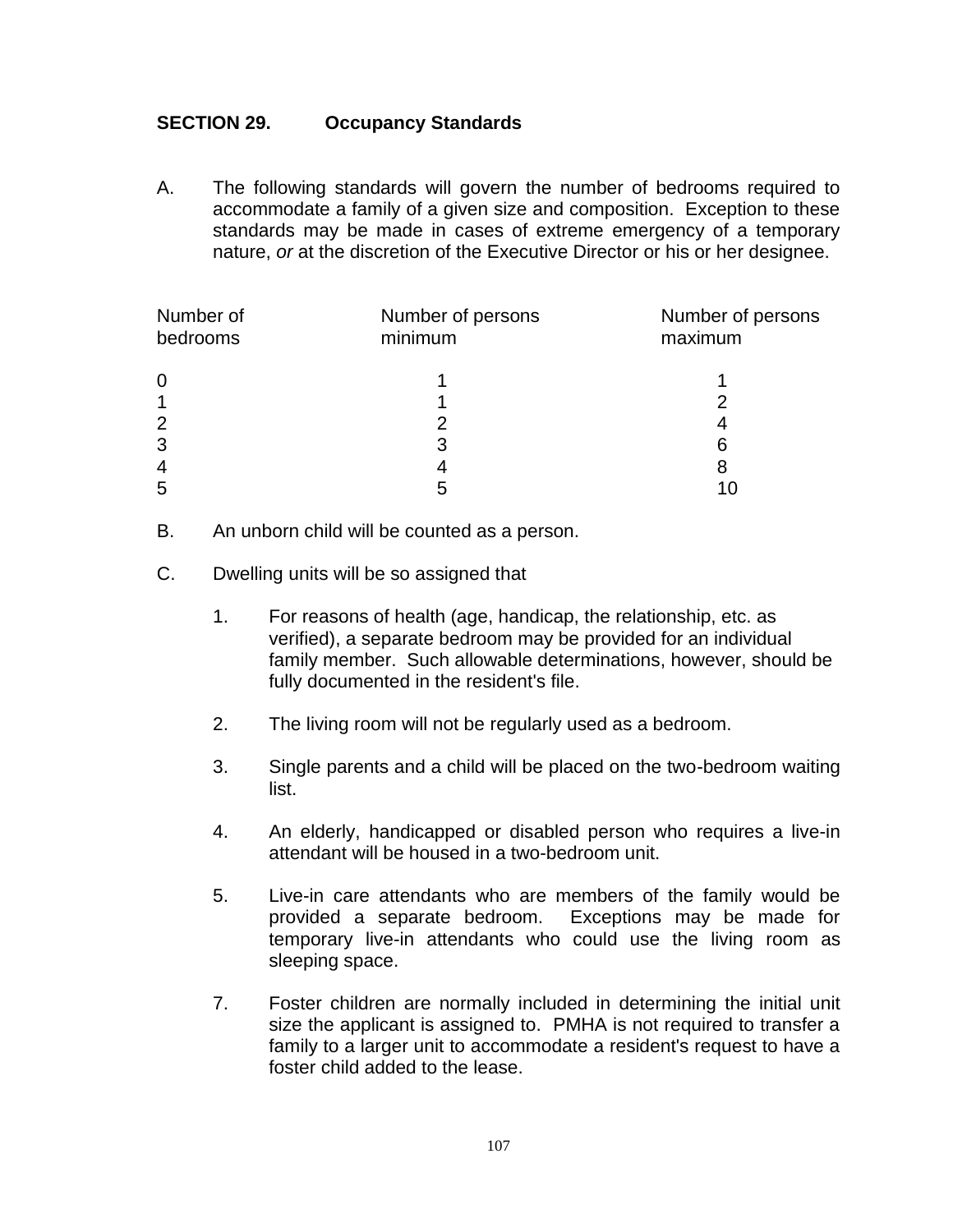### **SECTION 30. Transfers**

When it is found that the size of the dwelling unit is no longer suitable for the family in accordance with the standards, the family will be required to move. To the maximum extent possible, required transfers will take precedence over new admissions.

Transfers will be made without regard to race, creed, sex, age, national origin, familial status, religion, or handicap. They will not be made to units of equal size except to alleviate hardship in documented medical related cases, and with the approval of the Executive Director or an officially designated representative.

The PMHA will always consider a request to transfer as a reasonable accommodation for a person with a disability.

The PMHA will provide a 90-day grace period before placing Mandatory Transfer families on the waitlist. The 90-day period will begin the date the household change occurred.

#### **Families transferring:**

- Must have paid the security deposit paid in full at the current development.
- Any move-out charges will be paid by the deposit at the old unit.
- Once possession of the new unit is given to the tenant, full possession of the original unit must be returned to PMHA within seven (7) days.

### **Except in emergency situations, transfers will be avoided when the family is:**

- Delinquent in its rent
- About to be asked to move for reasons other than non-payment of rent
- Not in good standing with the PMHA due to rental history or a history of disturbances or other non-compliant issues.

Mandatory Transfers take precedent over Non-Mandatory Transfers. Individuals or families affected by Mandatory Transfers will have the opportunity to meet with the Property Manager in a case-conference setting to review options and procedures for transfer.

#### A. **In the case of Mandatory Transfers for Under-housed Families** (overcrowded):

1. Families with a newborn child will not be considered until that child is one year old and the household exceeds the occupancy standards.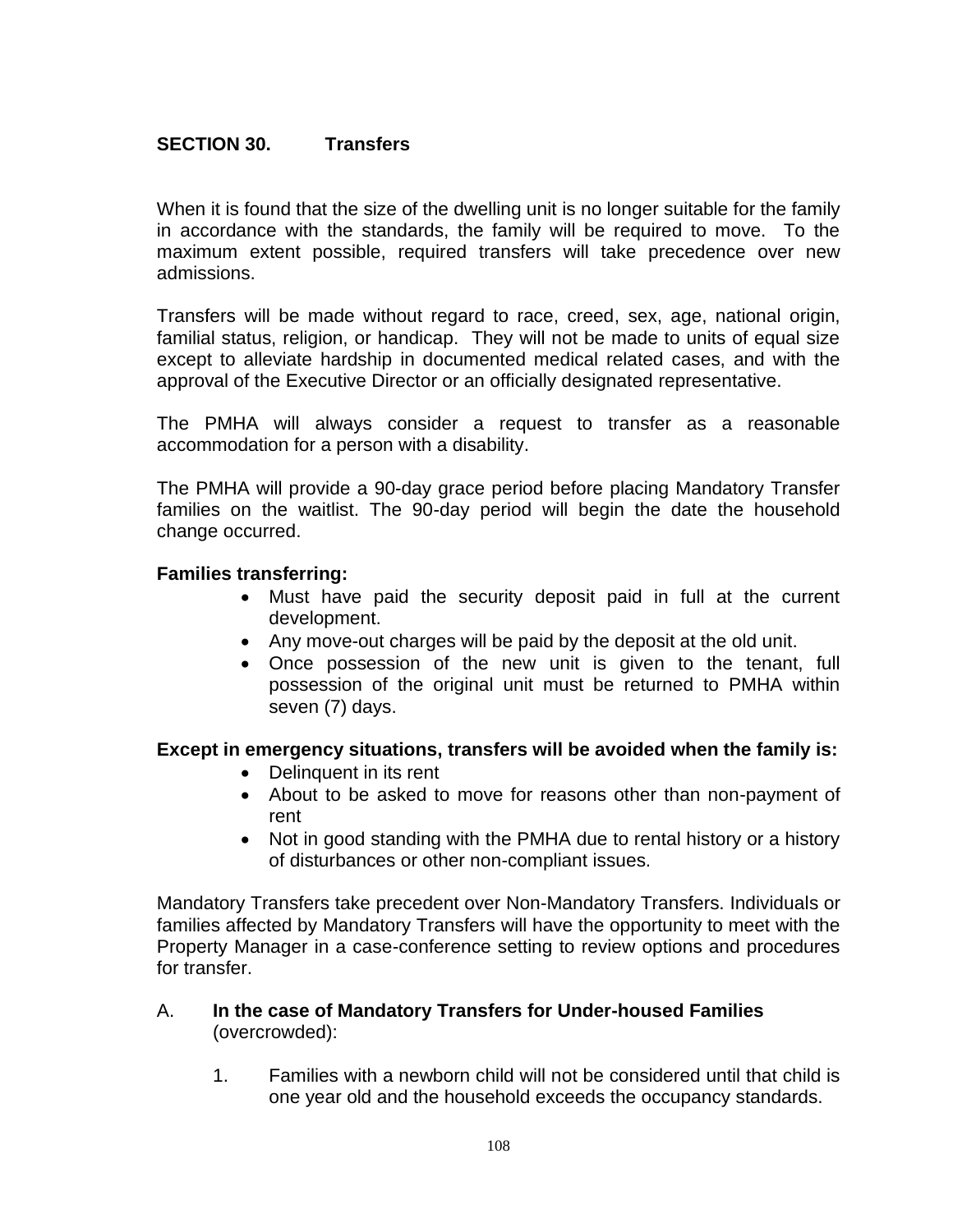- 2. The Property Manager will maintain a waitlist for under-housed families based on the date the changes in family composition occurred. Families will be served in the order placed on the waitlist.
- 3. Options for Under-housed families include:
	- a. Selection of size-appropriate PMHA housing or
	- b. Transfer to Section 8 when PMHA public housing units cannot accommodate the family size or an appropriate size public housing unit will not be available expeditiously.
- 4. Families will be afforded an opportunity to identify the PMHA development of their choice that has appropriate size units within **30 days** of being placed on the transfer waitlist. However, if the family fails to do so, the next size-appropriate unit within PMHA public housing stock will be offered to the family. *In the case of Mandatory* transfer, when a unit becomes available, a 30-days notice of availability will be give, and it will be necessary for the family to move to the unit of the appropriate size, and a new lease will be executed. The 30-day notice of availability will also serve as a 30-days notice to vacate the premise.

If the family refuses the offered unit, the Property Manager will evaluate the reason for the refusal and determine if it is one of good cause. If determined that there is no good cause, the PMHA will begin lease termination proceedings. The Property Manager has the authority to suspend the transfer policy for 30 days should the resident request such time as to provide sufficient information to the PMHA to support the family's position.

If the refusal was due to good cause, the family will remain on the top of the waitlist, and will be offered the next available unit that meets its size. If the family refuses to accept the next housing offer, the PMHA will begin lease termination proceedings.

# 5. **Transfers to Section 8**

- a. Section 8 will be available to large families who are underhoused and unable to move to other public housing units of appropriate size expeditiously.
- a. All tenants needing more than 4 bedrooms will be offered Section 8 assistance, as the PMHA has no units with more than 4 bedrooms.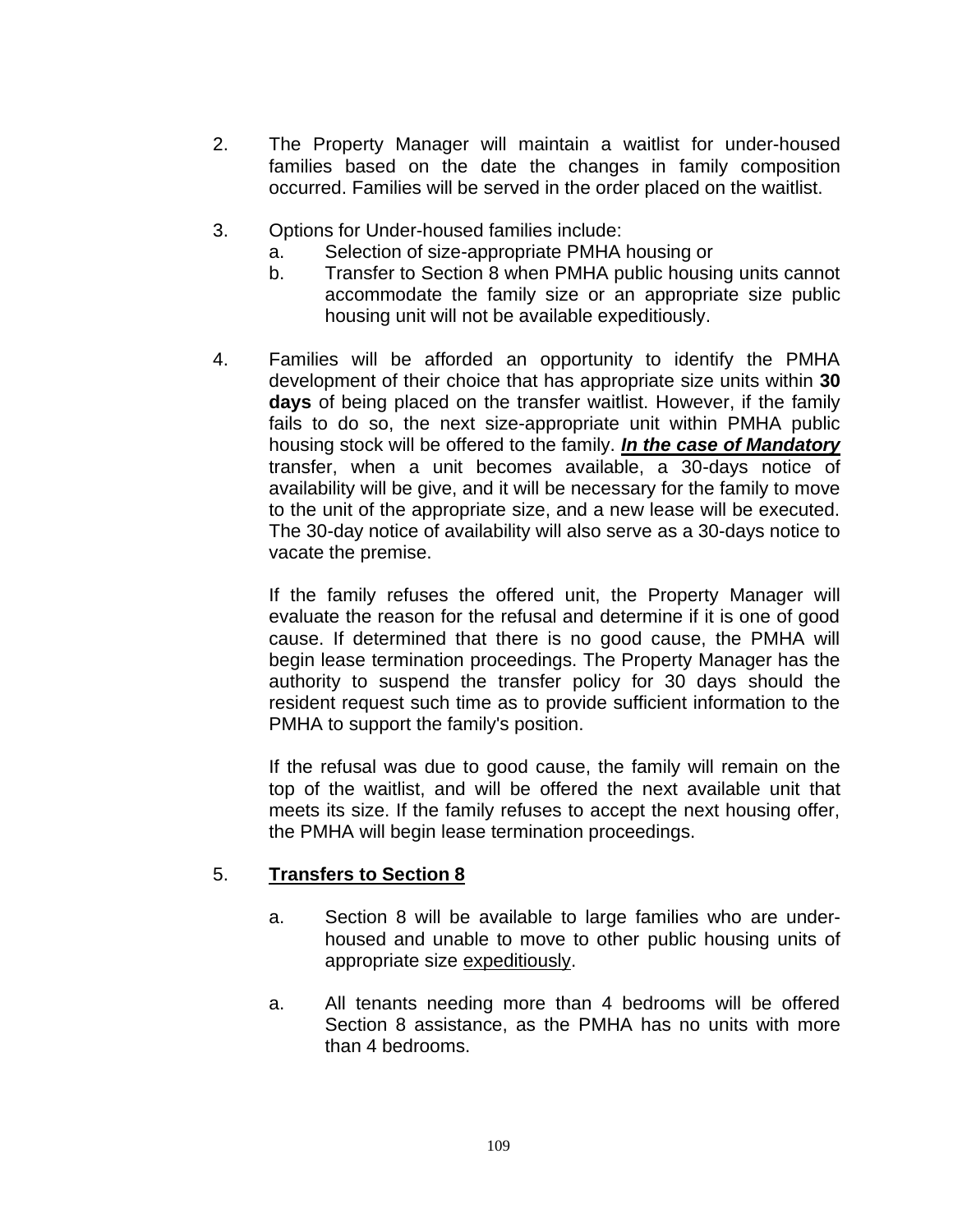- b. Tenants, who are under-housed (within the legal codes) and choose to continue to be under-housed in order to remain at the same housing development, will be required to state in writing that they have voluntarily chosen to be under-housed. At any time, these voluntarily under-housed families may decide differently, and accept the option to transfer within public housing or to accept a Section 8 subsidy.
- c. For Public Housing residents who obtain employment outside of PMHA's area of Public Housing stock or are unable to transfer due to the lack of vacancies in the area of the tenant's new employment, Section 8 assistance will be offered to families needing to move closer to their new employment. This policy will allow for greater mobility to areas of increased employment opportunities, including employment areas outside of Portage County.
- d. Public housing residents must remain in public housing at least 12 months before transferring to Section 8. The Executive Director may make exception to this provision upon review and recommendation of the Property Manager.
- e. The Assistant Director will approve the decision to offer Section 8 assistance. Once a Public Housing resident receives Section 8 assistance, all standard Section 8 procedures will apply.

# B. **In the case of Childless Sole Remaining Family Members:**

- 1. Transfers to Section 8 will be one of three alternatives offered to childless sole remaining family members residing in family public housing units having two or more bedrooms. In order to ensure that family units having two or more bedrooms are used to house families with children, sole remaining single adults or couples will be required either to move using a Section 8 subsidy; transfer to another appropriately sized unit within the PMHA's non-public housing inventory or transfer to elderly housing, if age appropriate.
- 2. The Property Manager will maintain a waitlist for Childless Sole Remaining Family Members based on the date the changes in family composition occurred. Families will be transferred in the order placed on the waitlist. Families will be placed on the waiting list after the expiration of the 90-day grace period, or referred for Section 8 as appropriate.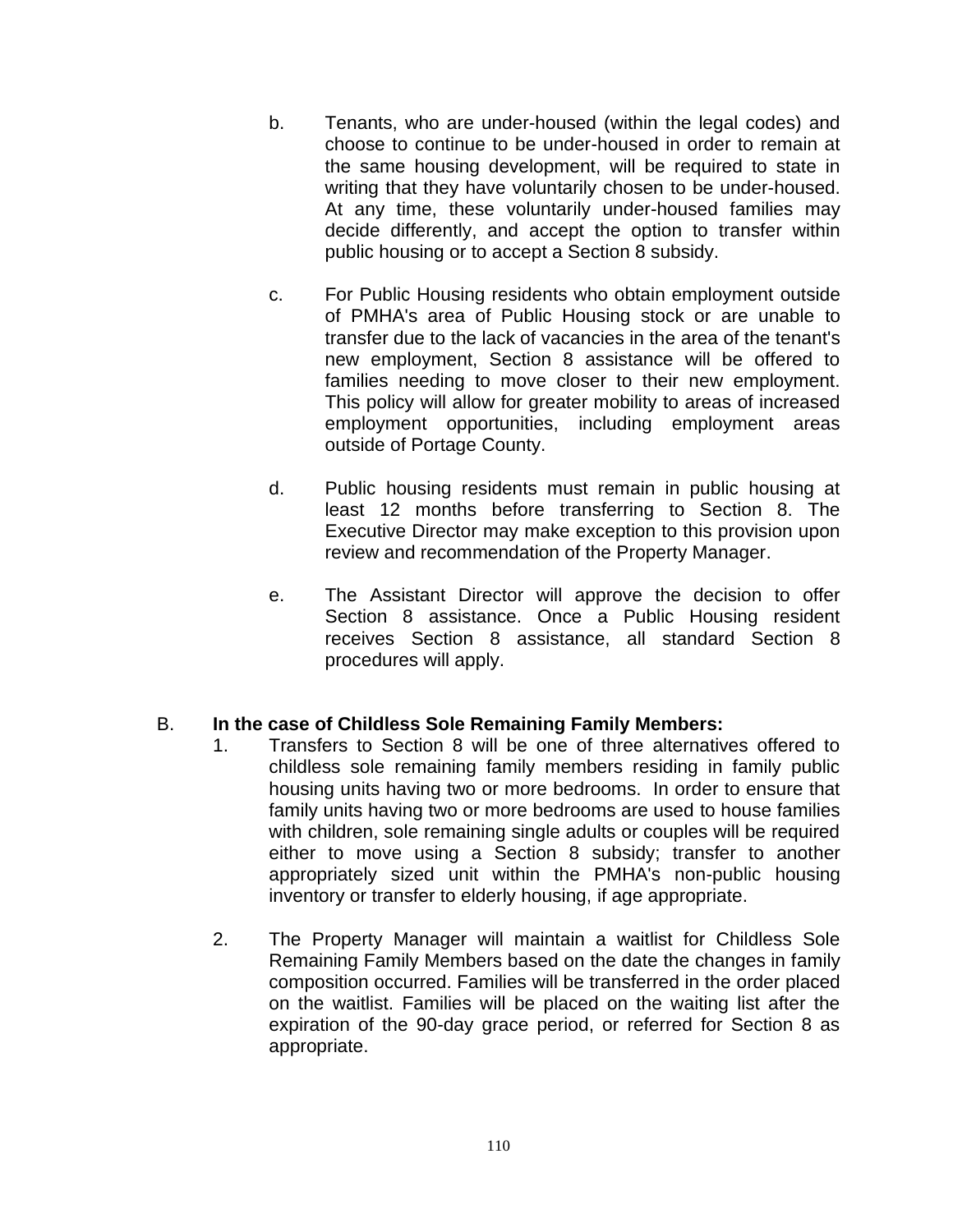3. When the family elects (and meets the criteria for elderly housing) to remain in an appropriately sized unit within PMHA housing, it will be afforded an opportunity to identify the PMHA development (Eastowne Manner or Etna House) of their choice that has appropriate size units within **30 days** of being placed on the transfer waitlist. However, if the family fails to do so, the next vacant sizeappropriate unit will be offered to the family. When a unit becomes available, it will be necessary for the family to move to the unit of the appropriate size, and a new lease will be executed.

If the family refuses the offered unit, the Property Manager will evaluate the reason for the refusal and determine if it is one of good cause. If determined that there is no good cause, the PMHA will begin lease termination proceedings. The Property Manager has the authority to suspend the transfer policy for 30 days should the resident request such time as to provide sufficient information to the PMHA to support the family's position.

4. The family may choose an offer of Section 8 assistance, with approval by the Housing Program Manager. The Section 8 voucher qualifies the family for a unit at PMHA non-public housing stock, or the family may choose to use the voucher elsewhere. Once a Public Housing resident receives Section 8 assistance, all standard Section 8 procedures will apply.

# C. **In the case of Over-housed Families**

Families having more bedrooms than needed for their family size are considered to be over-housed. When there is a change in family composition resulting in over-housed, the Property Manager will notify the family, and place it on the transfer waitlist after the 90-day grace period, which begins the date of the family-composition change. Should the family composition change during the 90 day-grace period and the family is no longer over-housed, no transfer will be required.

The Property Manager will offer the family/individual a case conference to discuss transfer options and procedures.

Families will be afforded an opportunity to identify the PMHA development of their choice that has appropriate size units within **30 days** of being placed on the transfer waitlist. However, if the family fails to do so, the next size-appropriate unit within PMHA public housing stock will be offered to the family. When a unit becomes available, it will be necessary for the family to move to the unit of the appropriate size, and a new lease will be executed.

If the family refuses the offered unit, the Property Manager will evaluate the reason for the refusal and determine if it is one of good cause. If determined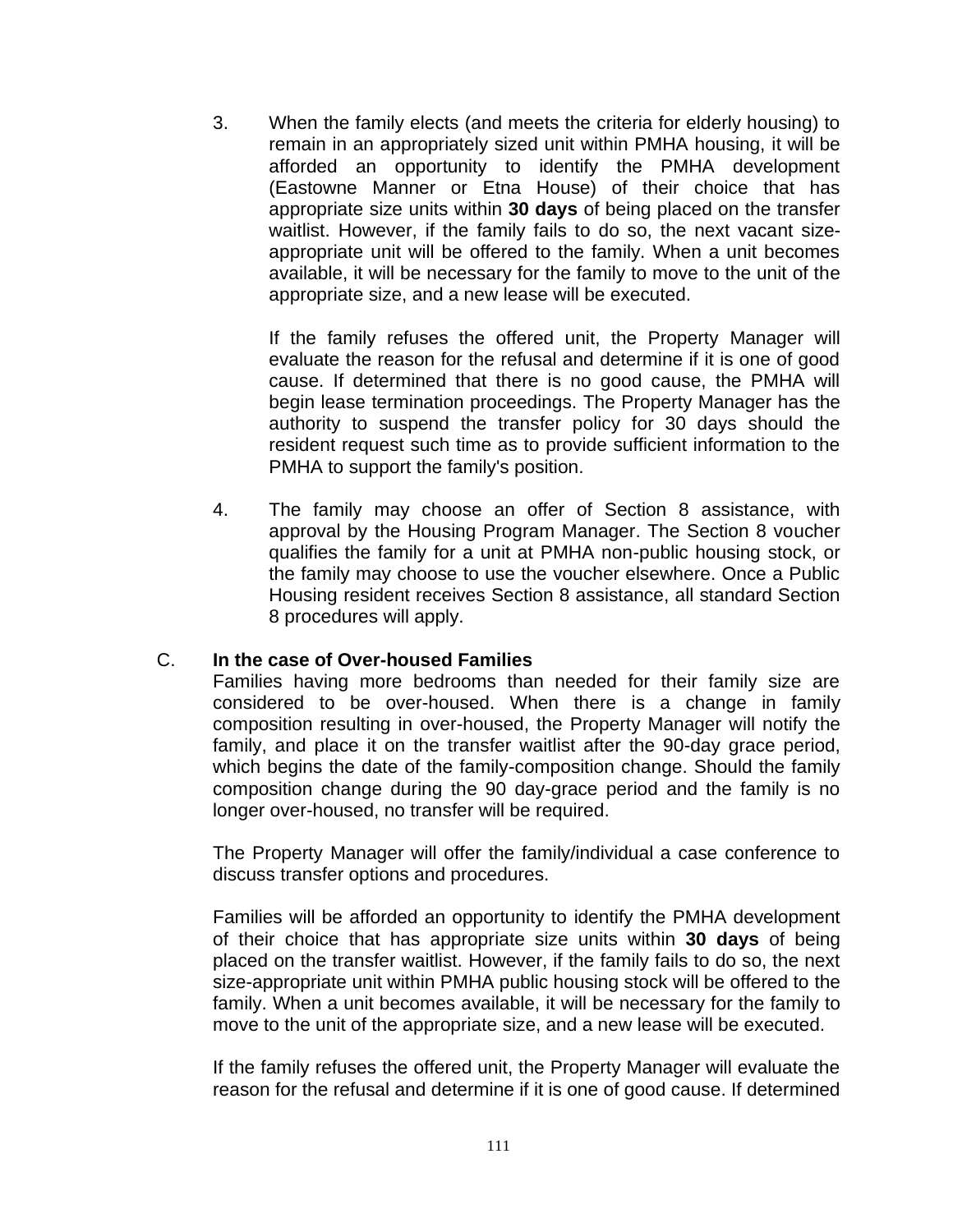that there is no good cause, the PMHA will begin lease termination proceedings. The Property Manager has the authority to suspend the transfer policy for 30 days should the resident request such time as to provide sufficient information to the PMHA to support the family's position.

If the refusal was due to good cause, the family will remain on the top of the waitlist, and will be offered the next available unit that meets its size. If the family refuses to accept the next housing offer, the PMHA will begin lease termination proceedings.

The inconvenience or undesirability of changing schools for any minor child will not be considered good cause.

# D. **In the case of Non-Mandatory Transfers**

A request for a Non-Mandatory Transfer:

- Must be expressed in writing and submitted to the Property Manager
- Must be reviewed and approved by the Director

# *Mandatory transfers will be granted only when "good cause" exists.*

In cases of Non-Mandatory Transfers, the selection process will typically alternate between current residents and waiting-list applicants. The exception being when extraordinary conditions exist among current residents needing transfers due to self-sufficiency efforts, temporary relocations due to unit renovations, or other non-typical circumstances.

If a family who initiated a request refuses an offered unit, it will be removed from the transfer list unless the *Director* determines that the refusal was made for good cause.

Good cause may be:

- Handicap or child-care assistance necessary for employment or schooling is not accessible.
- Suitable health care needs are not available
- Essential services are inaccessible
- Intervention by agencies with legal authority

Note: A three years waiting period from the time of a non-mandatory transfer request will be applicable when:

- Siblings share a bedroom
- An additional family member(s) added to the lease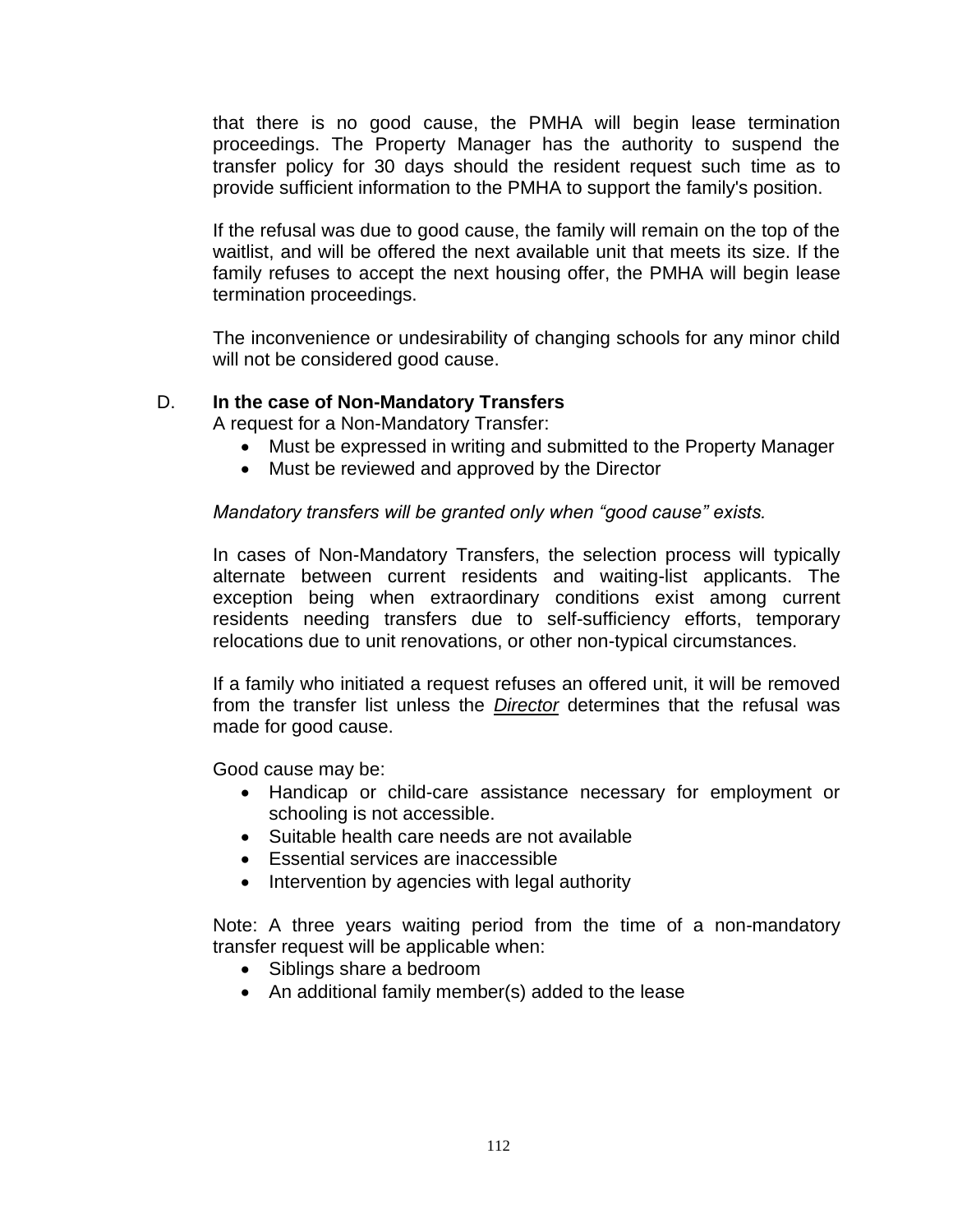# E. **Scattered Site Transfers – Under PMHA's Moving to Work Program**

Public Housing Scattered Site Units (Duplexes and Single Family Homes) will be offered to select current Public Housing families based on their household size and positive rental history with PMHA. To be eligible to apply for AND to be offered a Scattered Site Unit the family must:

- 1) Be a Public Housing tenant for at least 12 months,
- 2) Have zero housekeeping violations in the last 12 months,
- 3) Have zero substantiated neighbor complaints in the last 24 months and
- 4) Have a timely rent payment history for the last 12 months (no 3 Day Notices issued for late payment and/or non-payment of rent.

Families meeting the above criteria will apply for placement on the Scattered Site Transfer Waiting List and will be able to identify all the type(s) of units they are interested in (duplexes, single family homes) as well as the locations (Kent, Ravenna, Rootstown, Windham, etc.).

Participants will be selected from the Scattered Site Transfer Waiting List in date and time order of being placed on the list. If two or more households become eligible at the same date and time and are ranked equivalently on the waiting list, the PMHA will select the household with the longest rental history with the Public Housing Program.

Each qualifying family will be offered a maximum of 2 (two) Scattered Site Unit Offers that meet their selections made on the application. If the tenant fails to accept and move into one of the units offered they will be removed from the Scattered Site Transfer Waiting List and will have to reapply.

Public Housing tenants who apply for the Scattered Site Transfer Waiting List that are not eligible will receive a written notice specifying the reasons they are not eligible and will be encouraged to reapply when they meet the positive rental history requirements. Affected households will also be given the opportunity to meet with the Property Manager to dispute the accuracy and/or relevancy of the reasons given for the ineligibility for transfer.

# F. **Moving Costs**

The resident will pay all moving costs, except if the unit is not habitable through no fault of the resident or if the PMHA generates the move based on its own need.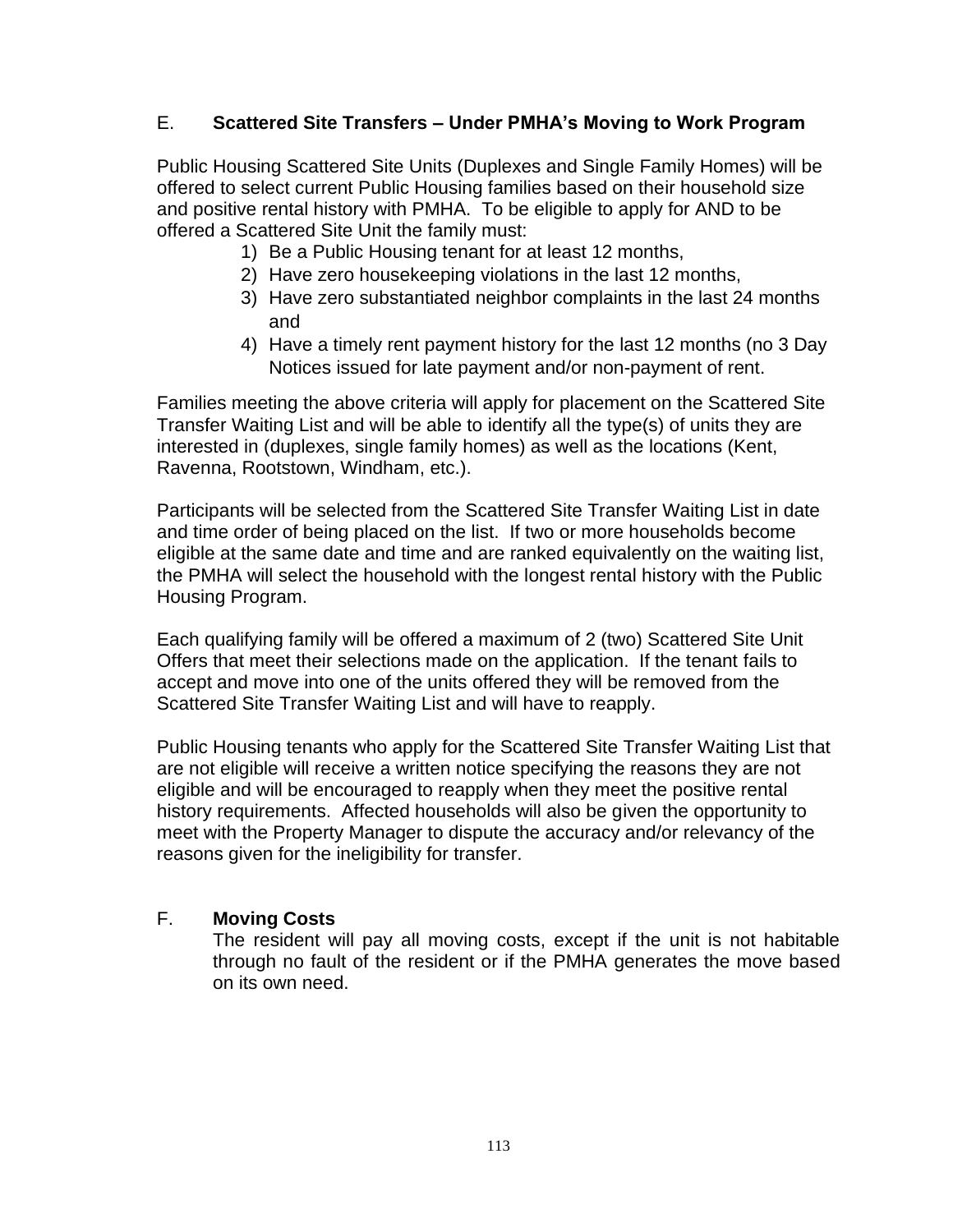#### **SECTION 31. Tenants use of the unit for legal profit-making activities**

With the written consent of PMHA, a resident may engage in legal profitmaking activities in the dwelling unit. The Housing Portfolio Manager will review all requests from residents to determine whether PMHA will provide written consent to operate the activity. An example of the types of business that will be permitted may include but are not limited to: typing and/or word processing services, computer services, day-care, tutorial services, telephone sales, piano lessons. Retail sales or storage of retail merchandise is prohibited.

PMHA will determine whether such activities are incidental to primary use of the leased unit for residence by members of the household. The business must comply with the city's zoning code, and the resident must supply proof of proper license and insurance. PMHA will review the insurance policy to determine if the resident has appropriate insurance coverage.

The expected volume of clients who may purchase the services shall not impact on parking for PMHA residents. Structural alteration of the unit will not be granted. No signs will be permitted on the property.

It may be required that the resident organize a meeting with the immediate neighbors to solicit their opinions of the operation of the activities in the neighborhood. Residents who obtain approval to operate profit-making activities in their units will be required to sign an addendum to their lease that will stipulate their responsibilities per this policy and any other applicable licensing and zoning codes. Each request will be reviewed on a case-by-case basis. Resident's total tenant contribution would include the income from the profit-making activities in accordance with these policies.

There may be different criteria applied to assess the type of business and whether it would be feasible to approve such business according to the type of unit the resident is living in (i.e. scattered-site, single family semidetached or inner-row, high rise).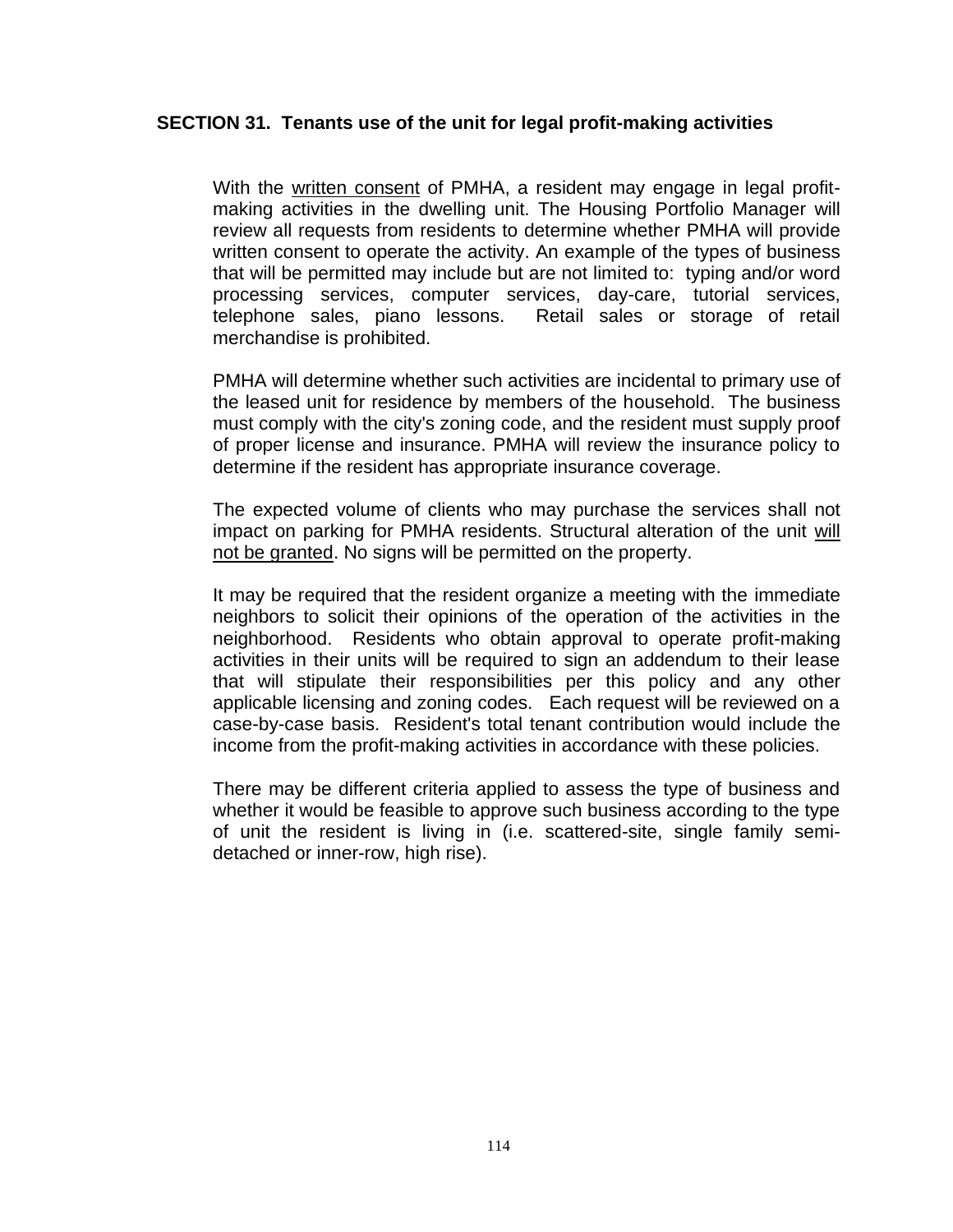# **SECTION 32. Tenant-Paid Utilities**

In a portion of the Authority's developments, tenants pay the cost of certain utilities directly to the supplier of utilities. When this is the case, the tenants' rents are reduced by an allowance of utilities that is developed by the Authority. See Appendix B for current Utility Allowances.

In cases where the Allowance for Utilities exceeds the Total Tenant Payment, the amount will be issued to the Tenant in the form of a Utility Reimbursement Payment. The Utility Reimbursement Payment will be applied to unpaid household debt owed to the PMHA unless a Repayment Agreement has been signed to address the debt.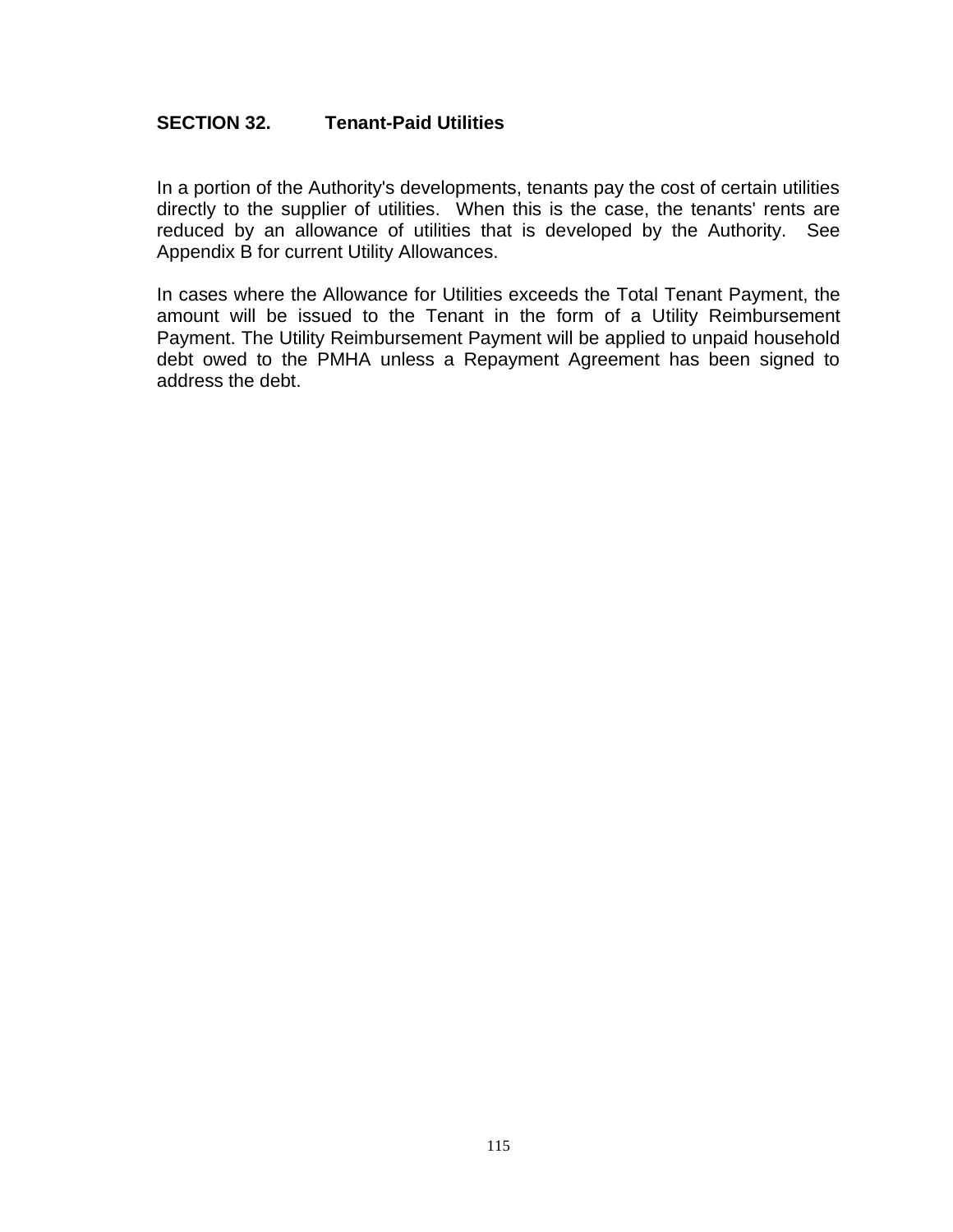# **SECTION 33. Procedures & Definitions in Determining Income & Rent**

**Annual income** [*24 CFR 913.106* ] -- annual income is the anticipated total income from all sources, including net income derived from assets, received by the family head and spouse (even if temporarily absent) and by each additional family member. Annual income is anticipated income for the 12-month period following the effective date of initial determination or re-examination of income, exclusive of income that is temporary, non-recurring, or sporadic as defined later in this section or is specifically excluded from income by other federal statute. Note: The gross Social Security entitlement may be in dollars and cents amount, but Social Security monthly checks are always rounded down to even dollar amounts.

Adjusted Income [24 CFR 913,102] adjusted income (the income upon which rent is based) means annual income less the following deductions and exemptions:

#### **For All Families**

- A. Child care expenses--a deduction of amounts anticipated to be paid by the family for the care of children under 13 years of age for the period for which annual income is computed (but only when such care is necessary to enable a family member to seek to be or be gainfully employed or to further his/her education). Amounts deducted must be un-reimbursed expenses and shall not exceed:
	- (a) The amount of employment income included in annual income.
	- (b) An amount determined to be reasonable by the Housing Programs Manager.
	- NOTE: Beginning April 1, 2012, the unreimbursed childcare deduction will be eliminated. For all annual recertifications of income effective April 1, 2012 through March 30, 2013 no household will experience a rent increase of more than \$30 per month as a result of this policy change.
- B. An exemption of \$480 for each member of the family residing in the household (other than the head, or spouse, or live-in aide, or foster child) who is under eighteen years of age or who is eighteen years of age or older and disabled, handicapped, or a full-time student. A single pregnant woman is not entitled to the dependent allowance until after the birth of the child.
- C. Disability Assistance Expenses -- a deduction of reasonable amounts paid for attendant care or auxiliary apparatus expenses for disabled family members where such expenses are necessary to permit a family member(s), including the disabled member, to be employed. The expenses are anticipated for the period for which annual income is computed and in no event may the amount of the deduction exceed the employment income earned by the family member(s) freed to work. Disability assistance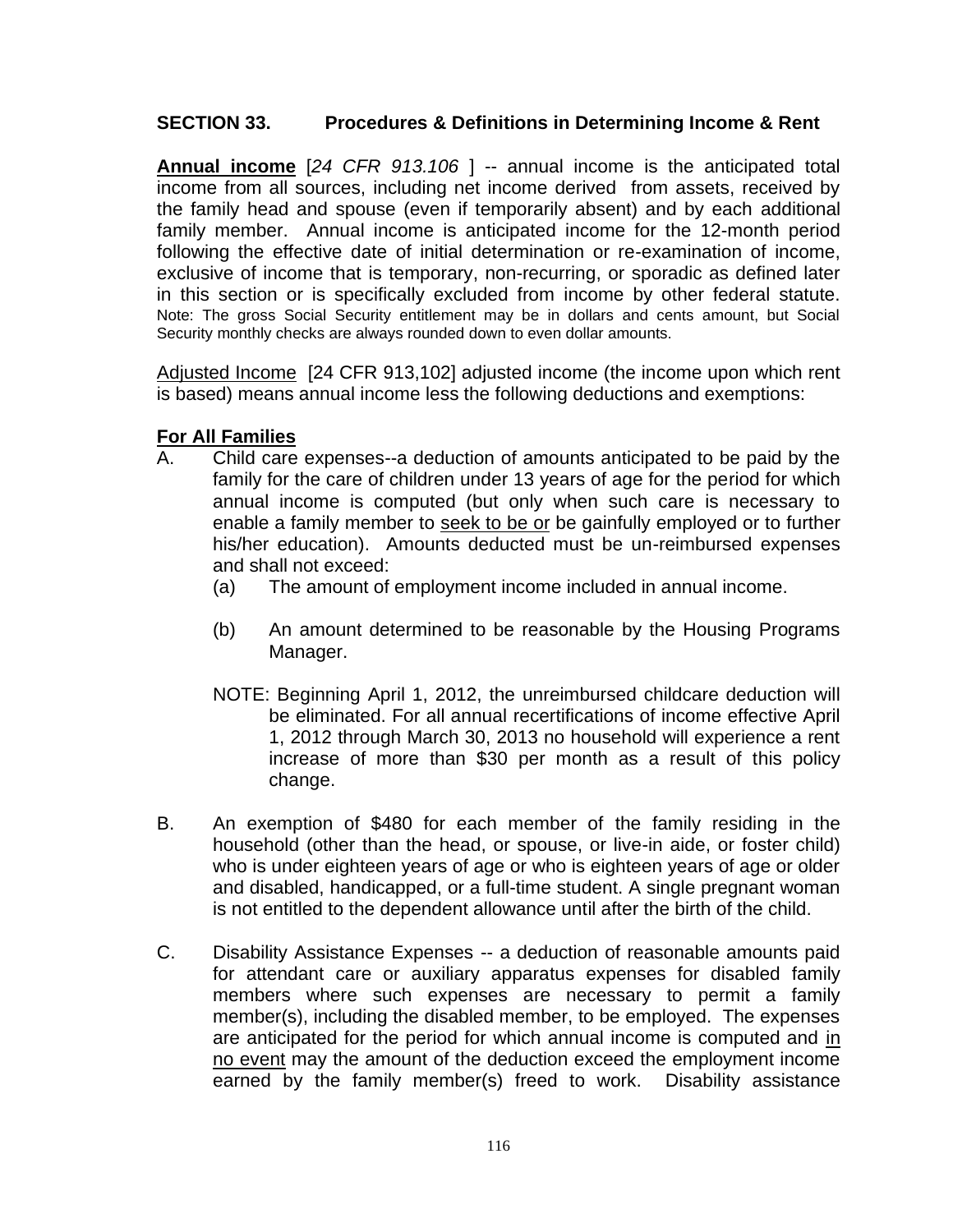expenses cannot be claimed if they are paid to a family member or reimbursed by an outside source.

Equipment and auxiliary apparatus may include but is not limited to: wheelchairs, lifts, reading devices for the visually handicapped, and equipment added to cars and vans to permit their use by the disabled family member.

- 1. For non-elderly families and elderly families without medical expenses: The amount of the deduction equals the cost of all unreimbursed expenses for disability-related care and equipment less three percent of annual income, provided the amount so calculated does not exceed the employment income earned.
- 2. For elderly families with medical expenses: The amount of the deduction equals the cost of all un-reimbursed expenses for disability-related care and equipment less three percent of annual income, provided the amount so calculated does not exceed the employment income earned, plus medical expenses as defined below.
- D. Medical Expense Deduction (for elderly and disabled families only) -- A deduction of un-reimbursed medical expenses, including health insurance premiums, anticipated for the period for which annual income is computed. Medical expenses include but are not limited to: services of physicians and other health care professionals, services of health care facilities, insurance premiums (including the cost of Medicare), prescription and nonprescription medicines, transportation to and from treatment, dental expenses, eyeglasses, hearing aids and batteries, attendant care (unrelated to employment of family members), and payments on accumulated medical bills. To be considered by PMHA for the purpose of determining a deduction from income, the expenses claimed must be verifiable:
	- 1. For elderly families without disability-related expenses: The amount of the deduction shall equal total medical expenses less three percent of annual income.
	- 2. For elderly families with both disability-related and medical expenses: The amount of the deduction is calculated as described in the preceding paragraphs unless impacted by the Medicare prescription discount card or transitional assistance.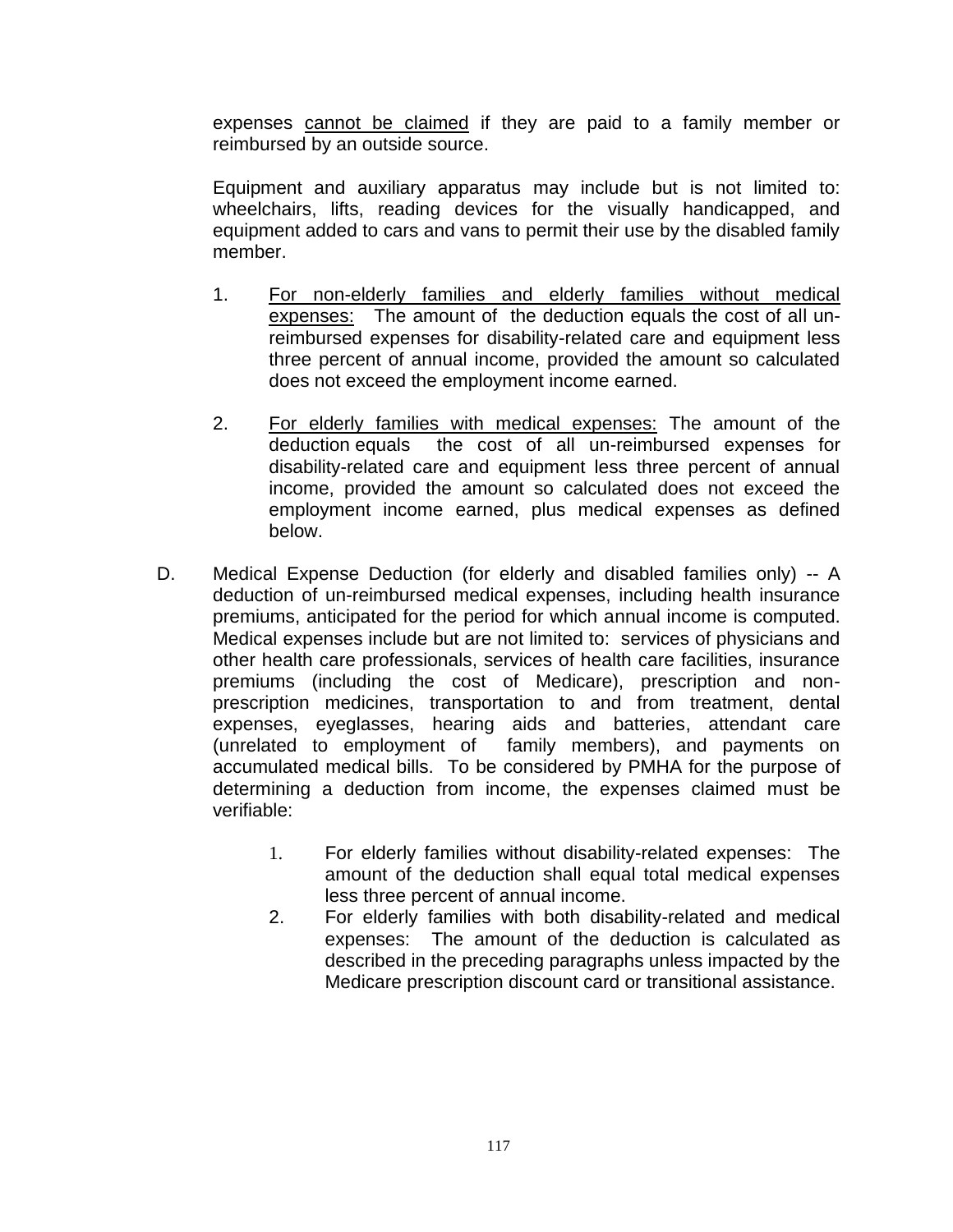# **E. Medicare Prescription Drug Plan- Part D Program (Effective January 1, 2006)**

In calculating annual income for a family, the low-income subsidy received to assist low-income persons in paying for their Medicare prescription drug plan costs will be excluded as annual income for the purpose of calculating any rent assistance.

The amount of un-reimbursed out-of-pocket expenses for prescription drugs will be treated as a standard medical deduction when determining the family's medical expenses deduction.

Persons with a Medicare prescription drug plan may be required to pay a premium, which will be counted as a medical deduction.

Tenants do not have to report they have enrolled in a Medicare prescription drug plan until the time of their next recertification.

Enrollment in a Medicare prescription drug plan must be verified.

The amount of un-reimbursed out-of-pocket expenses and the amount of the premium must be verified by third-party verification or documentation of the file must occur as to why third-party verification was unavailable. Tenants may provide program statements they receive to help verify how much they spend on prescription drugs.

- F. Elderly Household Exemption -- An exemption of \$400 per household. See next section for definition of elderly family.
- G. 29.6% Total Tenant Payment

Effective August 1, 2018 (beginning with the next annual recertification for existing program participants) a family's TTP will be calculated using 29.6% of their gross monthly income with no deductions or allowances. For households where this calculation method increases the TTP by more than \$30.00 per month, the increase will be capped at \$30.00 until the next annual recertification or until the household experiences a change that results in the recalculation of the TTP, whichever comes first.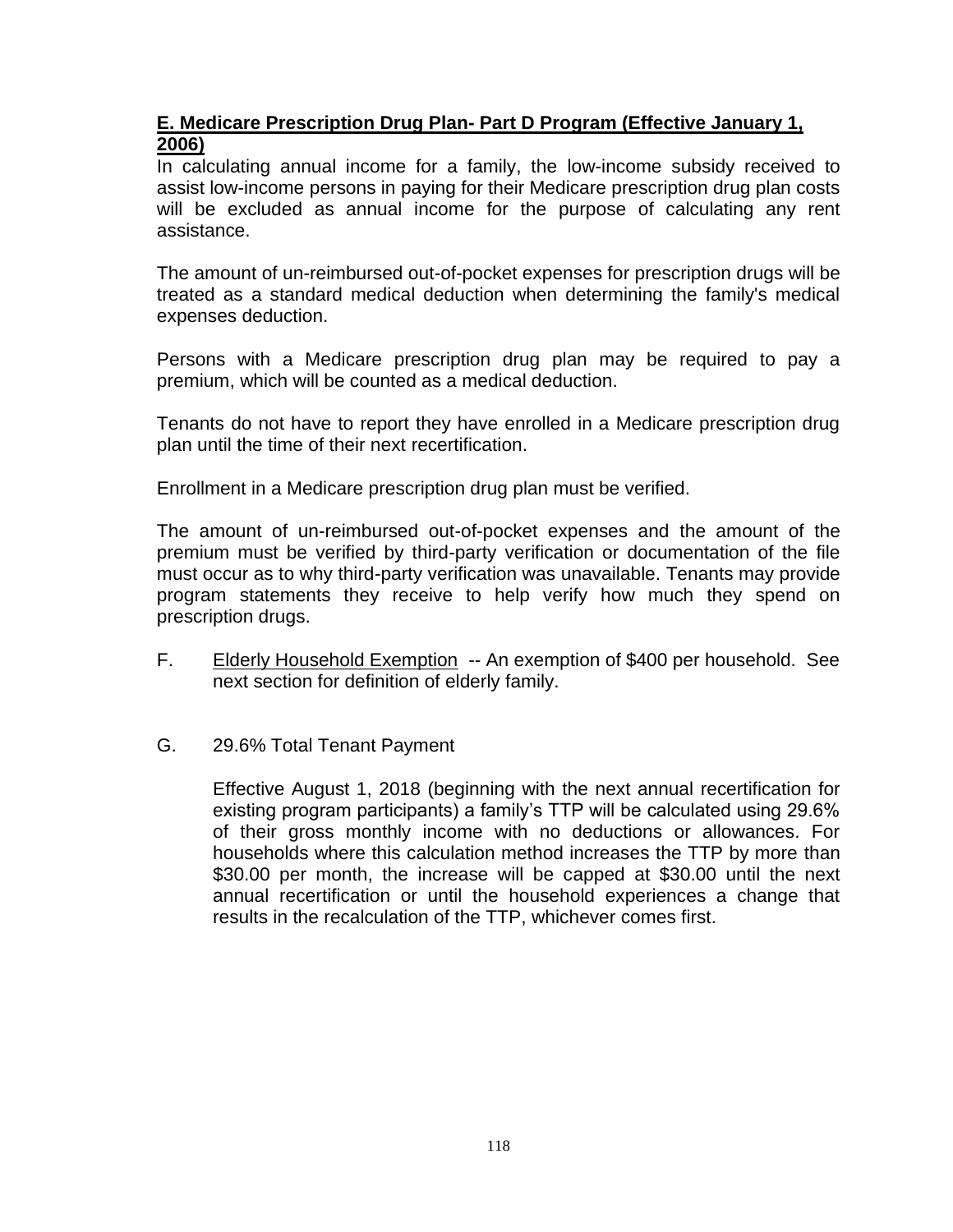#### **Definitions:**

Accessible -- When used with respect to the design, construction, or alteration of a facility or portion of a facility, other than an individual dwelling unit, means that the facility when designed, constructed or altered can be approached, entered, and used by individuals with physical disabilities. Accessible, when used with respect to individual dwelling units, means that the unit must be located on an accessible route and when designed, constructed, altered or adapted can be approached, entered, and used by individuals with physical disabilities.

When an individual dwelling unit in an existing facility is being made accessible for use by a specific individual (current occupant, another occupant in a non-accessible unit controlled by the same housing provider, or an applicant), the unit will be deemed accessible if it meets the standards that address the particular disability of such a person.

- Adaptability-- The ability to change certain elements (e.g. kitchen counters, sinks, grab bars, etc.) in a dwelling unit to accommodate the needs of disabled and non-disabled persons; or ability to meet the needs of persons with different types and degrees of disability
- Assets -- NOTE: Under Moving-To-Work, assets will not be considered for income determination and rent calculation. Assets mean "cash (including checking accounts) stocks, bonds, savings, equity in real property, or the cash value of life insurance policies not including the value of personal property such as furniture, automobiles and household effects." [24 CFR 913.102] Assets are treated as excluded income.
- Auxiliary Aids & Services -- Means services or devices that enable persons with impaired manual or speaking skills to have an equal opportunity to participate in and enjoy the benefits of programs or activities. The Authority is not required to provide individually prescribed devices, readers for personal use or study, or other devices of a personal nature. [See 24 CFR 8.6]

Child Care Expenses --See definition of adjusted income.

Co-Head – An individual in the household who is equally responsible for the lease with the head of household. A family may have a spouse or co-head, but not both. A co-head never qualifies as a dependent.

Current Illegal Use of Drugs -- Means use of drugs that occurred recently enough to justify a reasonable belief that a person's drug use is current or that continuing use is a real and ongoing problem.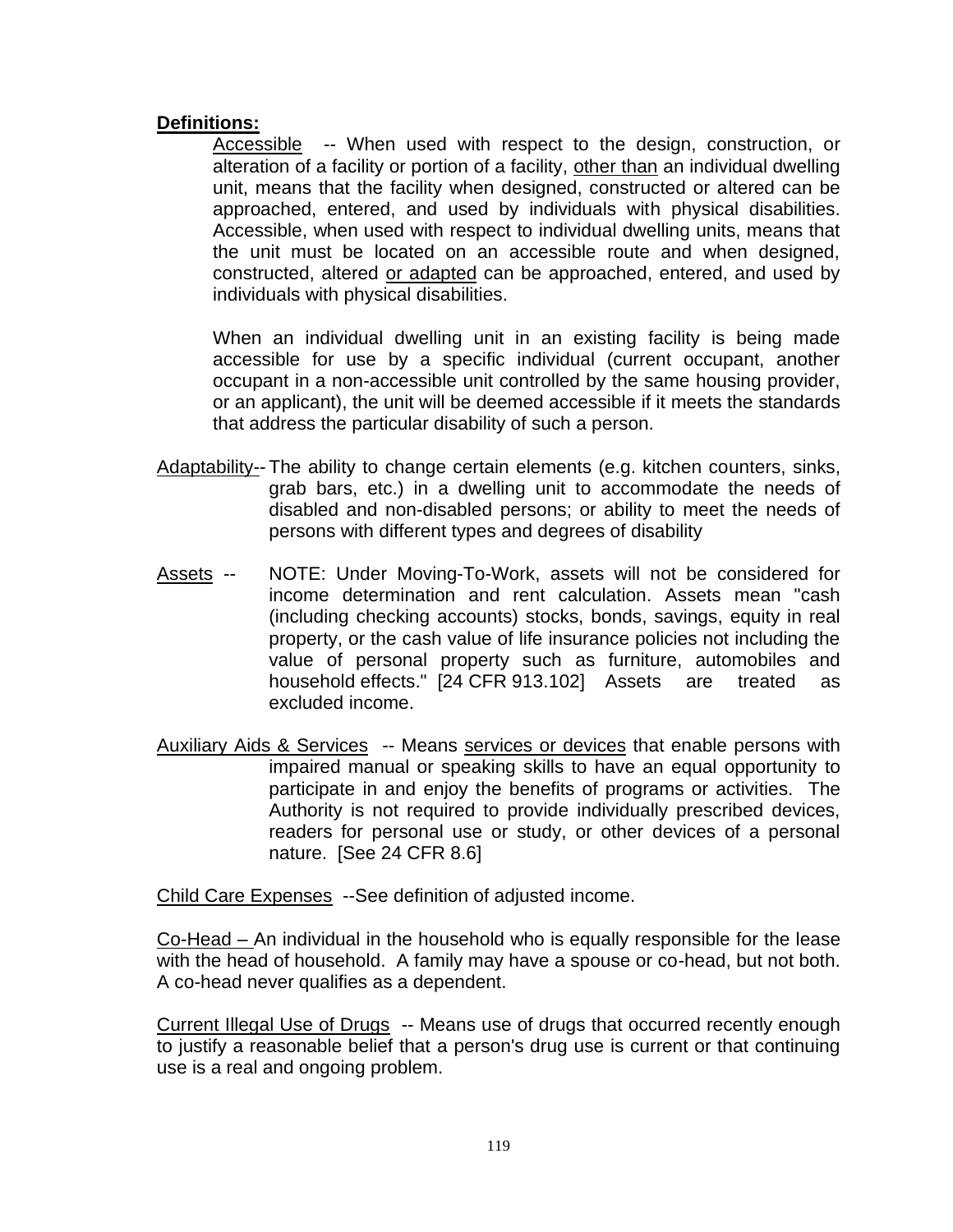Dependent - A member of the household, other than head, spouse, co-head, sole member, foster child, or live-in aide, who is under 18 years of age, or 18 years of age or older and disabled, handicapped, or a full-time student. [24 CFR 913.102] note: A single pregnant woman is not entitled to the dependent allowance until after the birth of the child.

Dependent Exemption -- See definition of adjusted income.

- Development -- Means the whole of one or more residential structures and appurtenant structures, equipment, roads, walks, and parking lots which are covered by a single ACC for Federal financial assistance, or are treated as a whole for processing purposes, whether or not located on a common site.
- Disabled Person -- A person who is under a disability as defined in Section 223 of the Social Security Act or in Section 102(5)(b) of the Developmental Disabilities Services and Facilities Construction Amendments of 1970 [24 CFR 912.2 and 913.102].
	- A. Section 223 of the Social Security Act defines disability as:
		- 1. Inability to engage in any substantial gainful activity by reason of any medically determinable physical or mental impairment which can be expected to result in death or which has lasted or can be expected to last for a continuous period of not less than 12 months; or
		- 2. In the case of an individual who has attained the age of 55 and is blind [within the meaning of blindness as defined in Section 416(i)(1) of this title], and unable by reason of such blindness to engage in substantial gainful activity requiring skills or abilities comparable to those of any gainful activity in which the individual has previously engaged with some regularity and over a substantial period of time.
	- B. Section 102 (b) 5 of the Development Disabilities Services and Facilities Construction Amendments of 1970 defines disability as: disability attributable to mental retardation, cerebral palsy, epilepsy, or another neurological condition of an individual found by the Secretary (of Health, Education, and Welfare) to be closely related to mental retardation or to require treatment similar to that required for mentally retarded individuals, which disability originates before such individual attains age 18, which has continued indefinitely, and which constitutes a substantial handicap to such individual.

Displaced Person -- A person involuntarily displaced by government action or a declared national disaster.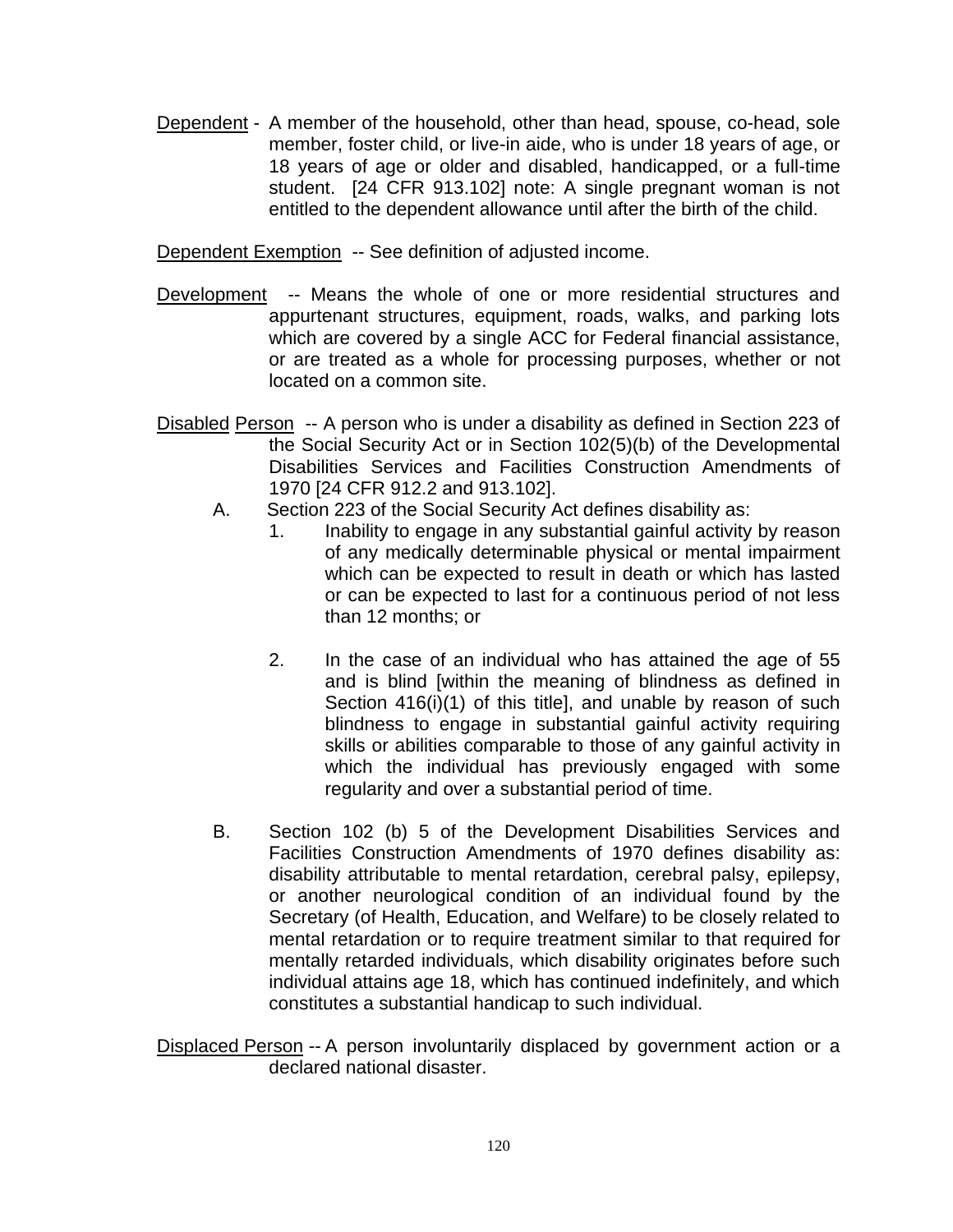- Drug -- Means a controlled substance as defined in Schedules I through V of Section 202 of the Controlled Substances Act (21 U.S.C.. 812). Note: Alcohol is not controlled substance.
- Elderly Family -- A family whose head or spouse (or sole member) is at least sixty-two years of age, or disabled or handicapped as defined in this section. It may include two or more elderly, disabled, or handicapped persons living together, or one or more such persons living with one or more live-in aides [24 CFR 912.2 and 913.102].
- Family -- Two or more persons related by blood, marriage, adoption or other operation of law, or two or more persons who are not so related but who will live together in a stable relationship and share resources.

Elderly family, single person, or a displaced person, each as defined in this policy; or a single individual who is pregnant at the time of admission or in the process of securing legal custody of any individual under 18 years of age; or, for purposes of continued occupancy, the remaining member of a resident family.

Other persons, including foster children, live-in aides, and members temporarily absent, may be considered a part of the family group if they are living or will live regularly with the family.

- Familial Status -- One or more individuals (who have not attained the age of eighteen years) being domiciled with:
	- A. A parent or another person having legal custody of such individuals; or
	- B. The designee of such parent or other person having such custody with the written permission of such parent or other person. The FHAA protections afforded against discrimination based on familial status apply to any person who is pregnant or in the process of securing legal custody of any person who has not attained the age of 18 years.
- Full-Time Student -- A person who is carrying a subject load, which is considered full-time for day students under the standards and practices of the educational institution attended. Educational institution shall include but not be limited to: college, university, secondary school, vocational school or trade school [24 CFR 913.102].
- Head of Household -- Head of the Household means the family member who is the adult member of the household who is designated by the family as head, is wholly or partly responsible for paying the rent, and has the legal capacity to enter into a lease under State/local law. A family may designate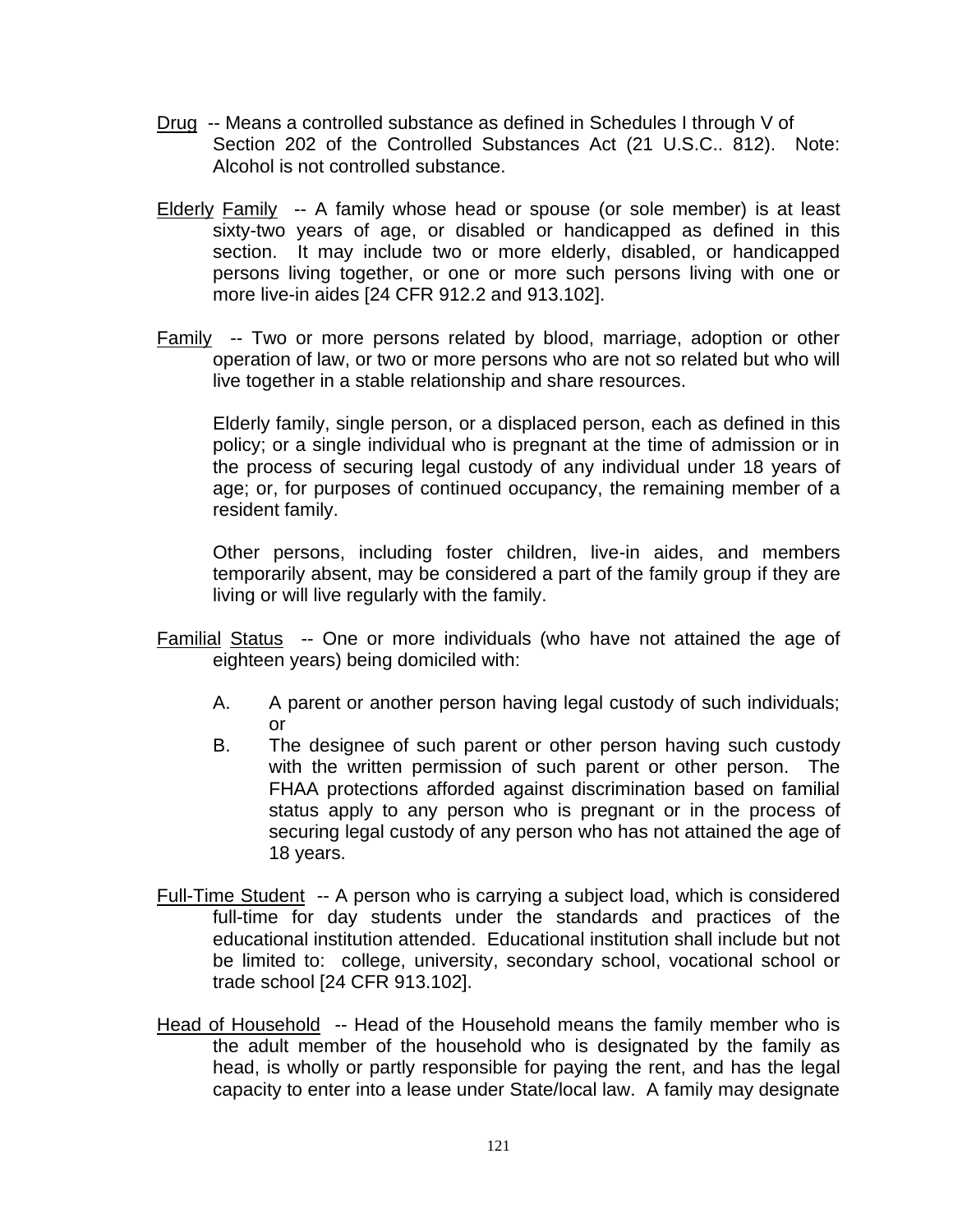an elderly or disabled family member as head of household solely to qualify the family as an elderly household, provided that the person is at least partially responsible for paying the rent.

HUD Passbook Rate -- Rate applied to determine the imputed income from assets when the total cash value of the family's assets exceeds \$5,000. See definition of annual income in these policies.

Imputed Welfare Income- the amount of annual income not actually received by a family, as a result of a specified welfare benefit reduction, that is nonetheless included in the family's annual income for purposes of determining rent.

The PMHA will not reduce rent, even though the family has experienced a reduction in benefits when:

- 1. Welfare benefits are reduced because of welfare fraud (verified by the Portage County Department of Job and Family Services)
- 2. Welfare benefits are reduced because of noncompliance with economic self-sufficiency requirements (verified by the Portage County Department of Job and Family Services)

In such situations, imputed welfare income will be included as part of the family's annual income for rent determination. Under no circumstances will a resident who is under an imputed welfare income sanction pay less rent than the share of rent based on the former welfare income.

The PMHA will reduce resident's rent:

- 1. At expiration of lifetime or other time limit on the payment of welfare benefits
- 2. If a family member cannot find a job, even though he or she has completed the required economic self-sufficiency requirement
- 3. Because the family's welfare grant was reduced for noncompliance with some other welfare agency requirement
- 4. Because of an earlier inadvertent overpayment

The above is not an all-inclusive list of situations in which welfare benefits might be reduced and the PMHA would reduce rent. A case-by-case approach will be adopted by the PMHA to ensure appropriate consideration is rendered to residents.

The PMHA will not make a determination about whether or not to grant a rent reduction, or conversely, impute welfare income until written verification from the Portage County Department of Job and Family Services (PCDJFS) furnishes written verification of the dollar amount of welfare reduction, the term of the reduction and the reason for the reduction.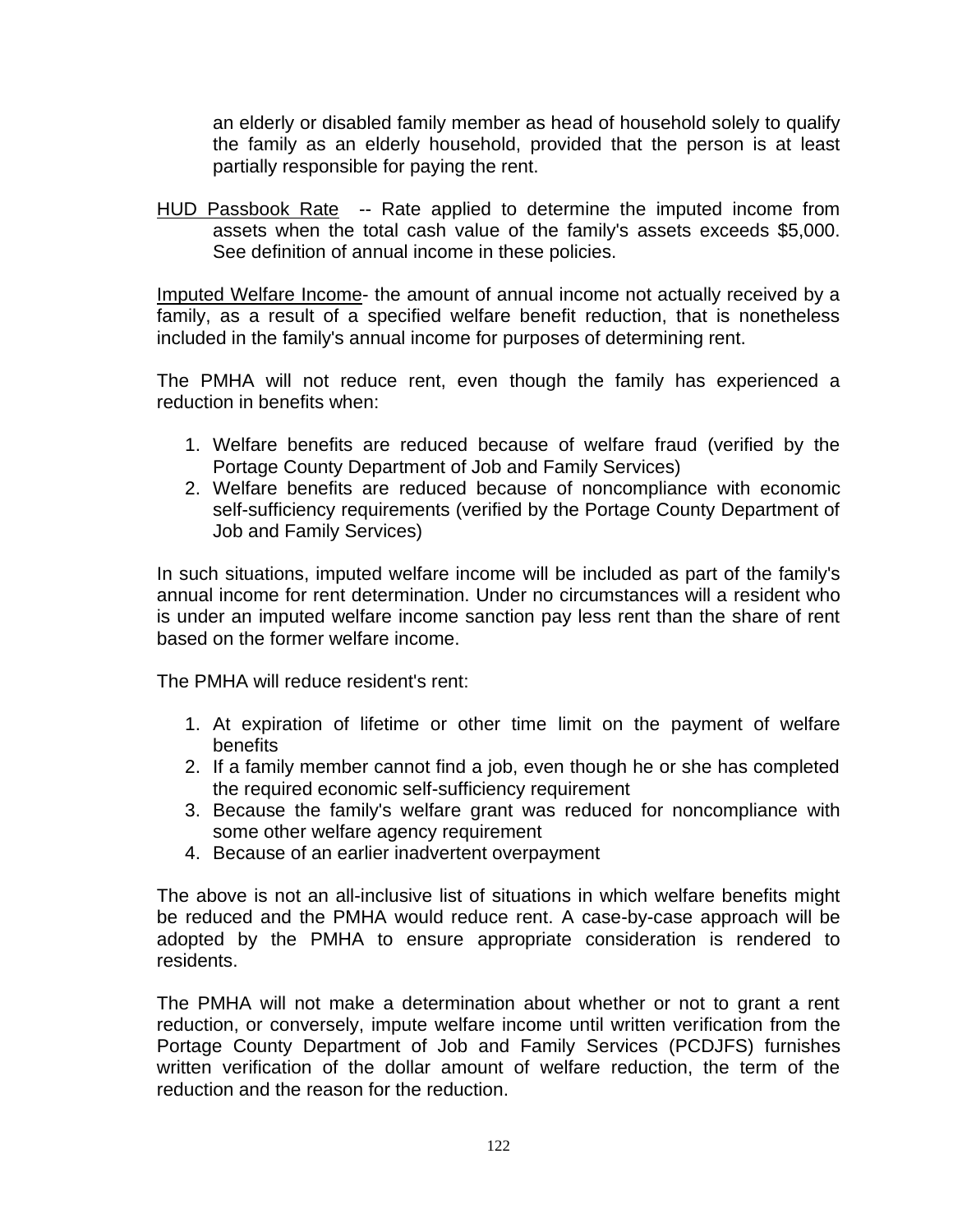If a resident wishes to dispute the PCDJFS's allegation of welfare fraud or failure to comply with economic self-sufficiency requirements, the resident must appeal through PCDJFS's grievance process. The PMHA will delay imputing welfare income until PCDJFS's appeal process is exhausted. The resident must submit to the PMHA in writing her/his desire to dispute these allegation(s) through the PCDJFS's grievance process. The PMHA will verify with the PCDJFS that the resident has requested an appeal.

After the PMHA receives verification from PCDJFS that it is appropriate to impute welfare income, the PMHA will determine the imputed welfare amount is the amount by which the welfare grant has been reduced. The amount of time during which welfare income will be imputed is the term of the welfare benefit reduction.

#### Offsetting Imputed Welfare Income with Additional Income

If the PMHA imputes welfare income in computing a resident's rent, and the resident's income increases for any reason (e.g., earned or unearned income), the new income is not added to the former income (which includes the imputed welfare income). Instead, the new income takes the place of the imputed welfare income. Thus, when a resident with imputed welfare income obtains any additional income, it is not added to the overall income until it exceeds the amount of the welfare sanction amount.

Individual with Disabilities 504 Definition -- Means any person who has a physical or mental impairment that substantially limits one or more major life activities;  $\lceil$ or $\rceil$ <sup>1</sup> has a record of such impairment; or is regarded as having such impairment.

Major Life Activities are functions such as caring for one's self, performing manual tasks, walking, seeing, hearing, speaking, breathing, learning and working.

Physical or Mental Impairment includes: (1) any physiological disorder or condition, cosmetic disfigurement, or anatomical loss affecting one or more of the following body systems: neurological; muscular-skeletal; special sense organs; respiratory, including speech organs; cardiovascular; reproductive; digestive; genitourinary; hemic and lymphatic; skin; and endocrine; or (2) any mental or physiological disorder, such as mental retardation, organic brain syndrome, emotional or mental illness and specific learning disabilities.

Includes such diseases and conditions as orthopedic, visual, speech and hearing impairments, cerebral palsy, autism, epilepsy, muscular dystrophy, multiple sclerosis, cancer, heart disease, diabetes, mental retardation,

<sup>1</sup>1 *"OR" AS BRACKETED DOES NOT APPEAR IN THE REGULATION*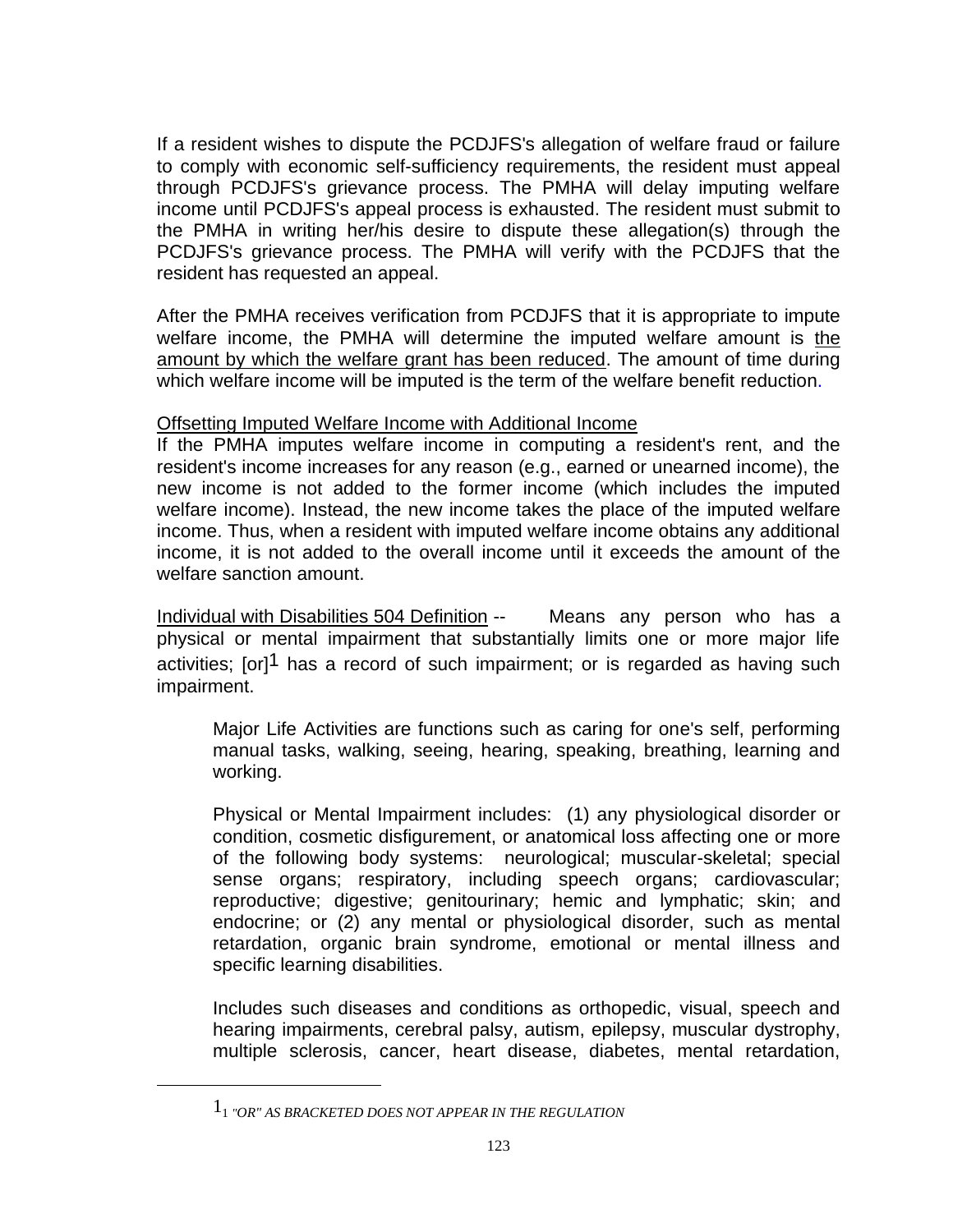emotional illness, drug addiction and alcoholism. The Fair Housing definition of disabled includes persons with human immunodeficiency virus infection <sup>2</sup>.

The definition does not include: any individual whose current use of alcohol or drugs prevents the individual from participating in the program or activity in question; or whose participation, by reason of current alcohol or drug abuse, would constitute a direct threat to property or the safety of others. The Fair Housing definition of disabled specifically excludes "...current, illegal use of or addiction to a controlled substance."

- Lease --The contractual agreement between the Portage Metropolitan Housing Authority and the resident that establishes the rights, responsibilities and obligations of each party.
- Live-in Aide -- A person who resides with an elderly, handicapped or disabled person or persons and who

(A) Is determined to be essential to the care and well being of the person(s);

(B) Is not obligated to support the family member; and

(C) Would not be living in the unit except to provide the necessary supportive services [24 CFR 912.2 and 913.102].

Note: Portage Metropolitan Housing Authority policy on live-in aides stipulates that:

Before a live-in aide may be moved into a unit, a third-party verification must be supplied that establishes the need for such care and the fact the person cared for will be able to comply with the lease terms as the result of such care;

Move-in of a live-in aide must not result in overcrowding;

The live-in aide is not listed on the lease and has no right to the unit as a remaining member of a resident family.

Relatives who satisfy the definitions and stipulations above may qualify as a live-in aide but only if they sign a statement prior to moving in relinquishing all rights to the unit as the remaining member of a resident family;

<sup>2</sup> *The Department of Justice issued an opinion dated September 17, 1988 that section 504 of the rehabilitation Act of 1973 protects symptomatic and asymptomatic hiv-infected individuals against discrimination in any covered program or activity on the basis of an actual, past or perceived effect of HIV infection that substantially limits any major life activity, so lone as the hiv-infected individual is "otherwise qualified" to participate in the program or activity. Thus, you would not need to be disabled by aids or receiving SSI to quality as an aids-handicapped individual.*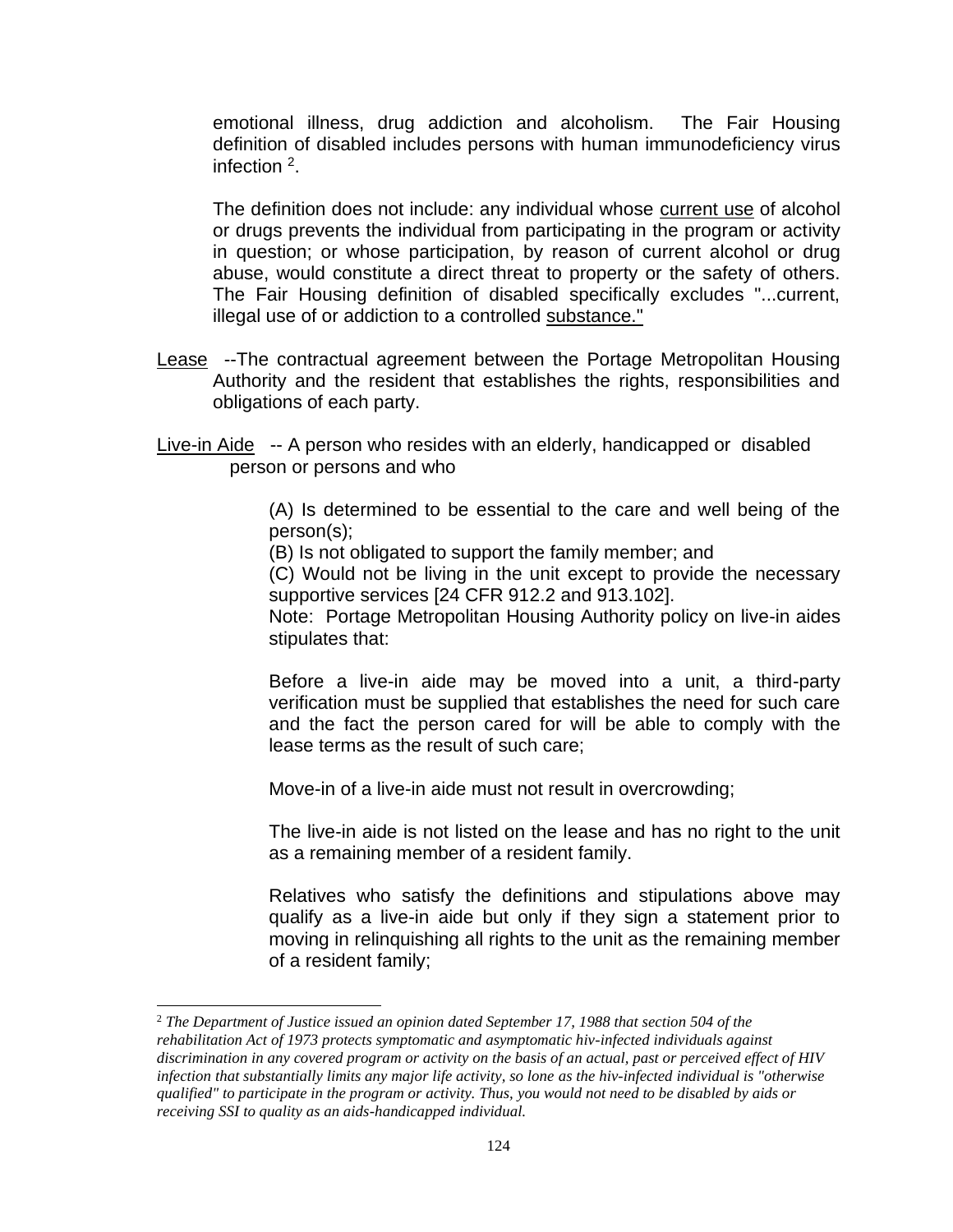The income of a live-in aide is not used in determining the family's income or calculating rent.

A police/background check will be completed for the proposed live-in aide, who will be required to meet the same standards as applicants.

Lower Income Family -- A family whose annual income does not exceed 80 percent of the median income for the area as determined by HUD with adjustments for smaller and larger families [24 CFR 913.102].

Medical Expense Allowance -- For purposes of adjusted income determination, for elderly *and disabled families only*, medical expense allowance means the medical expenses in excess of 3% of annual income, where these expenses are not compensated for or covered by insurance [24 CFR 913.102].

Minor -- A minor is a person less than 18 years of age. (see definition of dependent.)

Monthly Adjusted Income -- One-twelfth of adjusted income (annual income less allowances). [24 CFR 913.102]

Net Family Assets -- Note: Under Moving-To-Work provisions, assets are excluded when determining income or calculating rent. [24 CFR 913.102] The net cash value, after deducting reasonable costs that would be incurred in disposing of:

- Real property (land, houses, mobile homes)
- Savings (CD's, IRA or Keogh accounts, checking and savings accounts, precious metals)
- Cash value of whole life insurance policies
- Stocks and bonds (mutual funds, corporate bonds, saving bonds)
- Other forms of capital investments (business equipment)

The value of necessary items of personal property such as furniture and automobiles shall be excluded from assets. The value of any assets held in a trust fund shall be excluded, where the trust is not revocable by, or under the control of, any member of the family or household. Any income distributed from the trust fund will be counted when determining annual income.

The net cash value of an asset is determined by subtracting the reasonable costs likely to incurred in selling or disposing of an asset from the market value of the asset. Examples of such costs are: brokerage or legal fees, settlement costs for real property, or penalties for withdrawing saving funds before maturity.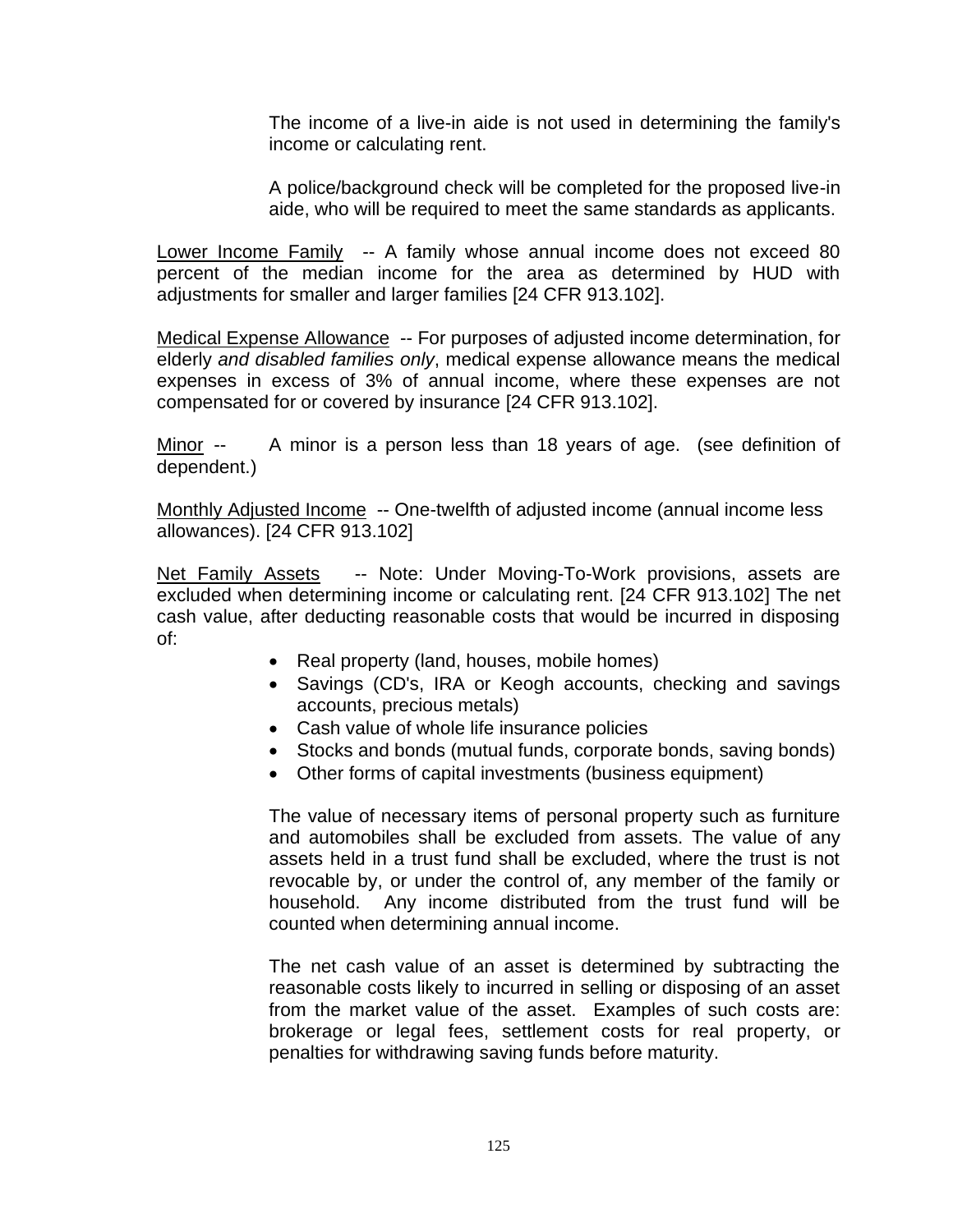Net family assets also include the amount in excess of any consideration received for assets (business or personal) disposed of by an applicant or resident for less than Fair market value during the two years preceding the date of the initial application or reexamination. This does not apply to dispositions that result from foreclosure or bankruptcy sale.

In the case of an asset disposition that is part of a separation or divorce settlement, the disposition will not be considered to be less than fair market value if the applicant or resident receives important considerations not measurable in dollar terms. [24 CFR 913.102].

Assets are excluded income under Moving-To-Work.

Other Alterations **Dwelling Units:** (Requirement of the 504 regulations 24 CFR 8.23)

(b)] that alterations to a multi-family housing development must, to the maximum extent feasible, be made readily accessible by individuals with handicaps. When alterations of single elements or spaces of a dwelling unit, when considered together, amount to an alteration of a dwelling unit, the entire dwelling unit shall be made accessible. Once 5% of the dwelling units in PMHA are accessible to individuals with mobility impairments, no additional elements of dwelling units or entire dwelling units are required to be accessible, unless there is a demonstrated need above the 5% Authority-wide threshold.

Other Alterations, **Common Areas:** Alterations to common areas or parts of facilities that affect existing housing facilities shall, to the maximum extent feasible, be made accessible to and usable by individuals with handicaps.

Over-Income Limit -- One hundred twenty percent (120%) of Area Median Income which is calculated by multiplying the Very-Low-Income limit by a factor of 2.4. This limit may be adjusted by HUD and the calculation will be based upon HUD regulations in effect at the time the household income is evaluated.

Qualified Applicant -- Only qualified applicants may be admitted to assisted housing. A qualified applicant is a person or family that both meets the basic eligibility requirements of the program and meets he PMHA's resident selection criteria as described in these polices.

Qualified Interpreter -- Means an interpreter who is able to interpret effectively, accurately and impartially both receptively and expressively, using any necessary specialized vocabulary. A relative or friend may not be considered a qualified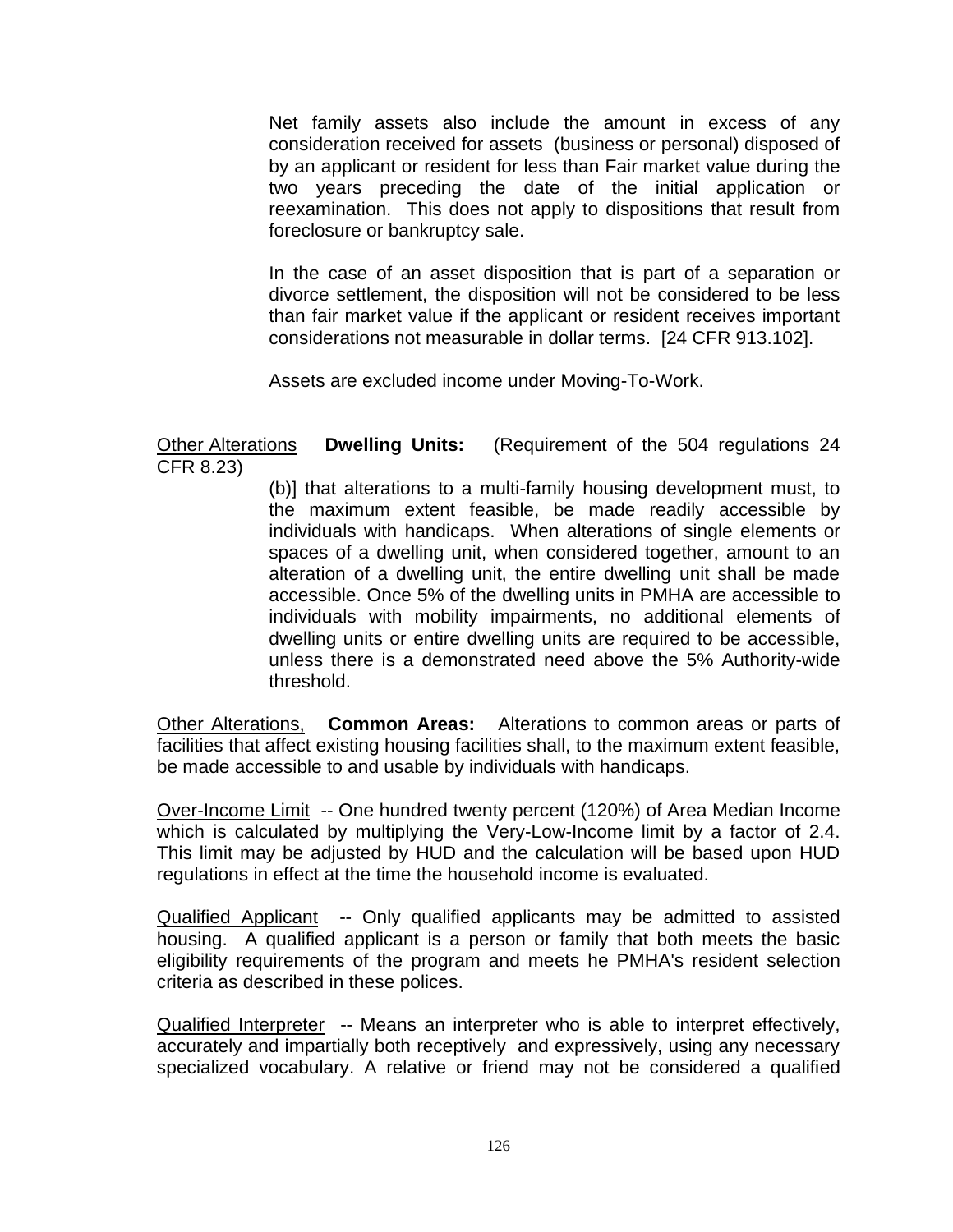interpreter due to emotional issues or issues concerning impartiality. [ADA 36.104]

Remaining Member(s) of the Resident Family -- Any person(s), except a live-in aide or foster child, who remains in the unit and was considered a member of the family on the most recent lease or recertification forms. To qualify as the remaining member the person must:

- (A) Be a member of the original resident family or have become a member of the resident family subsequent to move-in with the written approval of the manager, and remained in continuous occupancy up to and including the time the resident of record departs or dies; and
- (B) Be listed on the current lease
- (C) And have their income (if any) counted toward rent.

Service Animal -- Means any guide dog, signal dog, or other animal trained to do work or perform tasks for the benefit of an individual with a disability, including but not limited to, guiding individuals with impaired vision, alerting individuals with impaired hearing to intruders and sounds, providing minimal protection or rescue work, pulling a wheelchair, or fetching dropped items. [ADA 36.104]

Single Person --A person living alone or intending to live alone who does not qualify as an elderly family, displaced person, or the remaining member of a resident family. [24 CFR 912.2]

Spouse -- Spouse means the husband or wife of the head of the household.

For proper application of the Noncitizen's Rule, the definition of spouse is: the marriage partner, who, in order to dissolve the relationship, would have to be divorced. It includes the partner in a common law marriage. The term "spouse" does not apply to boyfriends, girlfriends, significant others, or co-heads.

Third Party Verification -- Confirmation or substantiation of applicant or resident declarations obtained from an employer, public agency, physician, prior landlord, etc. Written third party verification is preferred, followed by documented phone contact with the third party.

Total Tenant Payment (TTP) -- The TTP is calculated using the following formula:

The greater of 29.6% of the monthly adjusted income (as) defined in the previous section) or 10% of the monthly annual income (as defined in the previous section) or, if applicable, the welfare rent. *See* 24 CFR 913.107*.* TTP shall be minimum rent, and will be applied in accordance with Minimum Rent policies. If the resident pays the utilities, the amount of the utility allowance is deducted from the TTP. The TTP does not include miscellaneous charges [24 CFR 913.102]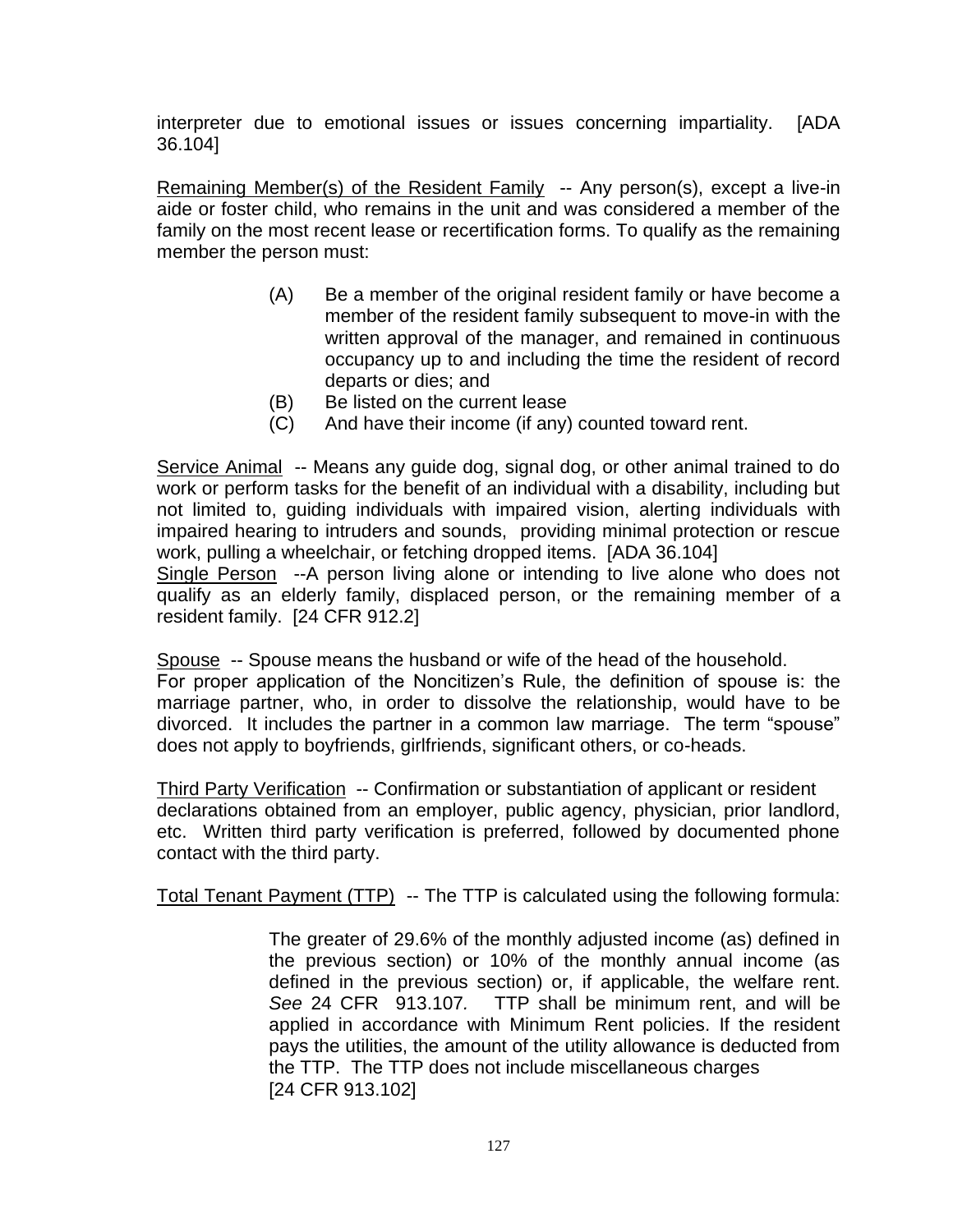Utilities -- Utilities means water, electricity, gas, other heating, refrigeration and cooking fuels, trash collection, and sewerage services. Telephone and cable service is not included as a utility.

Utility Allowance -- Portage Metropolitan Housing Authority's estimate of the monthly cost of the reasonable consumption of utilities and other housing services (except telephone) by an energy-conservative household of modest circumstances consistent with the requirements of a safe, sanitary and healthful living environment. (See Appendix B). For those dwelling units where residents are responsible for the cost of utilities and services, the allowance will be deducted from the Total Tenant Payment. (tenant rent = TTP less the utility allowance.) [24 CFR 913.102]

Utility Reimbursement -- Funds that are reimbursed to a resident if the utility allowance exceeds the Total Tenant Payment. [24 CFR 913.102] In cases where the Allowance for Utilities exceeds the Total Tenant Payment, the amount will be issued to the Tenant in the form of a Utility Reimbursement Payment. The Utility Reimbursement Payment will be applied to unpaid household debt owed to the PMHA unless a Repayment Agreement has been signed to address the debt.

Very Low-Income Family -- Very low-income family means a family whose annual income does not exceed 50 percent of the median annual income for the area, with adjustments for smaller and larger families, as determined by the Secretary of Housing and Urban Development. [24 CFR 913.102]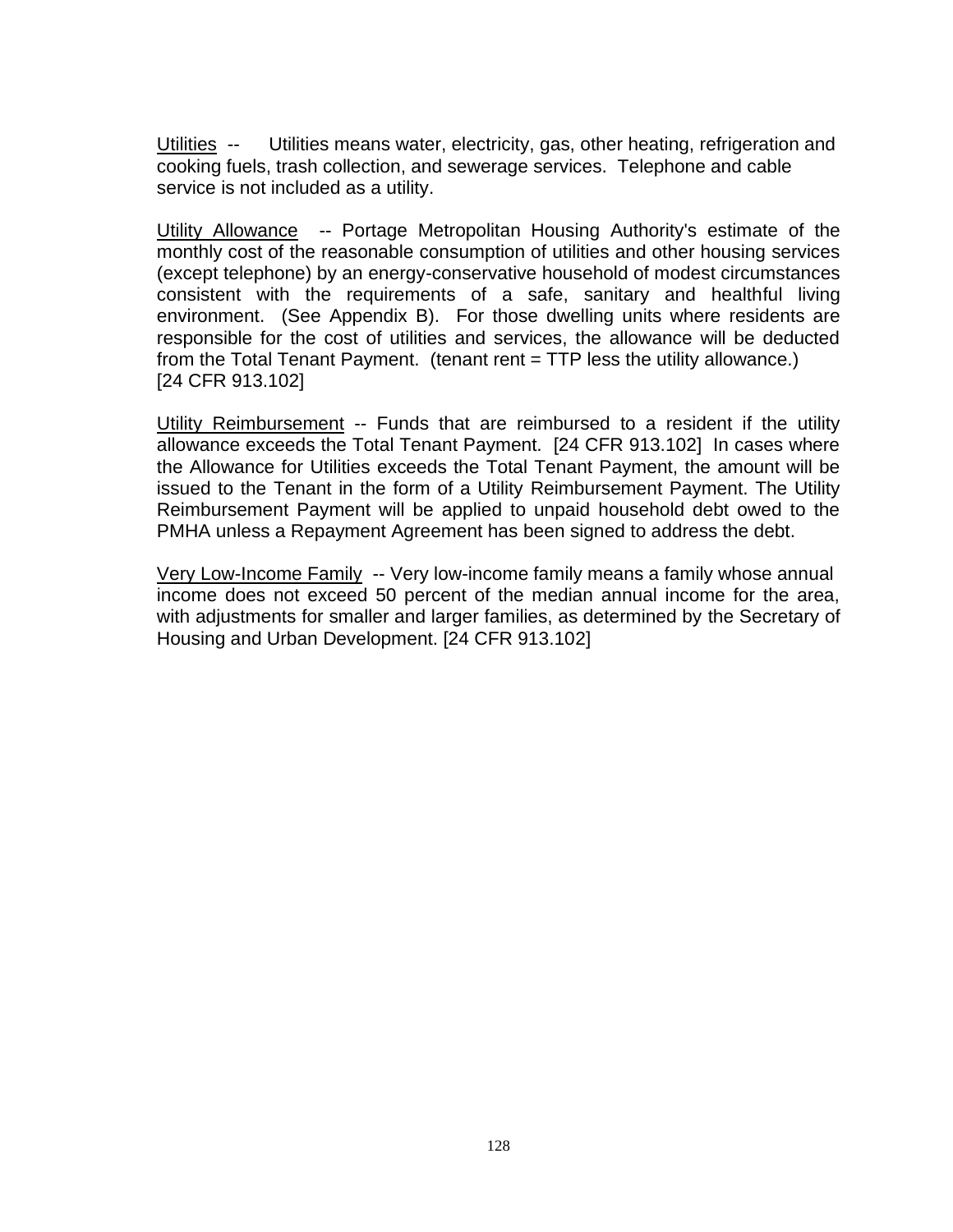# **SECTION 34**. **IN-HOME CHILD CARE POLICY**

A resident desiring to be a provider of in-home childcare must adhere to the following:

- 1. Must meet Type B Family Day Care certification guidelines required by Ohio Department of Job and Family Services (this includes, but is not limited to unit and housekeeping requirements).
- 2. Child care services must be limited to a maximum of five children, including the number of children actually in residence.
- 3. Head of household must submit a written request to the PMHA for permission to establish an in-home (on-site) day care service, prior to establishment of the service.
- 4. Head of household must provide the PMHA with updated income verification (in reference to the establishment of this service).
- 5. Head of household must provide confirmation of liability insurance.
- 6. Site Limitation- No more than two in-home participants per site will be approved at any given time. Priority will be given to childcare providers who are watching children who already reside on the site.
- 7. The PMHA's approval of the service may be revoked if adequate supervision is not provided, or the additional children disrupt other tenants' peaceful enjoyment of their premises.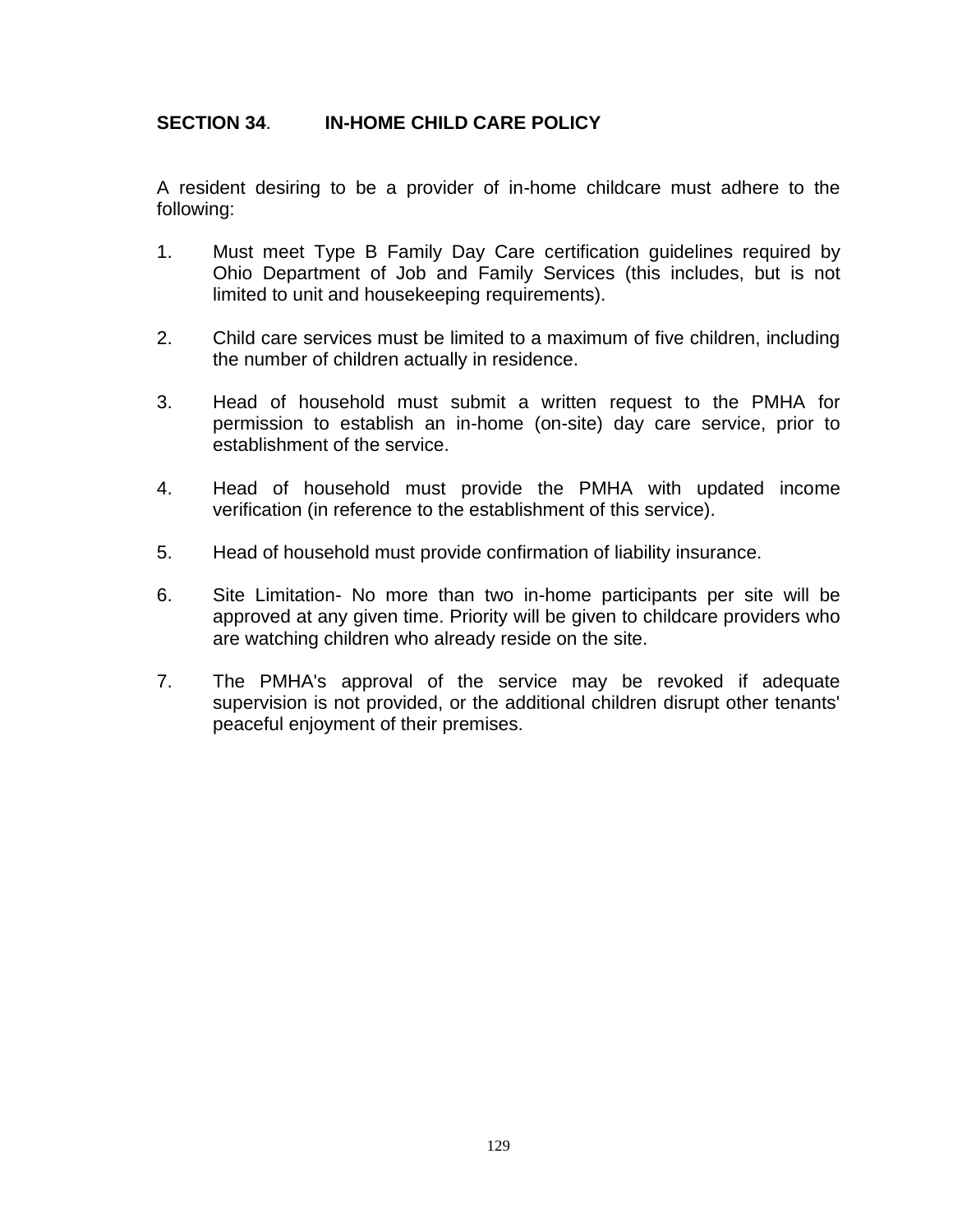# **SECTION 35. COMMUNITY SERVICE REQUIREMENT**

In order to be eligible for continued occupancy, each adult family member must either (1) contribute **eight hours per month** of Community Service (not including political activities), or (2) participate in an Economic Self-Sufficiency program, or (3) perform eight hours per month of combined activities as previously described unless they are exempt from this requirement.

**Community Service** is the performance of voluntary work or duties that are a public benefit, and that serve to improve the quality of life, enhance resident Self-Sufficiency, or increase resident self-responsibility in the community. Community Service is not employment and may not include political activities.

**Economic Self-Sufficiency Program** is any program designed to encourage, assist, train, or facilitate the economic independence of HUD-assisted families or to provide work for such families. These programs include programs for job training, employment counseling, work placement, basic skills training, education, English proficiency, workfare, financial or household management, apprenticeship, and any program necessary to ready a participant for work (including a substance abuse or mental health treatment program), or other work activities.

PMHA will comply with non-discrimination and equal opportunity requirements during the implementation of the CSR Policy.

# **A. Exemptions**

The following adult residents are exempt from performing Community Service or Self-Sufficiency work activities:

- 1. Persons 62 years or older
- 2. Blind or disabled individuals as defined under 216(i) (1) or 1614 of the Social Security Act (42 USC 416(i)(1);1382c), and who certifies that because of this disability she or he is unable to comply with the Community Service requirements
- 3. Family members who are the primary caregiver for someone who is blind or disabled as set forth in Paragraph 2 above
- 4. Family members engaged in Work Activity at least 8 hours per month (effective October 15, 2013). For paid employment exemptions, the hours worked must be equal or greater than 8 hours per month at the rate of the current minimum wage or higher. Based on section 407(d) of the Social Security Act (42 USC 607(d); TANF Definition of Work Activities under the Personal Responsibility and Work opportunity Reconciliation Act of 1006 (PL 104-193) Section 407. Mandatory Work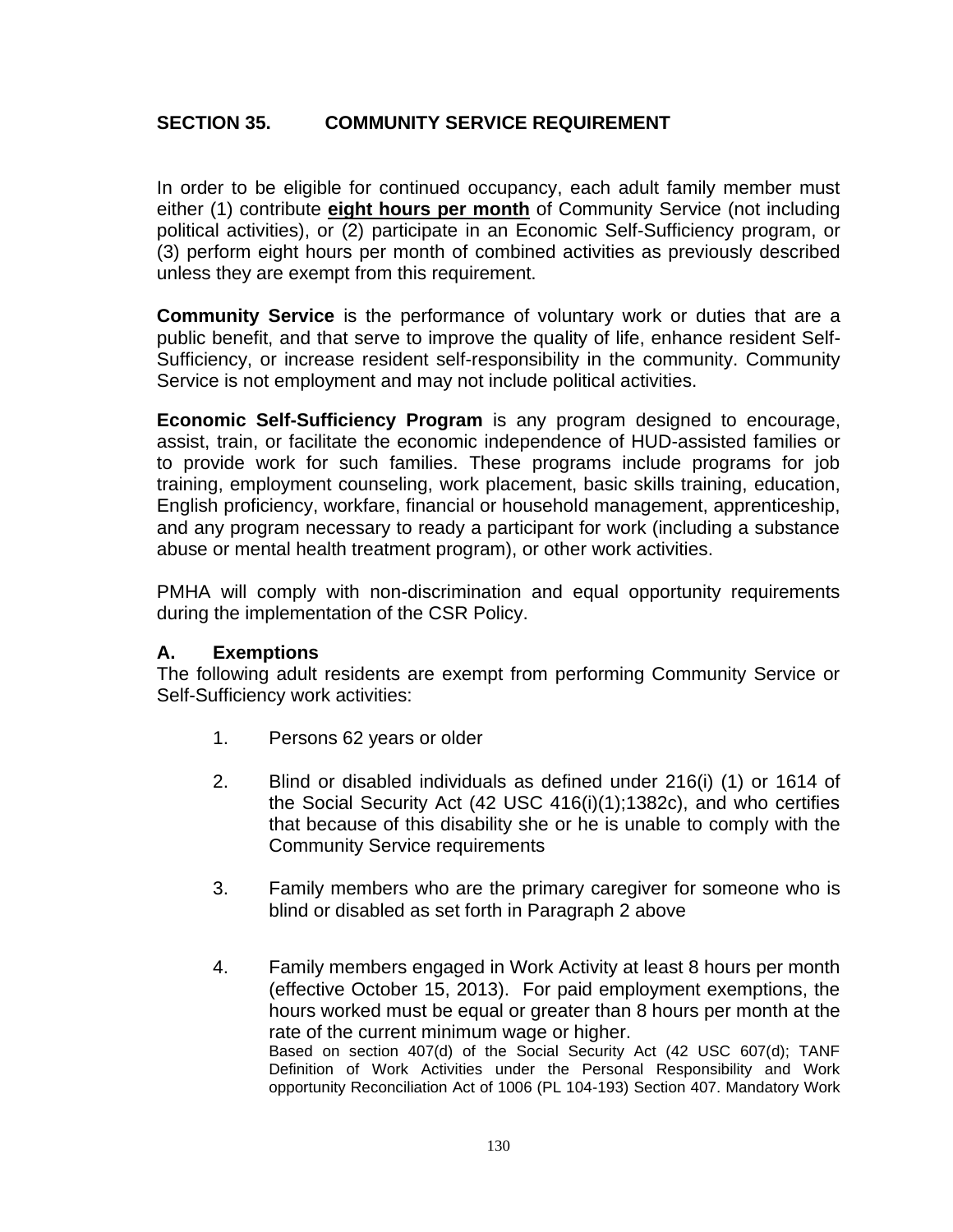Requirements, Subsection (d); and Ohio Job and Family Service OWF/PRC Guidance Letter No. 53).

Work Activity may be defined as:

- a. *Employment* means an individual receives compensation for services performed. This includes self-employment. Maximum 30-day exemption period will be allowed between jobs to allow for job seeking activities.
- b. *Work Experience* means the activity in which an individual works without pay at a job site in a public, private-non-profit, or private-for-profit organization/business in order to gain work experience and training. It may include activities ensuring that participants become familiar with workplace expectations and exhibit work behavior and attitudes necessary to compete successfully in the labor market. Work experience may include specific hands-on training.
- c. *Subsidized Employment Program* means the program in which individuals work with pay at job sites in public, private non-profit or privatefor-profit organizations in order to gain specific occupational training. In return for hiring the individuals, a subsidy is provided to the employer for a specified period of time.
- d. *On the Job Training* means a program that combines classroom instruction and paid or unpaid work experience to improve individuals' skill development and assist them in obtaining, retaining, or improving employment.
- e. *Job Search and Job-Readiness Activities* means the programs, which assist individuals in acquiring the life skills that are used in obtaining, retaining or improving employment; and those activities to seek and secure employment.
- f. *Vocational Education* means a program of education and training with a goal of enabling individuals to obtain employment. Vocational education includes college, technical, vocational or other course work leading toward a degree, certificate, or license. Study time may be included as part of this activity. Students are considered "exempt" between breaks/semesters provided they resume their studies.
- g. *Job Skills Training* means a program designed to increase individuals' employability potential. It may include college, technical, vocational or other course work. It may also include activities ensuring that participants become familiar with workplace expectations and exhibit work behavior and attitudes necessary to compete successfully in the labor market. Various types of structured programs would qualify, e.g., rehabilitation services, counseling, personal development, and pre-employment classes. Study time may be included as part of this activity.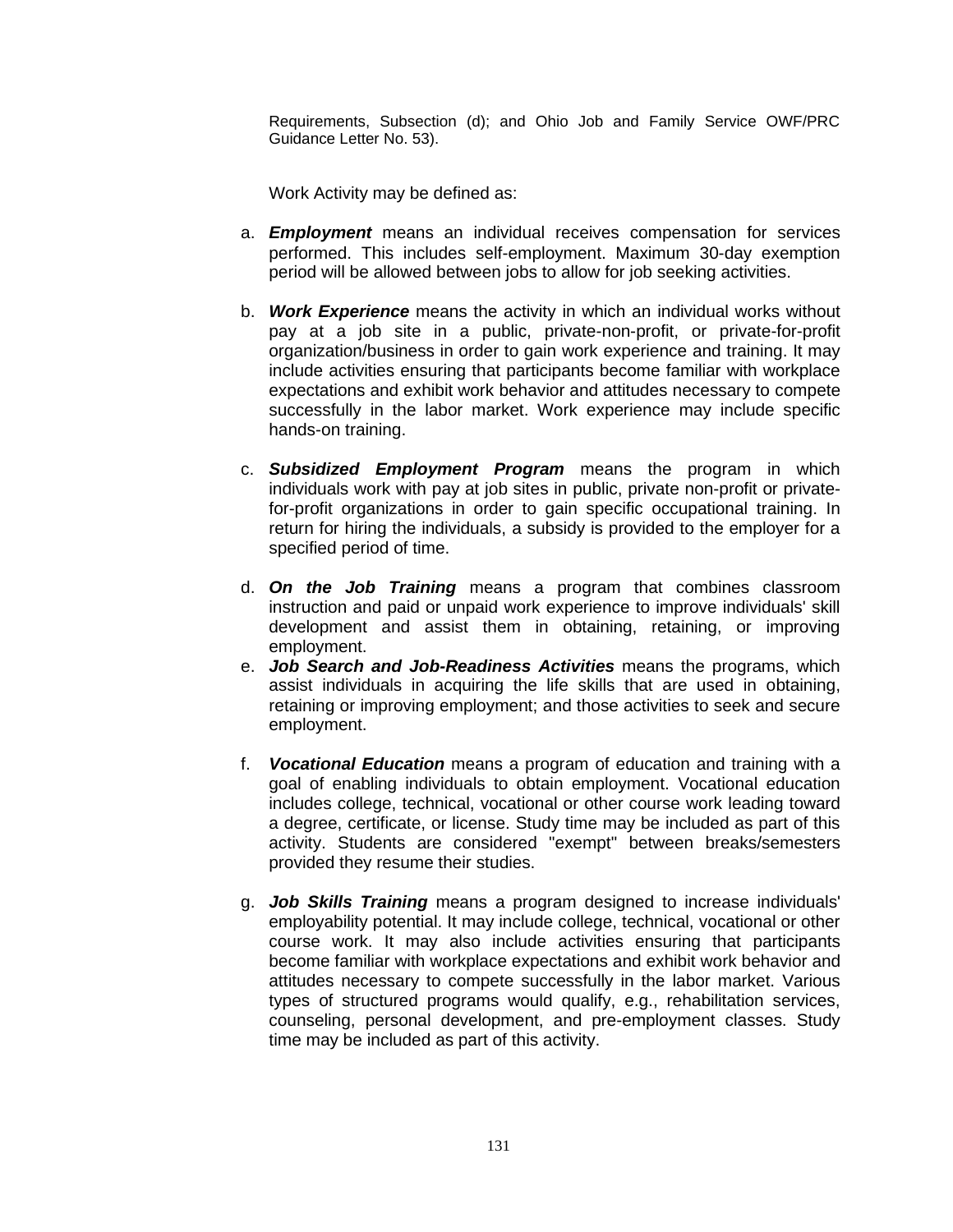- h. *Education Related to Employment* means any educational program provided to individuals who do not have a high school diploma or GED. Study time may be included as part of this activity.
- i. *Basic Education Activities* means a program provided to individuals who do not possess basic literacy skills whether or not they have obtained a high school diploma or equivalent. Basic education may include high school or equivalent education and adult basic and literacy education. Study time may be included as part of this activity.
- j. *Alternative Work Activities* means programs which include parenting classes and life-skills training; participation in a certified alcohol or drug addiction program, receiving counseling or treatment related to the domestic violence, or participating in criminal justice activities against the domestic violence offender; or participating in an education program under which a resident who does not speak English attends English as a second language course.
- 5. Family members who are exempt from work activity under Part A Title IV of the Social Security Act or under any other State welfare program, including welfare-to-work.
- 6. Family members receiving assistance, benefits or services under a State program funded under Part A Title IV of the Social Security Act or under any other State welfare program, including Ohio Works First cash assistance and who are in compliance with that program.
- 7. Family members engaged in related activities in accordance with local, State, Federal regulations or requirements.

8. Individuals giving birth will be exempt for 90 days after the date of delivery.

9. Individuals changing jobs will be exempt for a period of up to 30 days for the period in between the two jobs.

# **B. Process for Claiming Status As An Exempt Person**

Notification will provide the opportunity for residents to claim and explain an exempt status.

Applicants are provided a copy of the Community Service Requirement policy and are required to complete a Community Service Requirement (CSR) Status form during the initial intake process. An exempt or non-exempt determination will be completed during the processing of the application and the family will be notified of the status at the execution of the Lease.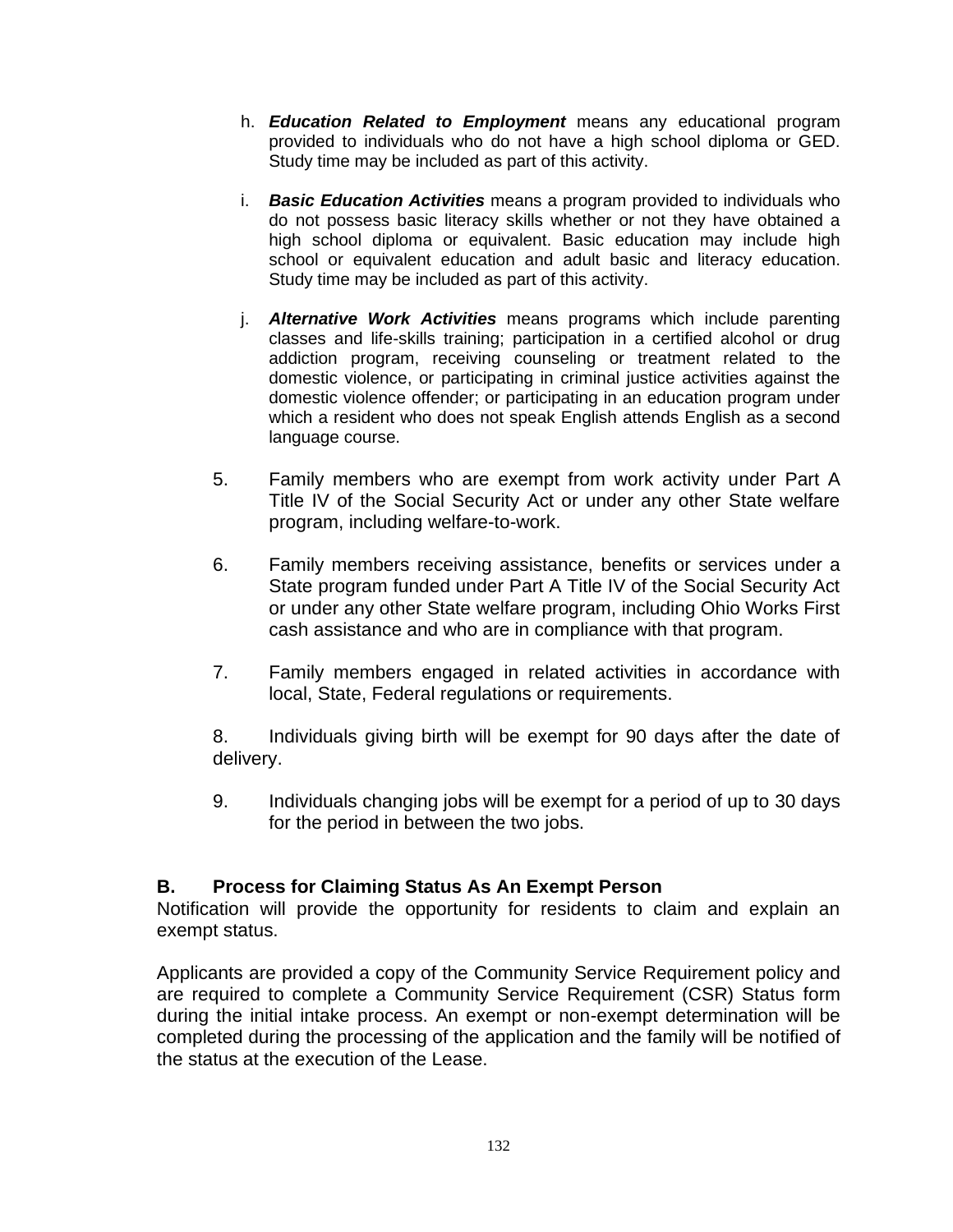**Upon Annual Recertification** - notification of the Community Service Requirement will include a CSR Status form to be completed, as applicable, for each PMHA household. The CSR Status form must be completed by residents and returned to the PMHA when requested. Residents must identify each adult household member and his/her status as it relates to the requirement. Residents 62 and older will only be required to complete one CSR Status form in order to claim exemption based upon their age.

# **C. Verification of Status**

Residents claiming an Exemption Status will be required to provide documentation of such exemption (if not already included in PMHA file information) when requested.

Residents who do not claim exemption will be classified as "Non-Exempt" residents until exemption status is claimed and verified. Until such time, required compliance time will be:

- 1. Eight hours of performed activities (Community Service and/or Economic Self-Sufficiency Program) for each month
- 2. Two hours of performed activities (Community Service and/or Economic Self-Sufficiency Program) for each full calendar week when exemption status is claimed and verified during the course of a month
- 3. It is mandatory that 8 hours of activity must be performed each month. An individual may not skip a month and then double up the following month, unless special circumstances warrant it, as determined by Public Housing staff. In addition an individual may not complete excess hours to be applied to future months of required service.

Upon receipt of the CSR Status form, Public Housing Staff will notify the family of its determination (Exempt or Non-Exempt) for each affected family member. PMHA will identify family members who are subject to the service requirement, and identify family members who are exempt persons. **If an individual is no longer exempt** - notification of the requirement will be issued within 10 days. **If an individual continues to be exempt** - notification of continued exemption status will be issued upon the completion of the Annual Recertification. Residents 62 and older will only be notified one time of the exemption status and no further CSR information will be completed.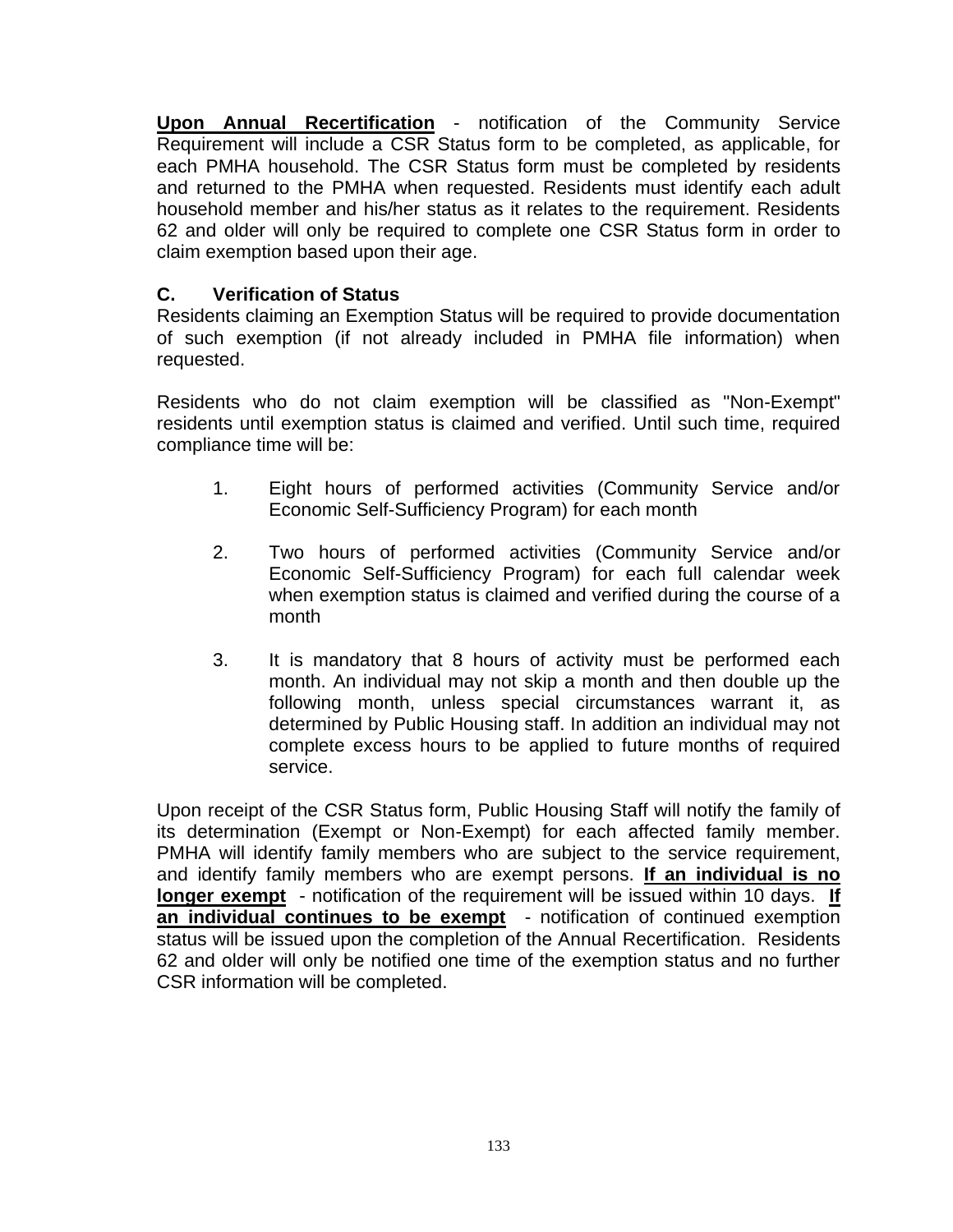# **D. Determination of Changes to Exempt or Non-Exempt Status**

When a change in CSR status occurs, family members are required to notify the Public Housing Staff **in writing within 10 days** of the change. The family will be notified by PMHA upon completion of the determination.

Additionally, upon notification of income changes, the Housing Specialist will notify the tenant of any change in the CSR status. The Housing Specialist will provide information on ways to meet CSR requirements. A change in status to non-exempt will become effective the first day after the change occurred.

# **E. PMHA Support to Non-Exempt Family Members**

In order to support Non-Exempt Family Members in their effort to perform Community Service and/or participate in Economic Self-Sufficiency programs, the PMHA will generate opportunities for affected residents. Such opportunities may include:

- 1. Lobby Job-Search Lab
- 2. Assist with the organization of resident training/education opportunities
- 3. Partnership with Portage Area Transitional Housing (PATH) for the development of Community Service positions and/or Economic Self-Sufficiency program participation
- 4. Partnership with PMHA resident councils for the development of Community Service positions and/or Economic Self-Sufficiency program participation
- 5. Creation of PMHA-Community Service positions
- 6. Coordinate with social service agencies in identifying a list of Community Service positions
- 7. Coordinating with social service agencies in identifying a list of classes/training that promote Economic Self-Sufficiency or prepare a participant for work (such as substance abuse; mental health; parenting or domestic violence prevention)

# **F. Assuring Resident Compliance**

1. Residents determined to be "Non-Exempt" will be required to furnish PMHA with written certification of their service requirements if performed at a location(s) other than PMHA. Residents will be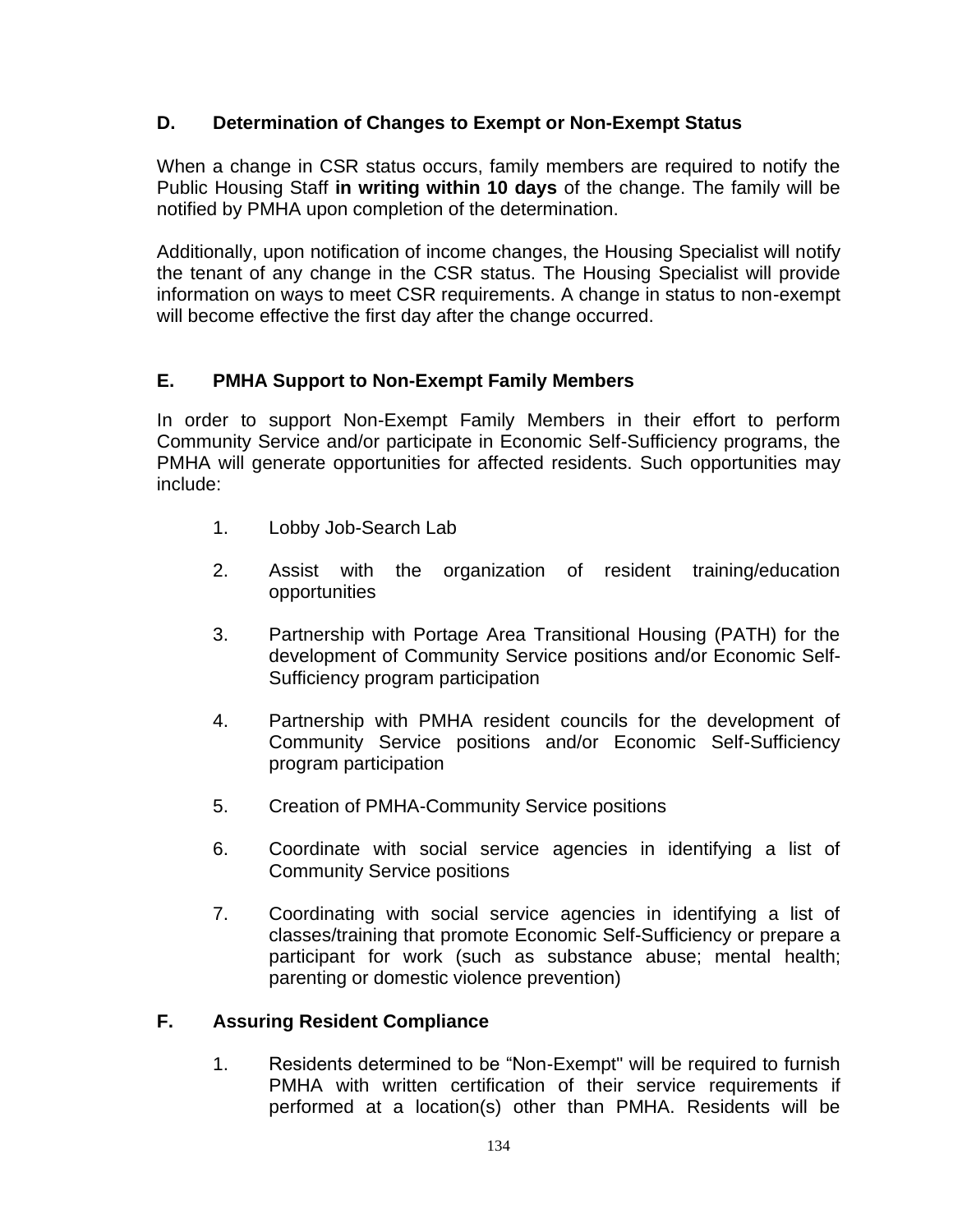informed of applicable due dates at the time the "Non-Exempt" status is determined by the PMHA.

- 2. At least 30 days before the Annual Recertification, the PMHA will review the family's compliance with service requirements and will verify such compliance.
- 3. The PMHA will retain reasonable documentation of service requirement performance or exemption in residents' files.

# **G. Notice of Non-Compliance**

When a family member who is required to fulfill a service requirement violates this family obligation, the PMHA will notify the resident of this determination. The PMHA will notify any family found to be in noncompliance of the following:

- 1. The family member(s) has been determined to be in noncompliance
- 2. That the determination is subject to the grievance procedure
- 3. That unless the family member(s) enter into an agreement the lease will not be renewed at Annual Recertification.

The noncompliance will be void if the family provides written assurance satisfactory to the PMHA that the resident or other non-compliant residents no longer reside in the unit.

# **H. Opportunity for Cure**

The PMHA will offer the family member(s) the opportunity to enter into an agreement (CURE) *before* the completion of the Annual Recertification. The agreement will state that the family member(s) agrees to enter into an Economic Self-Sufficiency program or agrees to contribute to Community Service for as many hours as needed to comply with the requirement. The CURE will occur over the next 12 months before the next Annual Recertification and the resident will, at the same time, stay current with the Community Service requirement. The first hours a resident earns go toward the current commitment until the current year's commitment is made.

Public Housing staff will assist the family member in identifying opportunities in order to complete the hours needed.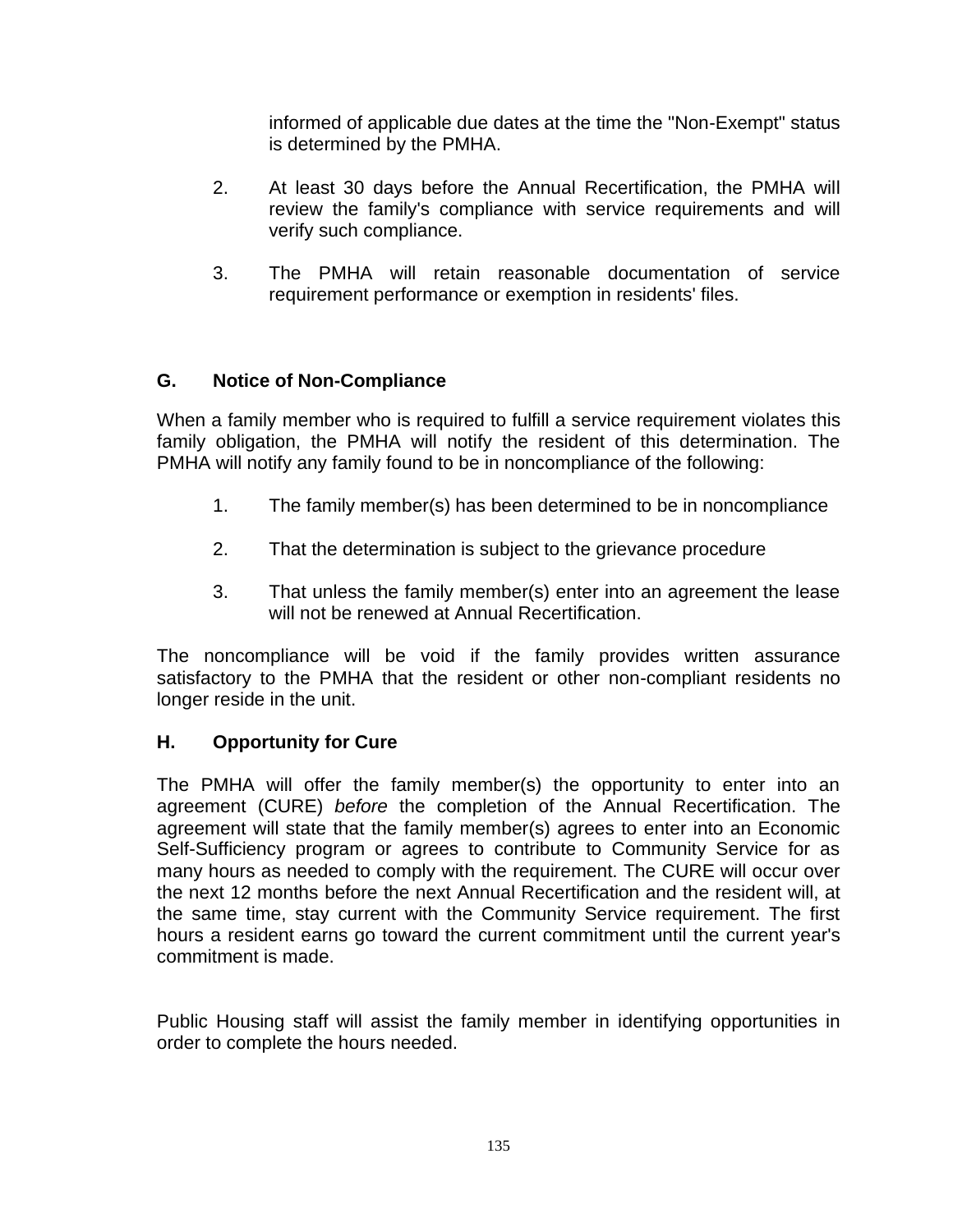# **I. Prohibition Against Replacement of Agency Employees**

In implementing the Community Service Requirement, the PMHA will not replace any PMHA employee(s) when residents perform activities to satisfy the service requirement.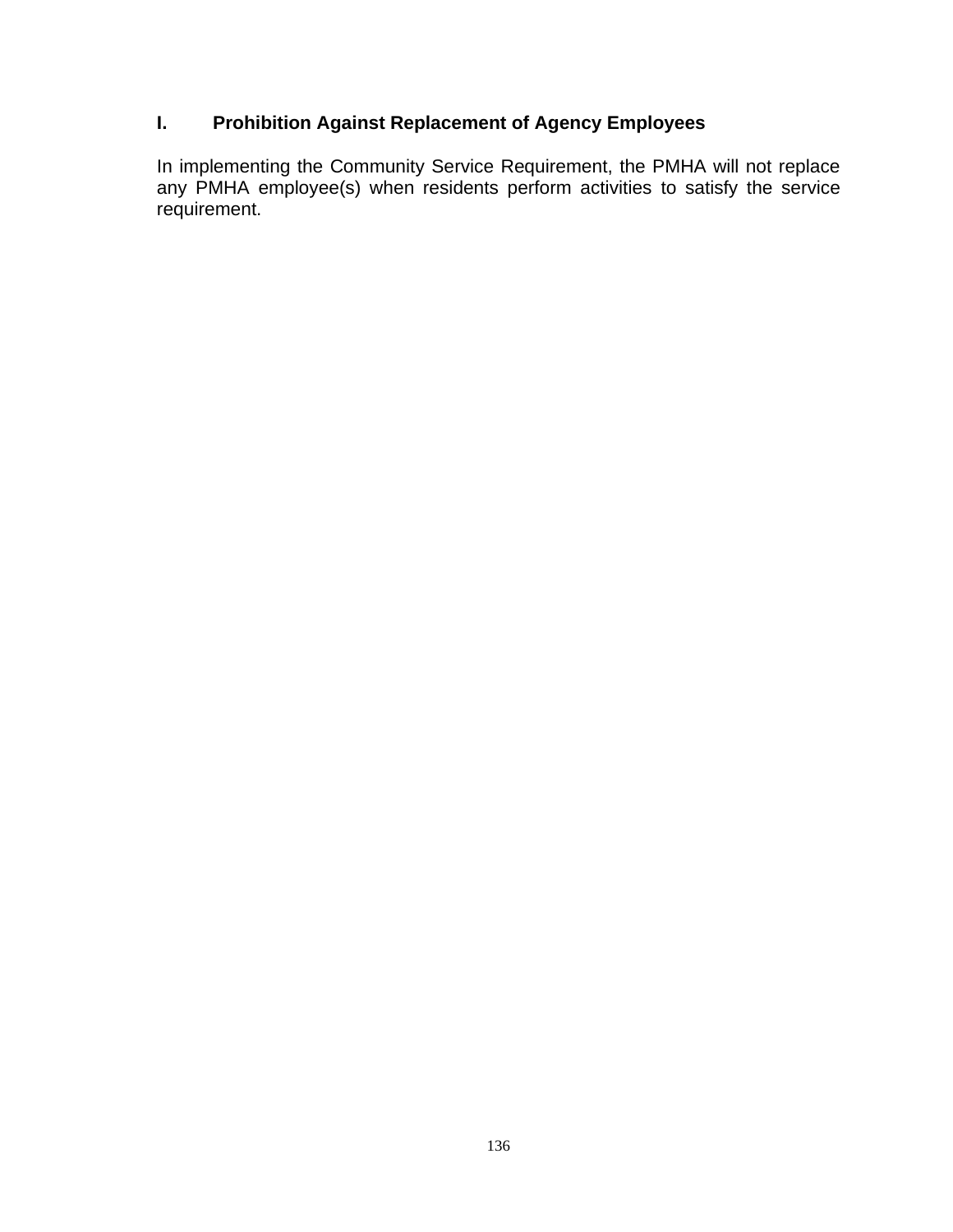# **SECTION 36. PMHA POLICY FOR POLICE OFFICER RESIDENCE IN PUBLIC HOUSING**

In order to enhance security at our public housing multi-family developments, the PMHA will make up to one unit at each multi-family site available for residence by a police officer. The following Plan specifies the rational and guidelines for this occupancy use, as specified in the February 18, 1999 Initial Guidance, section 524.

# **Eligibility**

An eligible police officer is an officer who is a professional police officer employed at least 35 hours per week by a governmental unit or a private employer and compensated expressly for providing police or security services. The eligible officer may occupy the unit with his or her family.

#### Potential Locations

The PMHA's multi-family sites where an officer may potentially reside, include the following:

- Athena Gardens, 25 units on Athena Drive, Kent
- Community Estates, 29 units on S. Fairfield Street, Ravenna Township
- Harvest Woods, 28 units on harvest Drive, Ravenna City
- Town Square Villas, 30 units on Town Square Drive, Brimfield Township
- Heritage Knolls, 30 units on Walter Street, Kent
- Renaissance Place, 33 units on S. Prospect St., Ravenna Township

# Requirements for Occupancy Consideration

The PMHA will inform law enforcement officials of the 4 law enforcement jurisdictions, of the opportunity for police officer residence. This opportunity will be considered by the PMHA when an officer expresses a willingness to reside at one of the developments noted above. Residence by an officer will occur only in instances where three conditions are met:

- 1. The PMHA determines that here is sufficient need for law enforcement presence at the particular development
- 2. An officer from the appropriate law enforcement jurisdiction is willing to live on site and provide services to the PMHA, and
- 3. A unit is vacant at the subject site

In no instances will an existing tenant be displaced as a result of this police residency.

# Rent

A resident police officer will be charged a flat monthly rent discounted down to approximately 25% of the ceiling rent for the unit, depending upon the extent of the services provided by the officer. Monthly rent, based on the 1999 ceiling rents, will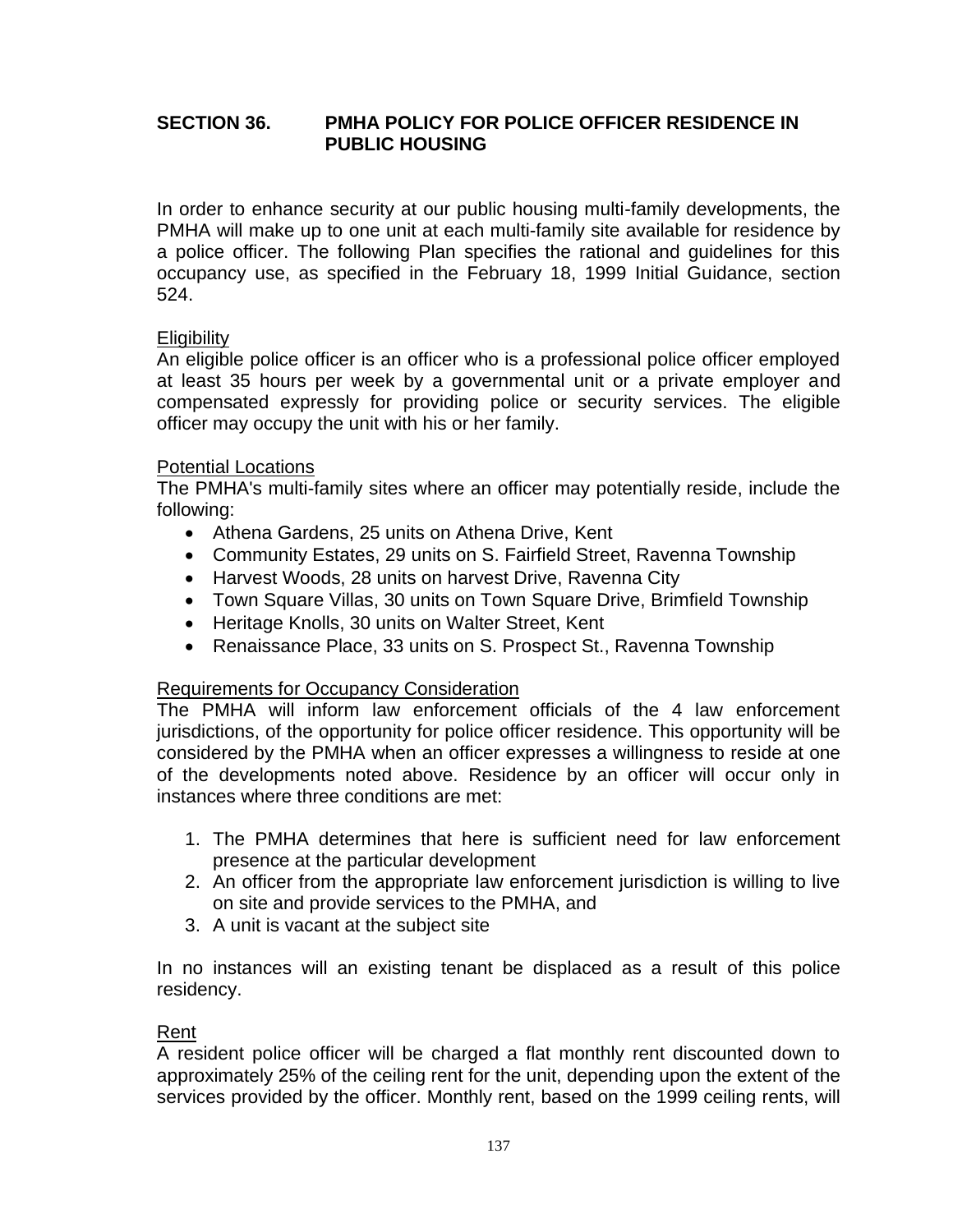range from \$112 to \$190, depending upon the development and bedroom size of the occupied unit. In addition, the officer will be responsible for all tenant-paid utilities for the unit, as well as compensation for any excess water usage. The officer will be required to pay a security deposit of \$200.

The PMHA's average monthly tenant rent contribution for 1998 was \$139. Thus, the officer's rent will approximate the tenant rent previously collected. The PMHA's average maintenance and utility cost for the PMHA's 6 non-elderly multi-family units is \$132 per month. The subsidy will continue to cover this cost. Thus, there will be little, if any, net financial impact to the PMHA as a result of residency by a police officer.

The PMHA has made law enforcement officials aware of its interest in housing officers since 1994. There has been no interest expressed until one department expressed interest on behalf of one officer in June 1999. Therefore, it is anticipated that residency by an officer will be very limited, and will seldom occur at more than one site at a time. Therefore, as a result of the minimal interest in taking advantage of this opportunity, as well as the lack of financial impact upon the agency cited above, the officer's rent requirement will be maintained at a modest amount.

#### Services to Be Provided and Benefit to the Community and PMHA

Public housing residency by police officers is intended to complement other security measures undertaken by the PMHA. Residency by an officer is intended to provide a visible statement of the PMHA's intent to prevent criminal activity from occurring on PMHA property. The hope is that the visible presence of an officer will convey a sense of security and will make residents feel as if they live in an environment that is not chaotic and intimidating.

In general, a resident officer will be responsible for the following:

- 1. Serve as a deterrent to criminal activity or disruptive conduct
- 2. Observe and gather facts related to criminal activity or disruptive conduct and report such information to the PMHA for use in investigations, court proceedings, or tenant warnings
- 3. Provide testimony and cooperate with the PMHA with respect to the eviction process
- 4. Promote resident awareness of crime prevention measures and, when appropriate, work with tenant groups to form crime watch committees to deter crime

Any foregone rent will be offset by the benefits offered by the presence of the officer. Each instance will be negotiated individually for each development, depending on the extent and type of crimes for each development, size of the development, and physical site layout of each development.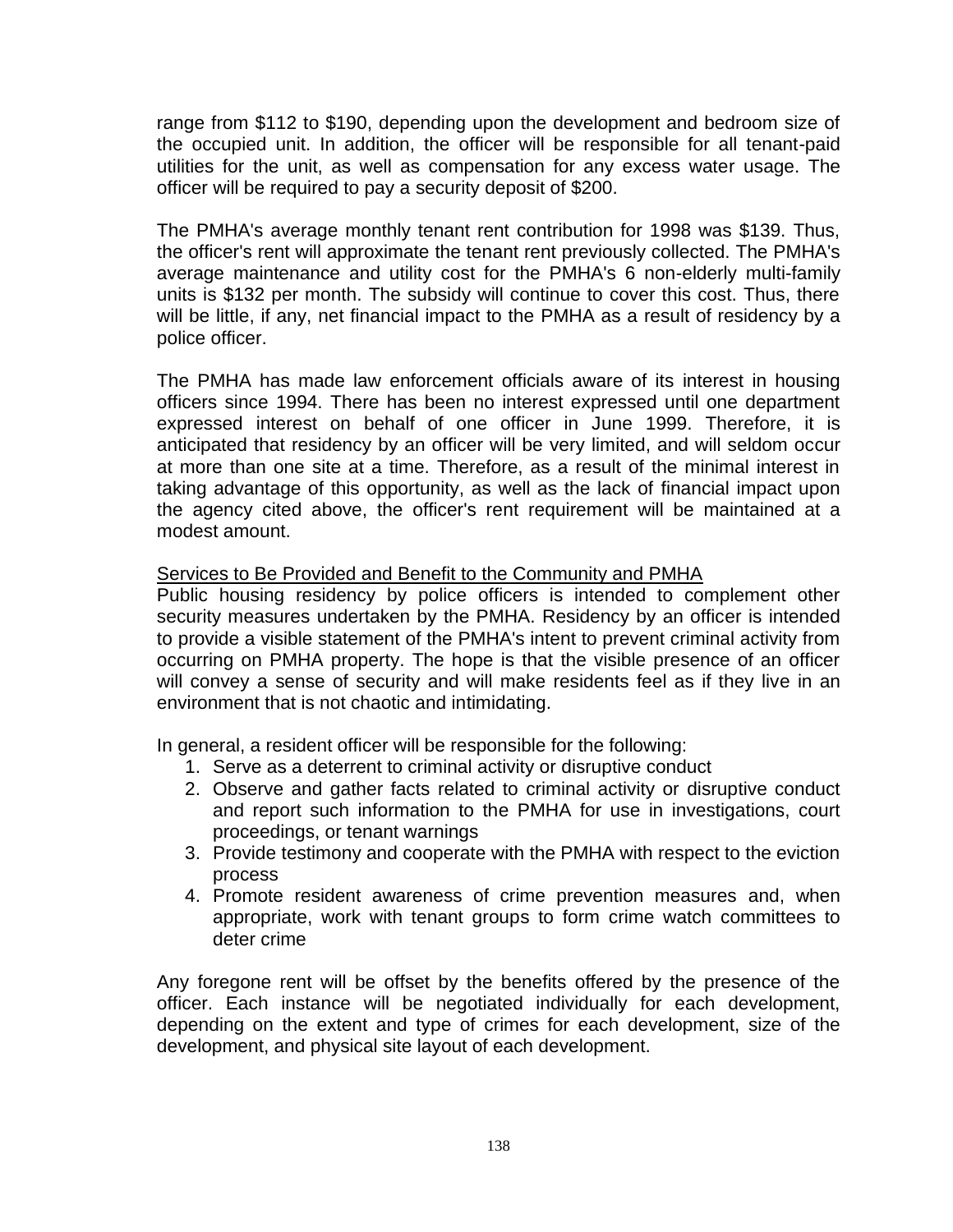It is hoped that resident police officers, by keeping a watchful eye, and by interacting with residents, will deter disruptive and criminal actions. An added advantage will be realized in those instances where officers in residence are permitted to take police marked vehicles home when off-duty. This will offer the added advantage of having a visible police deterrent present for many hours at the subject site. It is further hoped that his effort will create a sense of control and security for residents, so that the residents themselves will take a more active part in deterring and reporting incidents, and will take more responsibility for their neighborhoods.

#### Assurances

The PMHA assures that the dwelling units to be allocated to officers are situated so that the officers will be in close physical proximity to other residents by restricting the officers to multi-family developments. As only vacated units will be considered for occupancy by officers no existing family will be transferred to another dwelling unit as a result of this policy. The units leased to officers will be rented under the same lease that applies to public housing tenants. The units made available to officers will not exceed one per designated site, for a potential maximum of up to 6 units.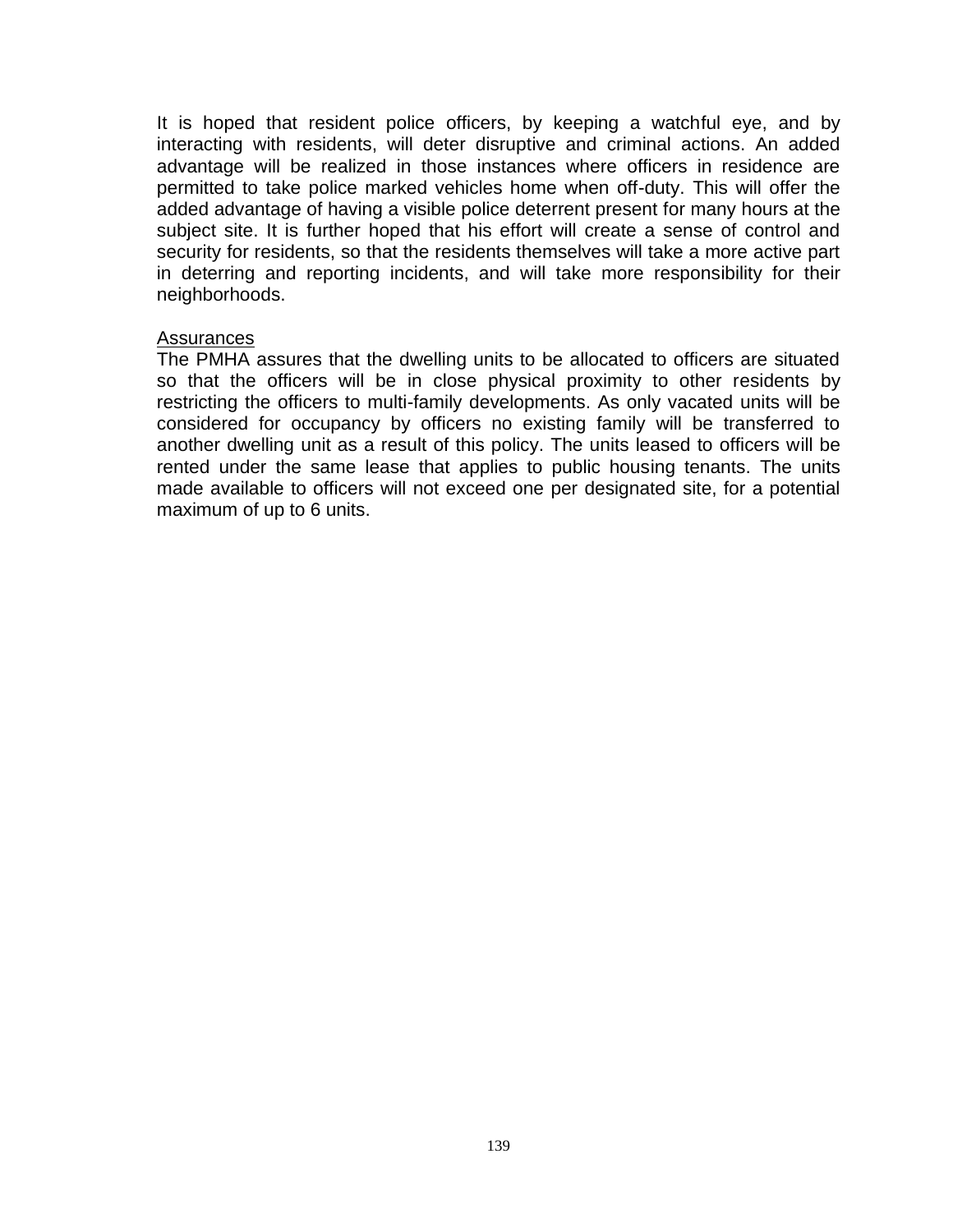# **SECTION 37. Debt and Repayment Policy**

The PMHA will not admit an applicant family owing money to Public Housing until the balance is paid in full. An existing resident family may be permitted to enter into a repayment agreement, depending on the amount owed to the PMHA.

**Note:** If a current or former resident filed bankruptcy and PMHA is listed as a debtor, and the bankruptcy has been granted, PMHA is not permitted to request payment related to the debt identified in the bankruptcy. A copy of the discharge of the debt is to be kept in the tenant file.

In order to assist current residents with maintaining their housing, the Public Housing Department will offer residents an opportunity to enter into a Repayment Agreement (within 30 days or at the discretion of the PMHA) when costs due to the PMHA are incurred resulting from:

- Excessive Maintenance/Utility Charges
- Reporting changes in income after 10 days (requires recommendation from the Property Manager and/or approval by the Housing and Special Projects Manager to enter into a Repayment Agreement)
- Prior costs and/or those determined at the time of move-out
- Other program violations (requires recommendation from the Property Manager and/or approval by the Housing and Special Projects Manager to enter into a Repayment Agreement)

#### **Repayment Guidelines**

The Public Housing Department will allow repayment of debt up to \$8,000. Legal prosecution may be sought when debts exceed \$8,000 or \$5,000 in cases where fraud is suspected.

The following chart outlines the required monthly repayment due to the PMHA entered into after January 1, 2011:

| <b>Debt Owed</b>   | <b>Step</b> | <b>Monthly Amount Due</b> |
|--------------------|-------------|---------------------------|
| \$100 or less      |             | Paid in full              |
| \$101 to \$1,000   | ◠           | \$50                      |
| \$1,001 to \$2,500 | 3           | \$100                     |
| \$2,501 to \$5,000 |             | \$150                     |
| \$5,001 to \$8,000 | 5           | \$200                     |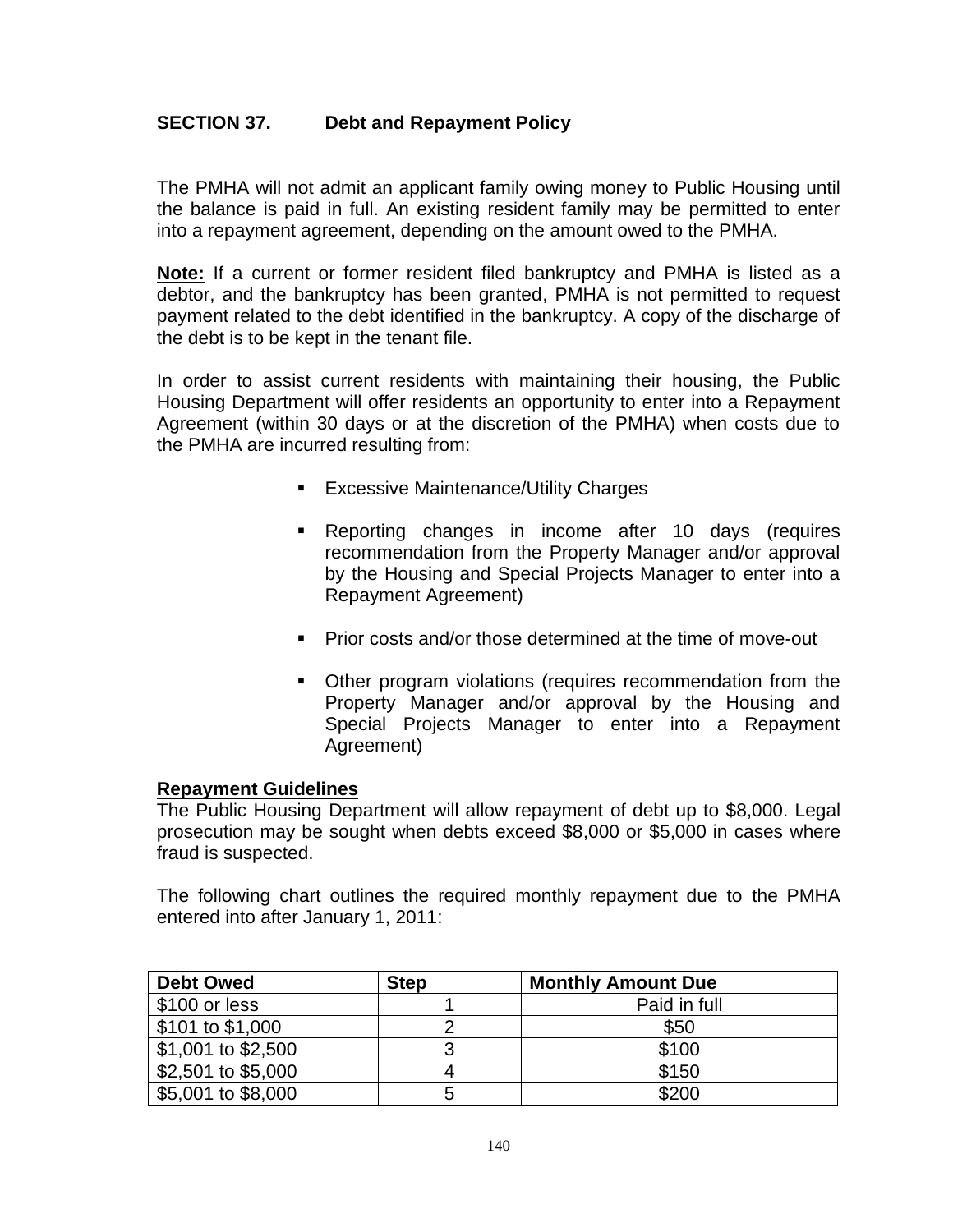In cases where it is not feasible for the household to pay the required monthly payment, Property Manager will have the discretion to reduce the monthly payment with approval of the PMHA Assistant Director.

Earlier repayment of debt and greater monthly payments are encouraged.

The initial repayment due date will be determined by Public Housing staff.

Repayments are due each month until the amount owed is paid in full. The monthly due date will be the first of each month unless otherwise determined by PMHA staff.

The Repayment Agreement will be in default when two (2) payments are delinquent.

When the Repayment Agreement is in default, no future repayment agreement will be made with the same family. All monies owed will be due in full.

#### **Effective Policies During Repayment Period**

Repayment period ends when the debt is paid-in-full to the PMHA. During the repayment period:

- Monthly rent and any occupancy related charges incurred during the repayment period must be paid-in-full when due.
- All or a portion of the Utility Reimbursement checks will be applied to the outstanding debt owed to the PMHA. Note: Debts that are part of a Security Deposit installment plan are exempt from this provision if residents remain current on the installments.

# **Consequences of Failure to Abide by Repayment Agreement**

- Section 8 applicants and/or Public Housing applicants will have their applications withdrawn until payment in full has been received or a repayment agreement has been established.
- Residents may be referred to a credit bureau and other appropriate clearinghouses that maintain debt information.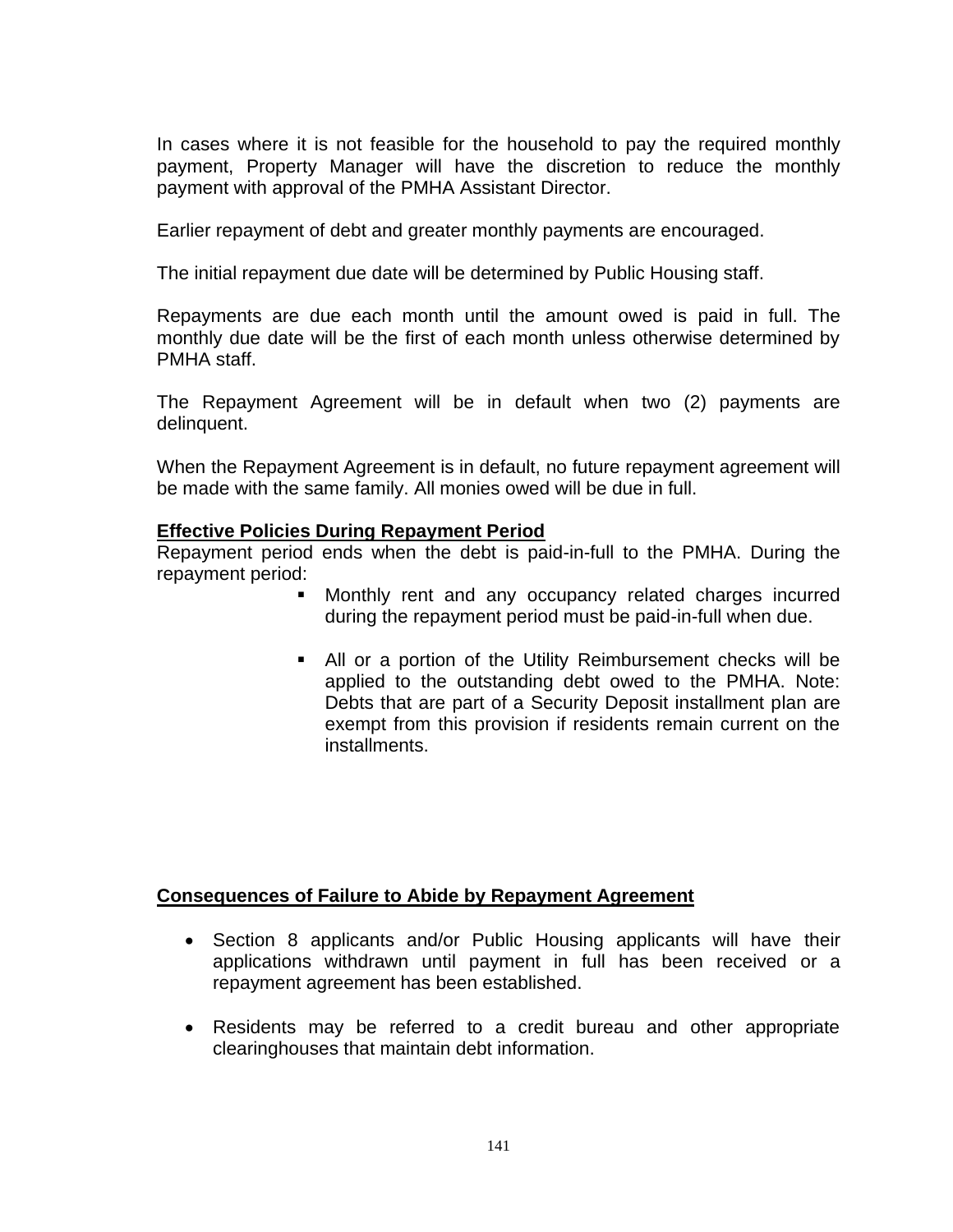• Public Housing may have their unpaid balance turned over to a collection agency and/or the Portage County Municipal Court for collection of total unpaid balance, plus court costs.

# **Other**

Settlements negotiated as part of a court-ordered eviction are excluded from this policy.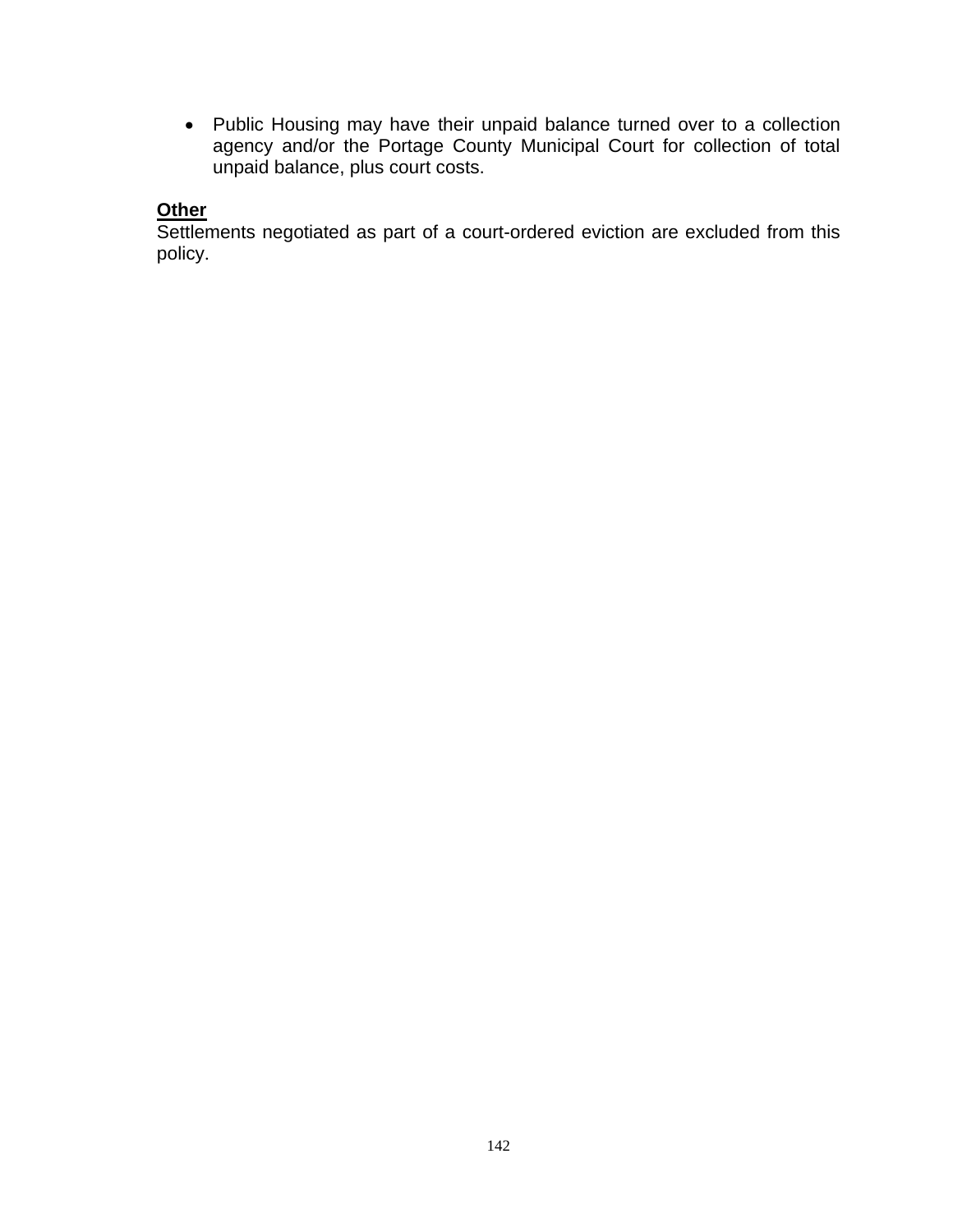The Public Housing Occupancy Plan Changes, due to the Moving To Work Demonstration, are listed collectively in this section as well as distributed throughout the appropriate sections of this Occupancy Plan.

# **A 29.6% Total Tenant Payment**

Effective August 1, 2018 (beginning with the next annual recertification for existing program participants) a family's TTP will be calculated using 29.6% of their gross monthly income with no deductions or allowances. For households where this calculation method increases the TTP by more than \$30.00 per month, the increase will be capped at \$30.00 until the next annual recertification or until the household experiences a change that results in the recalculation of the TTP, whichever comes first.

# **B. Changes in Employment Income**

Income changes from changes in employment of \$1,000 per year or less are expected to be reported to the Housing Specialist within 10 days of the change, but residents will not experience a rent change until the next annual recertification.

Beginning January 1, 2012, household members experiencing an increase in employment income or begin working, an interim recertification will not be required. Any rent adjustment will be made at the time of the annual recertification. However, the increase is expected to be reported within 10 days. An updated Personal Declaration is still needed. If the employment increase occurs during the recertification process or before the effective date of the annual Recertification an interim adjustment will be processed to be effective after the annual recertification effective date.

# **C. Income Disregards**

Under Moving-To-Work, assets are not included for income determination and rent calculations. Examples of disregards include:

First, the interest income from bank assets, such as checking and savings accounts and CD investments will be waived from the income calculation.

Second, employment payments for overtime and bonuses will be excluded from the income calculation. Overtime refers to those hours worked beyond 40 hours in a week. In addition bonus income does not include commissions or incentive pay that is actually part of the pay rate, even if the pay rate varies. Bonus income is an amount of payment in addition to what is expected or strictly due. Note: Incentive pay or commissions are not bonuses, because they are due upon meeting defined expectations.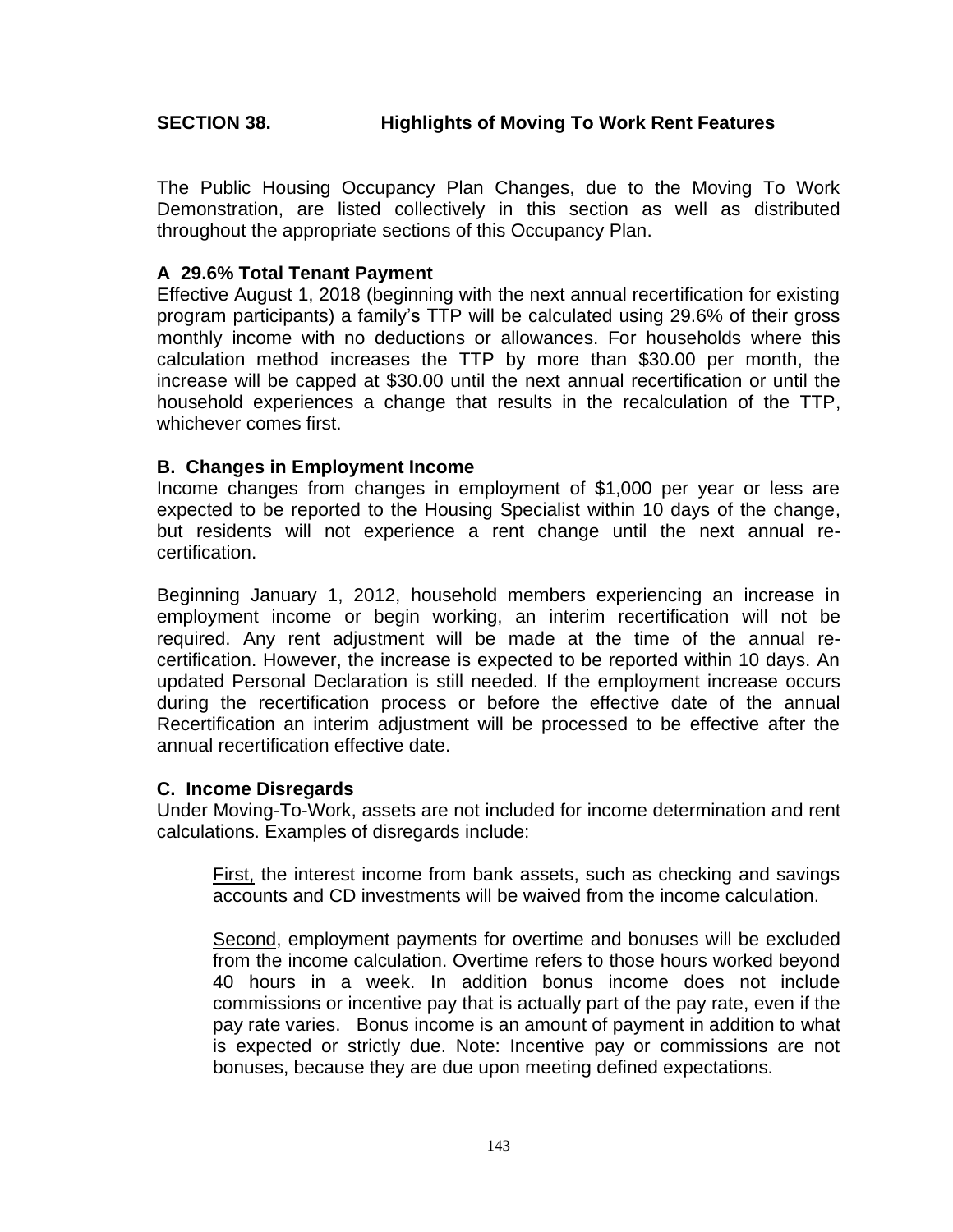While overtime and bonuses will no longer be used for rent calculations, if the family experiences an income decrease, any recent overtime and/or bonus income may at that time be considered in order to determine if a rent decrease is needed

# **D. Ceiling Rents**

Ceiling rents are \$465 per month for 1-and 2-bedroom units and \$490 per month (effective April 1, 2012) regardless of income provided the annual income does not exceed 120 percent of the Area Median Income (AMI) and place the family above the HUD Over-Income Limit for 24 consecutive months. Income will not be verified and will be self-certified on the Personal Declaration for these families unless the family's income exceeds \$50,000 annually. A household may request to have its income re-verified at any time. Household's must still fulfill Community Service requirements and report family composition changes within 10 days.

Annually, ceiling rent households will be required to complete the following forms:

- 1. Personal Declaration
- 2. Privacy Act
- 3. HUD 9886
- 4. PMHA Release
- 5. Utility Release
- 6. CSR Status & Verification
- 7. Other forms or documents deemed necessary

#### **E. Supportive Services Placement Supportive Services for the Disabled**

Applicants on the waiting list may indicate a desire to participate in the supportive service program. The supportive service programs fall into two broad categories: self-sufficiency services and assistance for the disabled. Applicants interested in these services must meet traditional public housing admissions requirements as well as criteria established for the respective service.

On-site supportive services are available for persons with physical and mental disabilities and persons struggling with homelessness.

Services for physically disabled persons are offered at 1683 Athena Drive by Independence Inc., and the Portage County Board of Development Disabilities.

Services for mentally disabled (to assist them to become independent) are offered at Walnut House by Coleman Professional Services.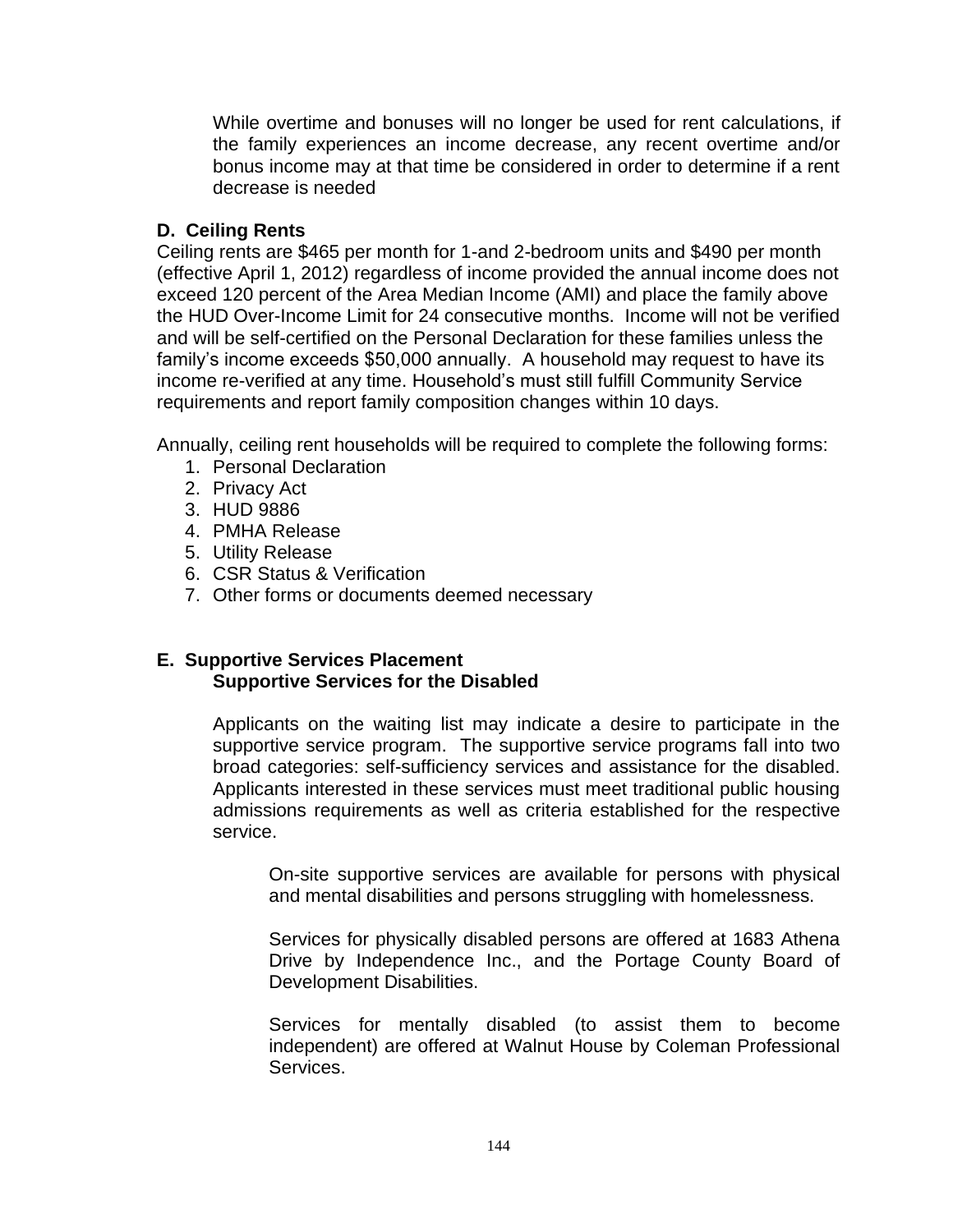Housed individuals at the above facilities are usually referrals by the specific service agency. However, this does not preclude applicants from the PMHA waiting list from being considered for these units.

Applicants for these units must meet the admissions criteria for both the public housing program and the supportive service. Once housed, the participant executes the traditional PMHA lease. The participant is entitled to traditional public housing rights and must meet traditional public housing responsibilities.

# **F. Transfer to Section 8**

For Public Housing residents who obtain employment outside of PMHA's area of Public Housing stock or are unable to transfer due to the lack of vacancies in the area of the tenant's new employment, Section 8 assistance will be offered to families needing to move closer to their new employment. This policy will allow for greater mobility to areas of increased employment opportunities, including employment areas outside of Portage County.

Decisions to offer Section 8 assistance will be made by the Housing Program Manager. Once a Public Housing resident receives Section 8 assistance, all standard Section 8 procedures will apply.

## **G. Occupancy Standards-Under housed Families**

Transfers to Section 8 will also be available to large families who are underhoused and unable to move to another public housing units of an appropriate size expeditiously. If appropriately sized units exists within the public housing inventory, but are occupied, the under-housed resident may chose to wait for an appropriate unit to become available, or accept the Section 8 subsidy. All tenants needing more than 4 bedrooms will be offered Section 8 assistance, as the PMHA has no units containing more than 4 bedrooms. Tenants, who are under-housed and choose to continue to be under-housed in order to remain at the same housing development, will be required to state in writing that they have voluntarily chosen to be under-housed. At any time, these voluntarily under-housed families may decide differently, and accept the option to transfer within public housing or to accept a Section 8 subsidy.

## **H. Childless Sole Remaining Family Members**

Transfers to Section 8 will be one of two alternatives offered to childless sole remaining family members residing in family public housing units having two or more bedrooms. In order to ensure that family units having two or more bedrooms are used to house families with children, sole remaining single adults or couples will be required either to move using a Section 8 subsidy or transfer to another appropriately sized unit within PMHA non-public housing inventory. Decisions to offer Section 8 assistance will be made by the Housing Program Manager. Once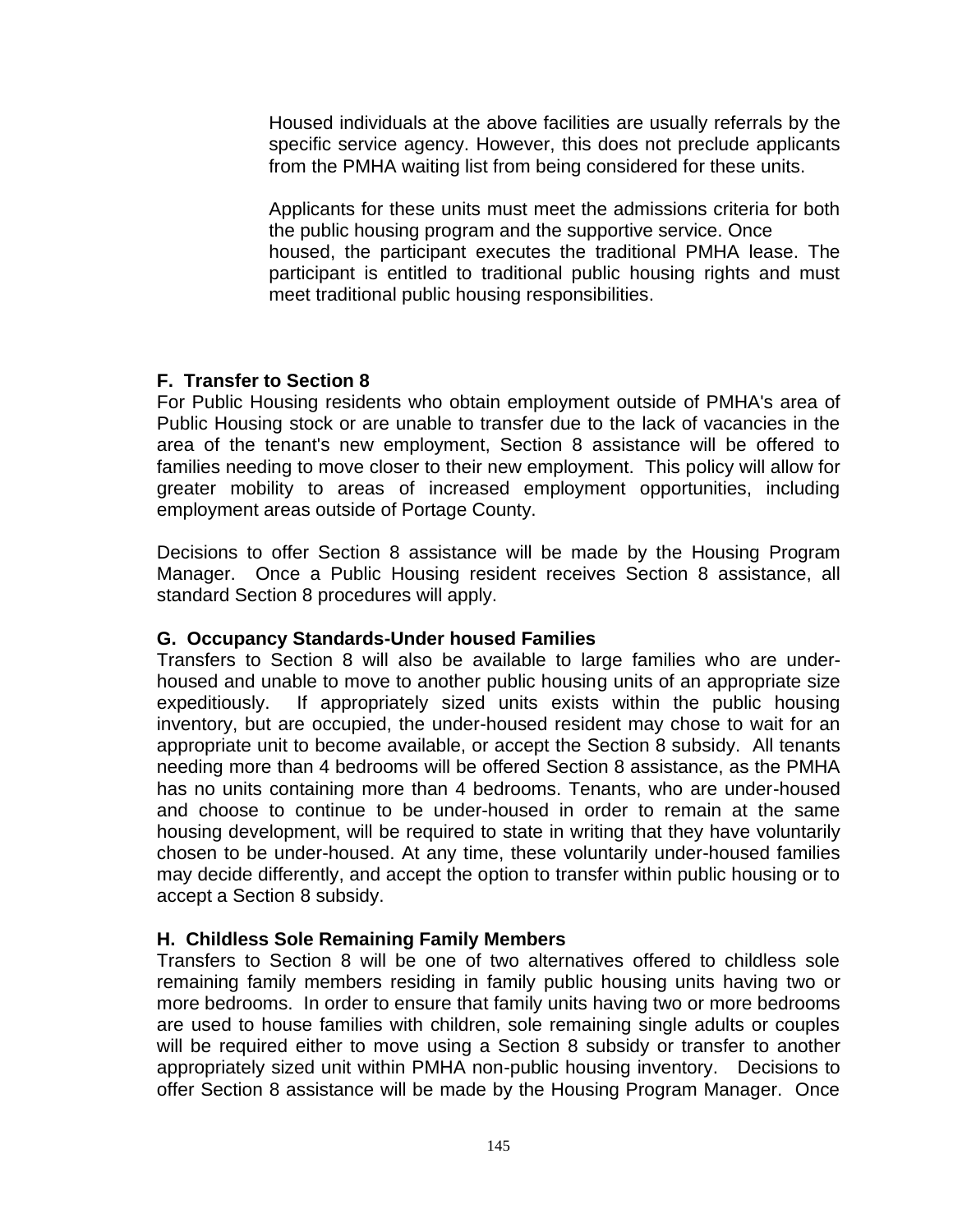a Public Housing resident receives Section 8 assistance, all standard Section 8 procedures will apply.

# **I. Re-certifications**-**Re-verification of Income**

For public housing elderly and disabled households, at the discretion of the PMHA, the annual income verification of elderly households may be conducted once every three years. However, this does not preclude a tenant from requesting to have income re-verified at any time. Triennials ended as a MTW feature effective November 30, 2019 and beginning December 1, 2019 all recertifications are done annually.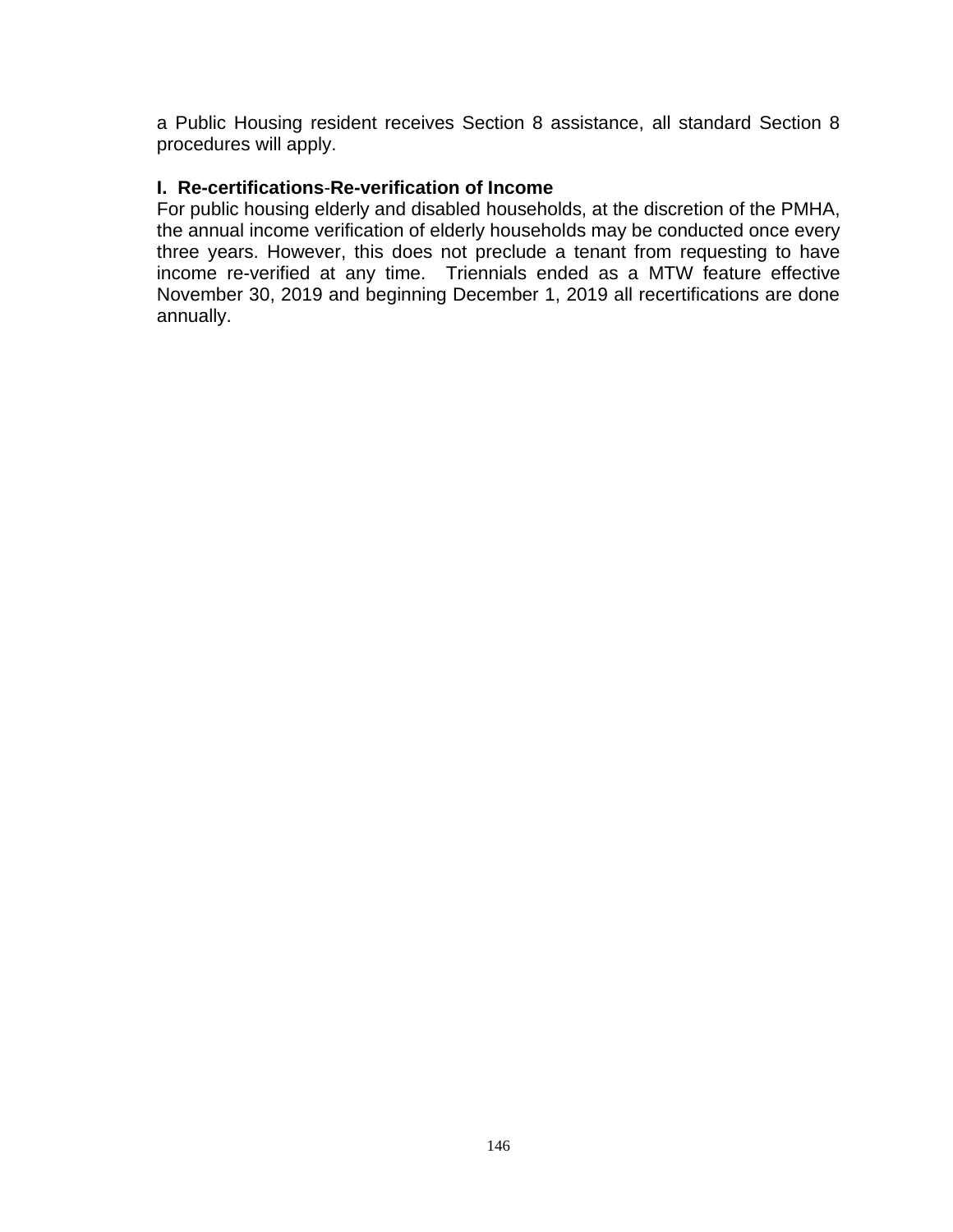# **SECTION 39. Victims of Domestic Violence**

#### **Termination of Assistance/Eviction**

Criminal activity directly relating to domestic violence, dating violence, sexual assault or stalking engaged in by a member of a tenant's household or any guest or other person under the tenant's control will not be cause for termination of the tenancy or occupancy rights, if the tenant or immediate member of the tenant's family is the victim or threatened victim of that domestic violence, dating violence, sexual assault or stalking that gives rise to the criminal activity.

An incident or incidents of actual or threatened domestic violence, dating violence, sexual assault or stalking will not be construed as a serious or repeated violation of tenant's lease by the victim or threatened victim of that violence and will not be good cause for terminating the assistance, tenancy, or occupancy rights of the victim of such violence or threatened violence.

Sexual Assault is defined as – any nonconsensual sexual act proscribed by Federal, tribal or State law, including when the victim lacks the capacity to consent.

However, nothing prohibits the PMHA from evicting or terminating assistance for other good cause unrelated to the incident or incidents of domestic violence, dating violence, sexual assault or stalking.

Furthermore, the PMHA may terminate assistance or evict a tenant or tenants if an actual or imminent threat to other tenants or PMHA employees or others providing service to the property exists, if the tenant or tenants are not evicted or assistance is not terminated.

#### **Bifurcation**

The PMHA may terminate assistance and pursue an eviction to remove a lawful occupant or tenant who engages in criminal activity directly relating to domestic violence, dating violence, sexual assault or stalking against an affiliated individual or other individual without terminating assistance and without evicting victimized lawful tenants and occupants. An "affiliated individual" is defined as an individual, as a spouse, parent, brother, sister, or child of that individual, or an individual to whom that individual stands in loco parentis, or any individual, tenant or lawful occupant living in the household of that individual.

If such bifurcation occurs and the removed tenant or lawful occupant was the sole tenant eligible to receive assistance under a covered housing program, the PMHA shall provide any remaining tenant the opportunity to establish eligibility for Public Housing or Housing Choice Vouchers. If the remaining tenant cannot establish eligibility, the PHA will provide a reasonable time to find new housing or to establish eligibility under another covered housing program. Until HUD issues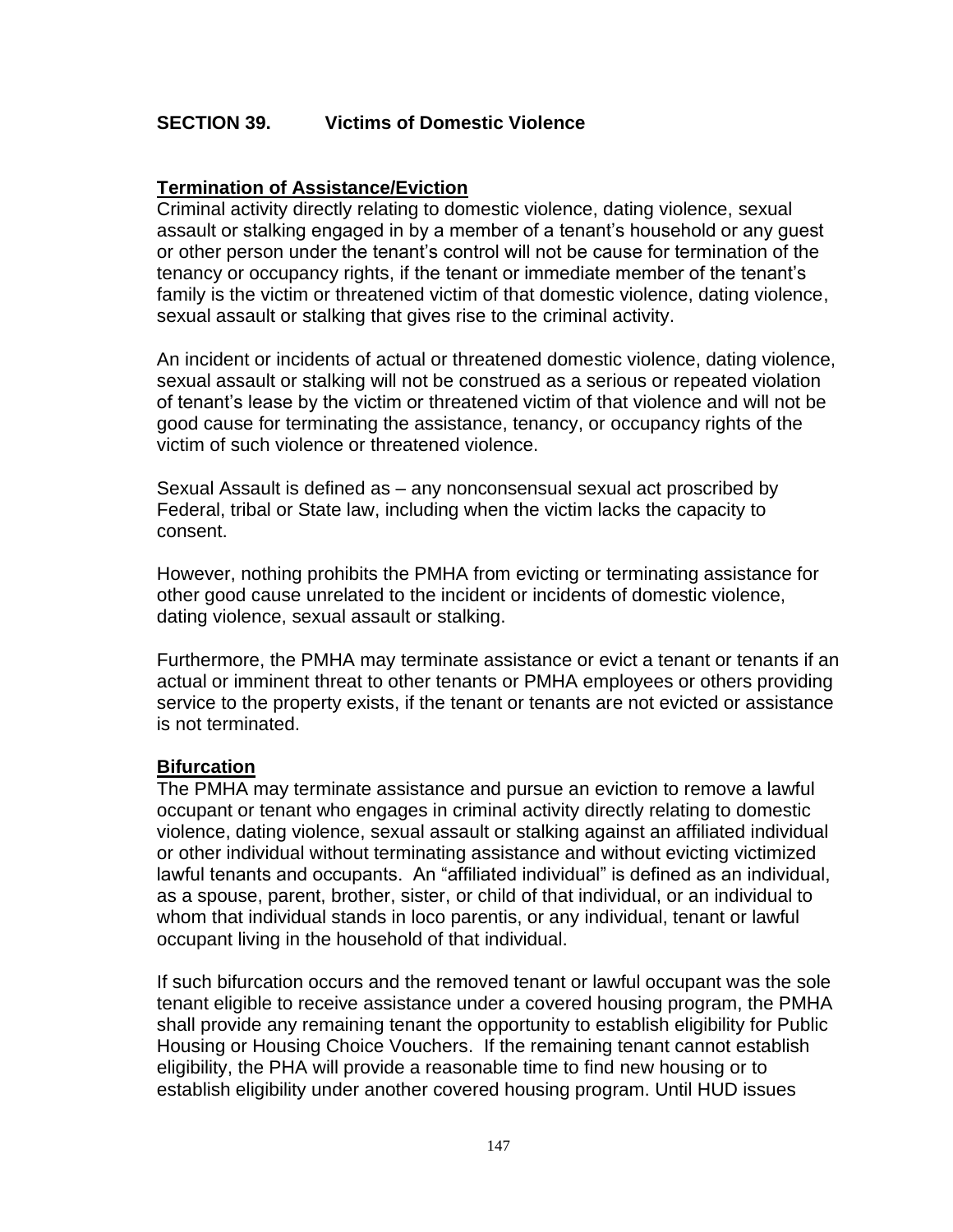further guidance as required under the 2013 VAWA, PMHA will establish 30 days as the reasonable time to find new housing and will adopt any HUD mandated time period when such guidance is issued.

## **Other Court Orders**

The PMHA is authorized to honor court orders regarding rights of access or control of the subject property, including civil protection orders issued to protect a victim and issued to address the distribution or possession of property among household members in cases where a family separates.

#### **Confidentiality**

The law provides confidentiality regarding the disclosure of information provided by the tenant to the PMHA if the tenant produces certification, under the law, that the tenant is the victim of domestic violence, dating violence, sexual assault or stalking. This information will be retained in confidence by the PMHA and will neither be entered into any shared database or provided to any related housing agency, assisted housing provider, owner or manger, except to the extent that disclosure is (1) requested or consented to by the individual in writing; or (2) otherwise required by applicable law.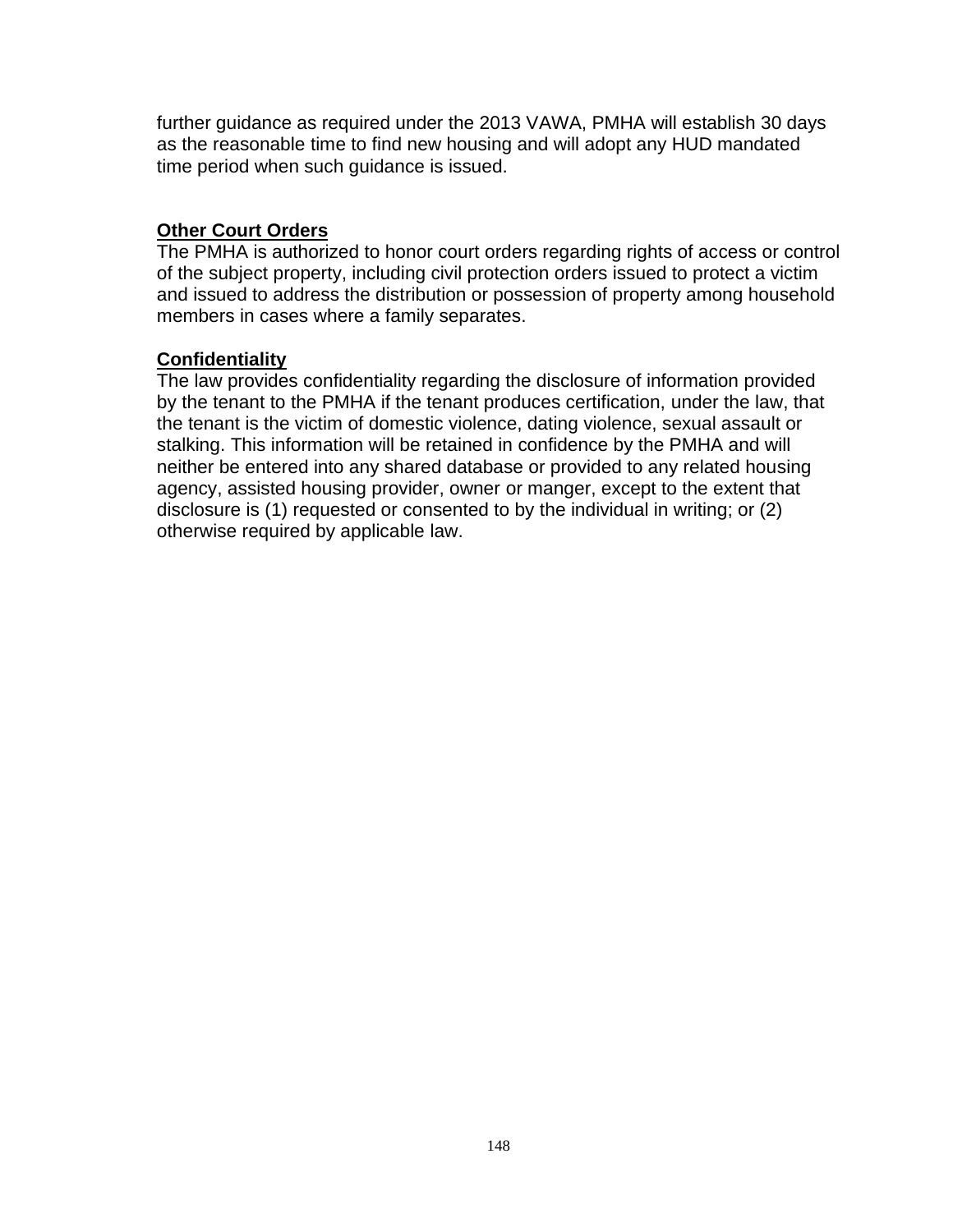### **SECTION 40. Smoke-Free Policy & Lease Addendum**

1. **PURPOSE:** On December 6, 2016, the U.S. Department of Housing and Urban Development (HUD) published the Final Rule "Instituting Smoke-Free Public Housing." The Final Rule requires housing authorities to implement a policy that prohibits the use of prohibited tobacco products in all public housing units and interior areas, including, but not limited to hallways, rental and administrative offices and structures, as well as outdoor areas within 25 feet from public housing and administrative offices and buildings. HUD issued additional guidance through Notice PIH-2017- 03 on February 15, 2017.

Implementing a Smoke-Free Housing Policy will mitigate (i) the irritation and known health effects caused by secondhand smoke; (ii) the maintenance, cleaning and rehabilitation costs attributable to smoking; (iii) the increased risk of fire from smoking; and (iv) the high costs of fire insurance and property damage caused by fires.

- 2. **PROHIBITION:** This policy bans the use of all prohibited tobacco products in all PMHA owned and/or managed dwelling units, within all units, indoor common areas, administrative offices and buildings and in outdoor areas within 25 feet of any PMHA housing or administrative offices, buildings or structures along with outdoor common areas that include but are not limited to playgrounds, mailbox and dumpster areas and school bus stops. This prohibition applies to:
- 3. **DEFINTION OF "PROHIBITED TOBACCO PRODUCTS":** Prohibited tobacco products are defined as (i) items that involve the ignition and burning of tobacco leaves, such as (but not limited to) cigarettes, cigars, pipes; and (ii) waterpipes (hookahs).

While electronic cigarettes are permitted in the Resident's private dwelling, they are prohibited, just as those items listed above, in all common areas and outdoor areas within 25 feet of any PMHA housing or administrative offices, buildings or structures along with outdoor common areas that include but are not limited to playgrounds, mailbox and dumpster areas and school bus stops.

4. **SMOKE-FREE DEVELOPMENT:** Resident agrees and acknowledges that the premises to be occupied by Resident and members of Resident's household have been designated as a smoke-free living environment. Resident, members of Resident's Household and guests under Resident's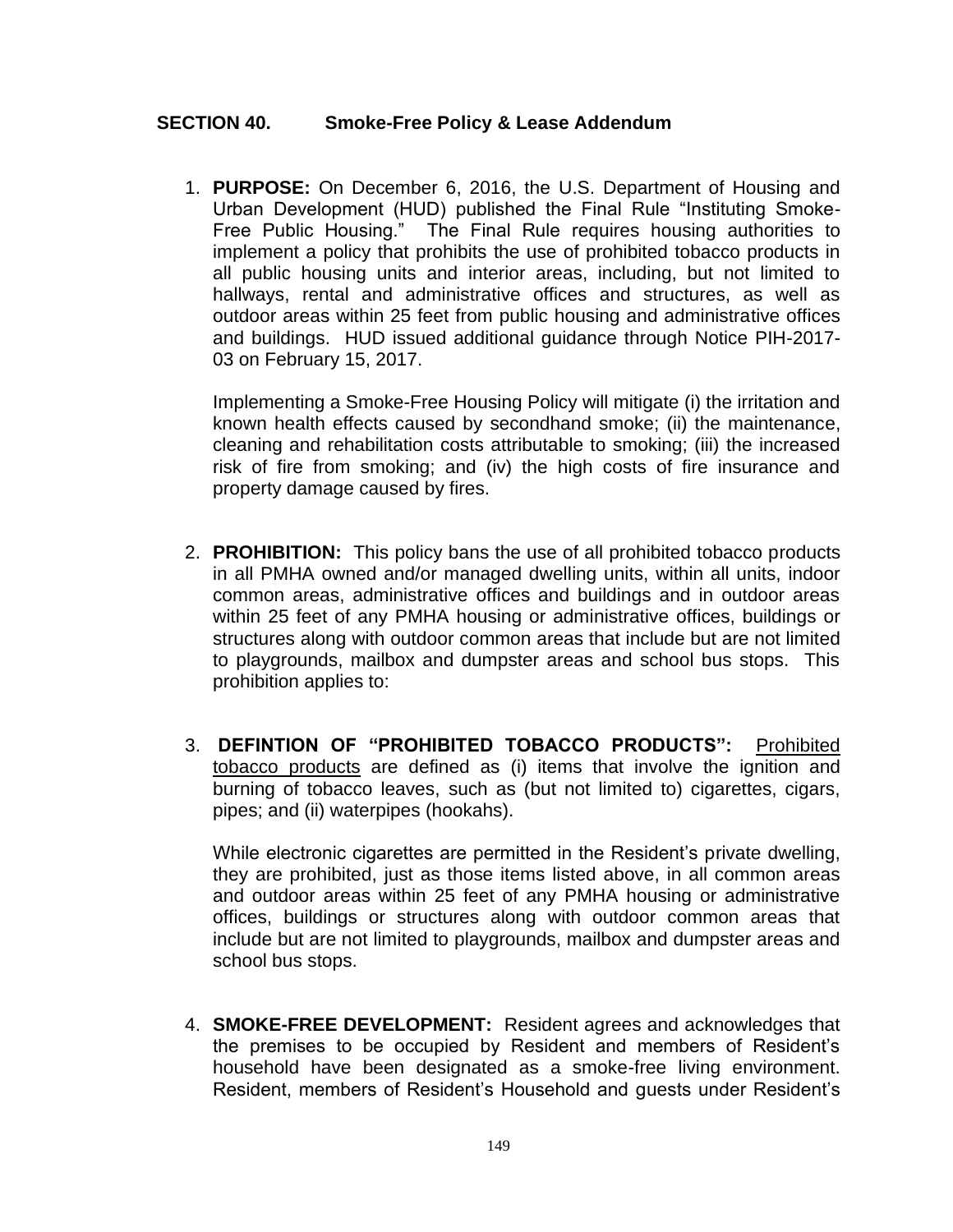control shall not use prohibited tobacco products anywhere in the unit rented by Resident, in the building where Resident's unit is located, in any of the common areas, playground areas, areas within 25 feet of any building or structure, including but not limited to mailbox and dumpster areas or school bus stops.

- 5. **DESIGNATED SMOKING AREA:** If, at PMHA's discretion, the property size and configuration allow, PMHA may designate and clearly identify a specific outdoor area where smoking is permitted. If a designated smoking area is established, smoking on the premises must be confined to and occur only within that designated smoking area and all other areas of the premises will be non-smoking areas.
- 6. **EFFECT OF BREACH AND RIGHT TO TERMINATE THE LEASE:** A breach of the Smoke-Free Housing Policy will be considered a material and serious breach of the Lease Agreement and is grounds for immediate termination of the Lease by PMHA. By signing this Smoke-Free Housing Policy & Addendum, Resident acknowledges that PMHA may terminate the Lease Agreement if the Resident, a member of Resident's household or any guest under Resident's control in any way violates or breaches the Smoke-Free Housing Policy.
- 7. **ENFORCEMENT:** Violations of the PMHA Smoke-Free Policy will be considered a breach of the Lease Agreement and may be grounds for eviction. Enforcement progression is based on violations per household, not per tenant, and is subject to the PMHA Grievance Procedures. PMHA will utilize the following enforcement progression:

**1 st Violation:** Tenant will be informed by the manager that PMHA has a Smoke-Free Policy and be informed that any subsequent breach may result in lease termination. Tenant will receive a written warning  $(1<sup>st</sup>)$ , a copy of the Smoke-Free Policy and referral to cessation services.

2<sup>nd</sup> Violation: Tenant will be informed by the manager that PMHA has a Smoke-Free Policy and be informed that any subsequent breach may result in lease termination. Tenant will receive a written warning  $(2^{nd})$ , a copy of the Smoke-Free Policy and referral to cessation services.

3<sup>rd</sup> Violation: Tenant will receive a written warning (3<sup>rd</sup>), and referral to cessation services. A private conference with the manager will be scheduled at which time tenant will be informed by the manager that PMHA has a Smoke-Free Policy and be informed that any subsequent breach may result in termination.

**4 th Violation:** Tenant will receive a final written warning and referral to cessation services. A private conference with the manager will be scheduled at which time tenant will be informed by the manager that PMHA